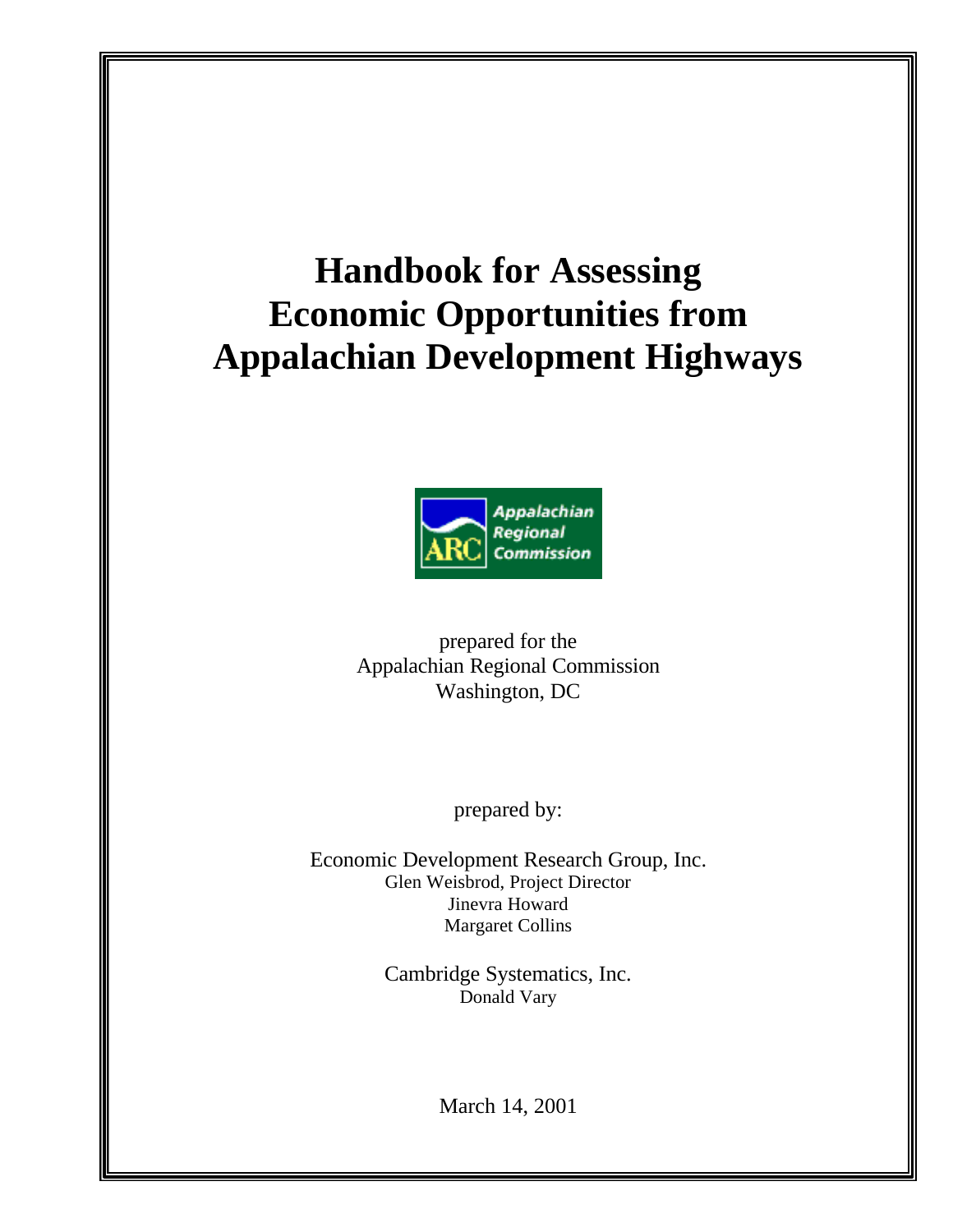## **CONTENTS**

| 1. INTRODUCTION                                                           |  |
|---------------------------------------------------------------------------|--|
|                                                                           |  |
|                                                                           |  |
|                                                                           |  |
|                                                                           |  |
|                                                                           |  |
| 2. FIRST STEPS                                                            |  |
|                                                                           |  |
|                                                                           |  |
|                                                                           |  |
|                                                                           |  |
|                                                                           |  |
| 3. LOCAL ECONOMIC PERFORMANCE ANALYSIS                                    |  |
|                                                                           |  |
|                                                                           |  |
|                                                                           |  |
|                                                                           |  |
|                                                                           |  |
|                                                                           |  |
| <b>4. MARKET ACCESSIBILITY</b>                                            |  |
|                                                                           |  |
|                                                                           |  |
|                                                                           |  |
| 4.4 Interpretation and Analysis of Changes in Economic Opportunities  4-7 |  |
|                                                                           |  |
| 5. ECONOMIC DEVELOPMENT RESOURCE ANALYSIS                                 |  |
|                                                                           |  |
|                                                                           |  |
|                                                                           |  |
|                                                                           |  |
|                                                                           |  |
|                                                                           |  |
|                                                                           |  |
|                                                                           |  |
|                                                                           |  |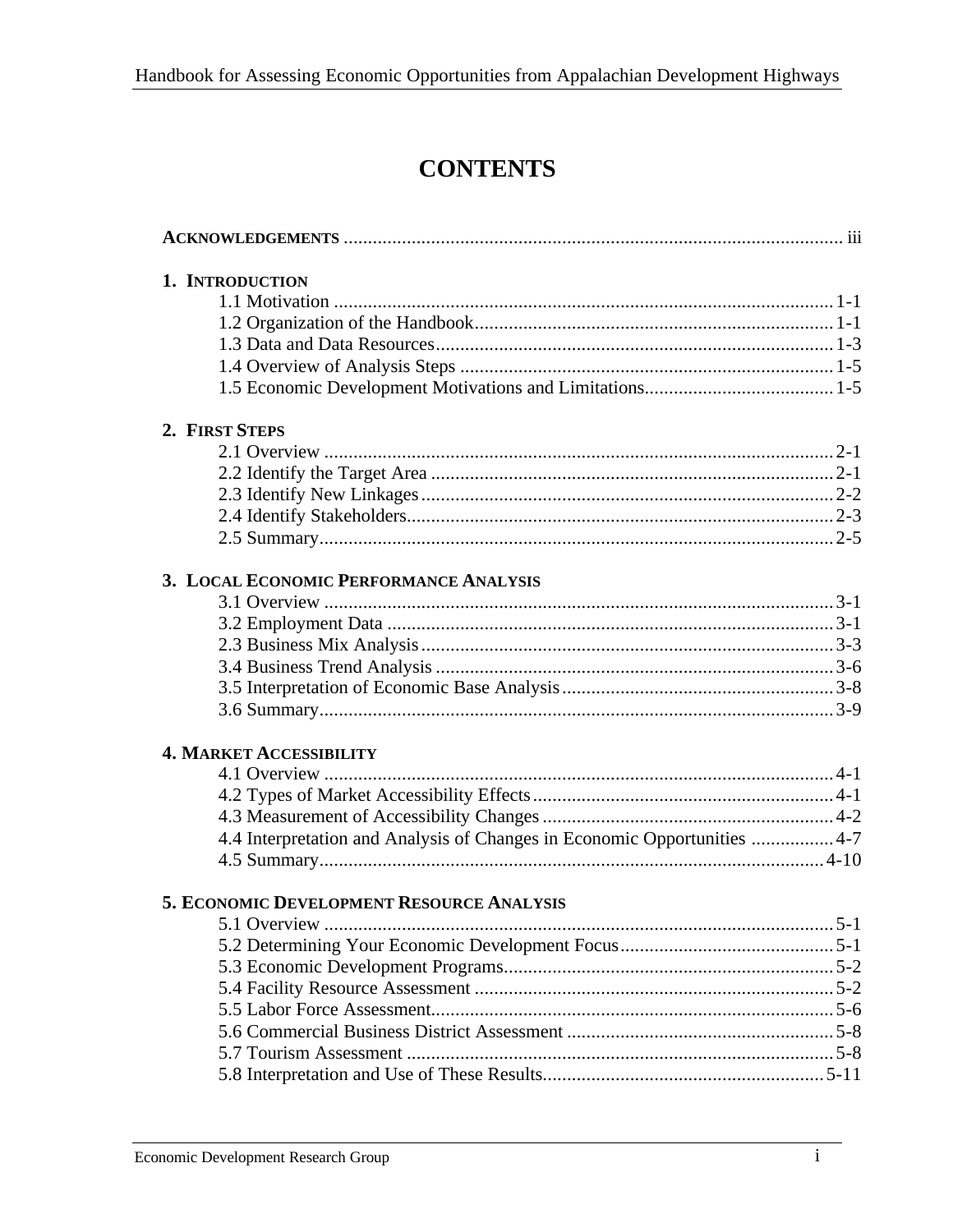| <b>6. CALCULATION OF OPPORTUNITIES</b>                                       |  |
|------------------------------------------------------------------------------|--|
|                                                                              |  |
|                                                                              |  |
|                                                                              |  |
|                                                                              |  |
| 6.5 Calculation and Interpretation of Changes in Economic Opportunities  6-5 |  |
|                                                                              |  |
|                                                                              |  |
|                                                                              |  |
|                                                                              |  |
|                                                                              |  |
|                                                                              |  |
|                                                                              |  |
|                                                                              |  |
|                                                                              |  |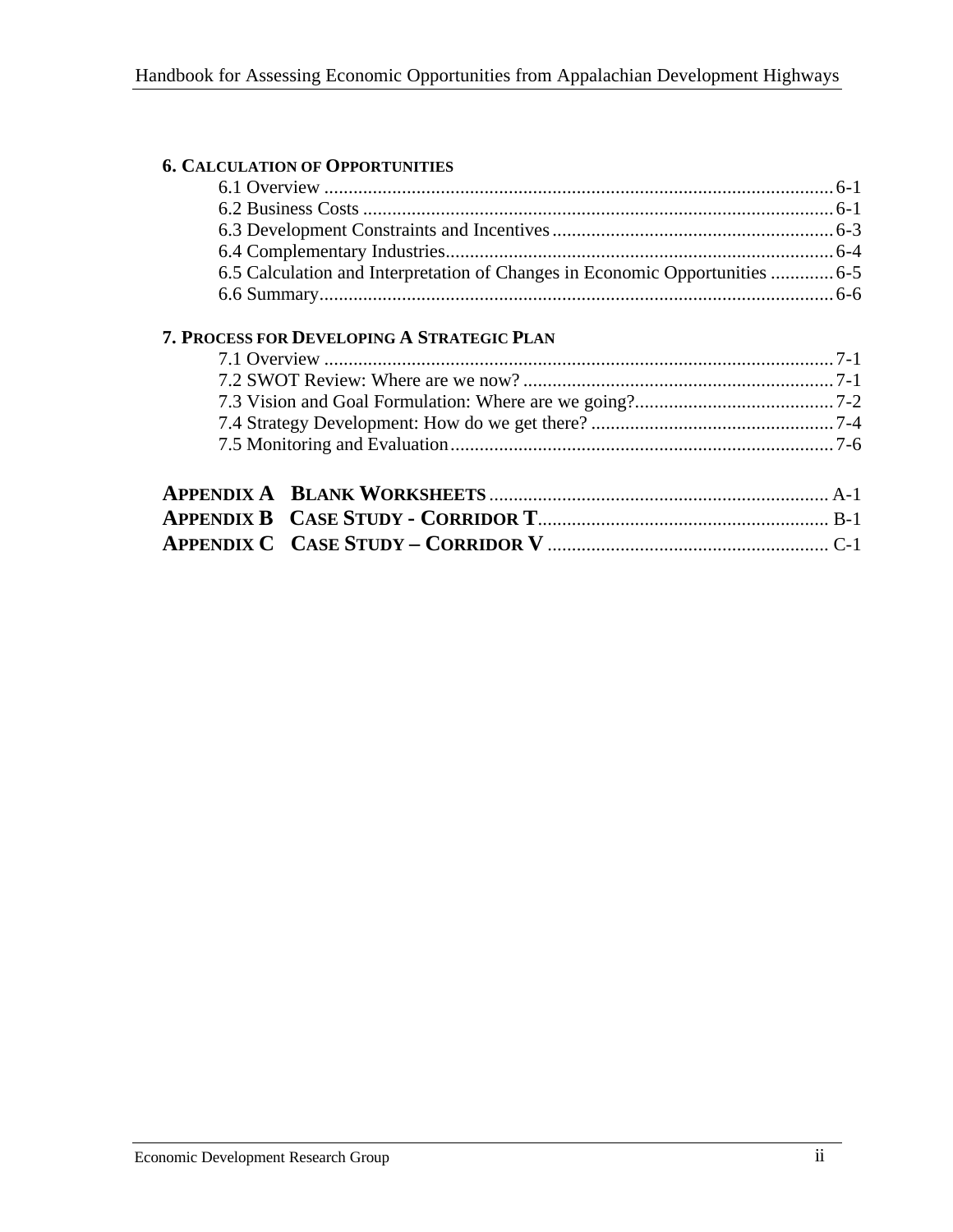## **ACKNOWLEGEMENTS**

This report was prepared by a team composed of Glen Weisbrod, Jinevra Howard and Margaret Collins of Economic Development Research Group, and Donald Vary of Cambridge Systematics. It was prepared under the direction of Greg Bischack of the Appalachian Regional Commission (ARC).

The consultant team also acknowledges the invaluable assistance provided by Bob Sokolowski and other staff members of the ARC, as well as the active participation and assistance of local development districts and other local and regional agencies for completion of the two case studies. For the Mississippi case study, the project team benefited from the assistance provided by Randy Kelley and Wayne Averett of the Three Rivers Planning and Development District; Bill Wardlaw at the Pontotoc County Chamber of Commerce; David Rumbarger and Greg Giakelli at the Community Development Foundation in Tupelo; and Kim Thurman and Wayne Parrish of the Mississippi Department of Transportation. For the New York – Pennsylvania case study, the project team benefited from the assistance provided by Don Rychnowski, Brian Schrantz, Richard Zink and Matt Galanka of the Southern Tier West Regional Planning & Development Board; Bill Steiner and Bob Skarada of the Northwest Pennsylvania Regional Planning & Development District; Dave Skellie and Jake Welsh at the City of Erie Planning Department; and Karl Ishman of the Pennsylvania Department of Transportation.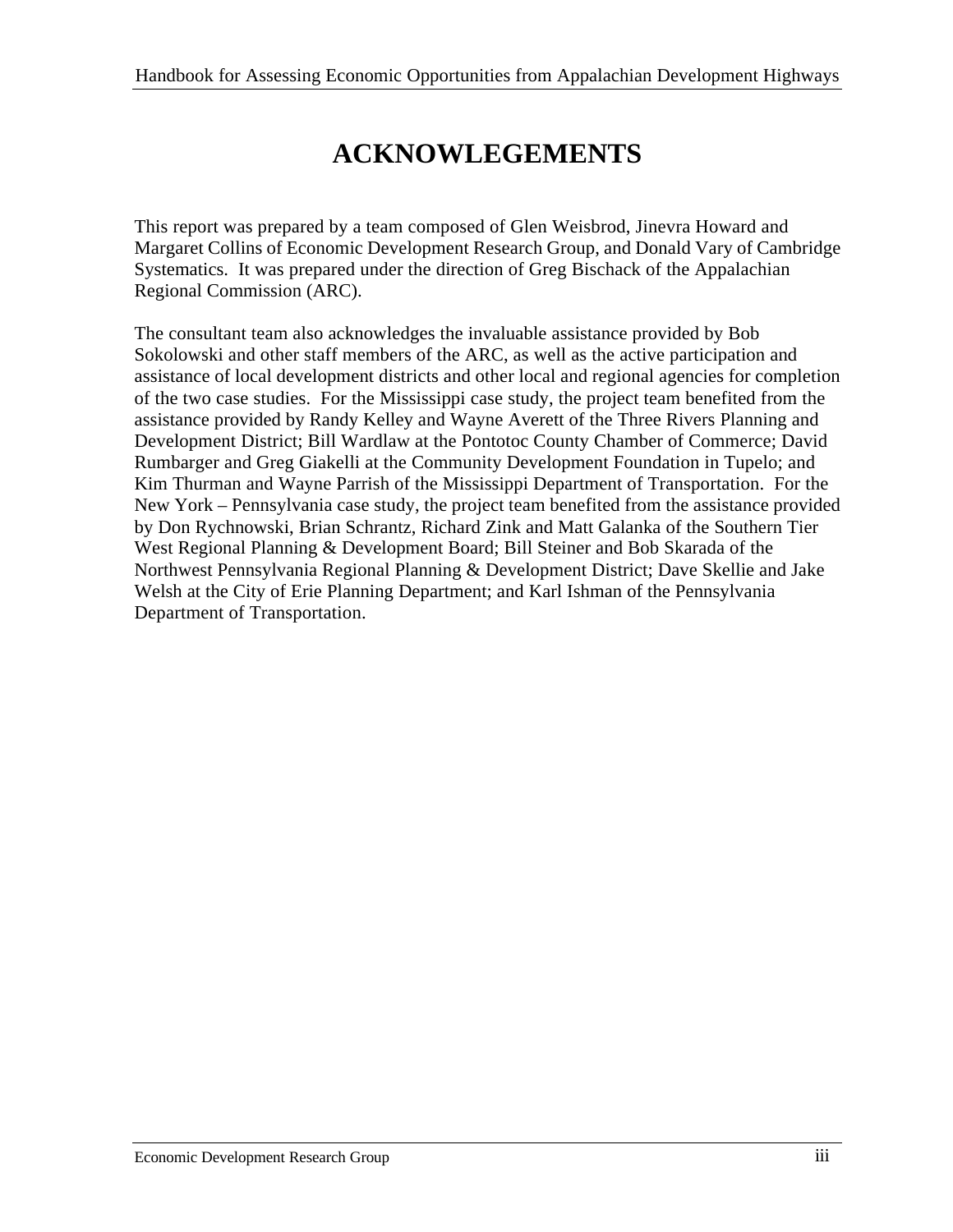## **CHAPTER ONE INTRODUCTION**

### *1.1 Motivation*

This handbook is designed to help economic development practitioners in Appalachian Region communities to identify and pursue economic opportunities, specifically including those made possible by newly-completed segments of the Appalachian Development Highway System (ADHS).

The 1964 President's Appalachian Regional Commission (PARC) reported to Congress that economic growth in Appalachia would not be possible until the Region's isolation had been overcome. Much of the region was bypassed when the Interstate highway system was built because it was costly to build roads through the mountains. The ADHS now has top priority as a key to economic development in the region, because it can link previously-isolated areas to broader labor, supplier and customer markets. By providing direct links and reducing travel times, new segments of the ADHS effectively can improve accessibility to and from those areas and make them more attractive for economic development.

However, a transportation project, such as the completion of a new highway segment, does not automatically result in economic growth and development. It merely overcomes one barrier to economic growth, and thus increases potential opportunities for additional economic growth. For that reason, it is important for development practitioners to have the tools to identify and take advantage of local opportunities for economic development that arise from a transportation project. Accordingly, this handbook is designed for the use of local planners who do not necessarily have much prior experience in economic development analysis, and is designed to help them identify targets and strategies for business attraction and growth.

This introductory chapter has three parts. The first gives an overview of how the handbook is organized. The second discusses data requirements and the role of the electronic spreadsheets and paper worksheets that are included with the handbook. The third summarizes basic economic development motivations and goals. It is important to understand why you are pursuing economic development as this will affect how you interpret the analysis that this handbook outlines.

## *1.2 Organization of the Handbook*

This handbook is organized into six chapters, accompanied by a series of paper worksheets and an electronic spreadsheet analysis tool. You can use the handbook with the spreadsheet tool, to help you identify economic opportunities and potential business growth. The organization of the handbook is shown in the figure on the next page.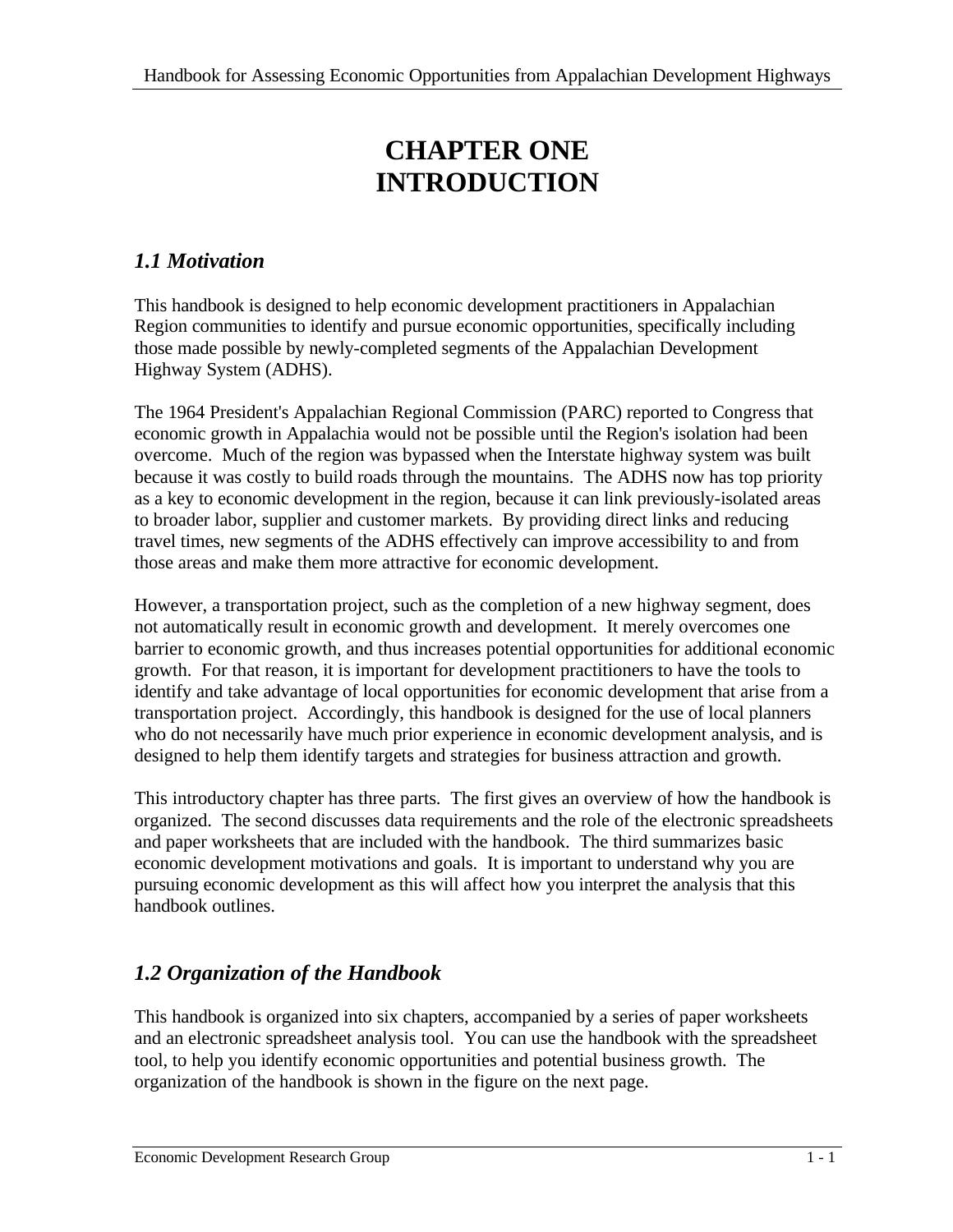The basic premise of this handbook is that the amount and type of economic opportunities that can result from a transportation project (such as the completion of a highway link) will depend on a number of factors which you can identify and analyze. Most simply, the economic opportunities that you can identify depend on what your area of analysis is (e.g., a town, city or county), and what areas you are now linked to by the new highway segment. These basic factors are considered further in Chapter 2. Another important factor is the local economic performance of the area and its relative strengths and weaknesses, which are evaluated in Chapter 3. The extent to which the transportation project improves travel times and expands market areas also has a large influence on the potential growth in different sectors; this is discussed in Chapter 4. The availability of local resources to support economic opportunities is also important; you will assess local economic development resources and constraints in Chapters 5 and 6.



 **Figure 1-1. Flowchart: Logic of Guidebook Order**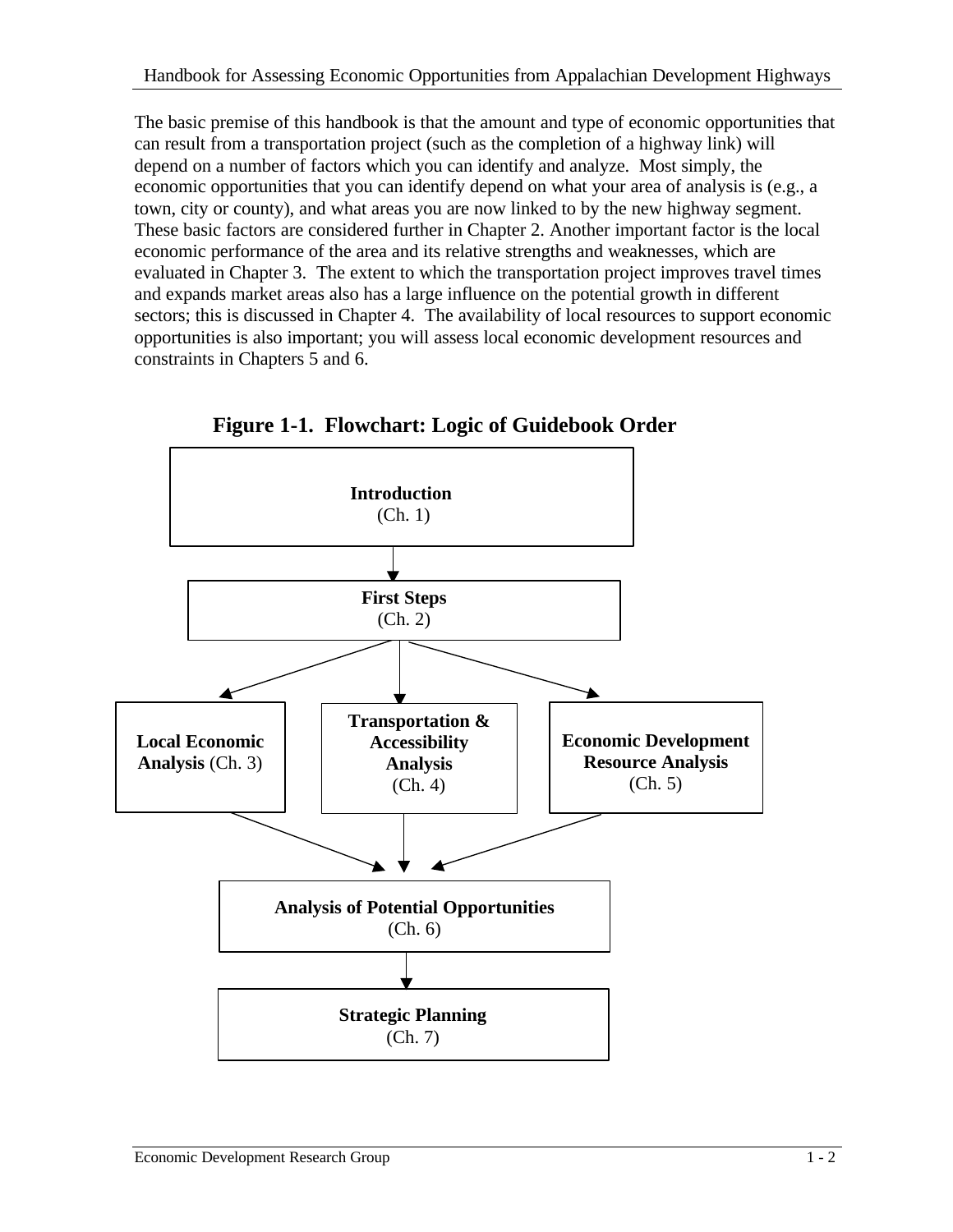The spreadsheet analysis tool that accompanies this handbook is used for data input and analysis of the issues covered in Chapters 2, 3, 4 and 6. Paper worksheets are used in Chapter 5; illustrations of their use are provided where they are referenced within this report and blank copies are provided in the Appendix. Throughout the text, sample tables are used to describe the spreadsheet inputs and outputs. These will help you find your place in the spreadsheet tool and will also allow you to browse through the handbook without needing to have the spreadsheet open.

Although the focus of the handbook is on identifying economic opportunities from transportation projects, the last chapter goes further by providing you with the basic steps in building an economic development strategy to take advantage of potential new opportunities of any kind.

Each chapter will begin with a brief review of what has been covered in previous chapters and how the current chapter fits in with the overall process of assessing new economic opportunities and determining which ones you will pursue.

## *1.3 Overview of Analysis Steps*

**Define Study Area and Relevant Agencies.** A first step is to define the area of analysis - the area that you want to identify economic opportunities for - and the areas to which you are now better linked because of the transportation project. You will collect data about these areas, which will be used in a spreadsheet tool to identify potential growth in your economy. You must also initiate contact with other economic development practitioners and stakeholders in your area. They may have useful data and resources, and they will be involved later on in the process of pursuing economic opportunities. The process of identifying your study area and the linkage areas, and contacting stakeholders, is discussed in Chapter 2.

**Economic Base Analysis.** The next step is to identify existing economic opportunities by analyzing your local economy and its strengths and weaknesses, particularly as compared to other communities. In Chapter 3 you will perform a local economic analysis in which you compare the local mix and growth of industries with other areas. The purpose of the local economic analysis is to identify industries that: (1) are underrepresented relative to the newly linked areas, (2) are growing slower than same industries elsewhere.

**Transportation Access Changes.** The new highway segment itself may help generate opportunities for economic growth by reaching and serving new or expanded markets.<sup>1</sup> In general there are four types of markets that can be served or expanded due to a new highway link: labor markets, sales markets, business-to-business markets, and pass-by traffic. Labor markets can be made more available for businesses (which also means that people have more job opportunities) when a new highway link makes it possible for a larger number of people to reach a business or business district in a reasonable amount of time. The market for business sales can increase when the population that can reach a business or business district

 $\overline{a}$ <sup>1</sup> It also may create threats of local loss if it shifts local workers and shoppers to businesses outside the area.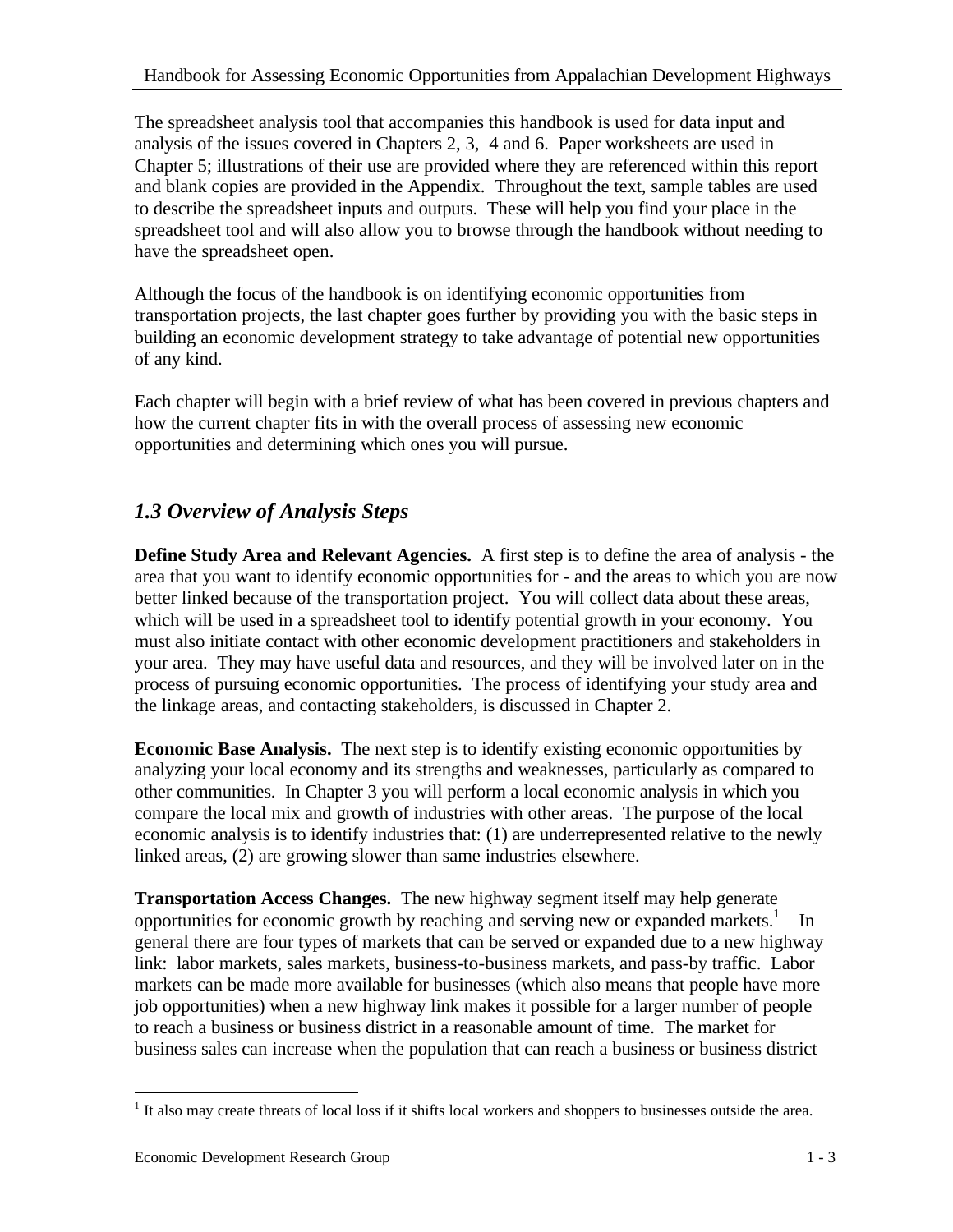within a reasonable amount of time is increased. The market for business-to-business sales can increase when a highway link reduces the amount of time it takes suppliers to deliver to producers. Finally, pass-by traffic may increase in some areas and decrease in others, leading to some new and some lost business opportunities.

Any reduction in travel times between people and places can be thought of as an increase in the accessibility of various markets. Chapter 4 of this handbook will show you how to measure the accessibility improvements that result from a transportation project. The spreadsheet tool will identify the local industries that have growth opportunities due to the new link.

**Relative Costs and Supporting Resources.** The remaining step in identifying potential new economic opportunities is to assess how competitive your area is in terms of costs of doing business, available infrastructure, and opportunities to build upon growth industries in surrounding areas.

Chapter 5 provides worksheets to assess the extent of local resources to support economic development in various sectors of the economy. For example, if you are thinking of pursuing an industrial development strategy, you will need to know what resources, such as industrial parks and buildings, are available to pursue this kind of development strategy. If you are thinking of pursuing tourism, recreation or natural resource extraction, you will want to know what resources already exist in those areas. You will also want to know what sort of economic growth can be supported by the local workforce size and skills, as you may find that your preferred strategy requires more attention to workforce training and development.

You can then apply this information to derive ratings of your area's relative infrastructure and land constraints in Chapter 6. Additional worksheet forms provide a basis for rating relative costs of doing business, as well as opportunities to expand suppliers to other emerging industries. These are the remaining factors needed to complete a SWOT (Strengths, Weaknesses, Opportunities and Threats) analysis of your area, and thus to identify the nature of business expansion and attraction opportunities for your area. The spreadsheet tool automatically provides estimates of the magnitude of potential highway-related opportunities for various industries in your area.

**Strategy Plan.** Once you have identified your target industries and assessed your available resources, it is time to make a strategic plan for economic development to take advantage of new opportunities. Chapter 7 will take you and other stakeholders through additional steps to develop a mission statement based on this analysis and the community's goals, and to form a strategic plan for how to achieve the goals set forth in the mission statement. The nature of this process may depend significantly on the nature of the economic opportunities that were identified, and on the differing action needs associated with focusing on different business segments for economic expansion or attraction.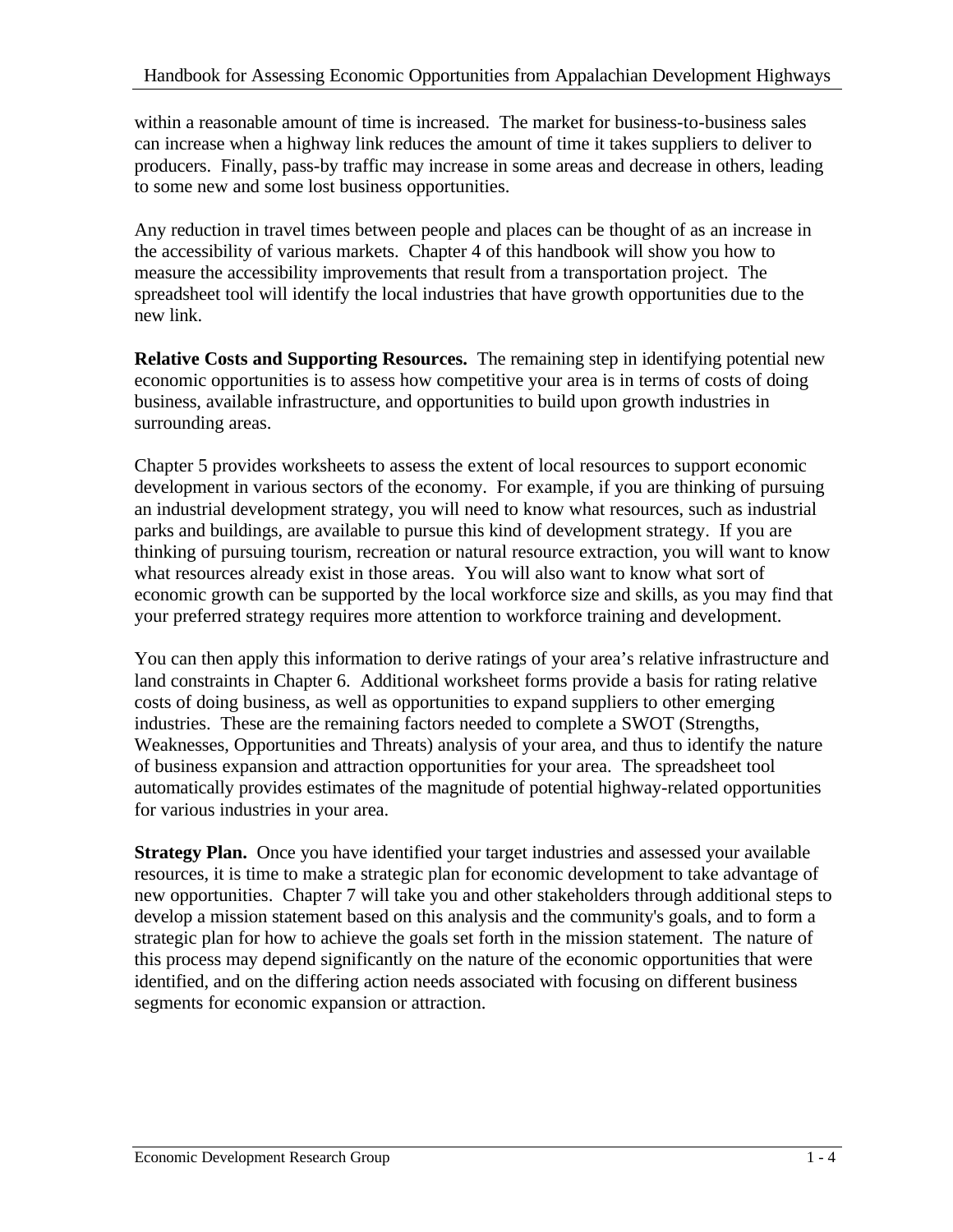### *1.4 Data Requirements and Resources*

The data you will need to use the methods set forth in this guidebook include data about your local economy, data about the economies of the areas you are now linked to, regional and national economic data (for purposes of comparison to the local area), transportation / accessibility data, and local area data pertaining to labor force, facilities and resources. The guidebook will explain how to obtain the data that you need for each section, when you reach that section.

These data will be used in two ways. The first way it will be used is by you and other stakeholders. As you go through the handbook you will develop a picture of your economy and the opportunities that are opened up by the new transportation link. You can use this picture to make informed decisions about what opportunities to pursue and what sectors of the economy to target with your economic development efforts. The data will also be used by the spreadsheet tool that accompanies this handbook. The spreadsheet will calculate the growth opportunities for each sector of your economy, and can suggest areas that you should target with your economic development efforts.

### *1.5 Economic Development Motivations and Limitations*

This section provides an overview of the motivations for applying this handbook and some of the constraints associated with it or any other analytic process for identifying economic opportunities.

**Motivations for Using the Handbook.** In general, the goal of economic development is to improve the quality of life for an area's residents. Quality of life has many dimensions; in terms of economic opportunities it means real increases in income, a broader range of employment opportunities, and greater choices for shopping and recreation. These aspects of quality of life are generally associated with economic growth, which is in turn related to transportation and access to and within an area.

A transportation project can open up opportunities for economic growth leading to improved quality of life, by improving local access for customer markets, labor markets, and businessto-business delivery markets. The local community's motivations and goals for pursuing economic development will influence which types of economic opportunities you focus on and pursue in your strategic plan.

Local and regional efforts to stimulate economic development are typically driven by one of three motives:

**(1) Motivation: to eliminate an existing economic constraint.** Existing economic problems include a wide range of conditions, some of which primarily affect people, and some of which primarily affect businesses.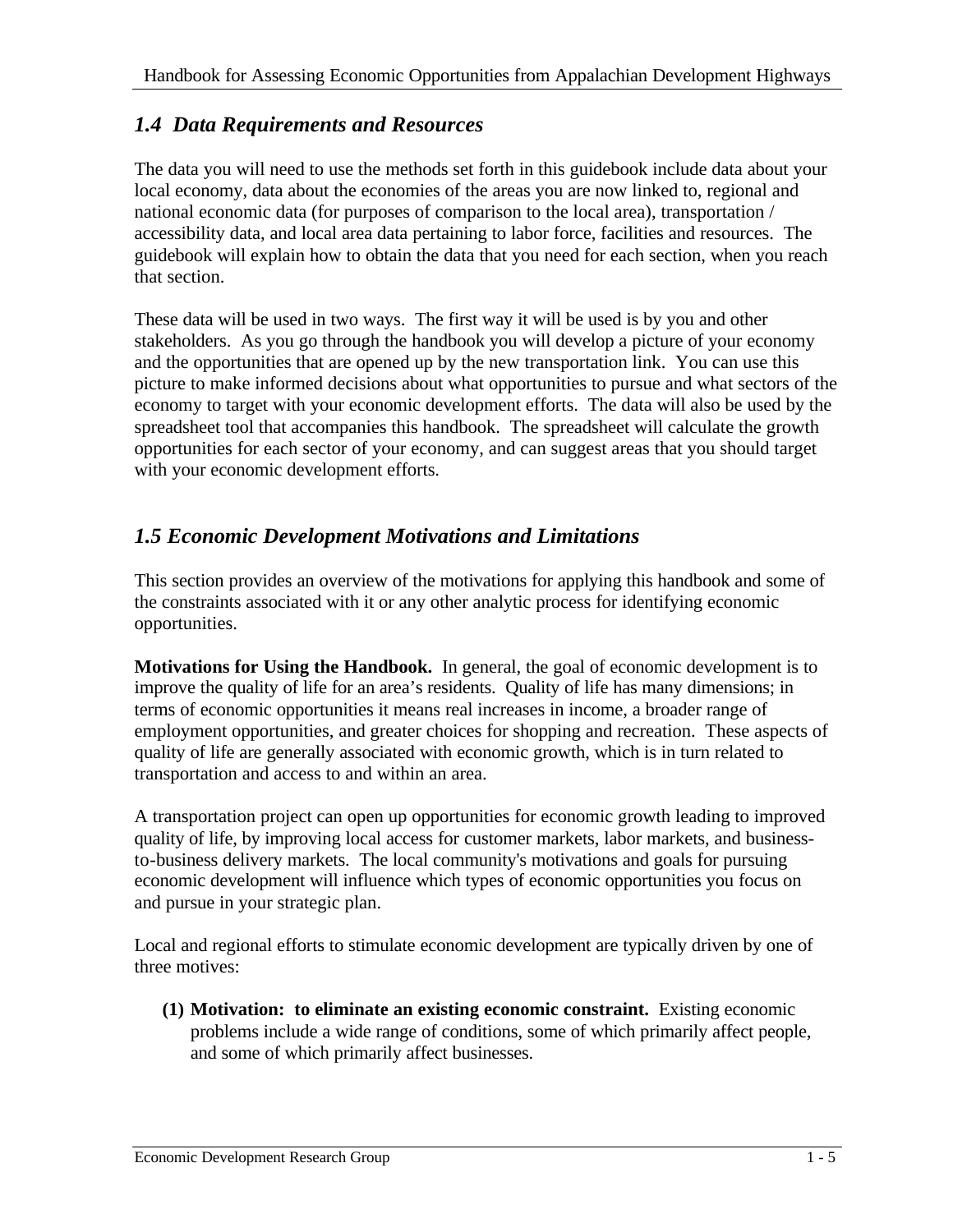- *High unemployment* and *low wages* are the economic problems that most directly affect an area's residents. High unemployment and low wage rates may be a result of low skill levels, a mature or declining economic base, a narrow economic base which is highly dependent on one or a few sectors, poor access to jobs, or competition from other regions. Economic development efforts in a region with high unemployment might focus on employment and training programs to increase the skills of the labor force.
- *Seasonal fluctuations in employment* also affect an area's population. Seasonal fluctuations generally result when an area's economy is reliant on seasonal tourism and recreation (e.g., skiing, boating, etc.), or resource-based (e.g., agriculture) industries that experience high demand for products or services during one or two seasons, and then experience a significant drop in demand in the "off-season". During the "off-season", unemployment increases substantially, income levels decline, and ripple effects, such as declining retail sales, are felt throughout the local economy. An economic development program in a region with seasonal fluctuations in employment due to a season-based tourist market might focus on efforts to expand the tourist season or to diversify the local economy.
- A third problem that may exist in areas with a small population base or poor access is a *lack of local services and retail opportunities.* Limited options for shopping and services may force residents to travel to other areas to purchase goods and services, thus resulting in an outflow of income from a region.
- Two problems that affect the ability of businesses to operate successfully in a region include *isolation from labor, inputs and markets*, and *out-migration of population* (which may result when employment opportunities and access to goods and services decline). Isolation from labor, production inputs and markets will prevent a region from successfully competing to retain businesses, grow businesses, and attract new businesses. Out-migration of population reduces the local labor pool and thereby impedes access to labor. Problems related to isolation and access to suppliers, labor and market might be addressed through a program aimed at improving transportation access to the region.
- **(2) Motivation: to reduce risk of economic decline.** Regions that appear to be economically strong still might be at risk of economic decline.
	- This is particularly true of regions that are characterized by *over-dependence on a particular industry or a few large employers* to sustain their economic vitality. In these cases, an industry downturn caused by external factors (such as changes in the cost of production inputs, changes in technology, changes in consumer tastes or increased foreign competition) or by internal factors (such as poor management, or company restructuring) can have devastating impacts on a community. In regions that rely on a single industry, an economic development strategy focused on attracting more employment in a broader range of industries (i.e. diversification) may be appropriate.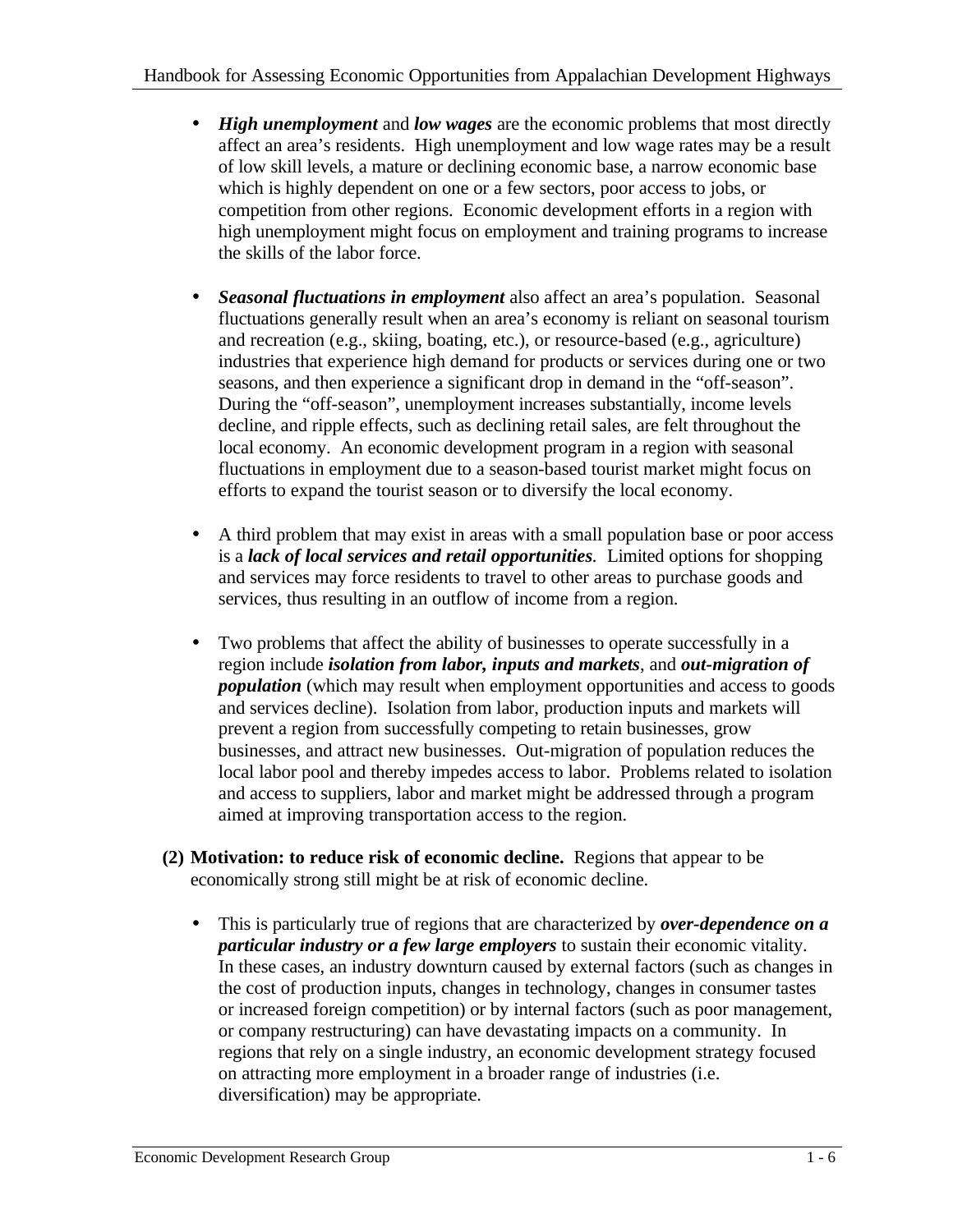- Another risk factor, which regions are often unprepared to address, is *competition from other areas.* Frequently, the risk of competition is not identified until after a region begins to lose businesses to a competing area. An economic development strategy aimed at sustaining a competitive business climate can offset this threat. Maintaining and improving reliable, cost-competitive transportation access to the region may be part of such a strategy.
- **(3) Motivation: to capitalize on opportunities for improvement.** Not all regions pursue economic development to solve existing problems or reduce risk. Even regions with a strong economy may wish to pursue economic development activities as a means to sustain growth of the local economy and retain industries. Economic growth can also lead to expanded employment opportunities, choices in housing, services and shopping, and other improvements in the quality of life in the region.

**Limitations.** The premise of this handbook is that in order to expand and attract business to your area, it is necessary to address the constraints that now hold back such economic growth from occurring. The constraints may relate to many factors, including (but not limited to):

- (1) available workforce size and skills;
- (2) costs of obtaining materials;
- (3) costs and reliability of providing goods to markets;
- (4) taxes and utility costs;
- (5) range and cost of housing available;
- (6) availability of supporting infrastructure;
- (7) availability and cost of industrial parks and business sites; and
- (8) business climate.

New highway links and improved highway segments can help address some but not all of these factors. They cannot by themselves overcome a lack of skilled workers, or housing, or industrial parks with sufficient supporting infrastructure, or reasonable utility costs. In some communities, a highway will help bring economic development only when remaining constraints are also addressed.

The screening methods provided in this handbook are designed to help identify those additional constraints to economic development, as well as to identify the potential opportunities associated highway improvements, for Appalachian communities. The discussion of strategy at the end of this handbook is also designed to help communities and regions develop plans to address their remaining needs.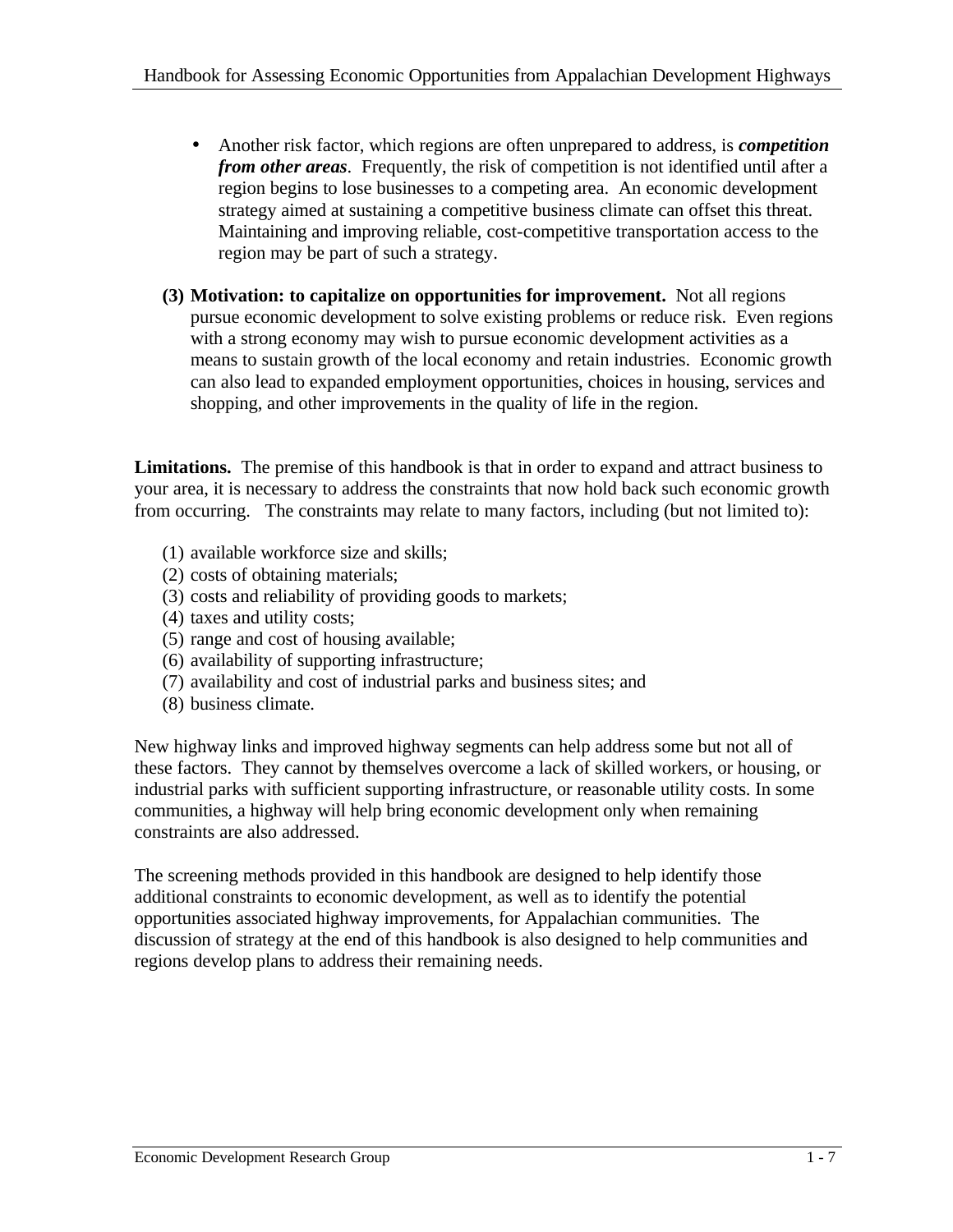## **CHAPTER TWO FIRST STEPS**

## *2.1 Overview*

This chapter is dedicated to gathering the basic information you will need to analyze the types of economic opportunities made possible by completion of a new highway link to your area. You will identify your study area and the location of new and improved linkage areas, and you will make initial contact with key stakeholders. This requires three steps. First, it is important to clearly define your area of analysis both to focus your analysis on the area you care about and in order to collect the appropriate data. Second, you will need to identify the other areas to which you will have improved access upon completion of the highway project. Third, you will want to contact other local and regional individuals and organizations who have an impact on your area's economic development, as they may be able to help with data and resources. In addition, they will be involved later on in the strategic planning process (discussed in Chapter 6).

**Preview.** In this chapter, you will:

- ß Identify the target area for your analysis (generally a county or group of counties)
- ß Identify the areas to which your target area is linked by the new highway segment
- Identify and contact the key stakeholders involved in economic development and ascertain their role in economic development
- **IDENTIFY data and resources available from stakeholders**

## *2.2 Identify the Target Area* (*Spreadsheet "Input 1")*

The first step is to identify the target area for your analysis. There are three aspects to consider in choosing your target area: a) choosing the area that your economic development efforts are focused on, b) choosing an area for which it is possible to obtain data, and c) considering the scope of influence of the new highway segment.

- (a) *Choose your economic development area.* First of all, you want to choose the area that your economic development efforts are focused on. If you are a town planner, this may be a town or the town plus the rest of the surrounding county. If you are a regional planner, then the area may be an aggregation of counties. The larger the area you choose for your analysis the more other economic development stakeholders that will likely be included within the area. This may mean that they will be more willing to support your analysis with data and/or resources.
- (b) *Consider availability of data.* Another aspect of choosing your target area is the issue of data availability. There is a trade-off between accuracy and effort in choosing a geographic area for organizing your data. It is much easier to collect population data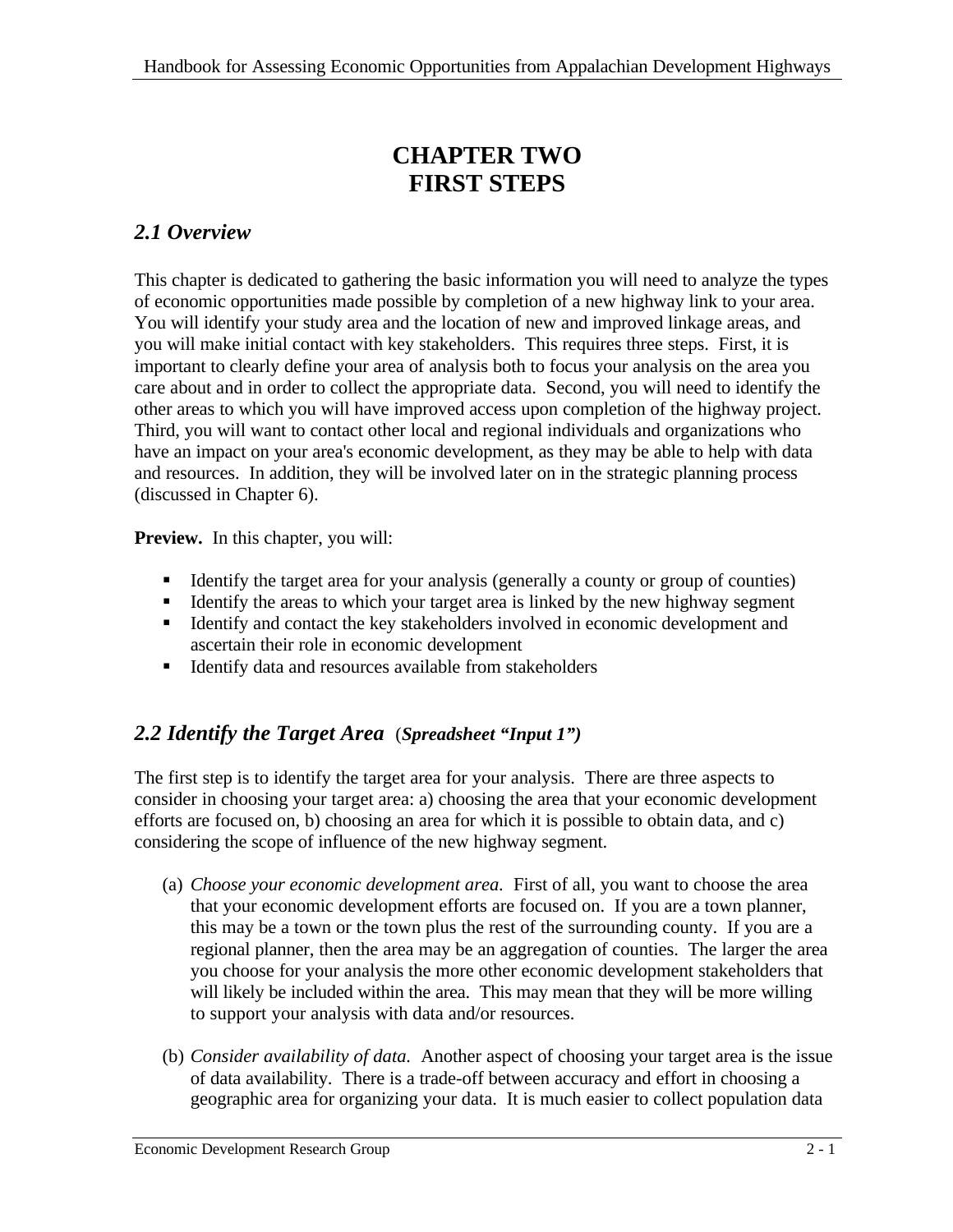by county than by census tract, just as it is much easier to estimate travel times between two counties than it is between the hundreds of census tracts that make up the two counties. However, using one time to represent travel between two counties fails to capture much of the variation in travel between within the two areas. In general, the larger the area, the less data you will need to collect, and the less work you will do to estimate travel times.

(c) *Determine the impact area.* The new highway segment's area of influence may be a factor to consider in choosing your target area of analysis. You are going to analyze the economic opportunities that arise from the new highway link, so you might consider using for your target area the broader area that is influenced by the highway.

The spreadsheet assumes that you will use a one or two-county target area, which is also referred to as the study area. The name of the study corridor and the counties comprising the Study Area should be listed in entered into the spreadsheet as shown in Table 2-1.

### *2.3 Identify New Linkages.* (*Spreadsheet "Input 1")*

The new highway segment can open up economic opportunities by linking your area to areas it was previously unconnected to, or by reducing the time it takes to get between your area and other areas. There may be several distinct areas being linked by the new highway segment, representing different directions from your area. On the Spreadsheet page "Input 1" (illustrated in Table 2-1), you may list one to four most significant places outside your local area that the new highway segment makes more accessible to/from the local area. These can be counties or groups of counties.

| Table 2-1 Sample Input Table for Impact and Linkage Areas |
|-----------------------------------------------------------|
| (Spreadsheet "Input $1$ ")                                |

| <b>ARC Handbook Spreadsheet - Input Form 1</b>    |                         |  |  |  |  |  |  |  |
|---------------------------------------------------|-------------------------|--|--|--|--|--|--|--|
| ARC-OPPS Economic Development Opportunities Model |                         |  |  |  |  |  |  |  |
|                                                   |                         |  |  |  |  |  |  |  |
| a. Header for Pages                               |                         |  |  |  |  |  |  |  |
| <b>Scenario Title Corridor V</b>                  |                         |  |  |  |  |  |  |  |
| Today's Date $3/15/2001$                          |                         |  |  |  |  |  |  |  |
| b. Define Study Area                              |                         |  |  |  |  |  |  |  |
| State MS                                          | <b>County Pontotoc</b>  |  |  |  |  |  |  |  |
|                                                   | County                  |  |  |  |  |  |  |  |
| c. Hwy Linkages to Other Areas                    |                         |  |  |  |  |  |  |  |
|                                                   | Lee County              |  |  |  |  |  |  |  |
| 21                                                | <b>Lafayette County</b> |  |  |  |  |  |  |  |
| 31                                                | Panola County           |  |  |  |  |  |  |  |
|                                                   |                         |  |  |  |  |  |  |  |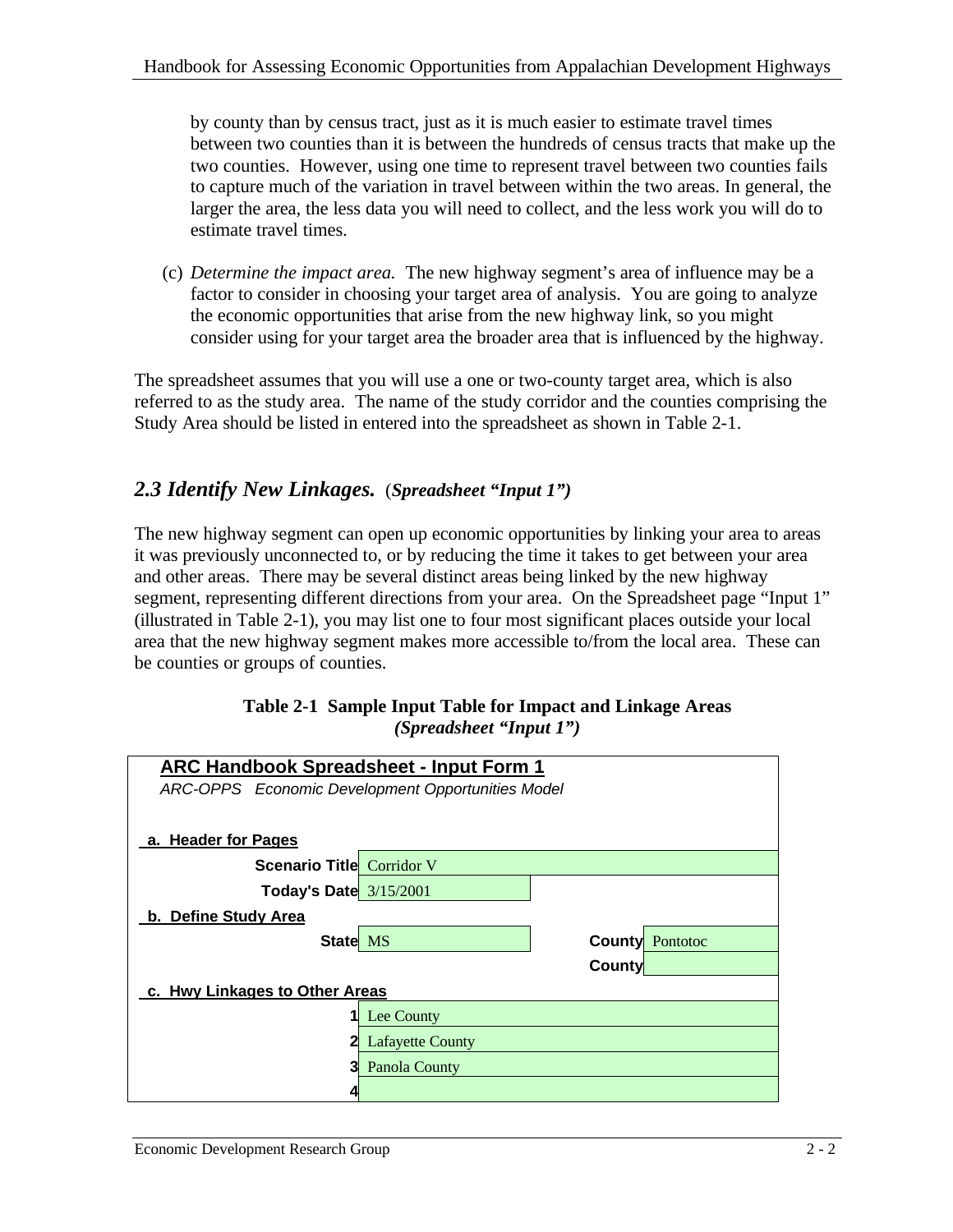#### *2.4 Identify Stakeholders. (Paper Worksheet 2-1)*

Stakeholders are people and organizations in your community that have an interest in economic development. They can include public sector representatives, such as state, regional, and local economic development agencies; elected officials; chambers of commerce; utilities; major employers; colleges and training institutions; tourism promotion groups; and realtors and developers.

It is important at the outset to identify and contact existing local and regional organizations and institutions that play a role in economic development, because they may have data and resources that you can use throughout the analysis process in this handbook, and because they will be involved in the strategic planning process at the conclusion of your analysis.

To begin the process of stakeholder identification, fill in Column 1 of Worksheet 2-1 (Table 2-2 on the next page) with the names of all stakeholder organizations and people that you know of who have a role in economic development in your area. These stakeholders will be engaged to help complete the remaining worksheets. Then contact them as necessary to fill in the remaining information about the activities of their organizations. This process should include the following steps:

- Identify yourself and briefly describe the purpose of your call and the analysis you are doing.
- In Column 2, enter information about the nature of any current role of the organization in marketing, promoting, or advertising the area.
- In Column 3, list and describe any business development and financing programs with which the organization is involved.
- In Column 4, record any other relevant economic development information/services that the organization provides.
- ß Ask what data they have on your target area and newly linked areas (listed in Worksheet 2-1) such as employment by 2-digit SIC or business costs. If they have relevant data you will call them when you get to Chapters 3 and 4.
- Ask what data they have on the target area's economic development resources (industrial parks and buildings, labor force, etc.). If they have relevant data you will contact them in Chapter 5.
- **Ask** who else in your area is involved in local economic development and add them to Column 1 of the worksheet. These additional stakeholders should then be contacted and asked the same set of questions.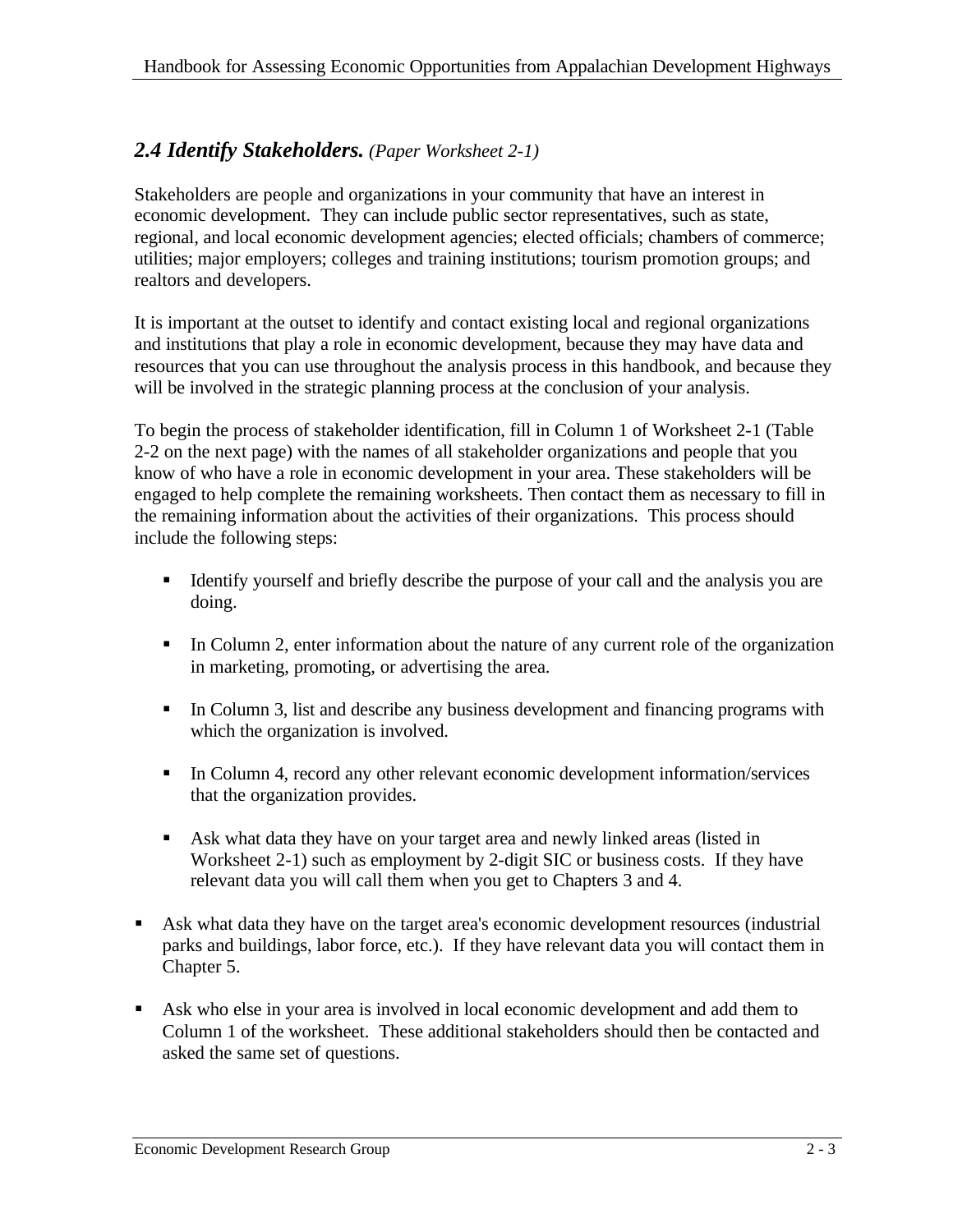| <b>Stakeholder</b> | <b>Organization Name,</b>                                               | <b>Marketing Role</b>        | <b>Business Development &amp;</b>              | <b>Other Roles in Economic</b>                                | What data on      | What data on ED                           |
|--------------------|-------------------------------------------------------------------------|------------------------------|------------------------------------------------|---------------------------------------------------------------|-------------------|-------------------------------------------|
| Group              | <b>Address, Contact</b>                                                 | (describe)                   | <b>Financing Programs</b>                      | <b>Development</b>                                            | target area /     | resources?                                |
|                    | Person, Tel                                                             |                              | (describe)                                     | (describe)                                                    | linked areas?     |                                           |
|                    | (1)                                                                     | (2)                          | (3)                                            | (4)                                                           | (5)               | (6)                                       |
| <b>State ED</b>    | <b>State Econ Development</b>                                           | press releases, newsletters, | job creation tax credits,                      | site inquiry referrals, planning                              | database of local | statewide database of                     |
| <b>Agency</b>      | Office, John Doe,                                                       | statewide marketing for      | enterprise zones, training                     | information and public                                        | and regional      | economic development                      |
|                    | < <contact, address,="" tel="">&gt;</contact,>                          | business attraction          | assistance, business loans                     | infrastructure investment                                     | economic trends   | programs                                  |
|                    |                                                                         |                              |                                                |                                                               |                   |                                           |
| County/            | XX County Industrial                                                    |                              | SBA revolving loan fund,                       | technical support referral program                            |                   |                                           |
| <b>Regional ED</b> | Development Agency,                                                     |                              | Micro Loan program                             |                                                               |                   |                                           |
| <b>Agency</b>      | James Jones, << contact,                                                |                              |                                                |                                                               |                   |                                           |
|                    | address, tel>>                                                          |                              |                                                |                                                               |                   |                                           |
| <b>Local ED</b>    |                                                                         |                              |                                                |                                                               |                   |                                           |
| Organization       |                                                                         |                              |                                                |                                                               |                   |                                           |
|                    |                                                                         |                              |                                                |                                                               |                   |                                           |
| Local              | XX County Planning                                                      |                              | property tax credits for reuse of              |                                                               |                   |                                           |
| Government         | Dept., Joanne Jones,                                                    |                              | distressed properties                          |                                                               |                   | community taxes,                          |
|                    | < <contact, address,="" tel="">&gt;</contact,>                          |                              |                                                |                                                               |                   | major employers, land                     |
|                    |                                                                         |                              |                                                |                                                               |                   | use data                                  |
| Electric           | XYZ Power Company,<br>Roberta Jones,                                    | regional promotion via       | negotiable electric rates                      |                                                               |                   | industrial park                           |
| <b>Utility</b>     | < <contact, address,="" tel="">&gt;</contact,>                          | web site; inquiry referrals  |                                                |                                                               |                   | inventory                                 |
|                    |                                                                         | promotional folder and       |                                                |                                                               |                   |                                           |
| <b>Chamber</b> of  | XX County Chamber,<br>Doris Doe,                                        | brochure about the area      | leadership training program                    | business appreciation dinners,<br>networking guide and events |                   | business directory and<br>product/service |
| <b>Commerce</b>    | < <contact, address,="" tel="">&gt;</contact,>                          |                              |                                                |                                                               |                   | purchasing guide                          |
| <b>State Trans</b> | State DOT, Ron Doesen,                                                  |                              | grants and loans for local access              | highway access policies and                                   |                   | traffic counts and                        |
|                    | < <contact, address,="" tel="">&gt;</contact,>                          |                              | roads                                          | programs                                                      |                   | speeds., for major                        |
| <b>Agency</b>      |                                                                         |                              |                                                |                                                               |                   | roads                                     |
|                    |                                                                         |                              |                                                |                                                               |                   |                                           |
| Non-Profit         | Southern Tech College,                                                  |                              | leadership training, business                  | technical assistance [program.                                |                   |                                           |
|                    | Small Business Devel.                                                   |                              | financing support, small<br>business incubator |                                                               |                   |                                           |
|                    | Center, Joan Johnson,<br>< <contact, address,="" tel="">&gt;</contact,> |                              |                                                |                                                               |                   |                                           |
|                    |                                                                         |                              |                                                |                                                               |                   |                                           |

|  |  |  | Table 2-2 Sample Input Table for Key Stakeholders (Paper Worksheet 2-1) |  |  |
|--|--|--|-------------------------------------------------------------------------|--|--|
|--|--|--|-------------------------------------------------------------------------|--|--|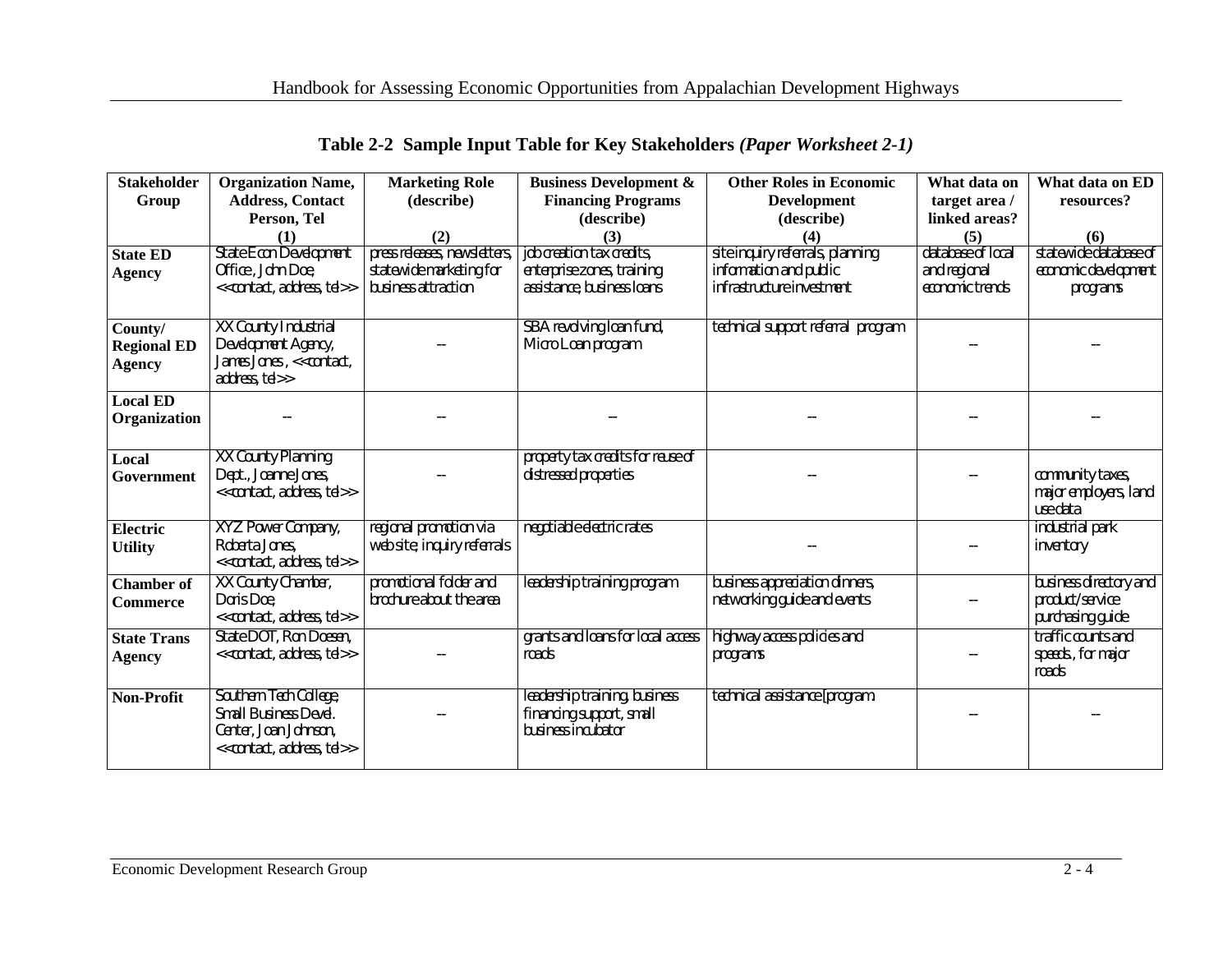#### *2.5 Summary*

In this chapter you determined your area of analysis (which you will use to collect appropriate data for use in your analysis of economic opportunities) and you identified contacts among economic development stakeholders who may be sources of data and resources for the following chapters. In Chapter 3 you will use some of this information to analyze the performance of your local area economy relative to the linkage areas and other surrounding areas, and you will identify the types of business that represent strengths, weaknesses and sources of potential growth in your area's economy. Chapter 4 will then help you identify the types of business opportunities which are opened up by completion of the highway project, and in Chapter 5 you will be able to use your economic development contacts to help assess the economic development resources that are available in your area.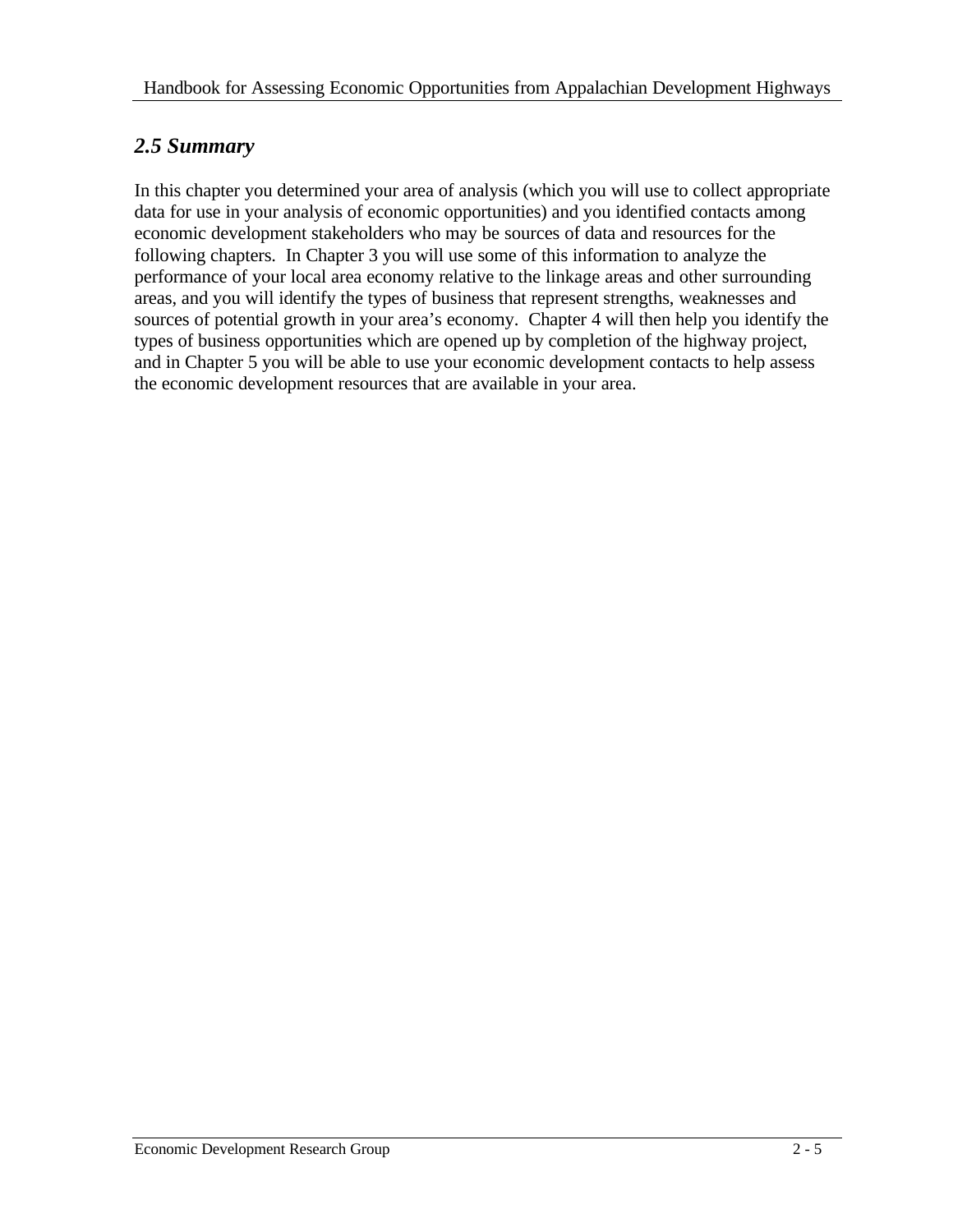## **CHAPTER THREE LOCAL ECONOMIC PERFORMANCE ANALYSIS**

### *3.1 Overview*

The data collection and spreadsheet analysis in this chapter focus on identifying industries that are underrepresented locally relative to surrounding areas, or lagging in growth compared to the same industry elsewhere. These industries can represent potential sources of economic growth for your area, though they will also need to be evaluated in terms of which ones will be most significantly helped by the new highway link (an issue addressed in Ch. 4), the extent of available infrastructure and business resources (an issue addressed in Ch. 5) and relative business costs (an issue addressed in Ch. 6).

**Preview.** In this chapter you will:

- Analyze and compare the local mix of industries with that of newly linked areas
- Analyze and compare the trends of local industries with those occurring nationally
- Compare the local cost of doing business with newly linked areas.

#### *3.2 Employment Data*

**Analysis Tables.** To compare industry mix and trends in the study area with other areas, you will need to collect data on the number of employees in each sector of each economy you are comparing. Online sources for this data are described later in this section. For the *mix analysis*, you will need data on current employment (for the most recently available year), broken down by industry, for the local area and for the linkage areas. For the *trend analysis*, you will need employment for the most recently-available year and for five years before then, also broken down by industry, for both the local area and for the nation. You may specify these *years* in spreadsheet page "Input 1" (illustrated in Table 3-1 below), and the *employment data* in spreadsheet page "Input 2" (illustrated in Table 3-2 on the next page).

|  | Table 3-1. Sample Input Table for Employment Years (Spreadsheet "Input 1") |  |  |  |  |  |  |
|--|----------------------------------------------------------------------------|--|--|--|--|--|--|
|--|----------------------------------------------------------------------------|--|--|--|--|--|--|

| <b>ARC Handbook Spreadsheet - Input Form 1</b> |  |  |  |  |
|------------------------------------------------|--|--|--|--|
| d. Years for Economic Data                     |  |  |  |  |
| <b>Most Recent</b> 1997                        |  |  |  |  |
| Earlier Time 1993                              |  |  |  |  |
|                                                |  |  |  |  |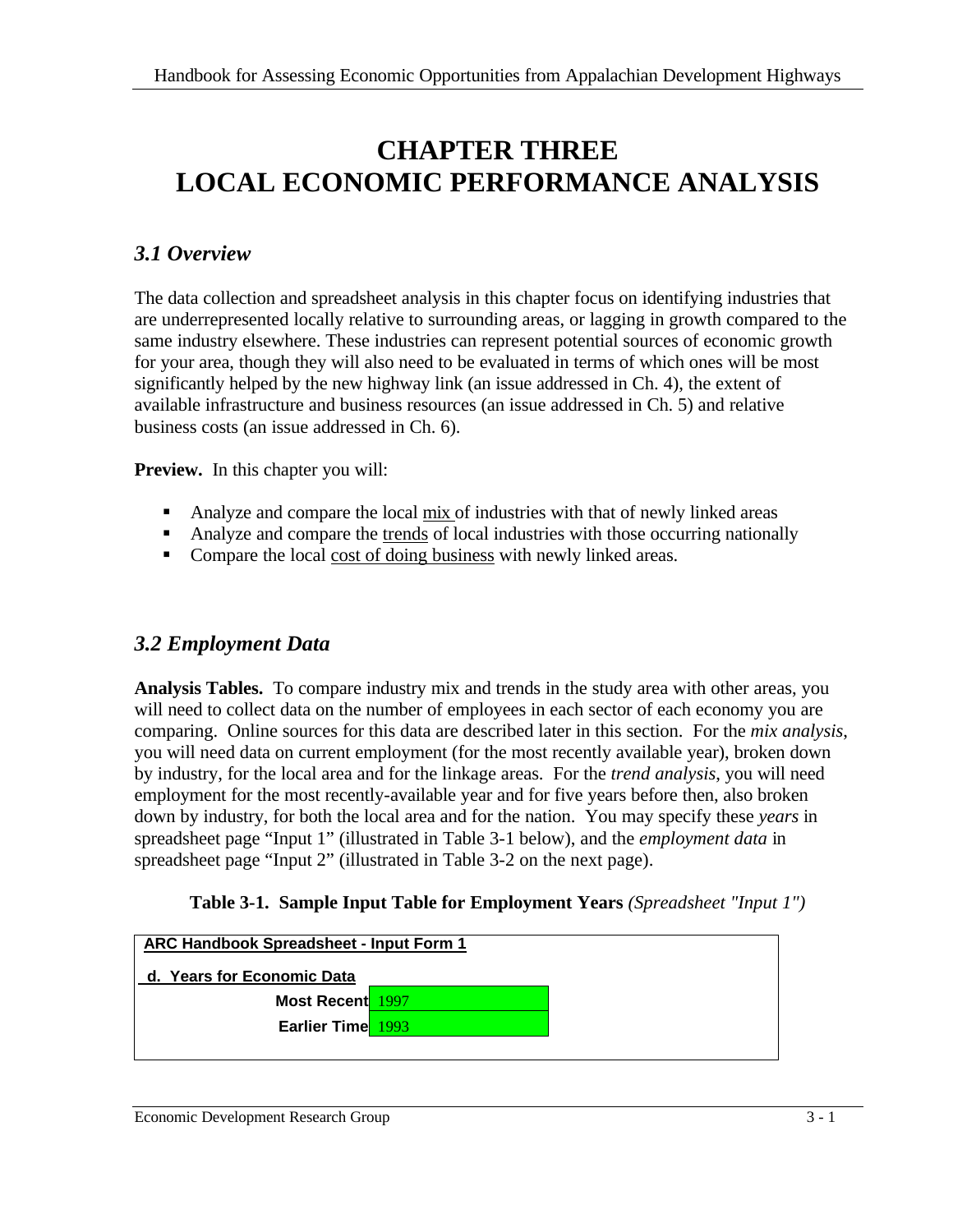|                |                                           |       | Study Area      | <b>Linkage Areas</b> |                     | <b>United States</b> |            |                      |
|----------------|-------------------------------------------|-------|-----------------|----------------------|---------------------|----------------------|------------|----------------------|
|                | <b>Current Employment in Thousands</b>    | 1993  | 1998            |                      | 1998                |                      | 1993       | 1998                 |
|                |                                           |       |                 |                      |                     |                      |            |                      |
| <b>SIC</b>     | <b>LABEL</b>                              |       | <b>Pontotoc</b> | <b>Lee County</b>    | Lafayette<br>County | Panola<br>County     |            | <b>United States</b> |
| $\overline{7}$ | Agricultural services                     | 80    | 24              | 0                    | 60                  | 0                    | 555,686    | 685,704              |
| 8              | Forestry                                  | 10    | 0               | 0                    | 0                   | 0                    | 17,716     | 26,530               |
| 9              | Fishing                                   | 0     | 0               | 10                   | 0                   | 48                   | 12,704     | 12,589               |
| 10             | Metal mining                              | 0     | 0               | 0                    | 0                   | 0                    | 49,491     | 49,357               |
| 12             | Coal mining                               | 0     | 0               | 10                   | 0                   | 0                    | 113,948    | 93,182               |
| 13             | Oil and gas extraction                    | 0     | 0               | 0                    | 0                   | 48                   | 257,694    | 268,645              |
| 14             | Nonmetallic minerals, exc. fuels          | 0     | 0               | 304                  | 43                  | 0                    | 95,952     | 98,792               |
| 15             | General contractors                       | 56    | 60              | 175                  | 101                 | 77                   | 1,096,289  | 1,274,707            |
| 16             | Heavy construction                        | 10    | 27              | 919                  | 423                 | 12                   | 679,578    | 768,283              |
| 17             | Special trade contractors                 | 49    | 60              | 620                  | 60                  | 132                  | 2,731,774  | 3,447,485            |
| 20             | Food and kindred products                 | 10    | 10              | 0                    | 0                   | 60                   | 1,498,078  | 1,539,682            |
| 21             | Tobacco products                          | 0     | 0               | 369                  | 0                   | 0                    | 37,189     | 34,166               |
| 22             | Textile mill products                     | 10    | 60              | 1,870                | 0                   | 1,750                | 615,683    | 553,198              |
| 23             | Apparel and other textile products        | 260   | 10              | 103                  | 375                 | 375                  | 972,060    | 835,219              |
| 24             | Lumber and wood products                  | 320   | 500             | 4,309                | 10                  | 109                  | 675,081    | 745,254              |
| 25             | Furniture and fixtures                    | 3,291 | 4,231           | 670                  | 0                   | 60                   | 476,488    | 514,504              |
| 26             | Paper and allied products                 | 10    | 60              | 276                  | 86                  | 0                    | 627,746    | 621,072              |
| 27             | Printing and publishing                   | 10    | 60              | 22                   | 0                   | 35                   | 1,500,580  | 1,501,714            |
| 28             | Chemicals and allied products             | 0     | 0               | 10                   | 0                   | 0                    | 851,720    | 832,546              |
| 29             | Petroleum and coal products               | 0     | 0               | 3,237                | 60                  | 10                   | 112,984    | 107,829              |
| 30             | Rubber and misc. plastics products        | 271   | 222             | 0                    | 0                   | 726                  | 915,166    | 1,015,177            |
| 31             | Leather and leather products              | 0     | 0               | 709                  | 34                  | 0                    | 104,747    | 83,387               |
| 32             | Stone, Clay, and glass products           | 10    | 10              | 175                  | 0                   | 44                   | 471,639    | 500,828              |
| 33             | Primary metal industries                  | 175   | 175             | 1,155                | 60                  | 0                    | 655,556    | 686,161              |
| 80             | <b>Health services</b>                    | 252   | 277             | 244                  | 168                 | 639                  | 10,403,118 | 11,348,141           |
| 81             | Legal services                            | 11    | 13              | 60                   | 113                 | 66                   | 962,374    | 971,998              |
| 82             | <b>Educational services</b>               | 10    | 10              | 674                  | 123                 | 175                  | 1,967,024  | 2,183,438            |
| 83             | Social services                           | 123   | 143             | 0                    | 0                   | 53                   | 2,028,694  | 2,246,164            |
| 84             | Museums, botanical, zoological<br>gardens | 0     | 0               | 531                  | 225                 | 0                    | 73,874     | 90,117               |
| 86             | Membership organizations                  | 77    | 74              | 536                  | 88                  | 71                   | 2,062,501  | 2,207,886            |
| 87             | Engineering & management services         | 69    | 32              | 10                   | 10                  | 49                   | 2,589,839  | 3, 181, 353          |
| 89             | Services, other                           | 0     | 0               | 60                   | 0                   | 0                    | 84,960     | 99,865               |
| 99             | Unclassified establishments               | 10    | 0               | 39,995               | 8979                | 9,453                | 64,441     | 34,324               |
|                | <b>SUBTOTAL</b>                           |       | 7,774 7,240     | 79,866               | 17,898              | 18,894               | 91,596,939 | 101,971,746          |

#### **Table 3-2. Sample Input Table for Employment Data** *(Spreadsheet "Input 2")*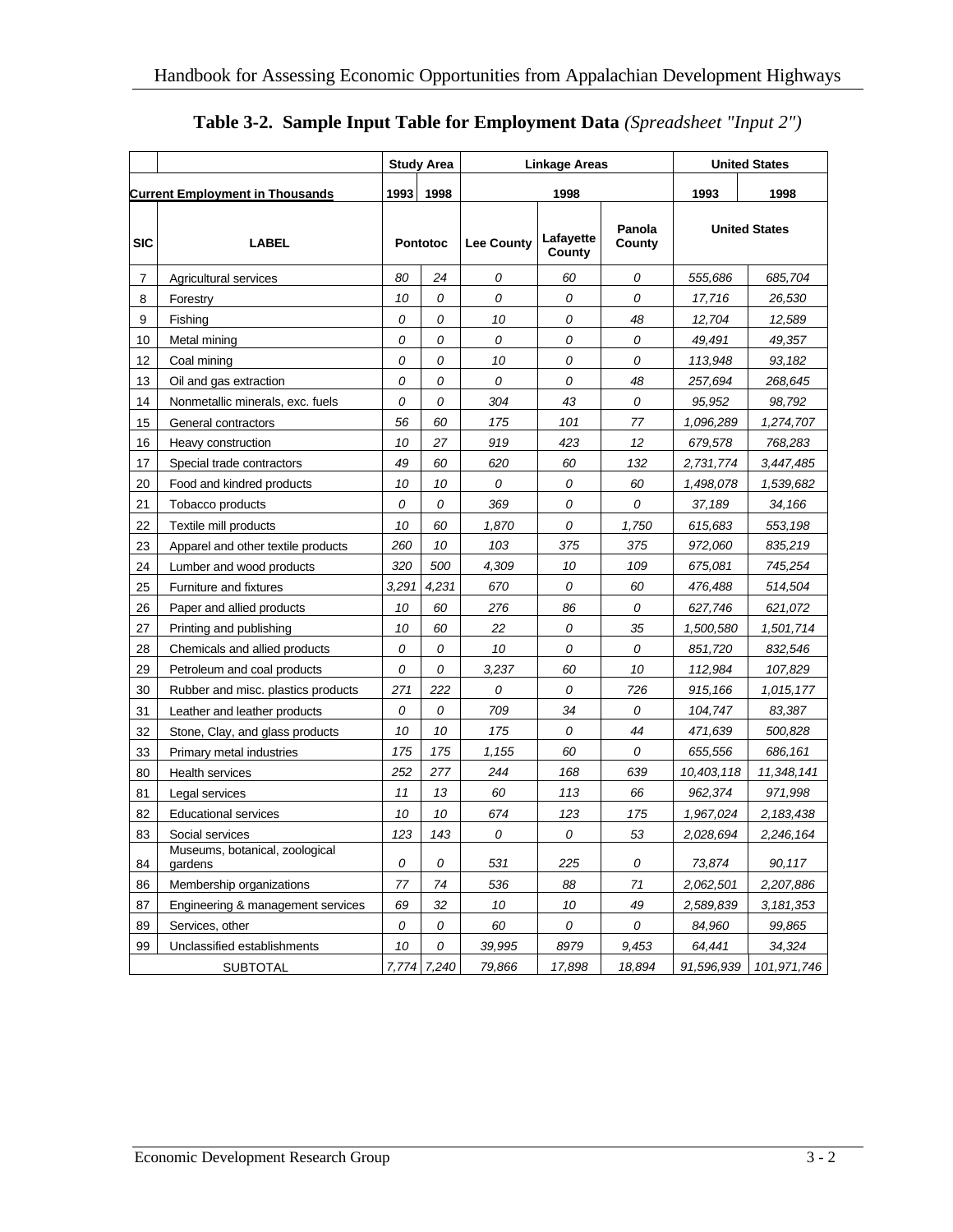**Data Sources.** You can obtain the necessary employment data for non-agricultural industries using "County Business Patterns," which is an annual government data series that provides county-level economic data by industry<sup>1</sup>. Data on employment by 2-digit SIC are available online for the U.S., states, and counties; you can view the data on your web browser (and copy it into a spreadsheet) at http://www.census.gov/epcd/cbp/view/cbpview.html , or directly download it from http://www.census.gov/pub/epcd/cbp/download/cbpdownload.html . If you download the data, it should be saved as a "comma-delimited" text file, which can then be opened in Excel.

Data for 1997 and earlier are based on SIC (Standard Industrial Classification) categories, while data for 1998 onward (including the most recent year for which data is currently available) is based on the new, NAICS (North American Industry Classification System) categories. It may be easier to use 1997 as your most recent year and compare 1997 data to data from 1992.

Sometimes data are withheld for certain industries due to confidentiality reasons (when there are a small number of firms in a given group). In the download version, such cases will have a letter from A to M to indicate the range of employment in that industrial sector. (You can replace the letter with the midpoint of the range, as follows:  $A = 10$ ;  $B = 60$ ;  $C = 175$ ;  $E = 375$ ;  $F = 750$ ;  $G =$ 1,750; H = 3,750; I = 7,500; J = 17,500; K = 37,500; L = 75,000; M = 100,000.) If you view the data with your web browser, then the data observations will show an employment range where data is withheld. Again, you can assume the midpoint of the range.

### *3.3 Business Mix Analysis*

A comparison of the "mix" of industries in your economy with that of other areas provides a way to identify the types of businesses that are particularly weak in your area and strong elsewhere. If the other areas are defined as those to which your area is being linked by the new highway segment, then we have a means of identifying possible strengths in the other areas which *might*  become local growth opportunities in your area, as a result of the new highway links between them.

The spreadsheet automatically calculates the ratio of the concentration of each industry in your economy to the concentration of the same industry in the average of the linkage areas' economies. For example, if 10% of employment in your local area is food products, and 30% of employment in the linkage area is food products, then the ratio of local to linkage area concentrations would be 10/30 or 0.33. This means that your area has one-third the concentration of jobs in food products that exist in the linkage area. This ratio is sometimes referred to as the Location Quotient (LQ). We refer to it here as the "mix ratio" (to distinguish it from the "trend ratio" discussed later).

 $\overline{a}$ <sup>1</sup> The series excludes data on self-employed individuals, employees of private households, railroad employees, agricultural production employees, and most government employees.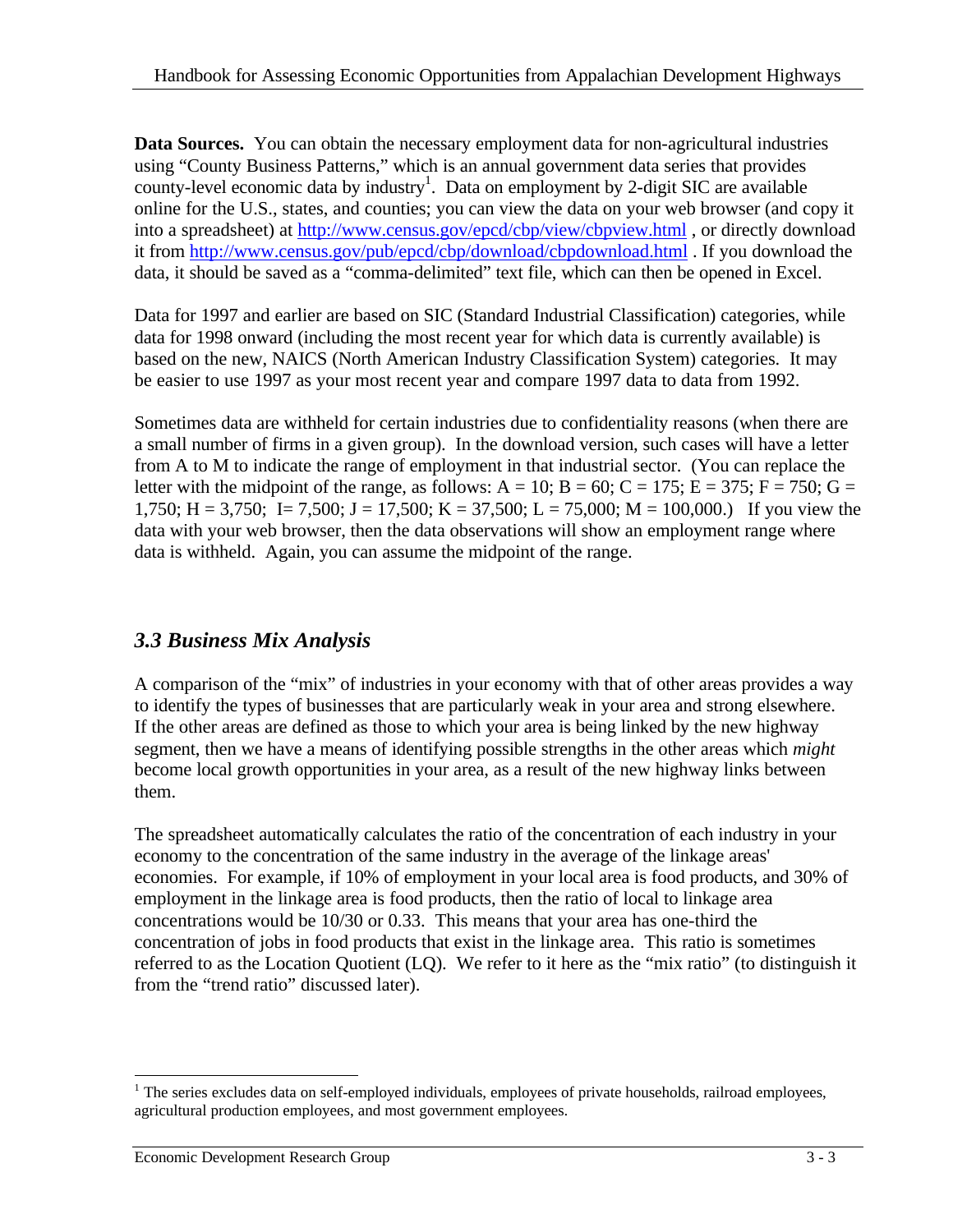For each specific industry sector, the mix ratio is interpreted as follows:

- If the mix ratio is  $> 1$ , then your local area has a higher concentration of employment in that industry than the average of the areas to which you are now better linked.
- If the mix ratio is  $< 1$ , then your local area has a lower concentration of employment in that industry than the average of the areas to which you are now better linked.
- If the mix ratio is  $= 1$ , then your local area and the average of the areas to which you are now better linked have equal concentration of employment in that industry.

The spreadsheet model automatically generates the business mix analysis in the spreadsheet "Output 1," which is illustrated in Table 3-3 on the next page. The spreadsheet also assigns each sector into a category (1, 2, or 3 for Low, Medium, or High concentration):

- Industrial sectors with mix ratios of 1.5 or higher are assigned a rating of "3" (high concentration rating) to show that the local economy is at least 50% above the concentration of those sectors in the linkage areas.
- Industry sectors with a mix ratio of 0.67 or lower are assigned a rating of "1" (low concentration rating) to show that the local economy is at least 50% below the concentration of those sectors in the linkage areas.
- The rest (with mix ratios in between 0.67 and 1.5) are in between those extremes and are assigned a rating of "2" (Medium concentration rating).

Sectors with a rating of 3 (high ratio) are already thriving in your local area, while those with a rating of 1 (low ratio) may be candidates for additional growth as a result of the new or improved highway linkage between the areas.

The spreadsheet model also calculates the "expected number" of jobs that would occur in your area if it had an industry mix identical to that of the linked areas (i.e., a mix ratio of 1, representing the same percent of your employees in each industry). In that case, the number of local jobs in each sector will be equal to the "Expected Jobs" column of the table. If the mix ratio is less than one, then there will be fewer jobs occurring locally than would be expected, and the shortfall will be calculated in the last column of the table. This difference between actual and expected numbers of jobs provides a sense of the magnitude of difference in industry concentration between your area and the areas to which you are now being linked by the highway.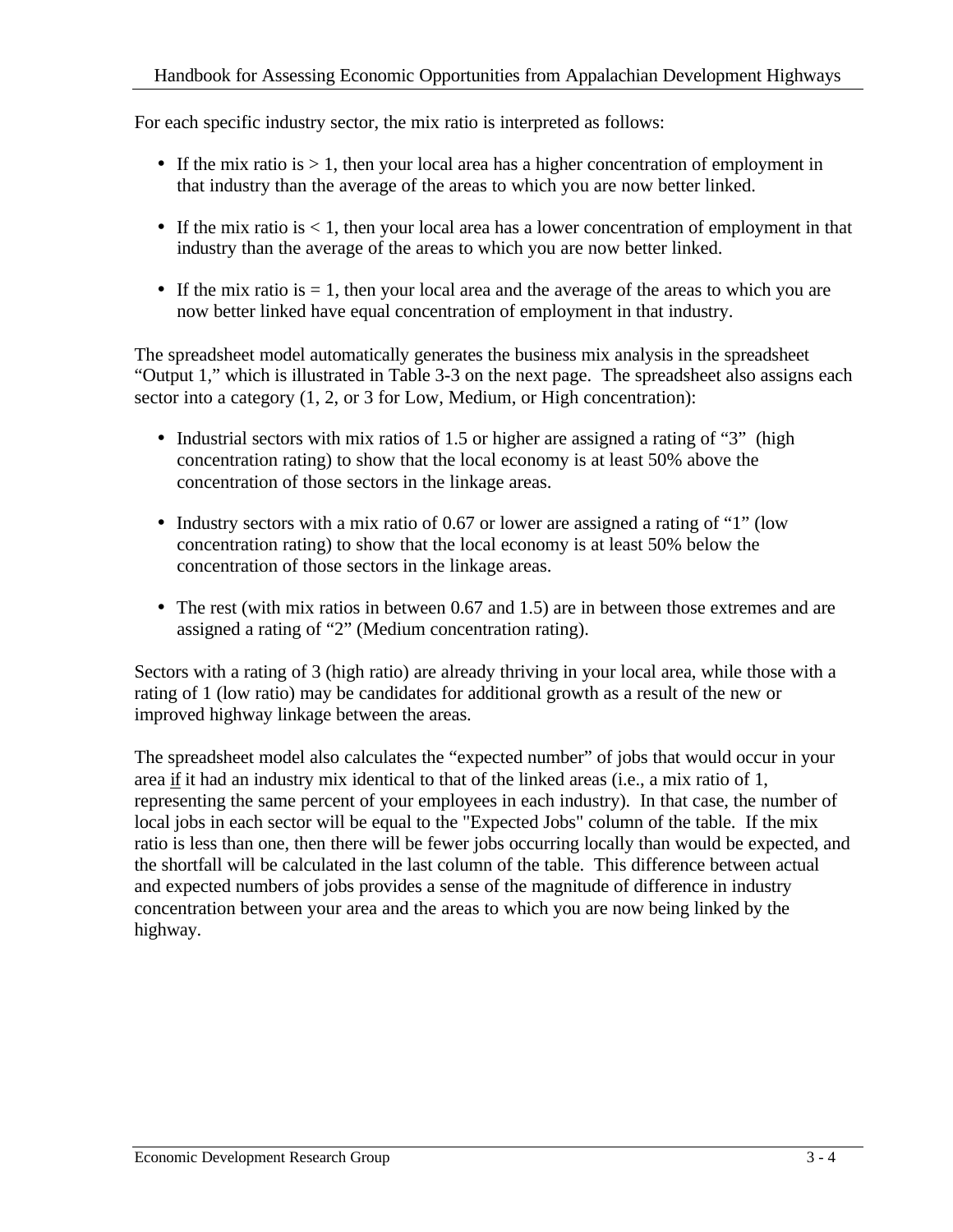| <b>SIC</b>     | <b>LABEL</b>                     | <b>Study</b><br>Area | <b>Percent of Total</b><br><b>Employment</b><br>Linkage<br>Area | Mix/LQ Ratio:<br><b>Study Area to</b><br>Linkage Area | <b>Mix Ratio</b><br><b>Classification (Study Area)</b> | <b>Expected</b><br><b>Jobs</b> | Actual<br><b>Jobs</b><br>(Study<br>Area) | Local<br><b>Shortfall</b> |
|----------------|----------------------------------|----------------------|-----------------------------------------------------------------|-------------------------------------------------------|--------------------------------------------------------|--------------------------------|------------------------------------------|---------------------------|
| $\overline{7}$ | Agricultural services            | 0.3%                 | 0.1%                                                            | 5.5                                                   | 3                                                      | 4                              | 24                                       | $\Omega$                  |
| 8              | Forestry                         | 0.0%                 | 0.0%                                                            | 0.0                                                   | $\mathbf{0}$                                           | $\Omega$                       | $\Omega$                                 | $\mathbf 0$               |
| 9              | Fishing                          | 0.0%                 | 0.0%                                                            | 0.0                                                   | $\mathbf 0$                                            | $\overline{4}$                 | 0                                        | 4                         |
| 10             | Metal mining                     | 0.0%                 | 0.0%                                                            | 0.0                                                   | $\mathbf 0$                                            | $\mathbf 0$                    | 0                                        | 0                         |
| 12             | Coal mining                      | 0.0%                 | 0.0%                                                            | 0.0                                                   | $\mathbf{0}$                                           | 1                              | 0                                        | 1                         |
| 13             | Oil and gas extraction           | 0.0%                 | 0.0%                                                            | 0.0                                                   | $\mathbf 0$                                            | 3                              | 0                                        | 3                         |
| 14             | Nonmetallic minerals             | 0.0%                 | 0.3%                                                            | 0.0                                                   | $\mathbf 0$                                            | 25                             | 0                                        | 25                        |
| 15             | General contractors              | 0.7%                 | 0.3%                                                            | 2.4                                                   | 3                                                      | 25                             | 60                                       | 0                         |
| 16             | Heavy construction               | 0.3%                 | 1.2%                                                            | 0.3                                                   | 1                                                      | 97                             | 27                                       | 70                        |
| 17             | Special trade contractors        | 0.7%                 | 0.7%                                                            | 1.0                                                   | $\mathbf{2}$                                           | 58                             | 60                                       | $\Omega$                  |
| 20             | Food and kindred products        | 0.1%                 | 0.1%                                                            | 2.3                                                   | $\overline{\mathbf{3}}$                                | $\overline{4}$                 | 10 <sup>°</sup>                          | $\mathbf 0$               |
| 21             | Tobacco products                 | 0.0%                 | 0.3%                                                            | 0.0                                                   | $\mathbf 0$                                            | 27                             | 0                                        | 27                        |
| 22             | Textile mill products            | 0.7%                 | 3.1%                                                            | 0.2                                                   | 1                                                      | 260                            | 60                                       | 200                       |
| 23             | Apparel and other textile        | 0.1%                 | 0.7%                                                            | 0.2                                                   | $\mathbf 0$                                            | 61                             | 10 <sup>1</sup>                          | 51                        |
| 24             | Lumber and wood products         | 6.0%                 | 3.8%                                                            | 1.6                                                   | $\mathbf{3}$                                           | 319                            | 500                                      | 0                         |
| 25             | <b>Furniture and fixtures</b>    | 50.4%                | 0.6%                                                            | 80.5                                                  | 3                                                      | 53                             | 4,231                                    | $\mathbf 0$               |
| 26             | Paper and allied products        | 0.7%                 | 0.3%                                                            | 2.3                                                   | $\overline{\mathbf{3}}$                                | 26                             | 60                                       | 0                         |
| 27             | Printing and publishing          | 0.7%                 | 0.0%                                                            | 14.6                                                  | 3                                                      | $\overline{4}$                 | 60                                       | 0                         |
| 28             | Chemicals and allied<br>products | 0.0%                 | 0.0%                                                            | 0.0                                                   | $\bf{0}$                                               | 1                              | 0                                        | 1                         |
| 29             | Petroleum and coal products      | 0.0%                 | 2.8%                                                            | 0.0                                                   | $\bf{0}$                                               | 238                            | 0                                        | 238                       |
| 30             | Rubber and misc. plastics        | 2.6%                 | 0.6%                                                            | 4.2                                                   | 3                                                      | 52                             | 222                                      | $\mathbf 0$               |
| 31             | Leather and leather products     | 0.0%                 | 0.6%                                                            | 0.0                                                   | $\mathbf 0$                                            | 53                             | 0                                        | 53                        |
| 32             | Stone, Clay, and glass           | 0.1%                 | 0.2%                                                            | 0.6                                                   | 1                                                      | 16                             | 10                                       | 6                         |
| 33             | Primary metal industries         | 2.1%                 | 1.0%                                                            | 2.0                                                   | 3                                                      | 87                             | 175                                      | 0                         |

**Table 3-3. Sample Spreadsheet Output: Business Mix Analysis** *(Spreadsheet "Output 1" Part A)*

#### *Sectors 34 - 79 left out of this chart to save space - all sectors included in spreadsheet*

| 80 | Health services             | 3.3%    | 0.9%  | 3.7  |   | 76    | 277 |       |
|----|-----------------------------|---------|-------|------|---|-------|-----|-------|
| 81 | Legal services              | 0.2%    | 0.2%  | 0.8  |   | 17    | 13  | 4     |
| 82 | <b>Educational services</b> | 0.1%    | 0.8%  | 0.1  | 0 | 70    | 10  | 60    |
| 83 | Social services             | 1.7%    | 0.0%  | 37.4 |   | 4     | 143 |       |
| 84 | Museums, botanical          | $0.0\%$ | 0.6%  | 0.0  |   | 54    |     | 54    |
| 86 | Membership organizations    | $0.9\%$ | 0.6%  | 1.5  |   | 50    | 74  |       |
| 87 | Engineering & management    | 0.4%    | 0.1%  | 6.4  |   | 5     | 32  |       |
| 89 | Services, other             | $0.0\%$ | 0.1%  | 0.0  |   | 4     |     | 4     |
| 99 | Unclassified establishments | $0.0\%$ | 50.1% | 0.0  |   | 4.204 |     | 4,204 |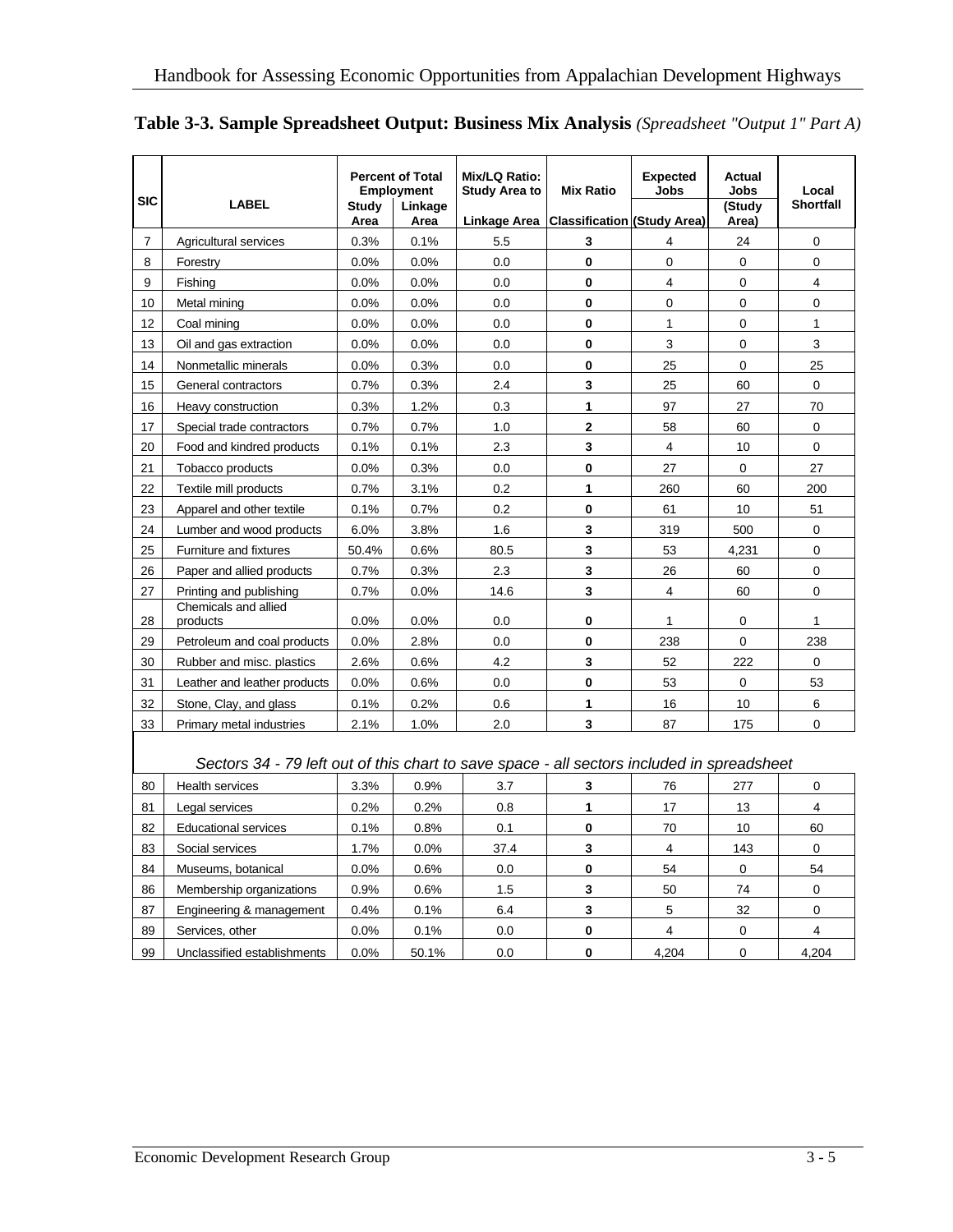### *3.4 Business Trend Comparison*

A comparison of the "trend" of industries in your economy compared with their national performance provides a way to identify the types of businesses that are particularly thriving or faltering in your area (compared to their performance elsewhere). Those industries are locally lagging in growth may be seen as local weaknesses and as potential future growth opportunities.

To do this comparison, the spreadsheet model automatically calculates the percent *change* in the number of employees in each sector for your local area and for the U.S. over the past five years. It then computes the ratio of these percentages, which tells you whether the local industry is growing or declining faster or slower than the national industry, or if it is moving in an opposite direction from the national industry (e.g., declining while the national industry is growing or vice versa). This is sometimes referred to as the "Shift Share Ratio," though we refer to it here as the "trend ratio" (to distinguish it from the "mix ratio," previously discussed).

The spreadsheet model automatically generates the business trend analysis in the second page of spreadsheet "Output 1," which is illustrated in Table 3-4 on the next page. The spreadsheet also assigns each sector into a trend category (from 1 to 6) depending on the relative growth rate of the local area to that of the industry nationwide. The categories are as follows:

#### Industry Growth Classification

- 1. industry growing faster locally than nationally
- 2. industry declining locally while growing nationally
- 3. industry growing locally while declining nationally
- 4. industry declining locally slower than nationally
- 5. industry growing locally slower than nationally
- 6. industry declining locally faster than nationally

The spreadsheet model also calculates the "expected change" (growth or decline) in local jobs that would occur in your area if it had the same trends as that of the national average for each industry (i.e., a trend ratio of 1, representing the identical percent change in employment for each industry in both places). In that case, the local change in number of local jobs in each sector will be equal to the "Expected Change" column of the table. This difference between actual and expected trends provides a sense of the magnitude of difference in industry growth between your area and industry averages.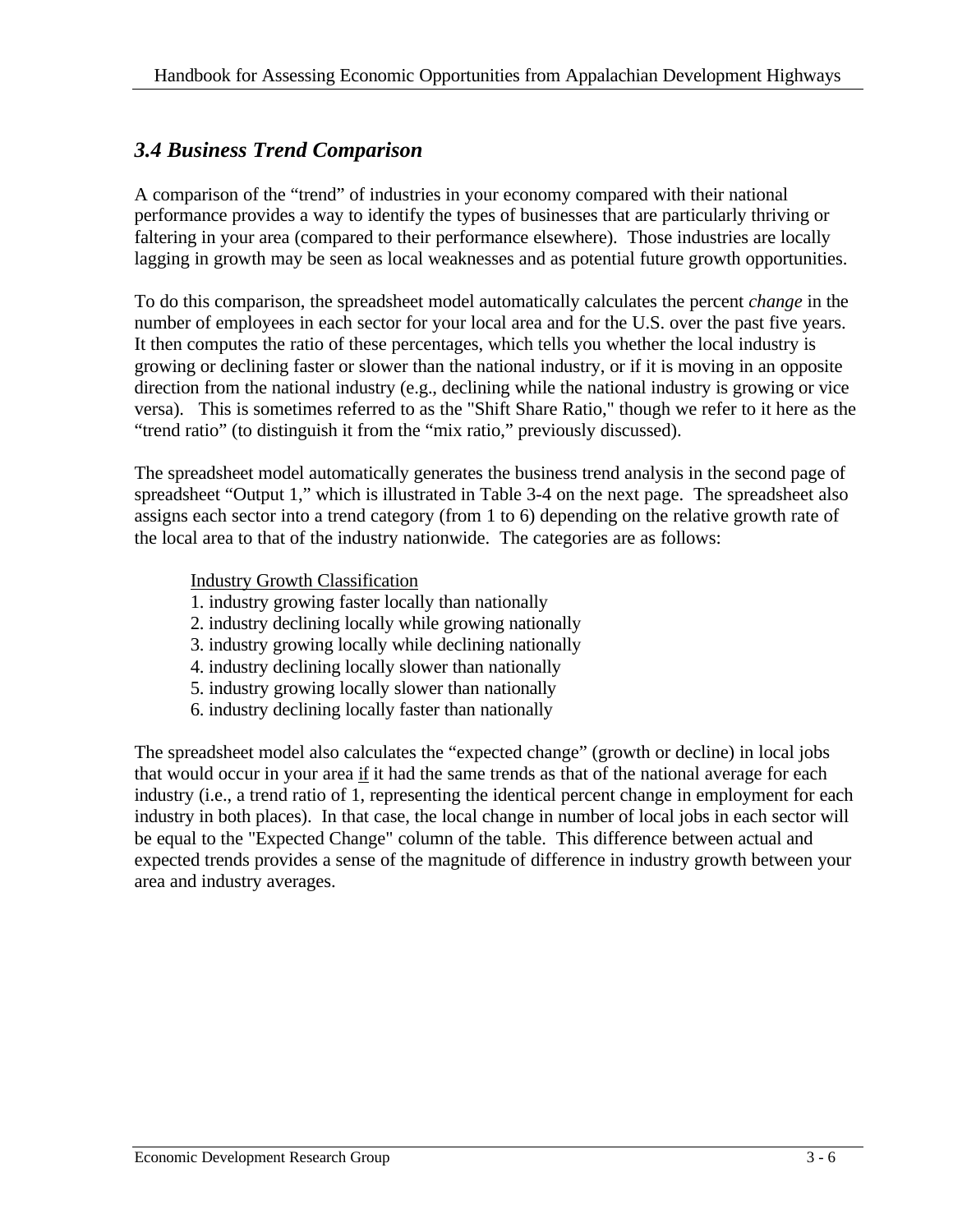| <b>SIC</b>     | <b>LABEL</b>                | <b>Percent Growth</b> |             | Growth<br>Ratio | <b>Growth Ratio</b>                                                                        | <b>Expected</b><br>Change in<br><b>Jobs</b> | <b>Actual</b><br>Change in<br><b>Jobs</b> | Local<br><b>Shortfall</b> |
|----------------|-----------------------------|-----------------------|-------------|-----------------|--------------------------------------------------------------------------------------------|---------------------------------------------|-------------------------------------------|---------------------------|
|                |                             | <b>Study Area</b>     | <b>U.S.</b> | (Shift-Share)   | <b>Classification</b>                                                                      | (Study Area)                                | (Study Area)                              |                           |
| $\overline{7}$ | Agricultural services       | $-70.0%$              | 23.4%       | $-3.0$          | 2                                                                                          | 19                                          | $-56$                                     | 75                        |
| 8              | Forestry                    | $-100.0%$             | 49.8%       | $-2.0$          | $\overline{2}$                                                                             | 5                                           | $-10$                                     | 15                        |
| 9              | Fishing                     | 0.0%                  | $-0.9%$     | 0.0             | 4                                                                                          | $\Omega$                                    | $\mathbf 0$                               | $\mathbf 0$               |
| 10             | Metal mining                | 0.0%                  | $-0.3%$     | 0.0             | 4                                                                                          | $\mathbf 0$                                 | 0                                         | 0                         |
| 12             | Coal mining                 | 0.0%                  | $-18.2%$    | 0.0             | 4                                                                                          | $\pmb{0}$                                   | 0                                         | 0                         |
| 13             | Oil and gas extraction      | 0.0%                  | 4.2%        | 0.0             | 5                                                                                          | $\pmb{0}$                                   | 0                                         | 0                         |
| 14             | Nonmetallic minerals        | 0.0%                  | 3.0%        | 0.0             | 5                                                                                          | $\pmb{0}$                                   | 0                                         | 0                         |
| 15             | General contractors         | 7.1%                  | 16.3%       | 0.4             | 5                                                                                          | 9                                           | $\overline{4}$                            | 5                         |
| 16             | Heavy construction          | 170.0%                | 13.1%       | 13.0            | 1                                                                                          | $\mathbf{1}$                                | 17                                        | 0                         |
| 17             | Special trade contractors   | 22.4%                 | 26.2%       | 0.9             | 5                                                                                          | 13                                          | 11                                        | $\overline{2}$            |
| 20             | Food and kindred products   | 0.0%                  | 2.8%        | 0.0             | 5                                                                                          | $\mathbf 0$                                 | 0                                         | 0                         |
| 21             | Tobacco products            | 0.0%                  | $-8.1%$     | 0.0             | 4                                                                                          | $\mathbf 0$                                 | $\mathbf 0$                               | 0                         |
| 22             | Textile mill products       | 500.0%                | $-10.1%$    | $-49.3$         | 3                                                                                          | $-1$                                        | 50                                        | 0                         |
| 23             | Apparel and other textile   | $-96.2%$              | $-14.1%$    | 6.8             | 6                                                                                          | $-37$                                       | $-250$                                    | 0                         |
| 24             | Lumber and wood products    | 56.2%                 | 10.4%       | 5.4             | 1                                                                                          | 33                                          | 180                                       | 0                         |
| 25             | Furniture and fixtures      | 28.6%                 | 8.0%        | 3.6             | 1                                                                                          | 263                                         | 940                                       | 0                         |
| 26             | Paper and allied products   | 500.0%                | $-1.1%$     | $-470.3$        | 3                                                                                          | $\pmb{0}$                                   | 50                                        | 0                         |
| 27             | Printing and publishing     | 500.0%                | 0.1%        | 6,616.3         | 1                                                                                          | $\Omega$                                    | 50                                        | $\Omega$                  |
| 28             | Chemicals products          | 0.0%                  | $-2.3%$     | 0.0             | 4                                                                                          | $\mathbf 0$                                 | 0                                         | 0                         |
| 29             | Petroleum and coal          | 0.0%                  | $-4.6%$     | 0.0             | 4                                                                                          | $\mathbf 0$                                 | 0                                         | 0                         |
| 30             | Rubber and misc. plastics   | $-18.1%$              | 10.9%       | $-1.7$          | $\overline{\mathbf{2}}$                                                                    | 30                                          | $-49$                                     | 79                        |
| 31             | Leather products            | 0.0%                  | -20.4%      | 0.0             | 4                                                                                          | $\mathbf 0$                                 | 0                                         | 0                         |
| 32             | Stone, Clay, and glass      | $0.0\%$               | 6.2%        | 0.0             | 5                                                                                          | $\mathbf{1}$                                | 0                                         | $\mathbf{1}$              |
| 33             | Primary metal industries    | 0.0%                  | 4.7%        | 0.0             | 5                                                                                          | 8                                           | 0                                         | 8                         |
|                |                             |                       |             |                 | Sectors 34 - 79 left out of this chart to save space – all sectors included in spreadsheet |                                             |                                           |                           |
| 80             | Health services             | 9.9%                  | 9.1%        | 1.1             | 5                                                                                          | 23                                          | 25                                        | 0                         |
| 81             | Legal services              | 18.2%                 | 1.0%        | 18.2            | 1                                                                                          | $\Omega$                                    | $\overline{2}$                            | 0                         |
| 82             | <b>Educational services</b> | 0.0%                  | 11.0%       | 0.0             | 5                                                                                          | $\mathbf{1}$                                | 0                                         | $\mathbf{1}$              |
| 83             | Social services             | 16.3%                 | 10.7%       | 1.5             | 1                                                                                          | 13                                          | 20                                        | 0                         |
| 84             | Museums, botanical          | 0.0%                  | 22.0%       | 0.0             | 5                                                                                          | $\mathbf 0$                                 | 0                                         | 0                         |
| 86             | Membership organizations    | $-3.9%$               | 7.0%        | $-0.6$          | $\overline{2}$                                                                             | 5                                           | -3                                        | 8                         |
| 87             | Engineering & management    | $-53.6%$              | 22.8%       | $-2.3$          | $\overline{2}$                                                                             | 16                                          | $-37$                                     | 53                        |
| 89             | Services, other             | 0.0%                  | 17.5%       | 0.0             | 5                                                                                          | $\mathbf 0$                                 | 0                                         | 0                         |

99 Unclassified establishments | -100.0% | -46.7% | 2.1 | 6 | -5 | -10 | 0

**Table 3-4. Sample Spreadsheet Output: Business Trend Analysis** *(Spreadsheet Tab "Output 1" Part B)*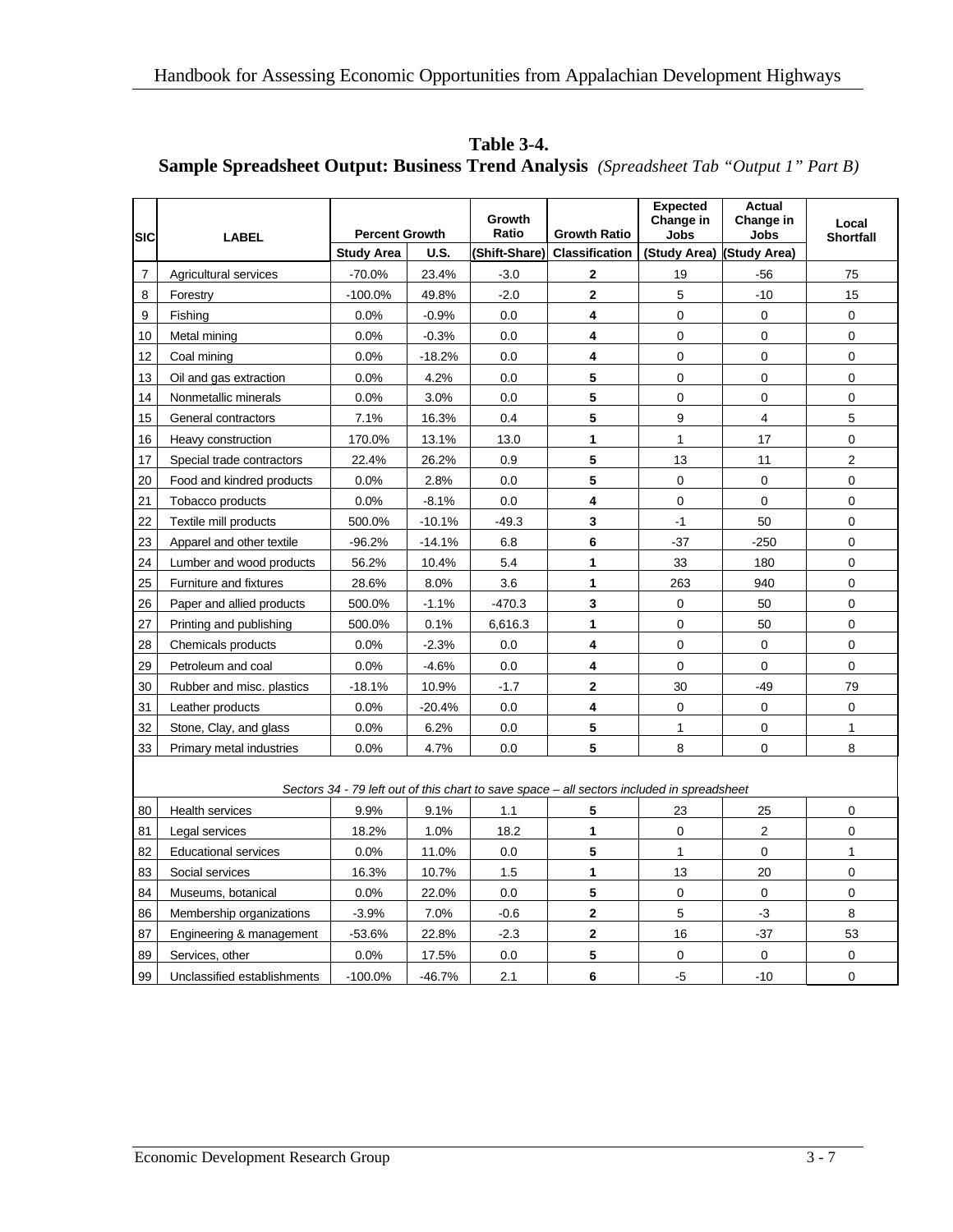### *3.5 Interpretation of Economic Base Analysis*

The third page of spreadsheet "Output 1" automatically shows a graph summarizing both mix and growth ratios by industry, as illustrated in Table/Graph 3-5. Each dot represents a different industry, and the numbers next to each dot represent the corresponding SIC group. (Refer to the first two pages of the spreadsheet, as illustrated in the prior two tables, to see the correspondence between SIC numbers and industry names). Industries that are very small locally are excluded from the graph.

#### **Table/Graph 3-5. Sample Spreadsheet Output: Mix/Trend Graph** *(Spreadsheet "Output 1" Part C)*

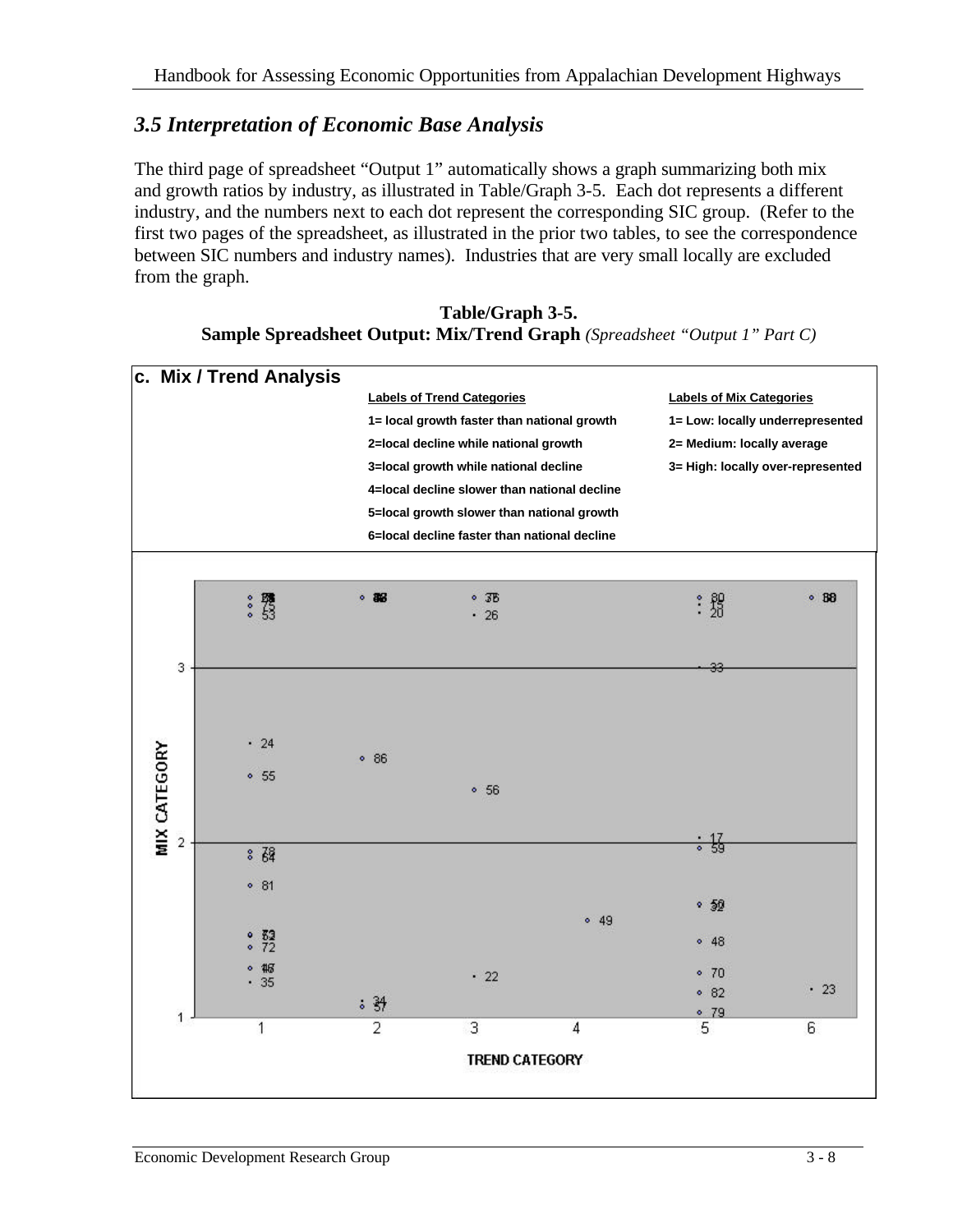Based on the preceding graph, we can classify the various business sectors in your area as falling into nine basic categories:

| <b>Mix</b> | <b>Trend</b> | <b>Interpretation</b>                                                    |
|------------|--------------|--------------------------------------------------------------------------|
| Ratio      | Ratio        |                                                                          |
| 3          |              | Local industry is strong                                                 |
|            | 2,5          | Local industry is threatened locally, may need attention                 |
|            | 3,4,6        | Local industry is in national decline, should diversify                  |
|            |              | Local strength, should be supported                                      |
|            | 2,5          | Possible opportunity for more growth                                     |
|            | 3,4,6        | Unstable industry, focus efforts elsewhere                               |
|            |              | New emerging local industry, should be nurtured                          |
|            | 2,5          | Weak local sector, should be investigated as possible growth opportunity |
|            | 3,4,6        | Weak local sector, in national decline, focus efforts elsewhere          |

The analysis model automatically identifies which local industries fall into each of the nine categories, and lists those results in a separate spreadsheet page called "Output 2," as illustrated in Table 3-6 (on the next page).

#### *3.5 Summary*

In this chapter you collected information on your area's business mix and growth trends, and compared them to other areas to identify the types of businesses that represent local economic strengths and weaknesses. The analysis model uses this data to calculate measures of the relative concentration of industries in your area, and the relative growth rates of industries in your area. This information will help you identify potential target types of business for economic development. In the chapters that follow, you will develop additional data on how the new highway link can affect those business growth and attraction opportunities, as well as the roles of other factors such as relative costs and availability of supporting resources.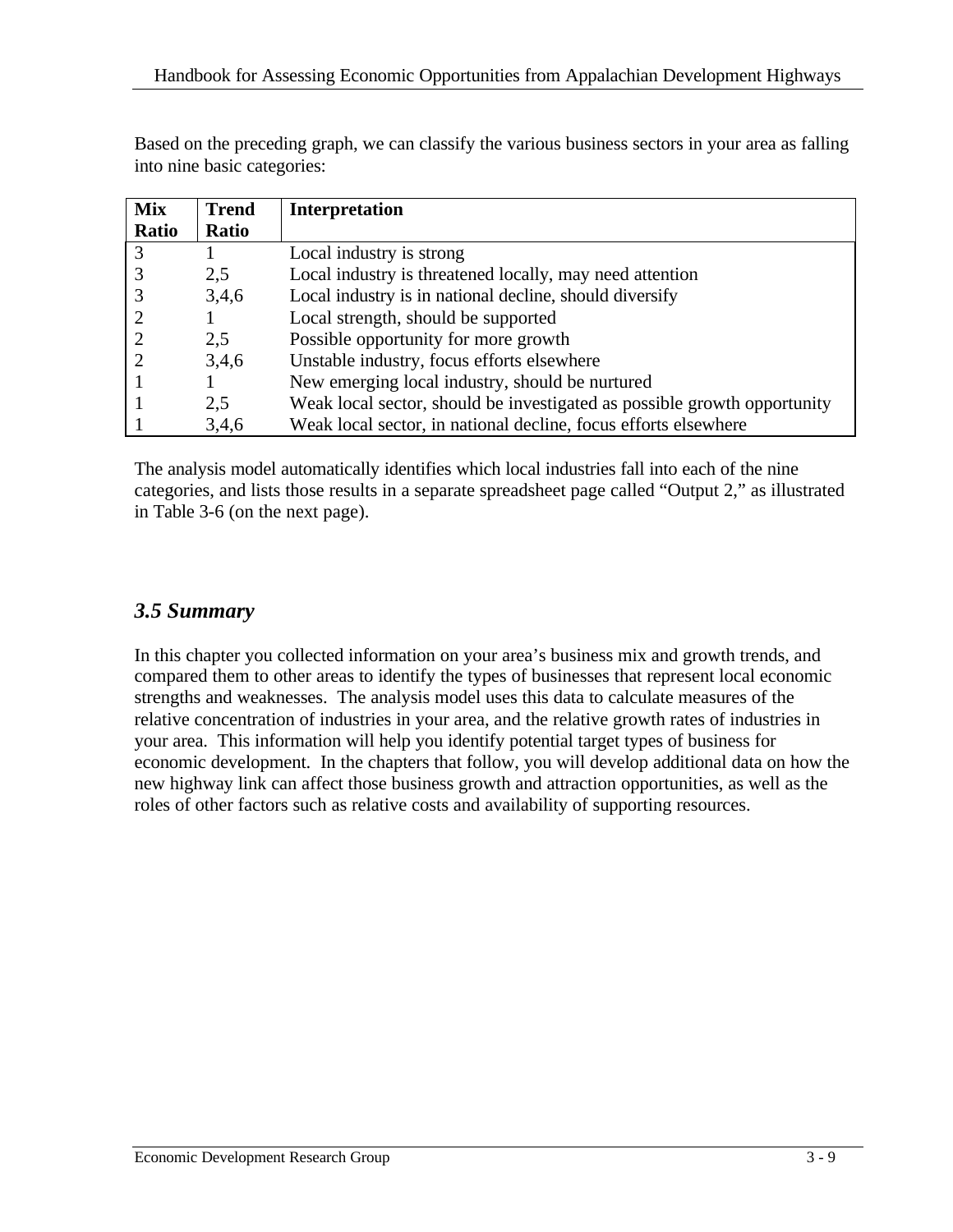#### **Table 3-6 Sample Spreadsheet Output: Local Industry Vitality** *(Spreadsheet "Output 2")*

#### **ARC Handbook Spreadsheet - Output Form 2 (Industry Vitality)**

*ARC-OPPS Economic Development Opportunities Model*

|            | <b>Strong, Stable Local</b><br><b>Industries</b><br>Mix Ratio of 3 and<br>trend ratio of 1          | <b>Local Industries Under</b><br><b>Threat - May Need Attention</b><br>Mix Ratio of 3 and<br>trend ratio of 2 or 5 |                                                                                                                                             |    | <b>Local Industries in National</b><br><b>Decline - Diversify</b><br>Mix Ratio of 3 and<br>trend ratio of 3,4 or 6 |                                                                                                                                        |  |  |
|------------|-----------------------------------------------------------------------------------------------------|--------------------------------------------------------------------------------------------------------------------|---------------------------------------------------------------------------------------------------------------------------------------------|----|--------------------------------------------------------------------------------------------------------------------|----------------------------------------------------------------------------------------------------------------------------------------|--|--|
| <b>SIC</b> | <b>LABEL</b>                                                                                        | <b>SIC</b>                                                                                                         | <b>LABEL</b>                                                                                                                                |    | <b>SIC</b>                                                                                                         | <b>LABEL</b>                                                                                                                           |  |  |
| 24         | <b>Lumber and wood</b>                                                                              | 7                                                                                                                  | <b>Agricultural services</b>                                                                                                                |    |                                                                                                                    | 26 Paper products                                                                                                                      |  |  |
| 25         | <b>Furniture and fixtures</b>                                                                       | 15                                                                                                                 | <b>General contractors</b>                                                                                                                  |    | 37                                                                                                                 | <b>Transportation equip</b>                                                                                                            |  |  |
| 27         | <b>Printing and publishing</b>                                                                      | 20                                                                                                                 | <b>Food products</b>                                                                                                                        |    | 38                                                                                                                 | <b>Instruments</b>                                                                                                                     |  |  |
| 51         | Wholesale - nondurables                                                                             | 30                                                                                                                 | <b>Rubber and plastics</b>                                                                                                                  |    |                                                                                                                    | 56 Apparel and accessories                                                                                                             |  |  |
| 53         | General merchandise                                                                                 | 33                                                                                                                 | <b>Primary metal industries</b>                                                                                                             | 60 |                                                                                                                    | <b>Depository institutions</b>                                                                                                         |  |  |
| 54         | <b>Foods stores</b>                                                                                 | 39                                                                                                                 | <b>Misc. manufacturing</b>                                                                                                                  |    |                                                                                                                    | 76 Misc. repair services                                                                                                               |  |  |
| 55         | Auto & service stations                                                                             | 42                                                                                                                 | <b>Trucking &amp; warehousing</b>                                                                                                           |    |                                                                                                                    |                                                                                                                                        |  |  |
| 61         | <b>Nondep. institutions</b>                                                                         | 58                                                                                                                 | Eating and drinking                                                                                                                         |    |                                                                                                                    |                                                                                                                                        |  |  |
| 75         | <b>Auto repair and parking</b>                                                                      | <b>Health services</b><br>80                                                                                       |                                                                                                                                             |    |                                                                                                                    |                                                                                                                                        |  |  |
| 83         | <b>Social services</b>                                                                              | 86                                                                                                                 | <b>Membership orgs</b>                                                                                                                      |    |                                                                                                                    |                                                                                                                                        |  |  |
|            |                                                                                                     | 87                                                                                                                 | <b>Engineering &amp; mgmt</b>                                                                                                               |    |                                                                                                                    |                                                                                                                                        |  |  |
|            | <b>Local Industries with</b><br><b>Strength - Support</b><br>Mix Ratio of 2 and<br>trend ratio of 1 |                                                                                                                    | <b>Medium Strength Local</b><br><b>Industry with Possible</b><br><b>Growth Opportunities</b><br>Mix Ratio of 2 and<br>trend ratio of 2 or 5 |    |                                                                                                                    | <b>Unstable Local Industry -</b><br><b>Focus Elsewhere</b><br>Mix Ratio of 2 and<br>trend ratio of 3,4 or 6                            |  |  |
| SIC        | <b>LABEL</b>                                                                                        | SIC                                                                                                                | <b>LABEL</b>                                                                                                                                |    | <b>SIC</b>                                                                                                         | <b>LABEL</b>                                                                                                                           |  |  |
| 64         | Insurance agents, broker                                                                            | 17                                                                                                                 | Special trade contractor                                                                                                                    |    |                                                                                                                    |                                                                                                                                        |  |  |
| 78         | <b>Motion pictures</b>                                                                              | 59                                                                                                                 | <b>Miscellaneous retail</b>                                                                                                                 |    |                                                                                                                    |                                                                                                                                        |  |  |
|            | <b>Emerging Local Industry -</b><br><b>Nurture</b><br>Mix Ratio of 1 and<br>trend ratio of 1        |                                                                                                                    | <b>Weak Local Industry -</b><br><b>Possible Growth</b><br><b>Opportunity</b><br>Mix Ratio of 1 and<br>trend ratio of 2 or 5                 |    |                                                                                                                    | <b>Weak Local Industry in</b><br><b>National Decline - Focus</b><br><b>Elsewhere</b><br>Mix Ratio of 1 and<br>trend ratio of 3,4, or 6 |  |  |
| <b>SIC</b> | <b>LABEL</b>                                                                                        | <b>SIC</b>                                                                                                         | <b>LABEL</b>                                                                                                                                |    | <b>SIC</b>                                                                                                         | <b>LABEL</b>                                                                                                                           |  |  |
| 16         | <b>Heavy construction</b>                                                                           | 32 <sub>2</sub>                                                                                                    | Stone, Clay, glass                                                                                                                          |    | 22                                                                                                                 | <b>Textile mill products</b>                                                                                                           |  |  |
| 47         | <b>Transportation services</b>                                                                      | 48                                                                                                                 | <b>Communications</b>                                                                                                                       |    | 49                                                                                                                 | Electric, gas services                                                                                                                 |  |  |
| 52         | Building & garden supply                                                                            |                                                                                                                    | 50 Wholesale - durables                                                                                                                     |    |                                                                                                                    |                                                                                                                                        |  |  |

**73 Business services 81 Legal services**

**72 Personal services 70 Hotels, other lodging**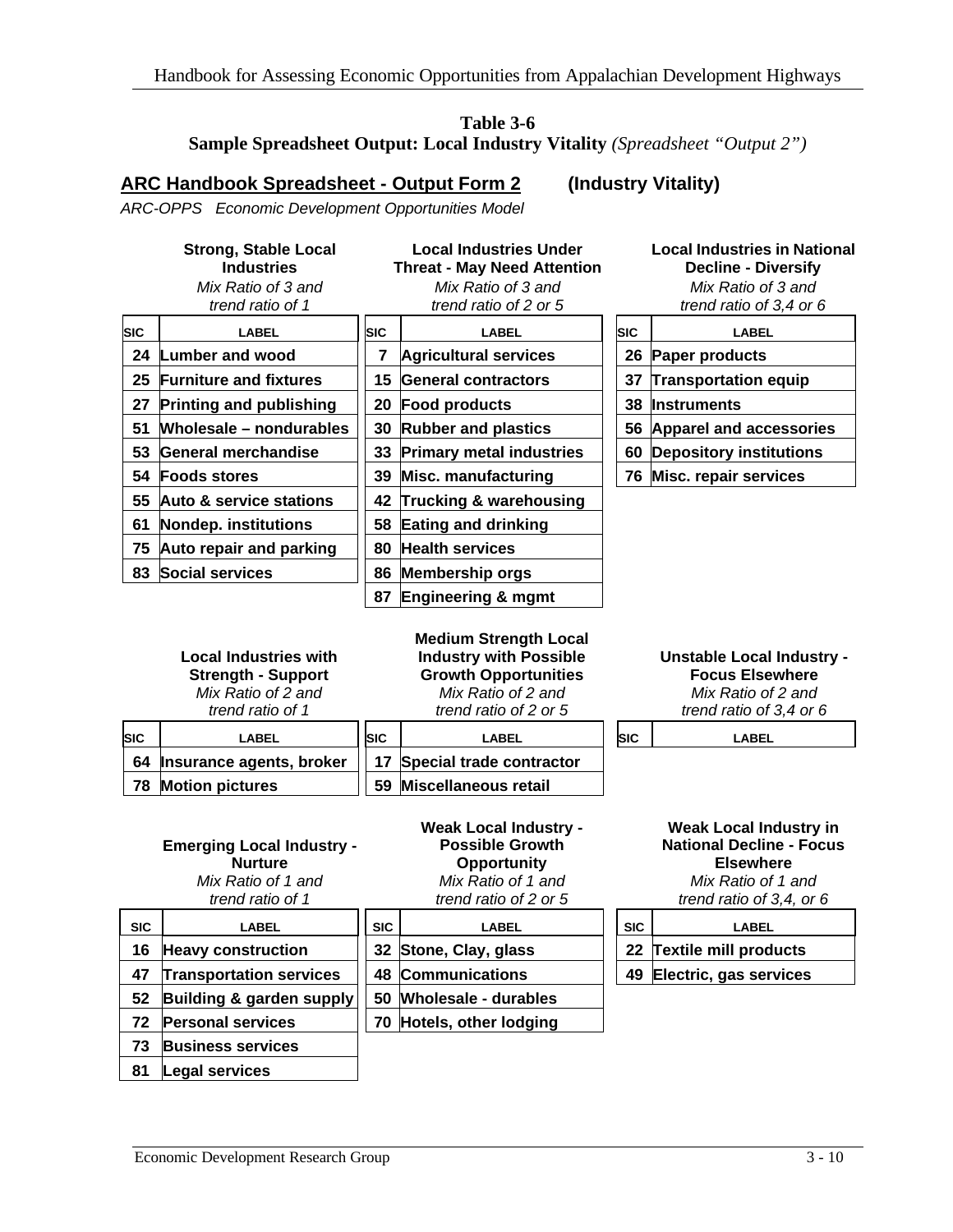## **CHAPTER FOUR MARKET ACCESSIBILITY**

#### *4.1 Overview*

The unique impact of highway projects on economic development comes from changes they can cause in travel times between places. New and improved highways can expand job opportunities (for workers) and customer markets (for businesses), by reducing travel times to/from your area. We refer to this as "accessibility improvement." It can reduce business operating costs and increase business sales in a variety of ways. This chapter describes a process to (1) analyze how highway improvements in your area affect local accessibility, and (2) identify the resulting effects on expanding economic opportunities. This information is later used in Chapter 6 to assess overall economic development opportunities.

**Preview.** In this chapter you will:

- **IDENTIFY** Identify different types of transportation accessibility improvements
- **•** Measure accessibility improvements and enter this data to the spreadsheet model
- Interpret the results of the spreadsheet model findings on economic opportunities

### *4.2 Types of Market Accessibility Effects*

Highway projects can create economic opportunities by expanding labor and supplier markets for businesses, as well as expand customer markets for business products and services. Figure 4-1 illustrates how a new highway segment can decrease the travel time within an area and thus increase the number of people and businesses that can access one another in a given period of time.



**Figure 4-1. Accessibility Before and After a New Highway Segment**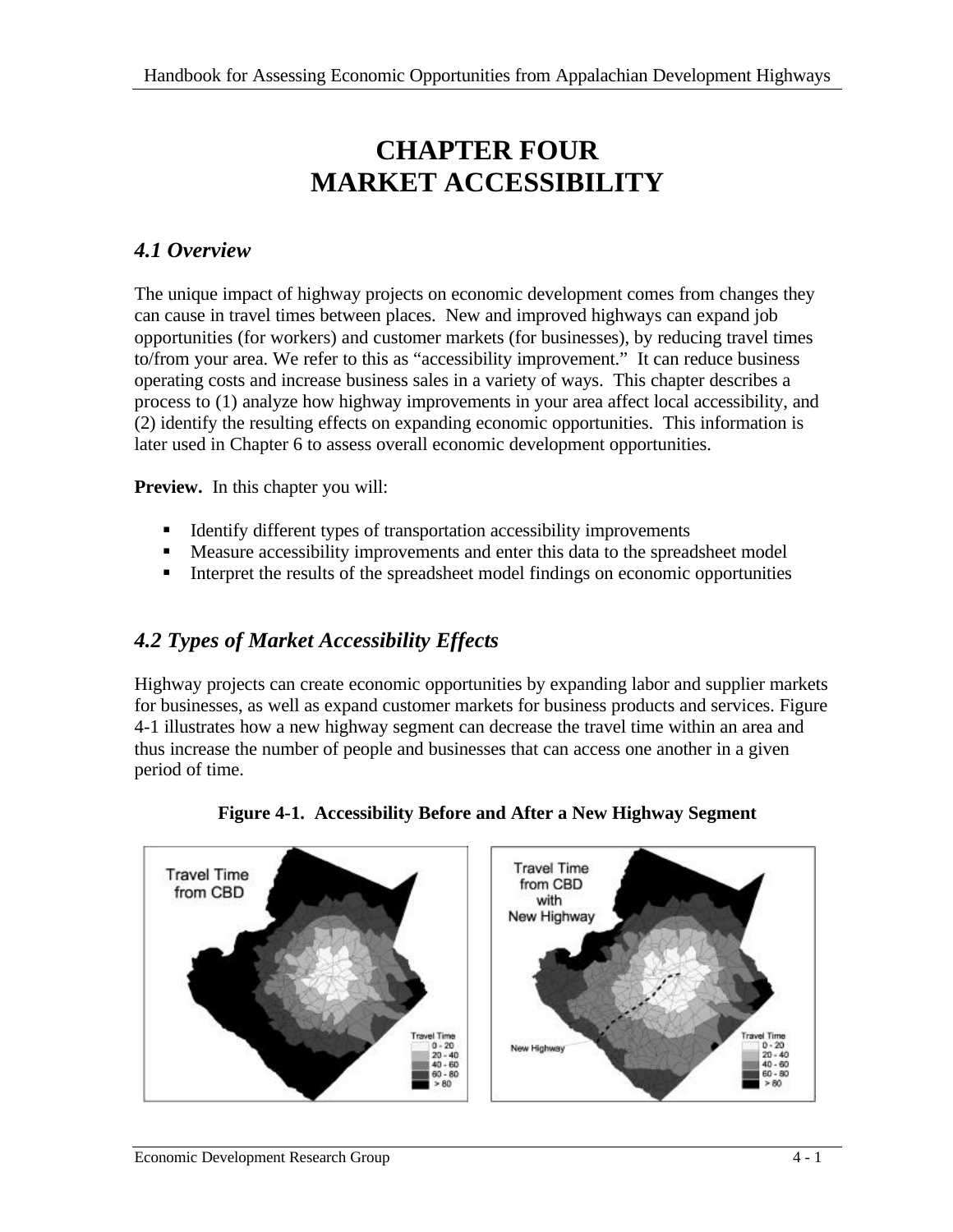New projects may take many forms -- creating an entirely new connection between areas, improving an existing connection, bypassing certain areas, and/or improving access to certain areas. These changes can lead to any of six major economic market effects:

- **1. Reach residential customer markets.** Highway projects may create economic opportunities for businesses by expanding the customer market that they can reach within a reasonable travel time. (Conversely, this may open up expanded and new shopping opportunities for consumers to shop elsewhere.) This may lead existing businesses to expand or new businesses to start up or move to the area. In general, this type of access improvement makes the area more attractive as a location for businesses whose market base is the surrounding residential population.
- **2. Reach labor markets.** Highway projects may create economic opportunities for new or growing businesses by effectively increasing the local labor supply available within a reasonable commuting time. Many businesses that are considering expanding or deciding whether to establish a presence in a new location value access to a good pool of labor. All else equal, businesses view a larger labor force as increasing their chances of finding qualified workers. Local residents benefit from increased access to jobs just as businesses benefit from a larger available work force.
- **3. Reach business supplier markets.** Highway projects may create economic opportunities by making it easier for suppliers and producers to reach one another. If it becomes easier for businesses to get supplies and distribute their product, existing businesses may be able to expand and new businesses may locate in the area.
- **4. Reach recreation and tourism markets.** Highway projects can also increase the reach of tourism markets. A highway project can open up tourism markets in two ways. First, pass-by traffic on a new highway segment may be attracted to tourist sites by signs or attractions on the side of the road. Second, the transportation project may make it possible for people to travel to the local area for day trips, whereas before the project it may have taken too long to get to the area.
- **5. Serve "passing through" traffic markets.** Highway projects may create economic opportunities for some businesses serving traffic passing through the area. They may also shift traffic away from other travel routes, decreasing traffic levels and business sales for businesses located along those routes. Any such shifts in traffic levels can have effects on growth or decline for specific types of businesses which cater to passby traffic, such as convenience stores, gas stations, motels tourist sites and gift shops.
- **6. Access connections to other modes of transportation.** Highway projects may create economic opportunities by improving access to other transport modes (e.g. river/seaport, airport or rail facilities), and the broader markets which they serve.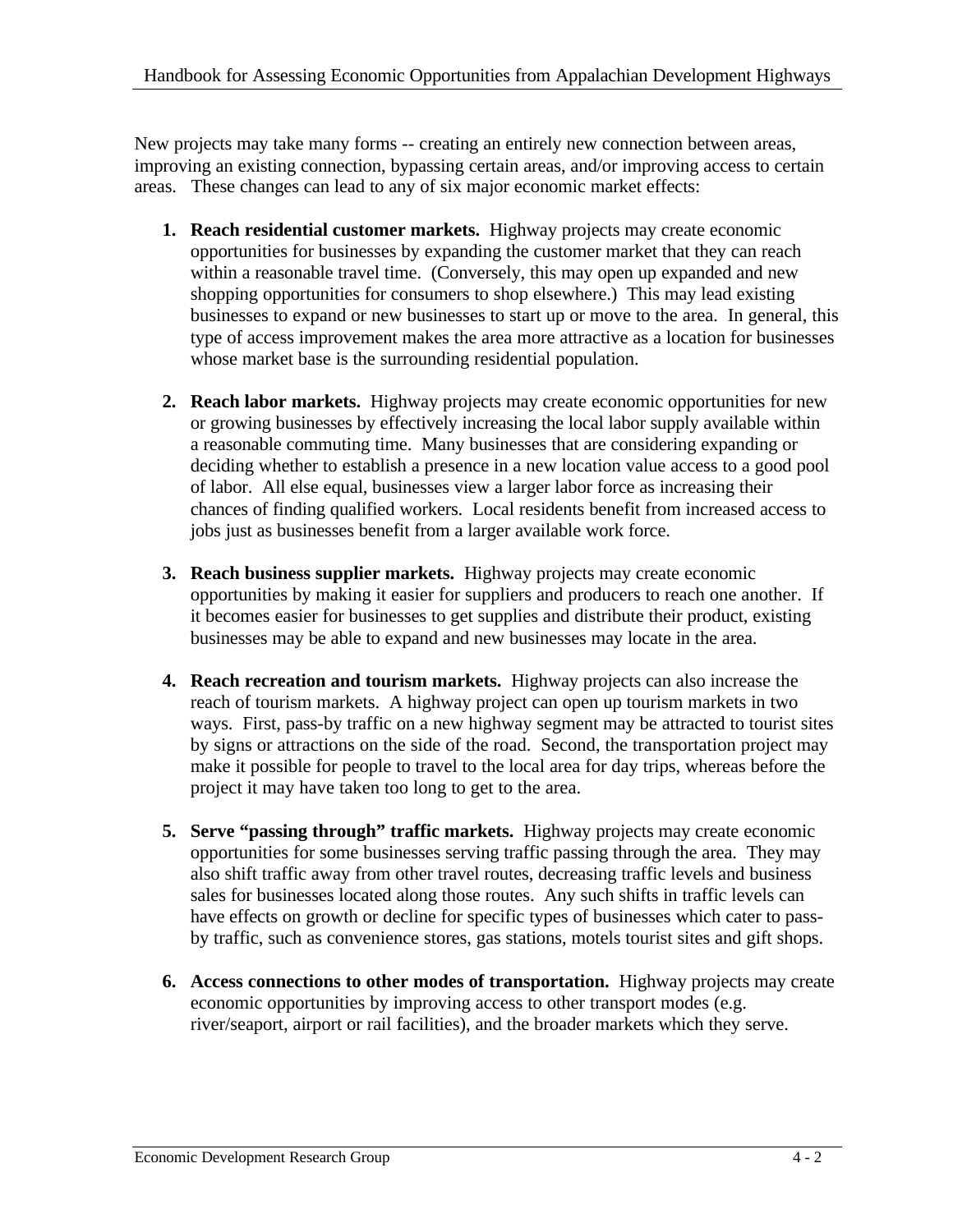### *4.3 Measurement of Accessibility Changes*

In theory, the type of potential business growth opportunity created by a highway project may differ for every individual business, depending on the type of customers it serves, the type of jobs it provides and the type of input materials it needs. That brings a level of complexity that is not practical for this guide. So we simplify the process into two straightforward steps in a spreadsheet model: First you input your findings on the how the highway expands business markets for your area into Spreadsheet page "Input 3", as illustrated in Table 4-1. Then the spreadsheet automatically identifies the resulting magnitude of economic growth opportunities, by type of business. You can estimate values for the potential change in market access and inter-modal connections by using maps and public data sources in a five-step process, which is explained starting on the next page.

| <b>ARC Handbook Spreadsheet - Input Form 3 Corridor V</b> |          |  |
|-----------------------------------------------------------|----------|--|
| b. Changes in Accessibility & Market Access               |          |  |
| <b>Type of Change</b>                                     |          |  |
| <b>Change in Labor Market</b>                             | 30.6%    |  |
| <b>Change in Customer Market</b>                          | $30.6\%$ |  |
| <b>Change in Business-to-Business Market</b>              | $0.0\%$  |  |
| <b>Change in Tourism Market</b>                           | $0.0\%$  |  |
| <b>Change in Access to Airports</b>                       | 30.6%    |  |
| <b>Change in Access to River or Sea Ports</b>             | $0.0\%$  |  |
| <b>Change in Access to Rail Centers</b>                   | $0.0\%$  |  |
| <b>Change in Pass-by Traffic</b>                          | 22.0%    |  |
|                                                           |          |  |
| <b>Retail/Service Capture from Linkage Area</b>           | 0.100    |  |

#### **Table 4-1 Spreadsheet Model Inputs for Accessibility Changes** *(Spreadsheet "Input 3b")*

**Step One: Estimate Changes in Travel Times from Your Area to Other Areas.** Figure 4- 2 shows a map in which a community and surrounding areas have been divided into zones. The scale of the map and the zones depends on the length of the highway project and the region affected by it. Accordingly, those "zones" may be counties, townships, census tracts or traffic analysis zones. In this example, there are lines from the core community (or study area) to each of the outside areas, with labels showing the travel time to that area. This analysis must be done twice, representing conditions before and after highway completion.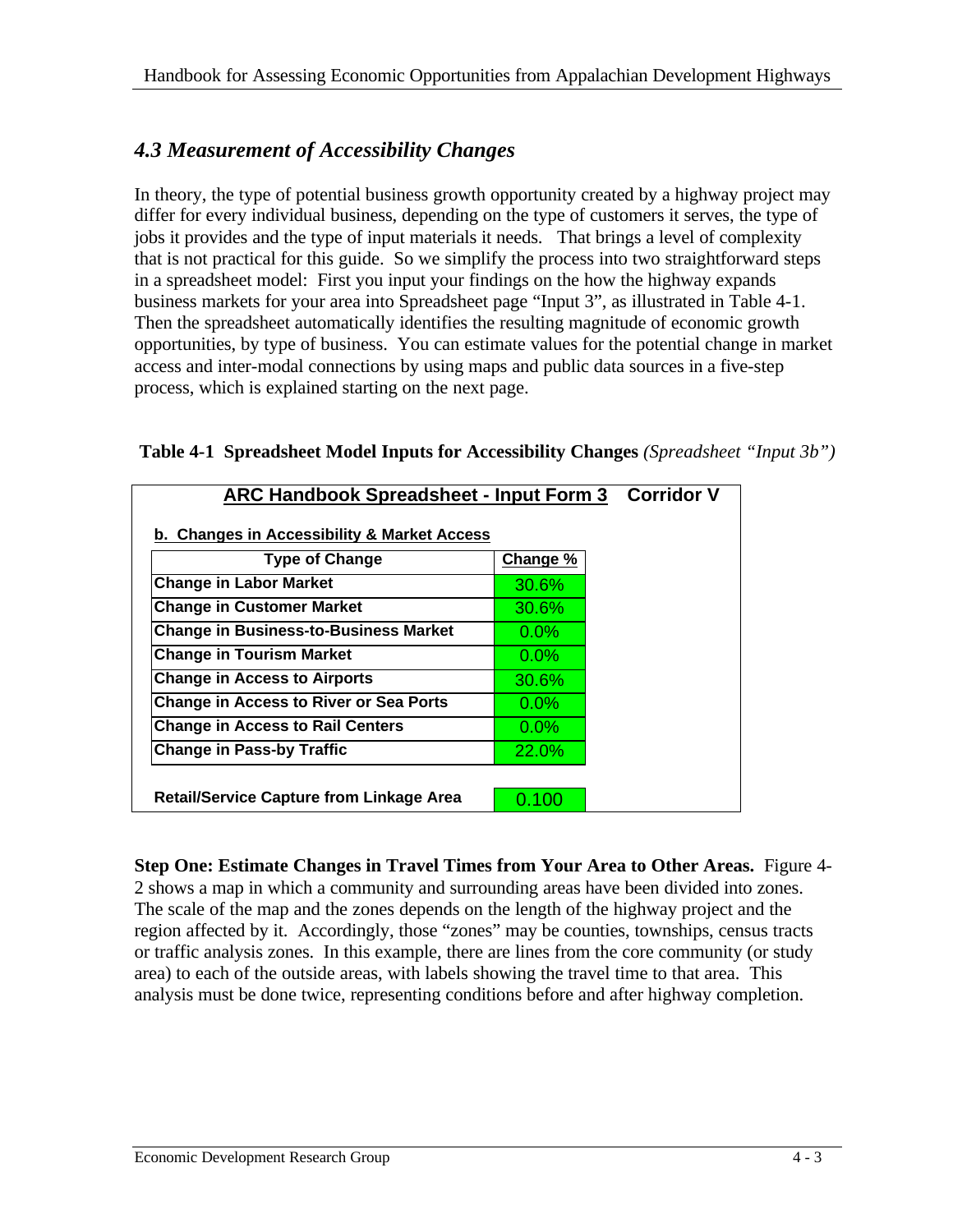

**Figure 4-2. Sample Travel times from Outlying Areas to a Retail Center**

The travel time measures can come from either of the following two alternative methods:

- **travel demand models.** Some state DOTs have travel demand models -- computer software systems which estimate travel times across an entire regional highway network system, using information about highway volumes, capacities and mathematical equations that express the relationship between them. They are typically complex systems requiring trained personnel. If your state DOT has a travel demand model and is willing to do a study for you, then this is the preferred approach. If that travel distance and time data is available in a Geographic Information System (GIS) that also includes zonal characteristics (useful for Step 2), then that would be even better. In most cases, though, this is not an available alternative.
- **"sketch planning" techniques.** These are rough ways to estimate changes in travel times based on (1) measuring changes in travel distances along the road network before and after the highway project, and (2) measuring changes in travel speeds before and after the highway project. Total travel time is then calculated as: T=60  $*$  (D/S), where: T=Travel time (minutes), D=Distance (miles), S = Speed in (miles per hour).

*Measuring travel distance --* Engineers and planners at State DOTs often have information on road distances. Otherwise, you can measure road travel distances using a road map together with a planimeter (an electronic distance-measuring device) or a map wheel (a manual device). In either case, you need to set the map scale, trace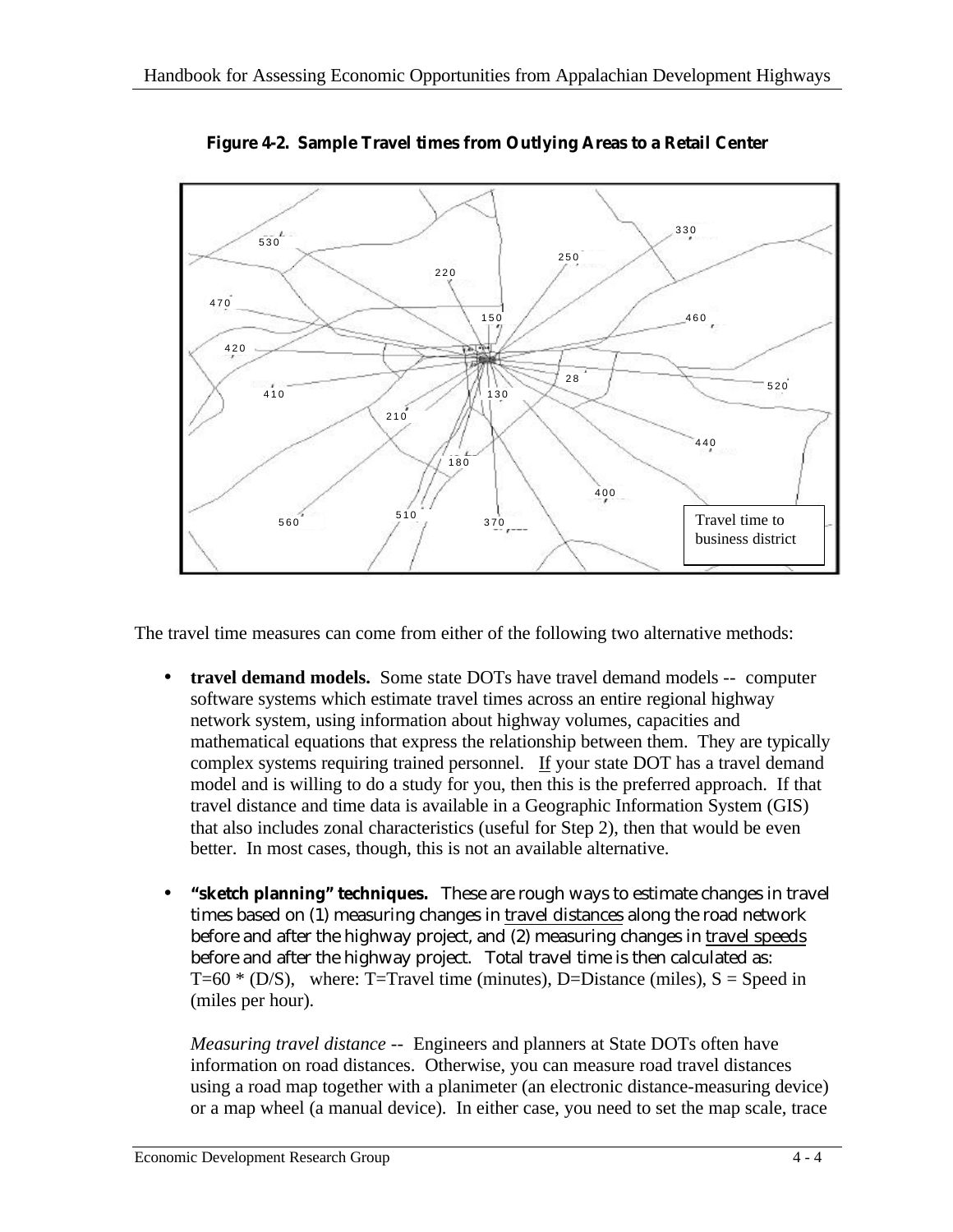the roadway system on the map connecting the two points in the analysis with the device, and then record the distance. If the measurement covers very long distances, or if you are only interested in an approximation, you can measure the straight-line distance between two points, and then multiply that distance by the scale. To account for the fact that the straight-line distance is shorter than the actual distance over the road system, a convenient rule of thumb is to multiply the straight-line distance by a factor of 1.2.

*Measuring travel speeds.* Engineers and planners at State DOTs often collect information on speeds for individual highways. They are the first source of "expert" information on typical travel speeds for various kinds of roads. Alternatively, you can also directly measure travel speeds for existing conditions by driving on them, and you can estimate travel speeds for prior conditions or proposed future conditions based on speeds now existing on similar roads in your area.

#### **Step Two: Collect Population and Employment Information.**

All of the measures of market changes (i.e., customer markets, labor markets, business supplier markets and tourism markets) are based on some measures of the magnitude of either residential population or business activity (e.g., employment) in each zone. This information may be at the level of counties, townships, communities or census tracts, and should be obtained for the most recent available year. If your regional planning agency or state Department of Transportation has a GIS containing population and employment data for area communities and counties, then that information should be obtained. Otherwise, you can collect this information from available government data sources as specified in Table 4-2.

| <b>Data Series</b>                                                           | <b>Spatial Detail</b>                                                           | <b>Update</b>     | <b>Source of Data</b>                                          |  |  |  |  |  |  |  |
|------------------------------------------------------------------------------|---------------------------------------------------------------------------------|-------------------|----------------------------------------------------------------|--|--|--|--|--|--|--|
| <b>Sources of Residential Data</b>                                           |                                                                                 |                   |                                                                |  |  |  |  |  |  |  |
| <b>Population Estimates</b><br>Program, Bureau of the<br>Census (population) | States, counties, metro<br>areas; places and county<br>subdivisions             | Every<br>year     | http://www.census.gov/population/www/<br>estimates/popest.html |  |  |  |  |  |  |  |
| <b>Decennial Census</b><br>(population, labor force)                         | Census tracts, towns, zip<br>codes, counties, states,<br>metro areas, U.S.      | Every 10<br>years | http:// www.census.gov/                                        |  |  |  |  |  |  |  |
| <b>Sources of Business Data</b>                                              |                                                                                 |                   |                                                                |  |  |  |  |  |  |  |
| Local Area                                                                   | States, counties, large                                                         | Every             | Bureau of Labor Statistics (www.bls.gov) or                    |  |  |  |  |  |  |  |
| <b>Unemployment Statistics</b>                                               | cities                                                                          | month             | State Labor Market Info. (LMI) agencies                        |  |  |  |  |  |  |  |
| Covered Employment and<br>Wages $(ES-202)$                                   | States, metro areas, labor<br>market areas, counties,<br>small cities and towns | Every<br>quarter  | www.bls.gov and State LMI agencies                             |  |  |  |  |  |  |  |
| <b>County Business Patterns</b>                                              | Counties, metro areas,<br>zip codes                                             | Every<br>year     | www.census.gov/epcd/view/cbpview.html                          |  |  |  |  |  |  |  |
| Regional Economic                                                            | States, metro areas,                                                            | Every             | http://fisher.lib.Virginia.edu/reis/                           |  |  |  |  |  |  |  |
| <b>Information System</b>                                                    | counties                                                                        | year              |                                                                |  |  |  |  |  |  |  |
| (employment, earnings)                                                       |                                                                                 |                   |                                                                |  |  |  |  |  |  |  |

|  |  |  |  |  | Table 4-2 Sources of Residential and Business Data for Areas |
|--|--|--|--|--|--------------------------------------------------------------|
|--|--|--|--|--|--------------------------------------------------------------|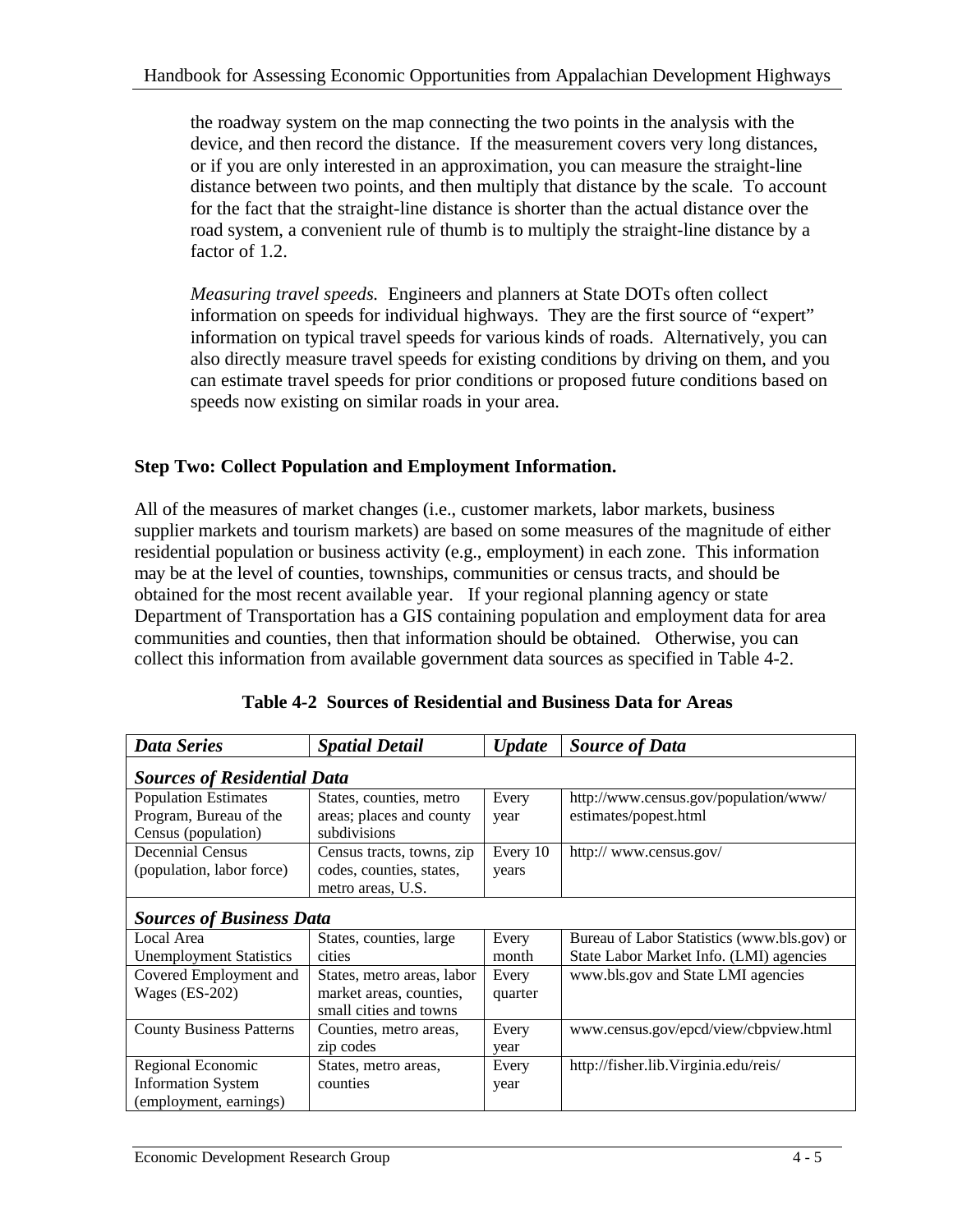#### **Step Three: Calculate Changes in Market Area Before and After the Highway Project**

This step combines the zonal travel time information from Step 1 with the zonal population and business data from Step 2, to calculate the first four spreadsheet inputs on changes in economic market opportunities. These measures, which require comparison of market access *before* and *after* completion of the highway project, include:

- *change in customer markets* -- calculate the percentage increase in shoppers living within 45 minutes one-way driving time from your area (where 45 minutes represents a reasonable range of travel for home-to shopping trips). You can use the percentage change in population within that travel time, as a rough approximation of the change in shoppers.
- *change in labor markets* -- calculate the percentage increase in workers living within 45 minutes one-way commuting time from your area (where 45 minutes also represents a reasonable range of travel for home-to-work commuting trips; you may substitute other values in the 30-60 minutes range as deemed appropriate for your area). You can again use the percentage change in total population within that travel time, as a rough approximation of the change in labor market.
- *change in business supplier markets* calculate the percentage increase in business supply purchases occurring within 3 hours one-way truck driving time of your area (where 3 hours represents a reasonable distance for same-day round trip deliveries; you may substitute other values if deemed appropriate for your area). You can again use the percentage change in total business employment or output within that travel time, as a rough approximation of the change in business supplier purchases.
- *change in regional tourism markets*  calculate the percentage increase in population living within 2 hours one-way travel time of your area (where 2 hours represents a reasonable level of attraction for day trip travelers and visitors coming from other population centers; you may substitute other values if deemed appropriate for your area). Note that tourism related to pass-through traffic will be covered in a separate analysis discussed later in this chapter.

*Example* -- Table 4-3 presents an example of how to compute these indicators of changes in market access. In this example, we have calculated the percentage change in households that can reach a community's retail district within forty minutes by car. After the travel times have been calculated, the number of households in the 40-minute market area are added up for both the before and after cases. The percentage change is then calculated. Since we only care about the *percentage* change in the market area, it usually makes little or no difference whether we are measuring changes in total population or in number of households.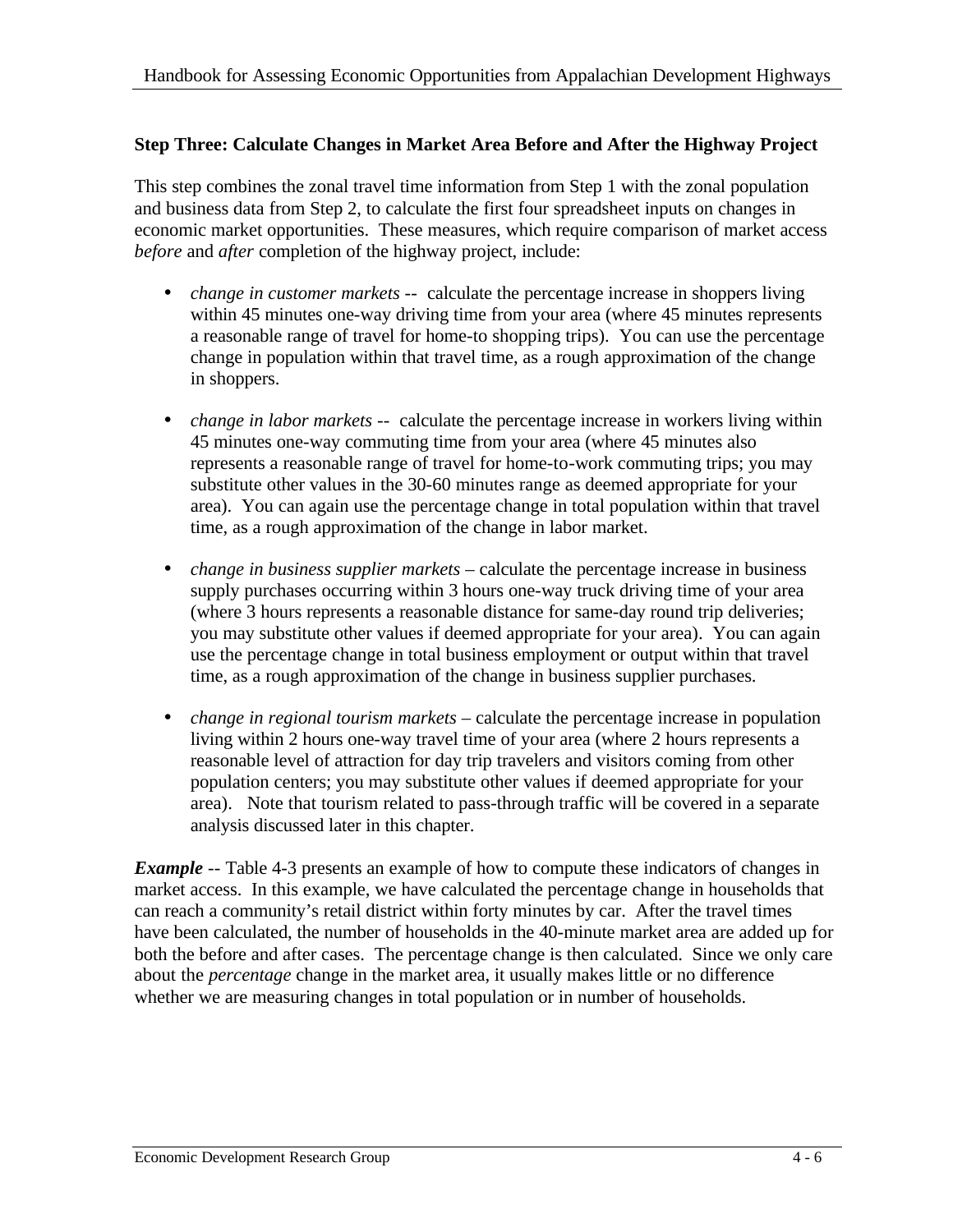| <b>BASIC DATA</b>    |                        |                                                                                                                 | <b>BEFORE CASE</b> |                    | <b>AFTER CASE</b>      |   |          |  |
|----------------------|------------------------|-----------------------------------------------------------------------------------------------------------------|--------------------|--------------------|------------------------|---|----------|--|
| Zone                 | <b>Number</b><br>of HH | Within<br># HH within<br><b>Travel</b><br><b>Travel</b><br>Time (min)<br>40 min?<br><b>40 min</b><br>Time (min) |                    | Within<br>40 min7? | $#HH$ within 40<br>min |   |          |  |
| 1                    | 68                     | 6                                                                                                               | Y                  | 68                 | 5                      | Y | 68       |  |
| $\overline{2}$       | 40                     | 6                                                                                                               | Y                  | 40                 | 5                      | Y | 40       |  |
| 3                    | 29                     | 9                                                                                                               | Y                  | 29                 | 8                      | Y | 29       |  |
| 4                    | 225                    | 22                                                                                                              | Y                  | 225                | 19                     | Y | 225      |  |
| 5                    | 436                    | 25                                                                                                              | Y                  | 436                | 22                     | Y | 436      |  |
| 6                    | 309                    | 28                                                                                                              | Y                  | 309                | 22                     | Y | 309      |  |
| 7                    | 135                    | 33                                                                                                              | Y                  | 135                | 30                     | Y | 135      |  |
| 8                    | 320                    | 37                                                                                                              | Y                  | 320                | 31                     | Y | 320      |  |
| 9                    | 416                    | 40                                                                                                              | N                  | $\mathbf{0}$       | 34                     | Y | 416      |  |
| 10                   | 251                    | 41                                                                                                              | N                  | $\Omega$           | 41                     | N | $\Omega$ |  |
| 11                   | 21                     | 42                                                                                                              | N                  | $\Omega$           | 42                     | N | $\theta$ |  |
| 12                   | 195                    | 44                                                                                                              | N                  | $\boldsymbol{0}$   | 38                     | Y | 195      |  |
| 13                   | 86                     | 46                                                                                                              | N                  | $\Omega$           | 25                     | Y | 86       |  |
| 14                   | 53                     | 47                                                                                                              | N                  | $\Omega$           | 47                     | N | $\Omega$ |  |
| 15                   | 207                    | 52                                                                                                              | N                  | $\Omega$           | 31                     | Y | 207      |  |
| 16                   | 24                     | 53                                                                                                              | N                  | $\Omega$           | 53                     | N | $\Omega$ |  |
| 17                   | 423                    | 56                                                                                                              | N                  | $\Omega$           | 56                     | N | $\theta$ |  |
| 18                   | 36                     | 61                                                                                                              | N                  | $\Omega$           | 51                     | N | $\Omega$ |  |
| <b>TOTAL</b><br>---- |                        |                                                                                                                 |                    | 1562               | 2466                   |   |          |  |

 **Table 4-3: Change in Customer Market within 40 minutes of Local Business District**

In this example, the percentage increase in number of households within a 40-minute travel time is  $(2466 - 1562) / 1562 = 57.9\%$ . You can then enter that percent increase in the spreadsheet input line for "Change in Customer Markets".

#### **Step Four: Estimate Changes in Pass-through Traffic.**

Your state DOT probably has estimates of how much traffic there was passing through your community, region or local business area before and after the highway changes were made. This would normally be measured in terms of Average Daily Traffic (ADT), which counts the total number of vehicles passing through a given point (counting both directions) in a typical day. If not, then you will have to estimate this change yourself. Calculate the change in traffic as a percentage of the original traffic level. For instance, this number would be  $+100\%$ if the amount of traffic passing through doubled, and it would be  $-100\%$  if the amount of traffic passing through fell in half. You can then enter this number into the spreadsheet input line for "Change in Pass-through Traffic Markets."

#### **Step Five: Estimate Changes in Linkage Access to Air/Water/Rail Facilities.**

If the highway project has significantly changed your access to air, water, or rail transit facilities, this may also influence the economic opportunities that are now available. You should assess whether the highway is likely to have significantly increased the use of any (1)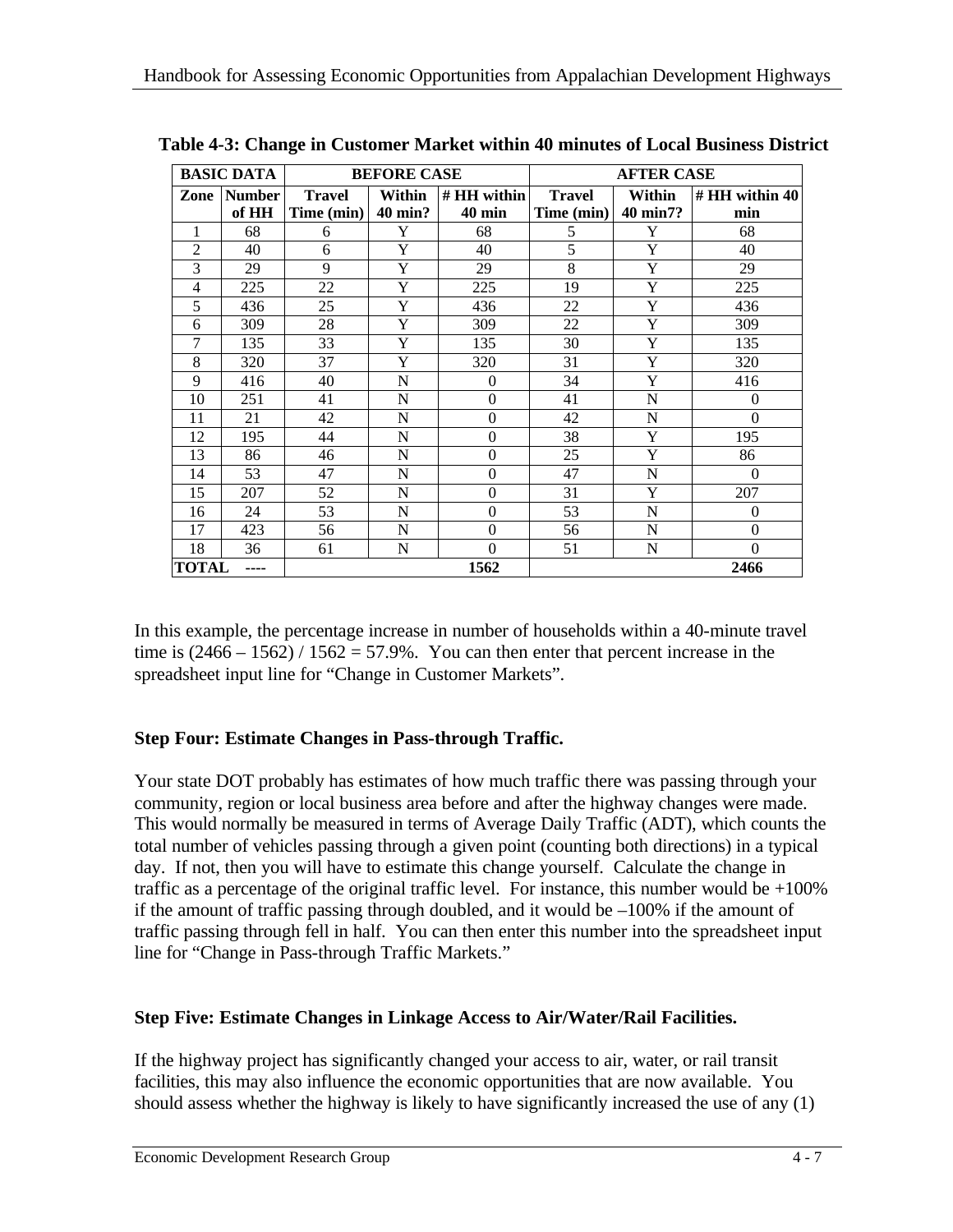airport, (2) river or seaport and (3) train station or rail freight connection located within two hours driving time of the area. If not, then just enter zero into the spreadsheet input lines for "Change in linkage access to air, water and rail facilities." Otherwise, enter your estimate of the percentage increase (+ value) or decrease (- value) in likely use of those facilities which is due to the new highway.

#### *4.4 Overall Impacts on Market Access for Individual Industries*

The spreadsheet will combine your estimates of the changes in market access caused by the highway (as listed earlier in Table 4-3) with already-compiled information concerning the extent to which various types of businesses are dependent and sensitive to these factors. A typical set of default values for these business sensitivity factors are shown in the model's "Assumptions" spreadsheet, as shown in Table 4-4. These values were derived from surveys of business purchases and activities (as shown in the "Transportation Satellite Accounts" to the national input-output tables, prepared by the US Bureau of Economic Analysis and the Bureau of Transportation Statistics), together with additional data derived from studies of just-in-time processing and roadside surveys. This information is already built into the analysis model, so no action is needed to use it. However, users wishing to update its values for specific cases may due so by changing the numbers in the Assumptions page of the spreadsheet model.

By combining the market accessibility changes (as illustrated in Table 4-1) with the business sensitivity factors (as illustrated in Table 4-4), the spreadsheet system can calculate the extent of potential business cost reduction or revenue expansion for each type of business. For instance, improvements in *customer market* access (caused by the new highway link) are valued primarily by businesses that serve surrounding residential markets – particularly retail and personal services firms. On the other hand, improvements in *labor market* access are valued primarily by businesses that depend on workforce access – particularly office-based and service businesses.

### *4.5 Summary*

In this chapter you collected information on how the new highway segment has (or will) affect your area. This included growth in the market area for labor, business suppliers, customers, and tourists. It also included changes in local access to airports, rail facilities and other multi-modal transportation facilities, and changes in pass-by traffic. The analysis model uses this data to calculate measures of the relative change in costs and revenues for various types of businesses. This information is a critical part of the process of identifying potential opportunities for local economic growth made possible by the highway system improvement. This information will be combined with the local economic performance analysis in Chapter 3, as well as the analysis of supporting resources and cost factors in Chapters 5-6.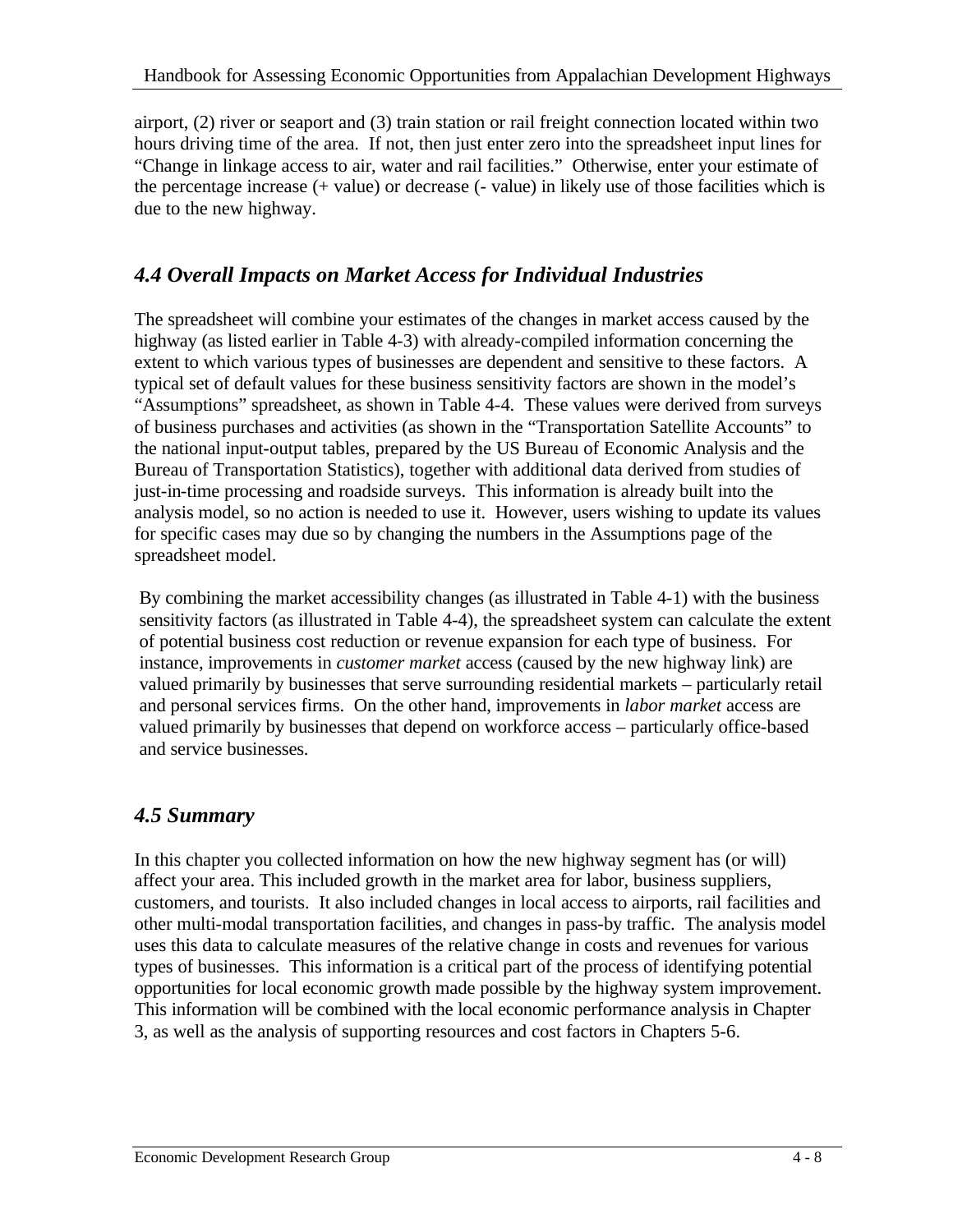| Shopper Market and labor Market Access Factors |              |                      |                      |             | spreaasneel          |            | Assumptions |       |
|------------------------------------------------|--------------|----------------------|----------------------|-------------|----------------------|------------|-------------|-------|
|                                                |              | <b>Cost Reliance</b> | <b>Customer Base</b> |             |                      | Dependence |             | Ratio |
|                                                | <b>Truck</b> | Worker               | Resid                | Pass-       | Just-in-Timel Use of |            | Use of      | Value |
| <b>SIC</b><br>Sector                           | Trans        | Base                 | Based                | through     | Delivery             | Rail       | Air Link    | Added |
| 7-9 Agric services & forestry                  | 0.07         | 0.42                 | 0                    | 0           |                      | 0.001      | 0.008       | 1.70  |
| 10-14Mining                                    | 0.05         | 0.19                 | 0                    | 0           | L                    | 0.001      | 0.003       | 1.70  |
| 15-17 Construction                             | 0.07         | 0.23                 | 0                    | 0           | L                    | 0.002      | 0.001       | 1.00  |
|                                                | 0.03         | 0.14                 | 0                    | 0           | М                    | 0.005      | 0.002       | 2.50  |
| 20Food products                                |              |                      |                      |             |                      |            |             |       |
| 21 Tobacco products                            | 0.01         | 0.08                 | 0                    | 0           | L                    | 0.001      | 0.004       | 0.66  |
| 22 Textile mill products                       | 0.02         | 0.25                 | 0                    | $\mathbf 0$ | L                    | 0.002      | 0.001       | 1.88  |
| 23 Apparel and other textile                   | 0.05         | 0.29                 | 0                    | $\mathbf 0$ | L                    | 0.000      | 0.003       | 2.20  |
| 24 Lumber and wood                             | 0.04         | 0.25                 | 0                    | 0           | L                    | 0.008      | 0.002       | 2.70  |
| 25 Furniture and fixtures                      | 0.04         | 0.30                 | 0                    | 0           | L                    | 0.003      | 0.004       | 2.41  |
| 26 Paper products                              | 0.07         | 0.22                 | 0                    | 0           | L                    | 0.011      | 0.005       | 3.10  |
| 27 Printing and publishing                     | 0.04         | 0.30                 | 0                    | 0           | м                    | 0.002      | 0.010       | 1.84  |
|                                                |              | 0.18                 | 0                    | 0           | L                    | 0.006      | 0.005       |       |
| 28 Chemical products                           | 0.08         |                      |                      |             |                      |            |             | 2.36  |
| 29 Petroleum and coal                          | 0.04         | 0.03                 | 0                    | 0           | L                    | 0.002      | 0.002       | 2.78  |
| 30 Rubber and plastics                         | 0.04         | 0.28                 | 0                    | 0           | М                    | 0.005      | 0.002       | 2.78  |
| 31 Leather products                            | 0.03         | 0.26                 | 0                    | $\mathbf 0$ | L                    | 0.001      | 0.003       | 1.85  |
| 32Stone, Clay, glass                           | 0.12         | 0.30                 | 0                    | $\mathbf 0$ | L                    | 0.010      | 0.003       | 2.09  |
| 33 Primary metal industries                    | 0.07         | 0.19                 | 0                    | 0           | M                    | 0.012      | 0.002       | 2.36  |
| 34 Fabricated metal prod                       | 0.08         | 0.29                 | 0                    | 0           | H                    | 0.003      | 0.004       | 2.18  |
|                                                |              |                      |                      |             |                      |            |             |       |
| 35Industrial machinery                         | 0.13         | 0.37                 | 0                    | 0           | L                    | 0.001      | 0.005       | 2.21  |
| 36 Electronic/electric equip                   | 0.09         | 0.35                 | 0                    | 0           | М                    | 0.010      | 0.007       | 2.22  |
| 37 Transportation equip                        | 0.09         | 0.21                 | 0                    | 0           | н                    | 0.002      | 0.002       | 2.22  |
| 38Instruments                                  | 0.02         | 0.32                 | 0                    | 0           | М                    | 0.001      | 0.005       | 2.04  |
| 39 Misc. manufacturing                         | 0.02         | 0.28                 | 0                    | 0           | L                    | 0.002      | 0.004       | 2.36  |
| 41 Passenger transit                           | 0.01         | 0.43                 | 0                    | $\mathbf 0$ | L                    | 0.001      | 0.001       | 0.26  |
|                                                | 0.20         | 0.38                 | 0                    | $\mathbf 0$ | м                    | 0.003      | 0.002       |       |
| 42 Trucking & warehousing                      |              |                      |                      |             |                      |            |             | 1.70  |
| 44 Water transportation                        | 0.05         | 0.03                 | 0                    | 0           | м                    | 0.001      | 0.011       | 1.31  |
| 45 Transportation by air                       | 0.09         | 0.38                 | 0                    | 0           | м                    | 0.001      | 0.044       | 1.35  |
| 46 Pipelines, exc nat gas                      | 0.03         | 0.30                 | 0                    | 0           | L                    | 0.001      | 0.011       | 1.31  |
| 47 Transportation services                     | 0.03         | 0.30                 | 0                    | 0           | L                    | 0.001      | 0.011       | 1.31  |
| 48Communications                               | 0.01         | 0.35                 | 0                    | 0           | L                    | 0.000      | 0.002       | 1.93  |
| 49 Electric, gas services                      | 0.03         | 0.19                 | 0                    | 0           | L                    | 0.009      | 0.002       | 2.60  |
|                                                | 0.04         | 0.44                 | 0                    | $\mathbf 0$ | L                    | 0.001      | 0.006       | 2.10  |
| 50Wholesale - durables                         |              |                      |                      |             |                      |            |             |       |
| 51 Wholesale - nondurables                     | 0.04         | 0.44                 | 0                    | 0           | L                    | 0.001      | 0.006       | 2.10  |
| 52 Building & garden suppl                     | 0.04         | 0.40                 | 0.60                 | 0.35        | L                    | 0.000      | 0.002       | 2.48  |
| 53 General merchandise                         | 0.04         | 0.40                 | 0.65                 | 0.25        | L                    | 0.000      | 0.002       | 2.48  |
| 54 Foods stores                                | 0.04         | 0.40                 | 0.60                 | 0.40        | L                    | 0.000      | 0.002       | 2.48  |
| 55 Auto & service stations                     | 0.02         | 0.40                 | 0.40                 | 0.60        | L                    | 0.000      | 0.002       | 2.48  |
| 56 Apparel and accessories                     | 0.04         | 0.40                 | 0.65                 | 0.25        | L                    | 0.000      | 0.002       | 2.48  |
| 57 Furniture, furnishings                      | 0.04         | 0.40                 | 0.70                 | 0.30        | L                    | 0.000      | 0.002       | 2.48  |
|                                                | 0.04         | 0.29                 |                      | 0.40        |                      | 0.001      |             | 2.29  |
| 58 Eating and drinking                         |              |                      | 0.50                 |             | L                    |            | 0.003       |       |
| 59Miscellaneous retail                         | 0.04         | 0.40                 | 0.65                 | 0.25        | L                    | 0.000      | 0.002       | 2.48  |
| 60 Depository institutions                     | 0.01         | 0.27                 | 0.70                 | 0.00        | L                    | 0.000      | 0.003       | 2.60  |
| 61 Nondep. institutions                        | 0.01         | 0.57                 | 0                    | 0           | L                    | 0.000      | 0.012       | 1.71  |
| 62Commodity brokers                            | 0.01         | 0.57                 | 0                    | 0           | L                    | 0.000      | 0.012       | 1.71  |
| 63 Insurance carriers                          | 0            | 0.35                 | 0.10                 | $\pmb{0}$   | L                    | 0.000      | 0.003       | 2.56  |
| 64 Insurance agents, broker                    | 0            | 0.35                 | 0.30                 | 0           | L                    | 0.000      | 0.003       | 2.56  |
| 65 Real estate                                 | 0            | 0.04                 | 0.20                 | 0           | L                    | 0.000      | 0.000       | 1.50  |
|                                                | $\mathbf 0$  | 0.57                 | 0                    | 0           | L                    | 0.000      | 0.012       | 1.71  |
| 67 Holding and investments                     |              |                      |                      |             |                      |            |             |       |
| 70Hotels, other lodging                        | 0.04         | 0.42                 | 1.00                 | 0           | L                    | 0.001      | 0.001       | 2.84  |
| 72 Personal services                           | 0.03         | 0.29                 | 0.70                 | 0.10        | L                    | 0.000      | 0.001       | 2.42  |
| 73 Business services                           | 0.05         | 0.42                 | 0.50                 | 0           | L                    | 0.000      | 0.004       | 2.20  |
| 75 Auto repair and parking                     | 0.02         | 0.21                 | 0.50                 | 0.20        | L                    | 0.001      | 0.001       | 2.44  |
| 76 Misc. repair services                       | 0.03         | 0.57                 | 0.80                 | 0.20        | L                    | 0.001      | 0.001       | 2.42  |
| 78Motion pictures                              | 0.02         | 0.25                 | 0.40                 | 0.20        | L                    | 0.000      | 0.001       | 2.16  |
| 79 Amusement & recreation                      | 0.02         | 0.37                 |                      |             | L                    | 0.001      | 0.002       |       |
|                                                |              |                      | 0.60                 | 0.20        |                      |            |             | 3.08  |
| 80 Health services                             | 0.02         | 0.49                 | 0.40                 | 0           | L                    | 0.001      | 0.003       | 1.31  |
| 81 Legal services                              | 0.01         | 0.46                 | 0.50                 | 0           | L                    | 0.000      | 0.016       | 1.31  |
| 82 Educational services                        | 0.04         | 0.52                 | 0.90                 | 0           | L                    | 0.000      | 0.013       | 1.31  |
| 83-86 Social services, orgs                    | 0.04         | 0.47                 | 0.50                 | 0           | L                    | 0.000      | 0.007       | 1.31  |
| 87 Engineering & mgmt                          | 0.01         | 0.46                 | 0.50                 | 0           | L                    | 0.000      | 0.016       | 1.31  |
| 89Services, other                              | 0.04         | 0.46                 | 0.70                 | 0           | L                    | 0.000      | 0.003       | 1.31  |

**Table 4-4 Typical Values for the Sensitivity of Businesses to Freight Access, Shopper Market and labor Market Access Factors** *(Spreadsheet "Assumptions")*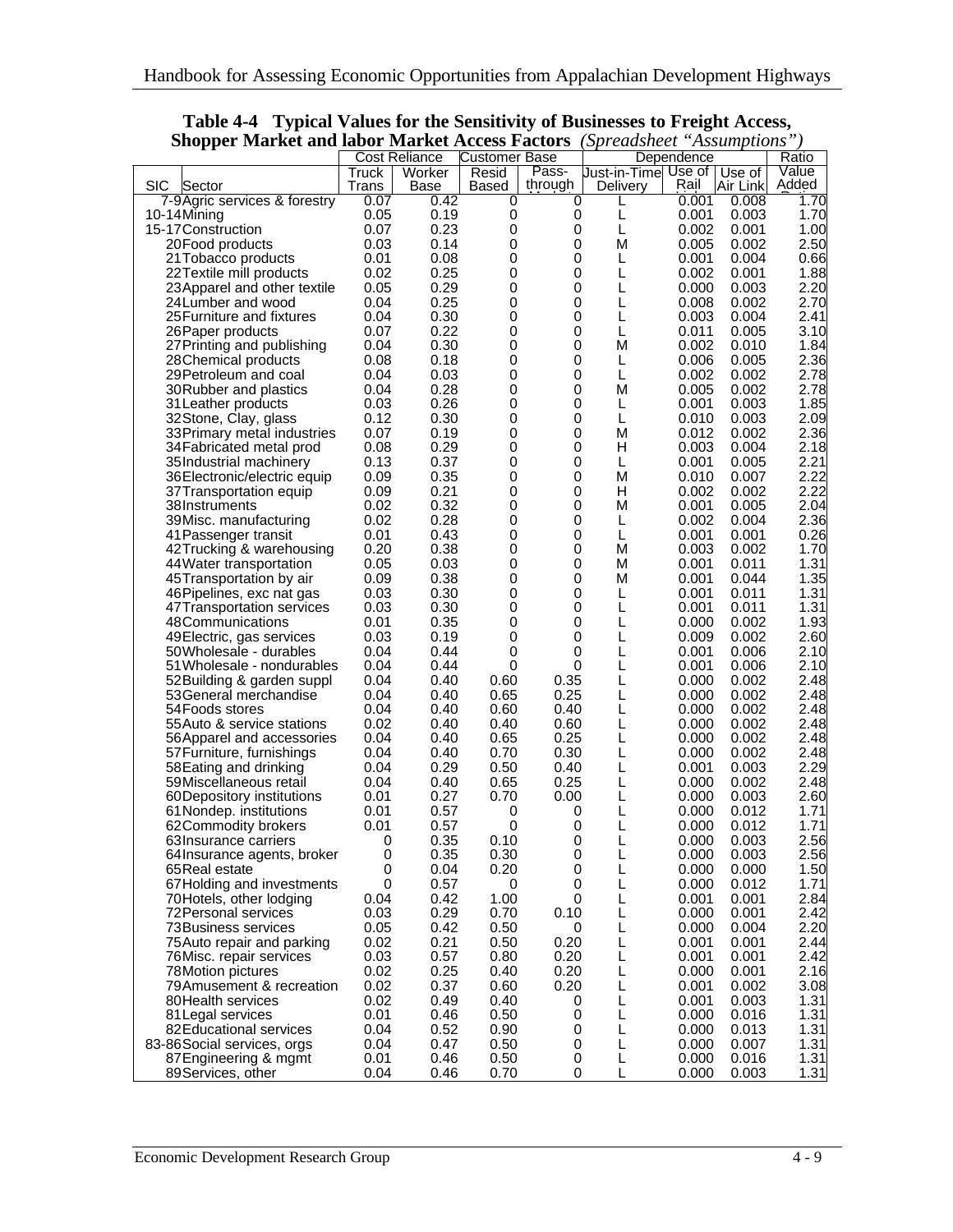## **CHAPTER FIVE ECONOMIC DEVELOPMENT RESOURCE ANALYSIS**

## *5.1 Overview*

The empirical analysis in Chapters 3 and 4 provide you with a basis for assessing which sectors of the economy represent potential growth prospects for your area, and are most likely to be affected by completion of a new highway segment. However, there is a remaining need to assess local factors that may enable or constrain prospects for business attraction and growth – the nature of the local labor force, existing facilities such as industrial land and buildings, condition of the area's business district(s), extent of natural and recreational resources, and availability of local economic development support programs. Thus, you need to assess your area's relevant resources, and conduct an inventory of existing economic development programs in your area.

This chapter, unlike the preceding ones, relies on a series of self-assessment paper worksheets instead of using computerized spreadsheets. These paper worksheets provide a structure to help you identify: (a) local strengths upon which to build your business attraction and growth strategy, and (b) local weaknesses that must be addressed in focusing your economic development strategy. You can then use this information as a basis for completing the final steps of the computerized analysis in Chapter 6.

**Preview.** In this chapter, you will assess one or more categories of economic development resources:

- 1. Existing economic development programs
- 2. Local stock of industrial parcels and buildings
- 3. Characteristics of the labor force
- 4. Characteristics of the downtown area
- 5. Tourism potential

### *5.2 Determining Your Economic Development Focus*

Table 5-1 is your guide to determining which parts of this chapter you will focus on, and which worksheets you will complete. If your economic development targets and interests include industrial development, you should complete the sections on industry and labor. If your interests are in commercial development, you may wish to complete the section on the local downtown. If you are interested in tourism and/or outdoor recreation (grouped as "Recreational" on the Table), you may wish to complete the sections on downtown and/or tourism attractions. Choose your target(s) and proceed to those sections of this chapter.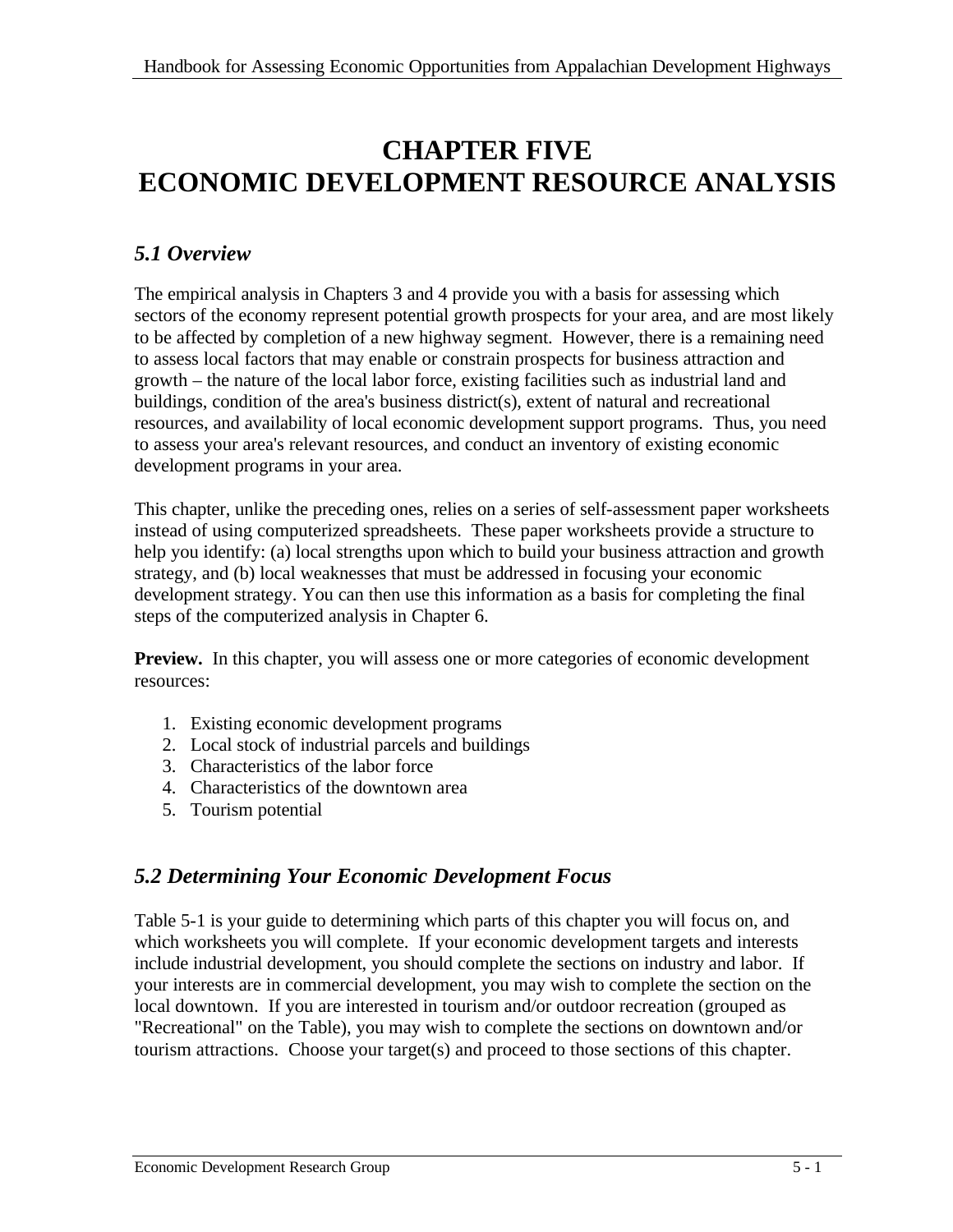| <b>Target Sector</b> | <b>Resource Assessment</b>               |                                                 |                         |                                              |                                                        |
|----------------------|------------------------------------------|-------------------------------------------------|-------------------------|----------------------------------------------|--------------------------------------------------------|
|                      | Econ. Devel.<br><b>Programs</b><br>(5.3) | <b>Industrial</b><br><b>Facilities</b><br>(5.4) | Labor<br>Force<br>(5.5) | <b>Downtown</b><br><b>Resources</b><br>(5.6) | <b>Tourism Attraction</b><br><b>Resources</b><br>(5.7) |
| <b>Industrial</b>    | X                                        | X                                               | X                       |                                              |                                                        |
| <b>Commercial</b>    |                                          |                                                 |                         | X                                            |                                                        |
| <b>Recreational</b>  | Х                                        |                                                 |                         | X                                            |                                                        |

**Table 5-1 Guide to Selecting Worksheets for Assessing Economic Development Resources**

## *5.3 Economic Development Programs. (Worksheet 5-1)*

It is important to know what economic development programs exist in your area. Even though you have decided on particular target areas for your analysis, it is worth taking stock of all the different programs that exist, as you may find that some are receiving a lot of funding while not serving a high-priority purpose. In this section you will assess the economic development programs in your area.

Using your contact with other stakeholders and your combined knowledge, complete Worksheet 5-1. This worksheet lists the various types of programs by focus (existing business support, new business development, investment incentives, marketing and training) and by type of service (counseling, financing, training, land, building, etc.). For each type of program, list the names of specific programs related to economic development that exist in your area in the area along with information about their eligibility and loan funding levels (if applicable).

## *5.4 Industry Facilities Resource Assessment. (Worksheets 5-2 and 5-3)*

This part need only be completed if your economic development targets include some industrial (manufacturing and/or distribution) types of businesses. To assess your area resources to accommodate industrial development, complete Worksheet 5-2 on the available industrial parks and industrial land in your area, and Worksheet 5-3 on the available standalong industrial buildings in your area. You can often get the needed information from economic development agencies, commercial real estate brokers, industrial property developers or utility economic development staff. Details for filling out these two worksheets follow.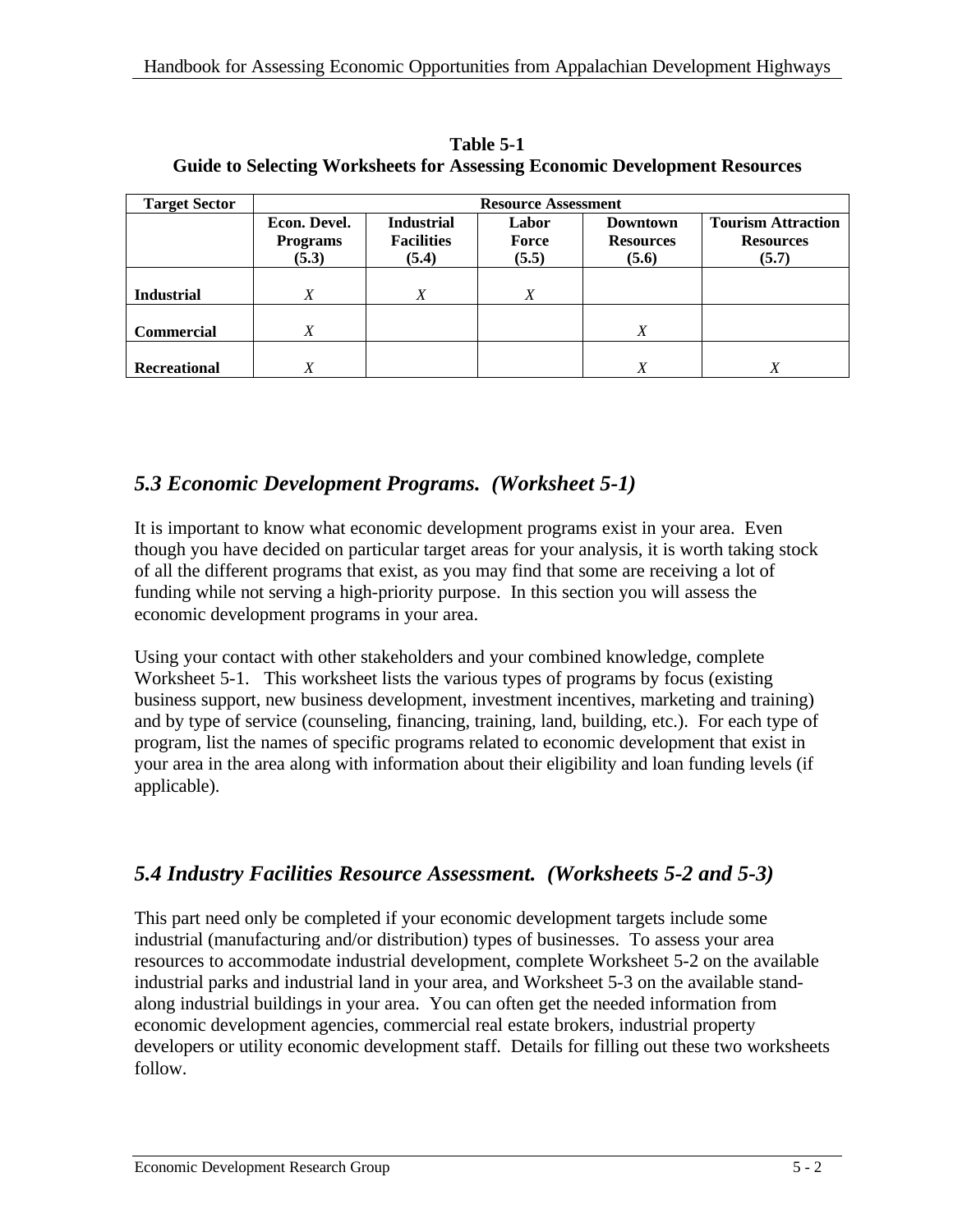#### **Worksheet 5-1. Economic Development Program Inventory**

| <b>Program Type</b>                        | <b>Check if</b>  | <b>Name of Program</b>                      | <b>Eligibility Rules /</b>                                 | <b>Potential Funding</b> | <b>Importance</b>   |
|--------------------------------------------|------------------|---------------------------------------------|------------------------------------------------------------|--------------------------|---------------------|
| (1)                                        | it Exists        |                                             | <b>Target</b>                                              | to Applicant $(\$)$      | (High, Medium, Low) |
|                                            | (2)              | (3)                                         | (4)                                                        | (5)                      | (6)                 |
| <b>Support for Existing Businesses</b>     |                  |                                             |                                                            |                          |                     |
| Counseling                                 |                  |                                             |                                                            |                          |                     |
| Financing                                  | X                | State loan programs                         | Manufacturing only                                         | \$10-100 million         | High                |
| Other                                      |                  |                                             |                                                            |                          |                     |
| <b>Support for New Start-Up Businesses</b> |                  |                                             |                                                            |                          |                     |
| Counseling                                 | $\boldsymbol{X}$ | <b>Small Business</b><br>Development Center | entrepreneurship<br>counseling program                     | NA                       | Medium              |
| Financing                                  | X                | Micro Loan Program,<br>Revolving Loan Fund  | business must be $\langle \text{$s1m}$$<br>annual revenue, | \$-5 million             | High                |
| <b>Incubator Space</b>                     | $\boldsymbol{X}$ | Tech College Incubator                      | startups only, 2 years                                     | $$10 - 100k$$            | Medium              |
| Other                                      |                  |                                             |                                                            |                          |                     |
| <b>Investment Incentive Programs</b>       |                  |                                             |                                                            |                          |                     |
| Land                                       | X                | State land bank, brown-                     | existing buildings                                         | variable, case by        | Medium              |
|                                            |                  | fields reuse program                        |                                                            | base basis               |                     |
| <b>Buildings</b>                           |                  |                                             |                                                            |                          |                     |
| Equipment                                  |                  |                                             |                                                            |                          |                     |
| Other                                      |                  |                                             |                                                            |                          |                     |
| Promotion & Marketing of the Area          |                  |                                             |                                                            |                          |                     |
| Tourism                                    | $\boldsymbol{X}$ | <b>State Tourism Office</b>                 | not applicable                                             | NA                       | medium              |
| Industrial                                 |                  |                                             |                                                            |                          |                     |
| Downtown/Center                            |                  |                                             |                                                            |                          |                     |
| Other                                      |                  |                                             |                                                            |                          |                     |
| <b>Training Programs</b>                   |                  |                                             |                                                            |                          |                     |
| <b>Vocation Education</b>                  |                  |                                             |                                                            |                          |                     |
| College                                    | X                | entrepreneurship program                    | start-ups                                                  | NA                       | high                |
| <b>Other Specialized Training</b>          |                  |                                             |                                                            |                          |                     |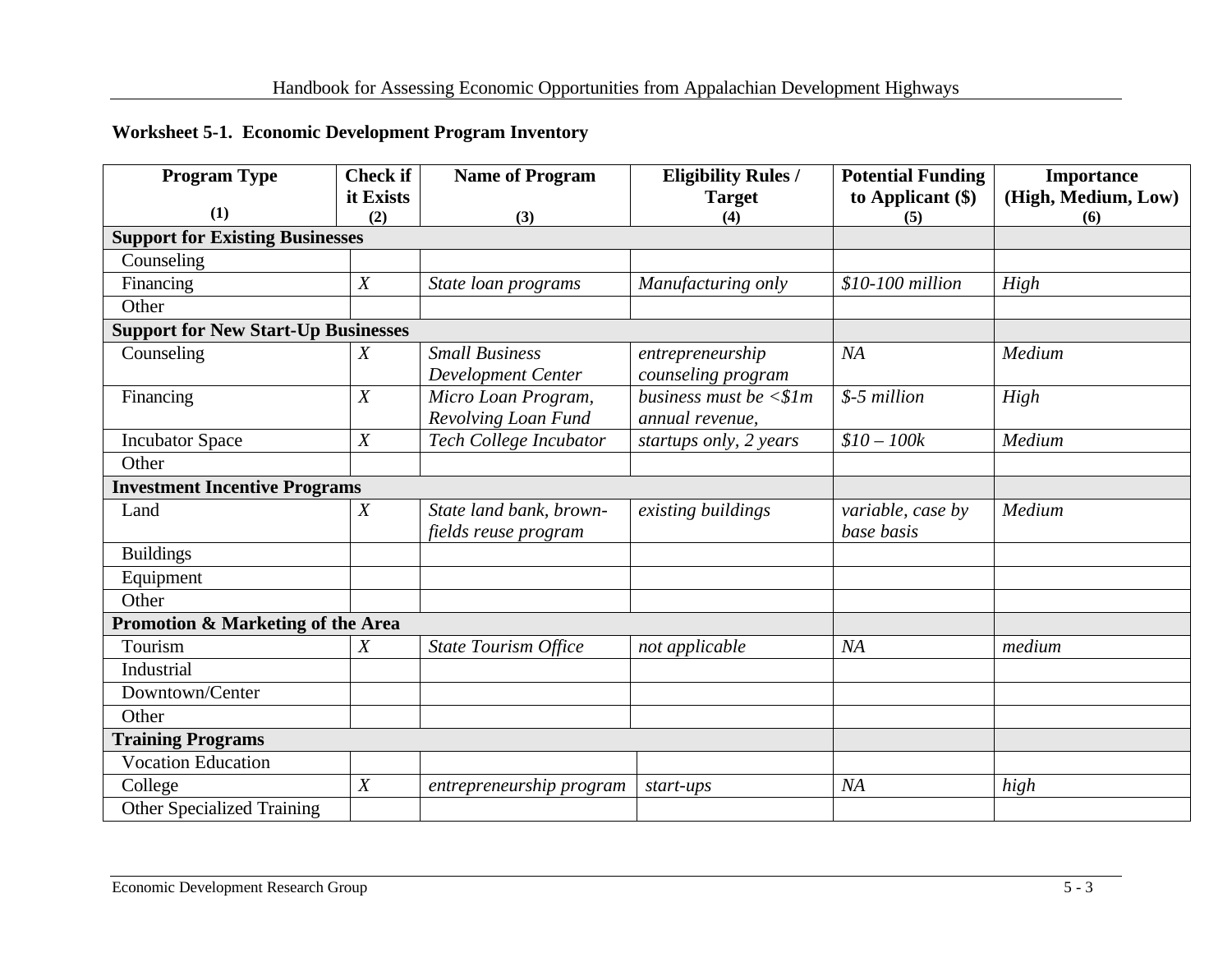#### **Industrial Land Parcel Assessment -- Worksheet 5-2**

**Step 1: Identify industrial land parcels in your area.** A supply of vacant land suited and zoned for industrial development is critical for attracting new businesses into your community. Therefore, it is necessary to identify and record parcels suitable for industrial uses. A detailed, up-to-date inventory of available industrial property, both publicly and privately-owned, is a fundamental tool for successfully implementing an economic development strategy. Enter the name and location of industrially zoned parcels should be recorded in Worksheet 5-2, Column 1.

**Step 2: Assess whether your industrial land meets basic requirements needed to attract industry.** Identify whether these industrial parks or land parcels meet all of the basic characteristics required by many larger businesses, and note it in Worksheet 5-2, Column 2. Any deficiencies should then be listed in Column 3. Key criteria are:

- Three or more acres zoned for industrial uses.
- **Space for at least three industrial buildings of 20,000 sq. ft. each.**
- At least one vacant lot or building.
- Paved roads leading into the park and to the sites and buildings within the park.
- Access to electricity, telephone lines, water, sewer or other wastewater facilities.

**Step 3: Identify any special advantages of your industrial land parcels.** Ask the appropriate stakeholders if the industrial land parcels in your area have any particular advantages, and fill this information in Worksheet 5-2, Column 4. Advantages are features above and beyond the basic requirements such as:

- Access to an active rail line with a siding or with space for a siding.
- $\blacksquare$  Within 5 minutes drive time to a 4-lane highway.
- Within 40 minutes from airport with scheduled passenger service.
- Vacant building or shell structures already constructed.
- **In-place sewer, septic, natural gas and/or fiber optic cabling.**
- ß An incubator building for small businesses. An incubator is a building with small units, with shared facilities and services.
- Other special advantages.

#### **Industrial building assessment - Worksheet 5-3**

**Step 1: Identify vacant, stand-alone industrial buildings.** In today's fast-paced economy, many businesses do not have the time, financial resources, or the long-term commitment to build their own buildings. Businesses interested in renting or buying buildings look for areas with a choice of competitively priced vacant properties.

Stand-alone industrial buildings can be for sale or for lease. They may be designed to accommodate a single user, or they may be divided into a number of smaller units. They might be good "incubator" buildings (see definition under Step 6). They can contain a mix of industrial, office, and warehousing space. If there are vacant industrial buildings available in your area, list the major ones in Worksheet 5-3, Column 1.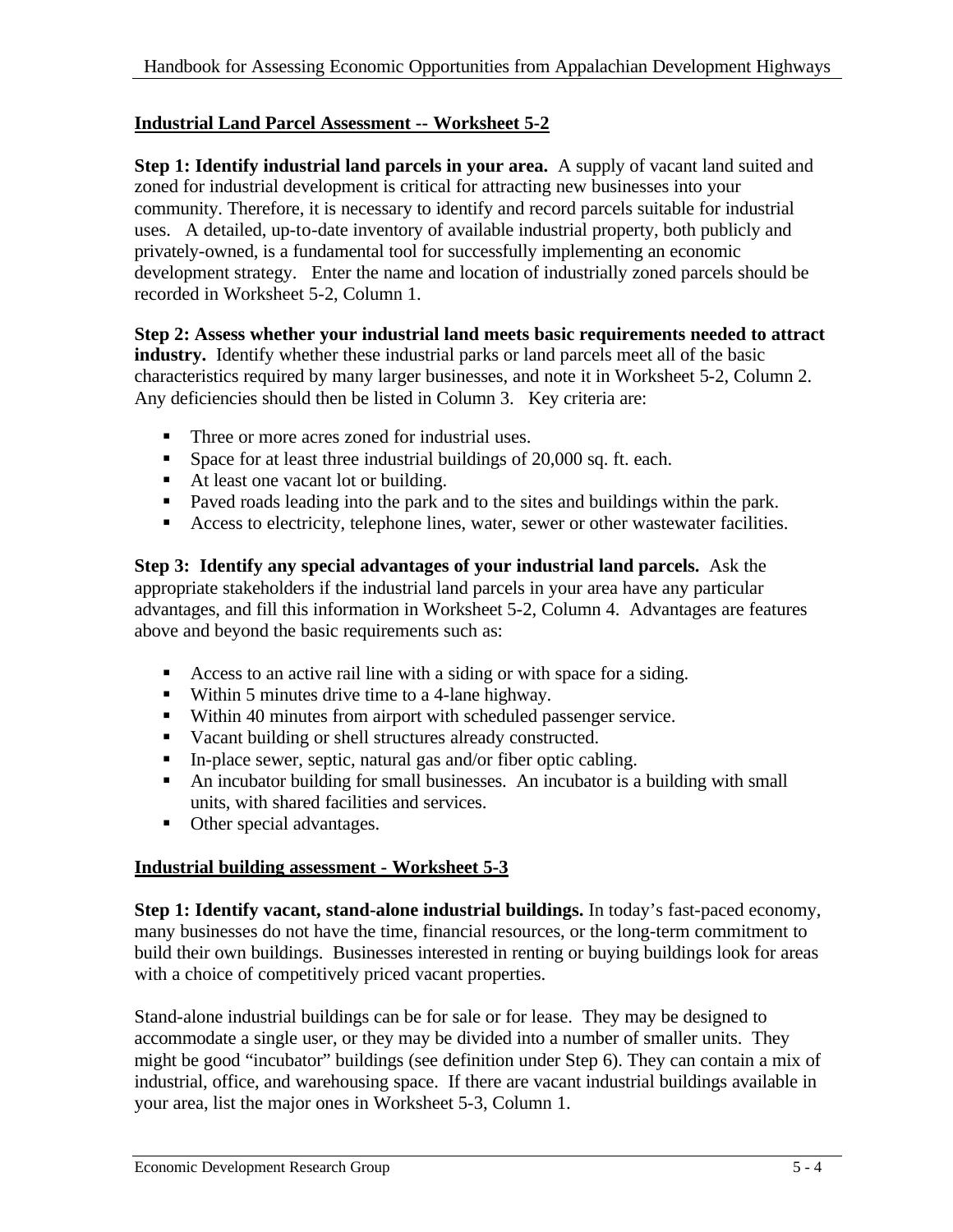#### **Worksheet 5-2, Industrial Parks and Land Parcels**

Do you have any industrial parks in your area? (circle one) Yes No (If yes, complete the rest of the worksheet)

| Names & locations of<br>industrial parks       | <b>Meet</b><br><b>Standards?</b><br>Yes / No | <b>Deficiencies</b>                                                  | <b>Advantages</b>                                                                  |
|------------------------------------------------|----------------------------------------------|----------------------------------------------------------------------|------------------------------------------------------------------------------------|
| $\bf(1)$                                       | (2)                                          | (3)                                                                  | (4)                                                                                |
| County Wood Products<br><b>Industrial Park</b> | No                                           | Access roads not paved, no sewer, no high<br>speed telecom available | 20 acres available, electricity service, rail siding,<br>2.5 miles from interstate |
|                                                |                                              |                                                                      |                                                                                    |
|                                                |                                              |                                                                      |                                                                                    |

#### **Worksheet 5-3. Industrial Buildings Assessment**

Are there any vacant industrial buildings in your area? (circle one) Yes No (If yes, complete the rest of the worksheet)

| Names & Locations of<br><b>Industrial Buildings</b> | <b>Meet</b><br><b>Standards?</b> | <b>Deficiencies</b>                     | <b>Advantages</b>                                                                     |
|-----------------------------------------------------|----------------------------------|-----------------------------------------|---------------------------------------------------------------------------------------|
|                                                     | Yes / No                         |                                         |                                                                                       |
| (1)                                                 | (2)                              | (3)                                     | (4)                                                                                   |
| American Twine Building                             | no                               | slow elevators, insufficient parking    | high ceilings, loading docks                                                          |
| Tech incubator                                      | yes                              | limited space available, no rail access | close to interstate highway, fiber optic line available, fee-based<br>shared services |
|                                                     |                                  |                                         |                                                                                       |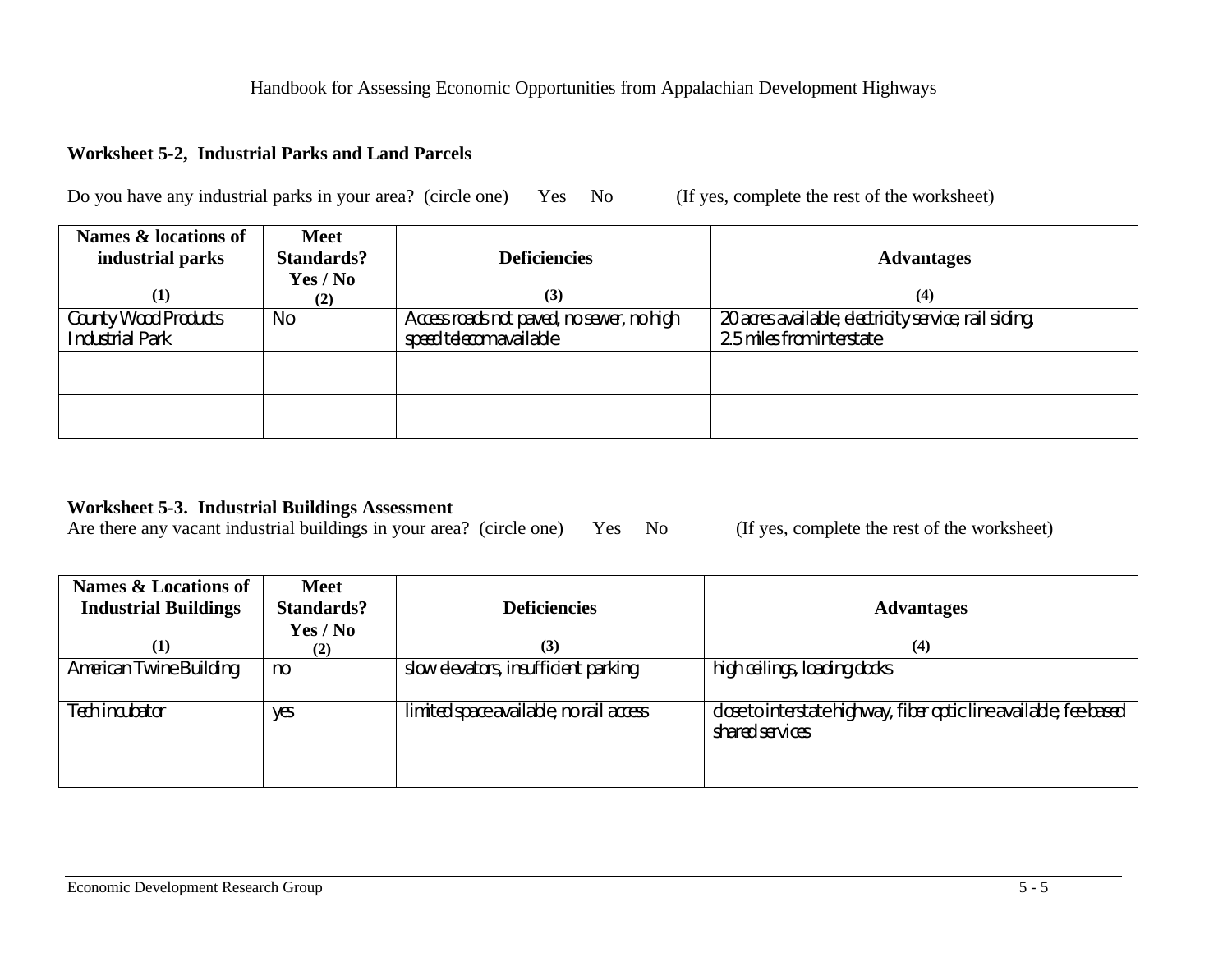#### **Step 2: Identify advantages and deficiencies of your industrial buildings.** Identify

whether these buildings meet all of the basic characteristics typically required by manufacturing and distribution facilities. This assessment should be noted in Worksheet 5-2, Column 2, and any deficiencies should then be listed in Column 3. Key criteria are:

- $\blacksquare$  10,000+ sq. ft. in one unit  $\blacksquare$  elevators if multi-floor
	-
- loading docks <br>• basic utility services
- $\blacksquare$  10+ foot ceilings  $\blacksquare$  sprinkler systems
- -

**Step 3: Identify any special advantages of your industrial buildings.** Ask the appropriate stakeholders if any of the available building space in your area has particular advantages, and fill this information in Worksheet 5-2, Column 4. Advantages are features above and beyond the basic requirements, including factors such as:

- $\blacksquare$  incubator units for small businesses, with shared services
- easy access to a 4-lane highway <br>• fiber optic wiring
- $l$  municipal sewer
- $\blacksquare$  single-story building
- $\blacksquare$  newer construction or renovation (post 1985)
- 

## *5.5 Labor Force Assessment. (Worksheet 5-4)*

This part is usually necessary only if your economic development targets include some businesses requiring workers with skilled manufacturing capabilities or other technology training. To assess your local labor force resources, complete Worksheet 5-4.

**Identify the strengths & weaknesses of your labor force.** One of the leading reasons why businesses choose to move into a new community is because there is a good supply of workers with the right skills for their industry. Worksheet 5-4 will help you to assess the perceived strengths and weaknesses of your local labor force among the key factors listed below. The primary information sources for this assessment are likely to be major employers and the local offices of the state departments of employment and training (that you listed on Worksheet 2-2). Notes on these findings should be entered in Worksheet 5-4, Columns 2 - 3. The key factors are:

- *Worker Skills* Are the skills of the labor force appropriate for new businesses coming into the community? Be specific about types of skills and industries utilizing them.
- ß *Educational Levels* Are there [enough] workers with high school diplomas, 2- and 4 year college degrees, and technical training?
- *Education System* Are there programs available to train workers for new jobs brought into the community? If so, for what kind of training?
- **•** *Availability of Workers* Although high unemployment is not desirable, it does indicate that there is a good supply of workers available.
- ß *Wage rates* Are wages in the local area competitive with other similar places?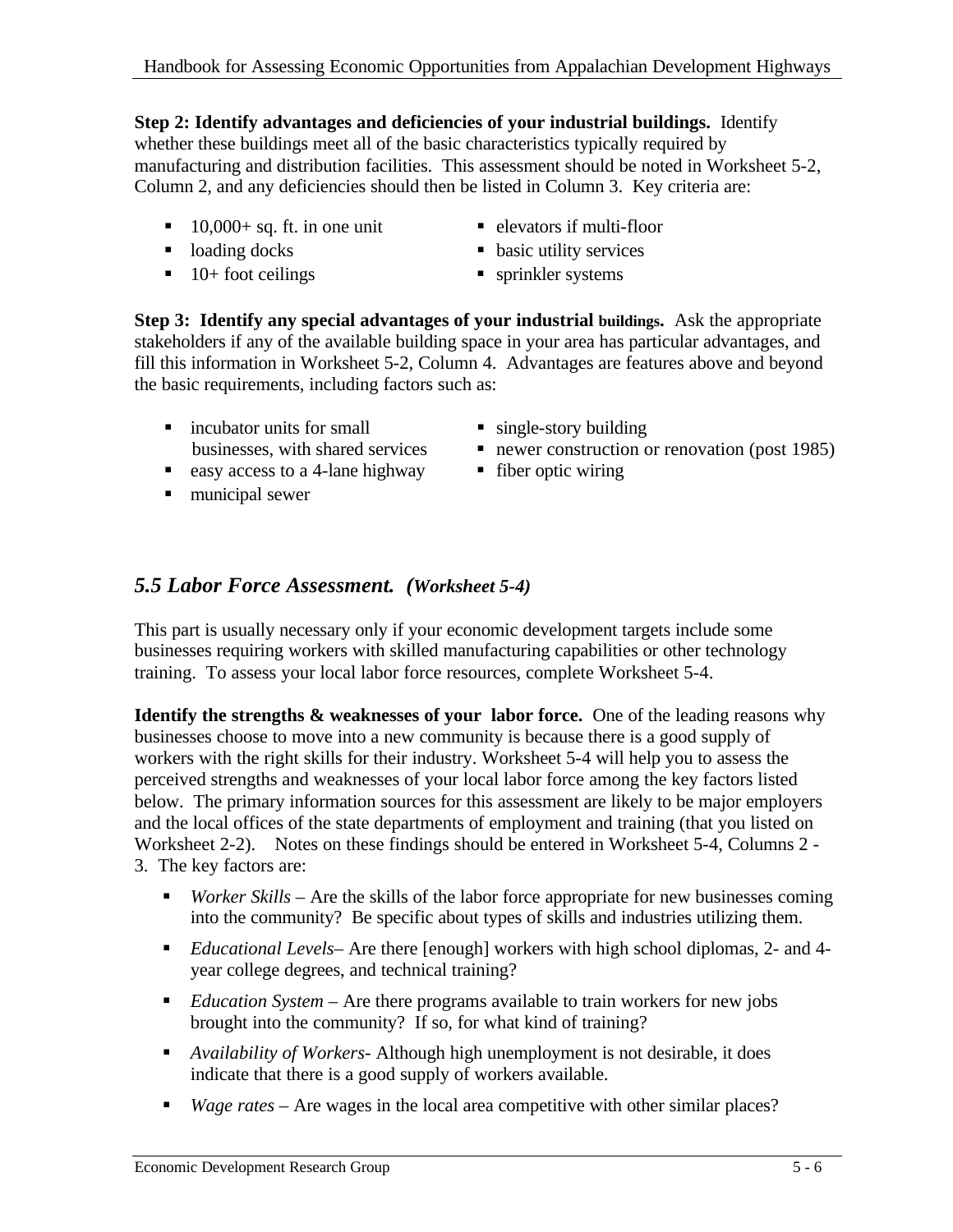#### **Worksheet 5-4. Labor Force Assessment**

| <b>Factor</b>                            | <b>Strengths</b>                                                                            | <b>Weaknesses</b>                                             |
|------------------------------------------|---------------------------------------------------------------------------------------------|---------------------------------------------------------------|
| (1)                                      | (2)                                                                                         | (3)                                                           |
| <b>Worker Skills</b>                     | precision machine service skills (from closed<br>plant), good work ethic                    |                                                               |
| <b>Education Levels</b>                  |                                                                                             | Two-thirds of the labor force does not have college education |
| <b>Education System</b>                  | Training program at community college for basic<br>office skills and computer / electronics | no four-year college in the region                            |
| <b>Availability of</b><br><b>Workers</b> | high unemployment, available workforce for<br>1000 job plant                                |                                                               |
| <b>Wage Rates</b>                        | 20% less than state average, attractive to<br>businesses                                    |                                                               |
| Other:                                   |                                                                                             |                                                               |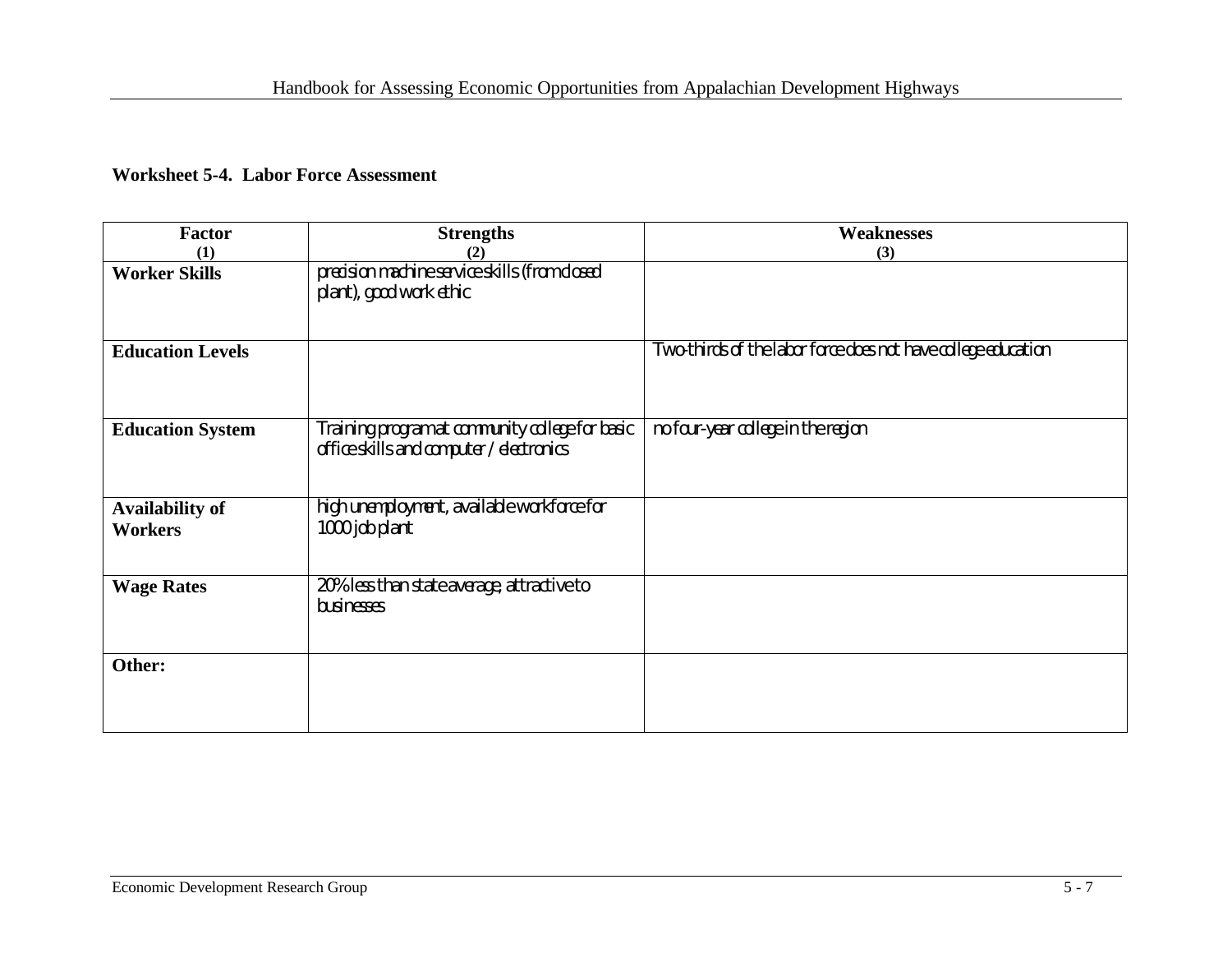## *5.6 Commercial Business District Assessment. (Worksheet 5-5)*

This part is usually necessary only if your economic development targets include retail stores or business service/financial offices. To assess your area's commercial resources, complete Worksheet 5-5 for each major business district (which may be located in a traditional downtown area and/or along a strip of highway). The characteristics of these areas can be important for economic development strategies for any of three reasons:

- 1. New or expanded commercial development may be made possible as a result of increases in area pass-through traffic, or improvements in area accessibility.
- 2. Outsiders sometimes judge the quality of life in a community on the basis of the image presented by its commercial area, and that can affect industrial business attraction.
- 3. Older downtown areas can also have an important role as a breeding area for new business startups because they provide low-cost space.

**Identify the strengths and weaknesses of your commercial business district.** To assess the major commercial business district in your area, talk to the chamber of commerce and/or regional business leaders concerning what they see as the strengths and weaknesses of the area as a source of local image and local economic activity. The specific criteria to be considered are listed below, and notes on these findings should be entered in Worksheet 5-5, Columns 2 - 3. The key factors are:

- $\blacksquare$  Vacancy / occupancy rates for land, storefronts and upper stories (if applicable)
- Pedestrian environment  $\&$  safety crime, lighting, benches, amenities
- $\blacksquare$  Parking availability and convenience
- $\blacksquare$  Mix of businesses specialties featured or missing types of businesses
- Costs of rent  $\&$  real estate particularly for commercial property
- Other features considered to be local strengths or weaknesses.

## *5.7 Tourism Assessment. (Worksheet 5-6)*

This part need only be completed if your economic development targets include tourism development. To assess your area's tourism-related resources, complete Worksheet 5-6.

**Step 1: List the visitor attractions.** Historic attractions may include cultural and historic buildings, event sites, museums and memorials. Scenic or natural resource attractions may include parks and trails, visitor and interpretive centers, and destination recreational sites. Other tourist attractions may include sports facilities, theaters or amusement parks. List these historic, scenic and special attractions in your area on Worksheet 5-6, Part A, Column 1.

**Step 2: Obtain basic descriptors of the visitor attractions.** For each of the major visitor attractions, obtain information about their primary market draw (local, regional, statewide, multi-state, or national). Also obtain information about the volume of visitors to each attraction and their "strengths" (opportunities for growth in visitors) or "weaknesses" (factors limiting their appeal). Enter this information in Worksheet 5-6, part B, Columns  $2 - 6$ .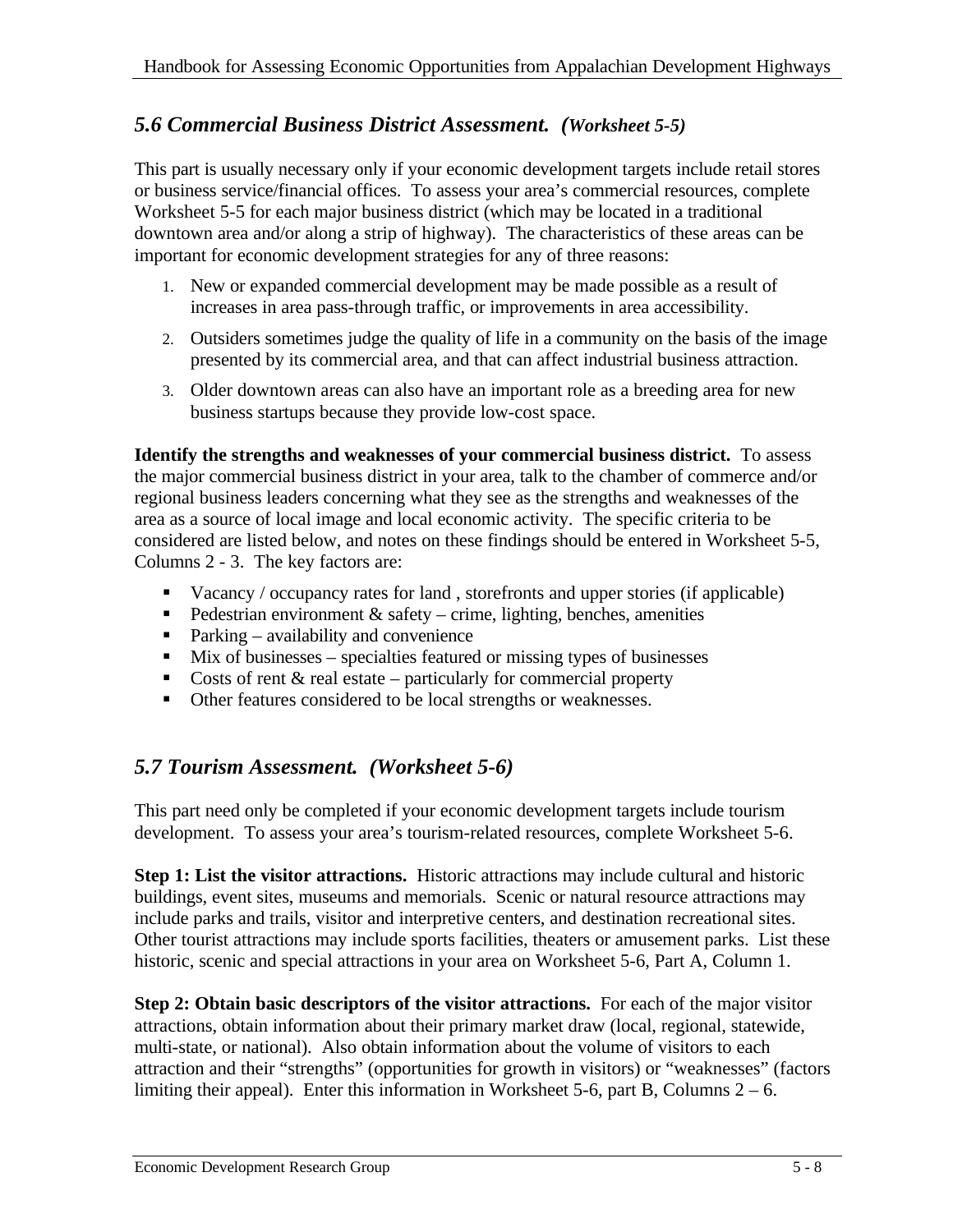#### **Worksheet 5-5. Commercial Business District Assessment**

Complete this form for each major business district.

Name and Location of the Commercial Business District \_\_\_\_\_\_\_\_\_\_\_\_\_\_\_\_\_\_\_\_\_\_\_\_\_\_\_\_\_\_\_\_\_\_\_\_\_\_\_\_\_\_\_\_\_\_\_\_\_\_\_\_\_\_\_\_\_\_\_\_

Circle one: (a) Downtown (b) Highway Strip (c) Other

| Factor                                                | <b>Advantages</b>                                                                                 | <b>Disadvantages</b>                        |
|-------------------------------------------------------|---------------------------------------------------------------------------------------------------|---------------------------------------------|
| (1)<br><b>Vacancy/Occupancy</b><br>(Buildings & Lots) | (2)<br>14 vacant buildings, including two former bank bldgs<br>with historic interest             | (3)<br>run down facades, need painting      |
| <b>Pedestrian</b><br><b>Environment &amp; Safety</b>  |                                                                                                   | poorly lit, dark at night, some petty ctime |
| <b>Parking</b>                                        | Plenty of diagonal on-street parking                                                              |                                             |
| <b>Mix of Businesses</b>                              | two restaurants, three antique shops, barber shop and 4<br>general retail stores plus gas station | no clothing stores or drug stores           |
| Cost of Rents &<br><b>Real Estate</b>                 | low rents compared to other nearby towns                                                          |                                             |
| Other:                                                | potential for historic district                                                                   |                                             |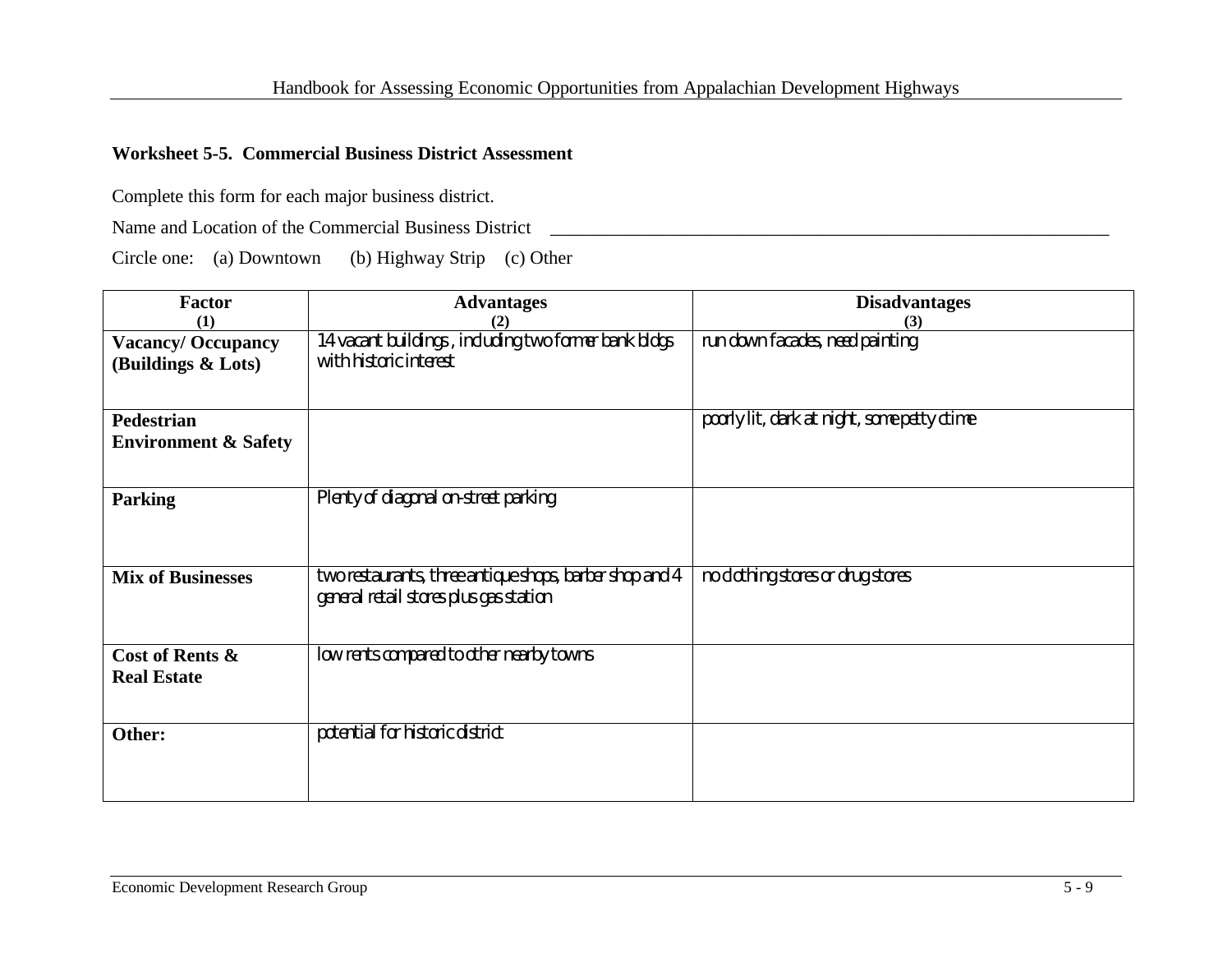#### **Worksheet 5-6. Tourism Resources**

#### **A. Attractions**

| <b>Visitor</b>                      | <b>Market</b> | <b>Visitors</b> | <b>Strengths</b>       | <b>Weaknesses</b>     | <b>Planned</b>      |
|-------------------------------------|---------------|-----------------|------------------------|-----------------------|---------------------|
| <b>Attractions</b>                  | Area          | per Yr          |                        |                       | <b>Investments</b>  |
| (1)                                 | (2)           | (3)             | (4)                    | (5)                   | (6)                 |
| <b>Historic Attractions</b>         |               |                 |                        |                       |                     |
| birthplace of country music star    | national      | 30,000          | national name          | no good access road,  |                     |
|                                     |               |                 |                        | limited promotion     |                     |
|                                     |               |                 |                        |                       |                     |
| <b>Scenic Attractions</b>           |               |                 |                        |                       |                     |
| federally-designated "Wild & Scenic | state         | 20,000          | beauty, recognized by  | no signage for boat   | proposal for resort |
| Rover", with nearby Crystal Lake    |               |                 | <b>Audobon Society</b> | ramp or parking       | and canoeing center |
|                                     |               |                 |                        |                       |                     |
| <b>Other Visitor Attractions</b>    |               |                 |                        |                       |                     |
| general store and antique center    | regional      | not available   |                        | seasonal opening only |                     |
| County historical museum            | local         |                 |                        |                       |                     |

#### **B. Facilities for Visitors**

| <b>Local Services for Visitors</b> | Number of             | <b>Total</b> | <b>Strengths</b>     | <b>Weaknesses</b>  | <b>Planned</b>     |
|------------------------------------|-----------------------|--------------|----------------------|--------------------|--------------------|
|                                    | <b>Establishments</b> | Capacity     | (4)                  | (5)                | <b>Investments</b> |
|                                    | [2]                   |              |                      |                    | (6)                |
| <b>Hotels/Motels</b>               |                       | 80           | clean                | seasonal operation |                    |
| <b>Campgrounds</b>                 |                       | 36           | near national forest | seasonal operation |                    |
| <b>Restaurants</b>                 |                       | 60           |                      | two are lunch only |                    |
| other                              |                       |              |                      |                    |                    |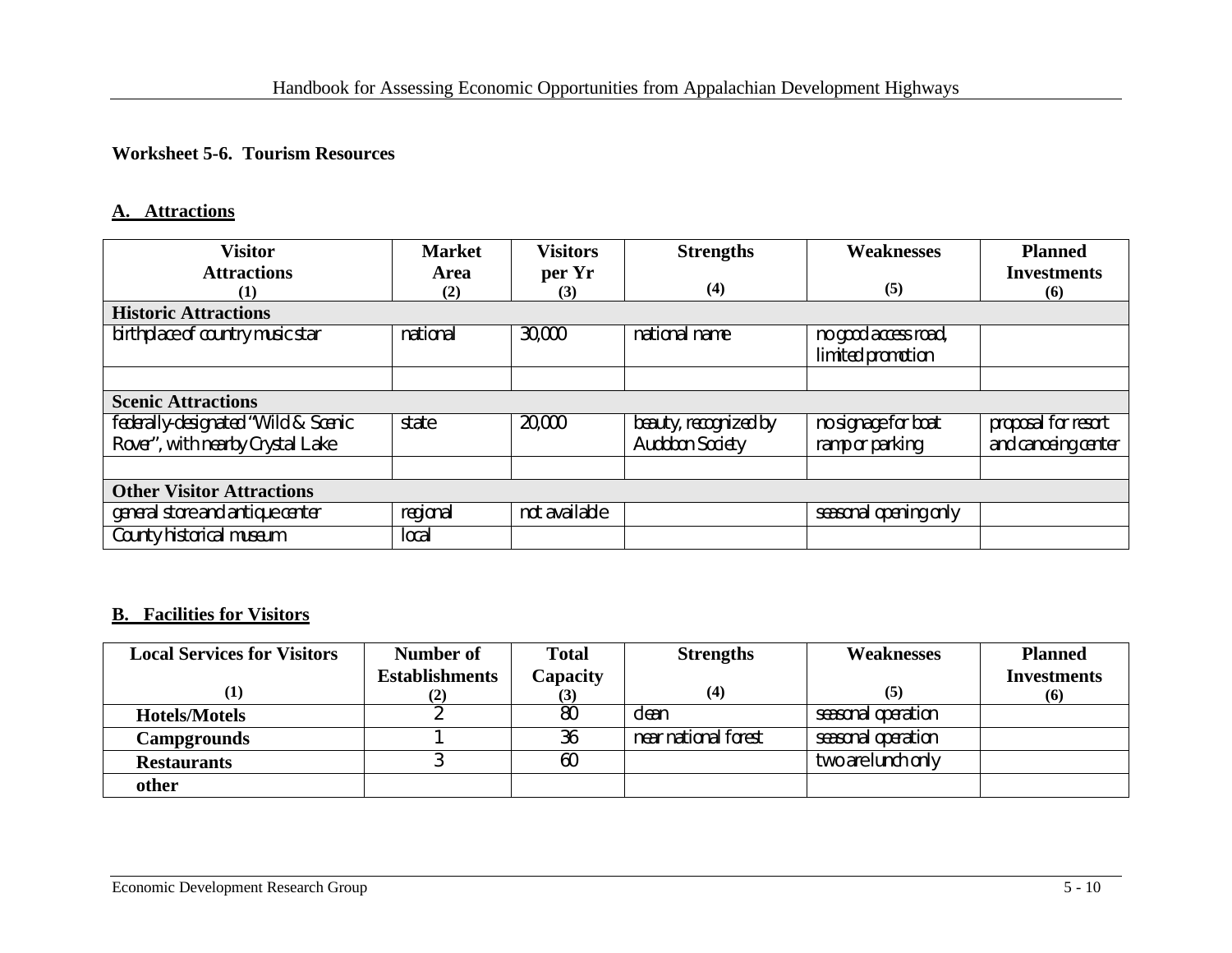**Step 3: Assess your area's capacity for supporting more visitors.** Obtain information on the number of hotels/motels, campgrounds and restaurants, and their capacity. Enter this information in Worksheet 5-6, part B.

## *5.8 Interpretation and Use of these Results*

You should use the results of these worksheets to identify whether your area has the required facilities and resources needed to support and attract various types of business growth – including industrial growth, commercial growth and tourism/recreation growth. This information can be used in two different ways:

- Some of the very basic requirements such as the availability of industrial park sites with full supporting infrastructure, availability of office/commercial locations with full supporting infrastructure, and availability of business sites near the highway – can be directly rated and that information used in calculating opportunities by the analysis model (described in Chapter 6).
- Many other factors -- such as the nature of business support programs and incentives, or the image of downtown or the quality of tourism attractions – cannot be simply turned into a numerical rating, and must instead be considered in the development of an economic development strategy plan (described in Chapter 7).

Either way, the information in these worksheets will help you to identify needs for additional local action. The nature of those actions will depend on the potential business targets (to be identified in Chapter 6). For instance, if the data analysis identifies a possible opportunity for financial services offices, then it may be particularly useful for you to consider the availability of first class office space with fiber optic telecommunications access. If the data analysis identifies a possible opportunity for machinery assembly plants, then it may be particularly useful to consider the availability of industrial park tracts with space for large, one-story buildings. If the data analysis indicates a possible opportunity for electronics manufacturing, then it may be particularly useful to consider labor force skills and the availability of training programs.

Of course, some of the deficiencies identified here can be addressed more quickly than others. Problems that might be addressed within a couple of years might include expansion of job training programs, upgrading of telecommunications services, and improving capacity to accommodate visitors with lodging, restaurants and fuel services. On the other hand, problems that may be more difficult to address in the short run may include cost of electricity, distance of existing industrial parks to the new highway, and limited airline service.

The next chapter completes the process of accounting for local cost factors and local infrastructure and site limitations, in order to identify the nature of project economic development opportunities.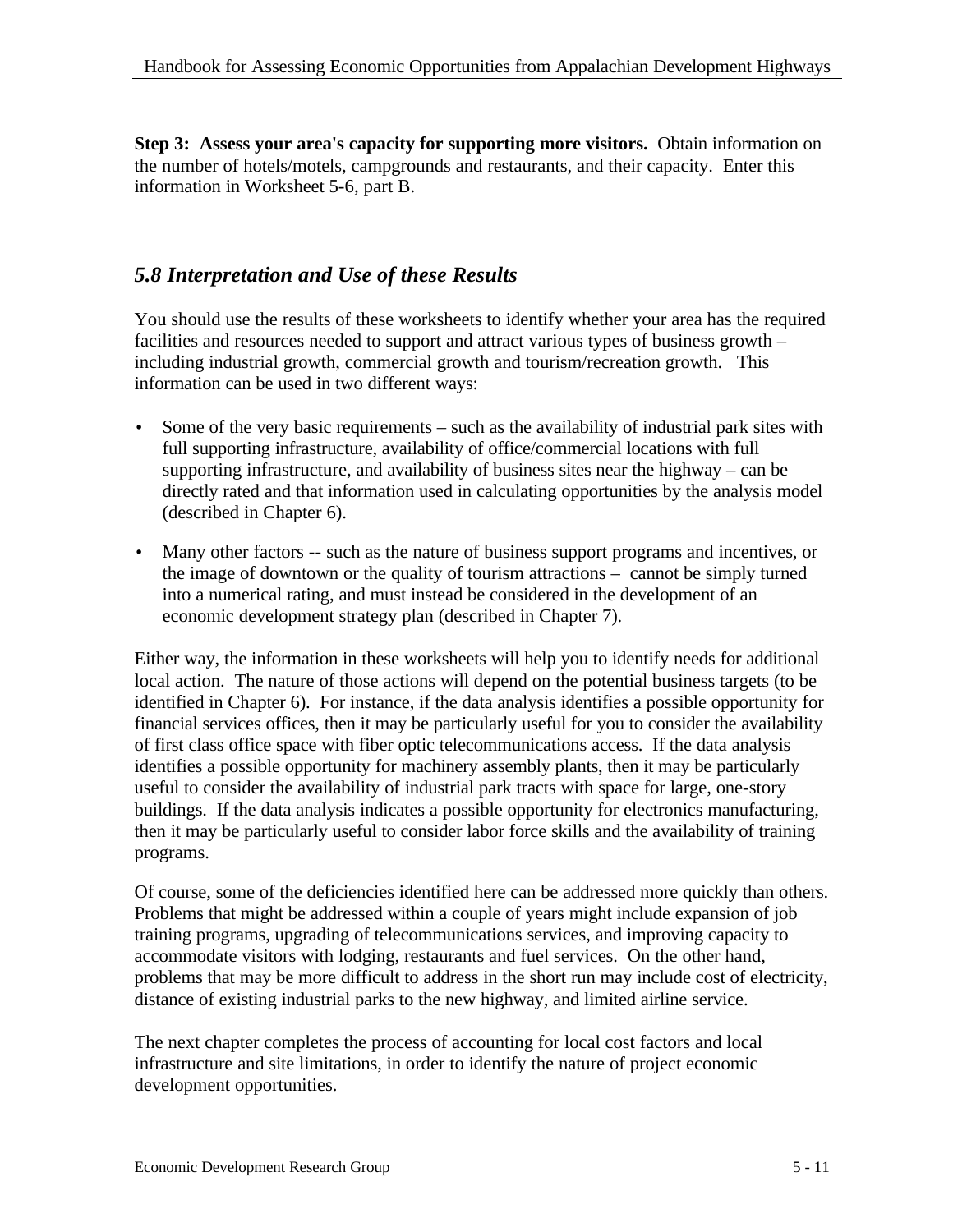# **CHAPTER SIX CALCULATION OF OPPORTUNITIES**

## *6.1 Overview*

This chapter completes the process of analyzing local strengths and weaknesses, and it describes the final results of the analysis model. It describes three additional sets of factors that are addressed in the analysis model: (1) relative costs of doing business locally, including labor, power, tax and local prices; (2) the availability and adequacy of local infrastructure, land, facilities and resources; and (3) opportunities for development of industry "clusters" that provide jobs in complementary industries.

**Preview.** In this chapter you will:

- Compare the local cost of doing business with newly linked areas
- Rate the local availability of sites for new business, with adequate infrastructure
- ß Identify opportunities for additional growth of complementary industries

## *6.2 Business Costs*

The cost of doing business and living in your area is influenced by the cost of labor, by the cost of electricity, and by state and local tax rates. A cost comparison can show how the cost of doing business and living in your area compares with that of the newly linked areas. This information can help to determine whether relative costs are an advantage or a disadvantage in your area.

To conduct the analysis of relative cost advantages (or disadvantages) for your area, you must input information on labor costs, productivity, power costs and taxes into spreadsheet table "Input-3", parts B and C, as illustrated in Table 6-1 (on the next page). While there are many more types of cost factors that can affect businesses, the current version of this table is limited to those measures of cost which are most easily obtainable online (via the world wide web). The following sources of data can be used:

• Labor Cost. You can calculate the average cost of manufacturing labor by obtaining the payroll and number of employees, and calculating the average ratio of payroll dollars per employee. This information is available, by industry, for all states and counties from the economic census, and it is also available for non-agricultural industries from county business patterns. (Both are available on the web at www.census.gov/datamap/www/ . Select a state and county and then select either *Economic Census* or *County Business Patterns*.)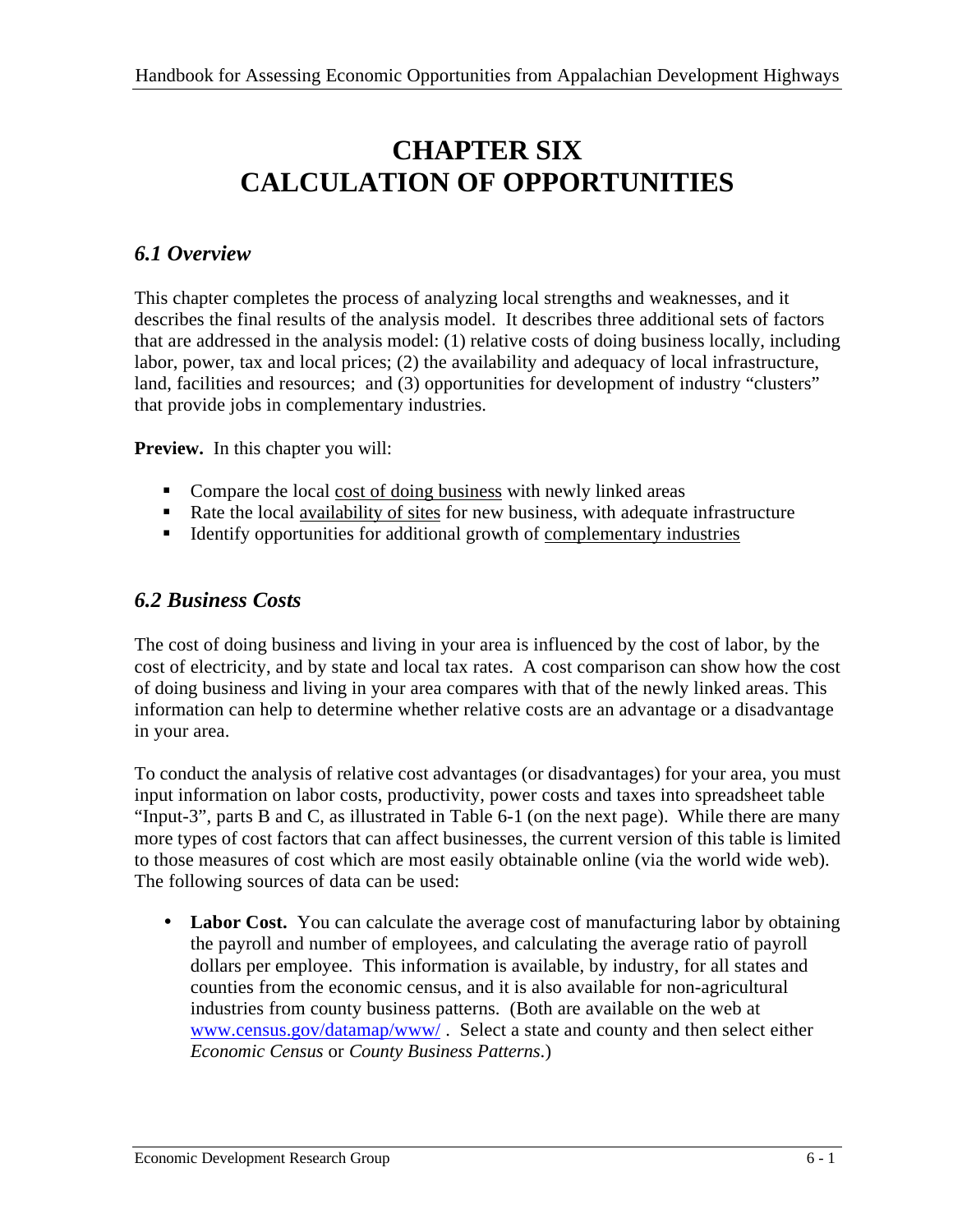- **Electricity Cost.** State-level data on electricity cost is available from the Energy Information Administration at http://www.eia.doe.gov/emeu/states/\_states.html (Select a state and then select *Electricity Profile*; the average cost of electricity will be listed in Table 1.) Local cost per kWh of electricity is available for individual electric utility companies from Energy User News www.energyusernews.com (Select *Statistics, Trends and Energy Data.*).
- **Tax Burden.** Information on statewide corporate and personal tax rates, and overall tax burden, is available at www.bizsites.com/Toolkit/bythenumbers.html (Select *Topics-Economy*.) You can also calculate the average local, county and state tax burden per capita. To do that, you first obtain tax revenues for the applicable city/town, county and state and then divide it by the population of the applicable area. Tax data can be found at http://www.cache.census.gov/govs/www/cog.html (Scroll down to *Finance Phase.* For state revenues by type of tax, go to *State and Local Finances and* select *viewable data* for the state of your choice. For data on individual local governments, go back to the menu for *Finance Phase,* scroll down to *Publications*, select *Census of Governments* and then view the relevant pdf files on municipal, county and special districts. Note that most of the tables show statewide averages of local governments, but later tables break it down for individual local governments.) Population data is available at www.census.gov/datamap/www/.

The analysis model automatically averages costs among the study area counties and among the linkage area counties (with appropriate adjustment for the number of actual counties listed). It then calculates a ratio of the two, indicating whether costs in your area are higher, lower, or equal to costs in the comparison area. If the cost ratio is greater than 1, it means that costs in your area are higher than in the linkage area. This may influence businesses to locate in other areas where costs are lower. If the cost ratio is equal to 1, your costs are the same as the comparison area. If the ratio is less than one, your costs are less, which indicates that your area may have a competitive advantage in terms of the cost of doing business relative to the comparison area.

| ARC Handbook Spreadsheet - Input Form 3<br>ARC-OPPS Economic Development Opportunities Model |                           |  |                      |                     |                  |  |
|----------------------------------------------------------------------------------------------|---------------------------|--|----------------------|---------------------|------------------|--|
| <b>Study Area</b><br><b>Linkage Areas</b><br>a. Relative Costs                               |                           |  |                      |                     |                  |  |
| <b>Cost Categories</b>                                                                       | <b>Pontotoc</b><br>County |  | <b>Lee</b><br>County | Lafayette<br>County | Panola<br>County |  |
| Labor Cost (Mfg $$/hr$ )                                                                     | 9.66                      |  | 9.66                 | 9.66                | 9.66             |  |
| <b>Electricity Cost (c/kwh)</b>                                                              | 5.00                      |  | 4.91                 | 5.00                | 5.00             |  |
| Overall Tax (\$ of income)                                                                   | 8.50                      |  | 8.60                 | 8.60                | 8.60             |  |

|  |  | <b>Table 6-1. Sample Input Table for Cost Data</b> (Spreadsheet "Input 3" Part A) |  |  |  |
|--|--|-----------------------------------------------------------------------------------|--|--|--|
|--|--|-----------------------------------------------------------------------------------|--|--|--|

**ARC Handbook Spreadsheet - Input Form 3**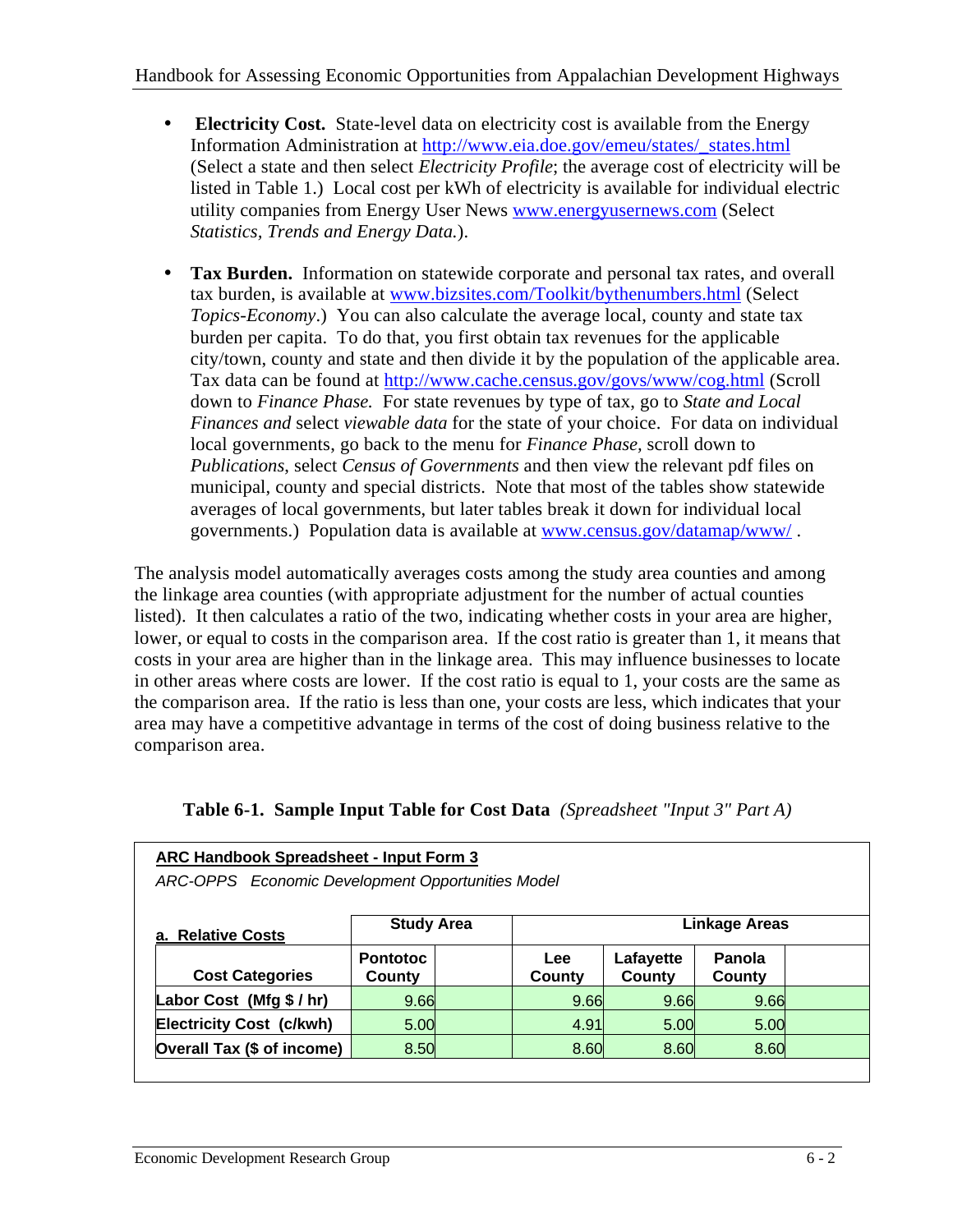It is best to consider this analysis as a means of screening out manufacturing industries that could find your area uncompetitive in terms of costs. However, it is also important to recognize that high labor costs can sometimes be an indicator of an area that is a good site for business location. For instance, some commercial businesses with a higher valued merchandise or services, may seek areas with a high income population. It is beyond the ability of the current analysis model to distinguish commercial businesses catering to higher income customers from commercial businesses catering to lower income customers. However, either one could be an appropriate source of economic growth in certain situations.

## *6.3 Development Constraints and Incentives*

Your area may have an abundance of industrial parks sitting empty, just waiting for a business to walk in and instantly find vacant buildings and plots that are already hooked up with ample sewer, water, electricity, broadband communications, rail spurs and access roads. However, it is quite common, particularly in areas that have historically been economically depressed, to find that there is a significant lack of readily available industrial parks, buildings or sites that are located near the new highway and are available with full infrastructure support. Similar types of limitations may also apply for office space or for commercial/retail space that is now available in your area.

It is actually quite logical that in an economically depressed area, no private investor would want to put money into developing buildings, access roads and supporting infrastructure that will remain unused for the foreseeable future. For that reason, such investment may become a local need and priority if your area is to be successful in realizing the economic growth opportunities potentially made possible by a new highway segment.

Sometimes there are constraints on the availability of desirable business location sites that cannot be overcome. This may occur if the most desirable sites along the highway or nearby and accessibility to it are all already taken, or if the most desirable locations cannot be built upon because of topography or designation as wetlands, parklands or Native American reservations.

The analysis model provides you with a way or recognizing situations that represent either particularly advantageous or particularly limited opportunities for highway-related commercial business, industrial plants or office development. Based on the worksheets you completed in Chapter 5, you should be able to rate the extent to which there are readilyavailable and attractive sites for these three types of business development. In most areas, the currently available offerings will given a rating somewhere between zero (representing *no*  attractive sites readily available) and one (representing *plenty* of readily-available and attractive sites). In some exceptional cases, the available offerings may be given a rating greater than one (representing exceptional incentives). The values for most areas are likely to be in the range of 0.3 – 0.8. You should input these ratings into spreadsheet "Input 3," part C, which is illustrated in Table 6-2.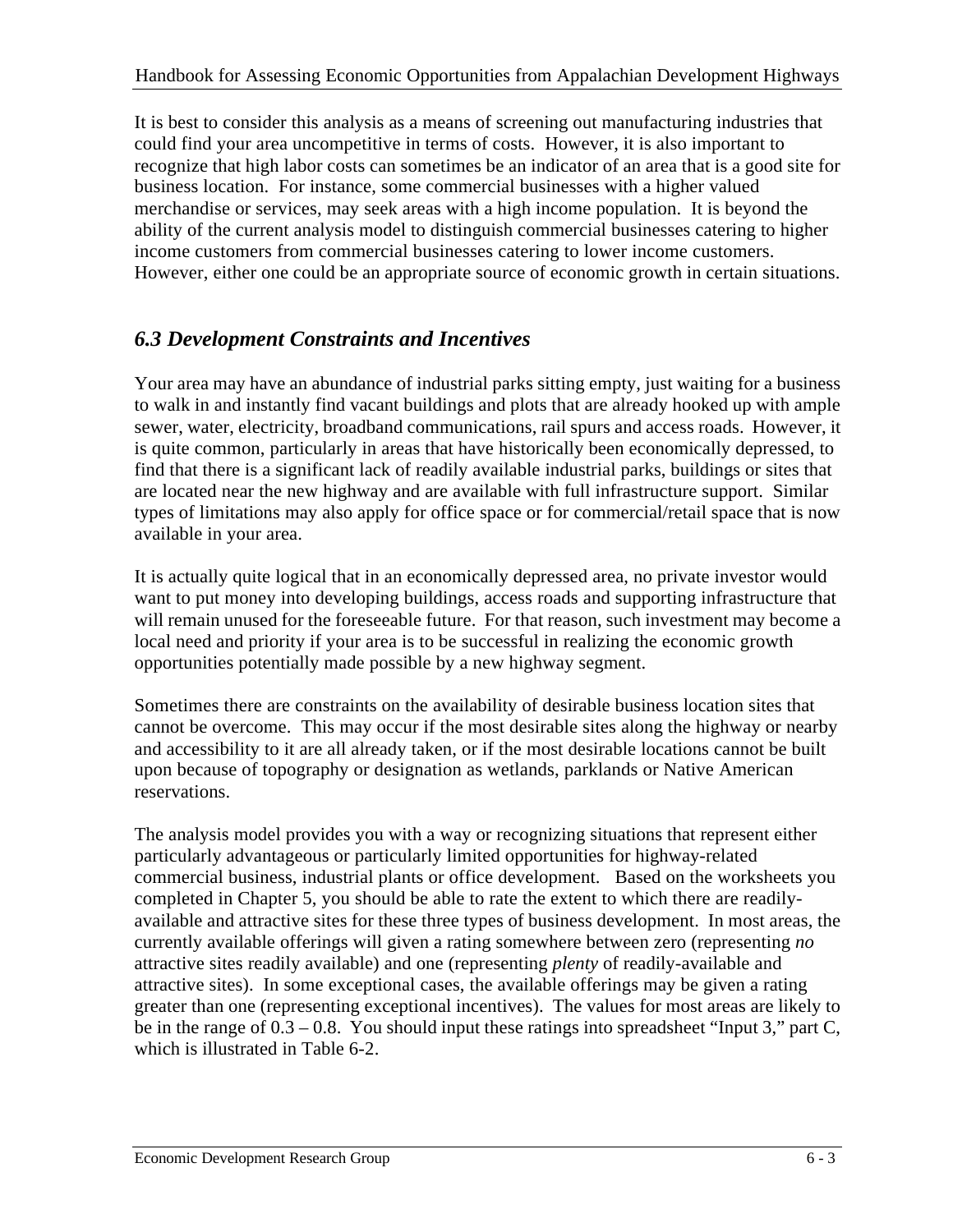#### **Table 6-2. Sample Input Table for Development Constraint Data** *(Spreadsheet "Input 3" Part C)*

| ARC Handbook Spreadsheet - Input Form 3                                        |      |
|--------------------------------------------------------------------------------|------|
| ARC-OPPS Economic Development Opportunities Model                              |      |
| c. Development Constraints or Incentives                                       |      |
| factor<1 indicates infrastructure or development factor that constrains growth |      |
|                                                                                |      |
| factor>1 indicates incentive factor that enhances growth                       |      |
|                                                                                |      |
| <b>Availability of Highway-Related Commercial Land</b>                         | 0.80 |
| <b>Availability of Industrial Park Sites with Full Infrastructure</b>          | 0.80 |

The effect of these ratings are to increase or decrease the projection of potential business growth opportunities for particular types of businesses, depending on the extent to which each type of business relies upon commercial, industrial or office-related land and buildings. You can run the analysis model twice, if you wish to compare results for the current situation with limitations on the available sites, and for a future situation in which those limitations have been overcome through public investment in infrastructure and utility development. (If you do that, you must resave the spreadsheet data file with a new name for each separate run.)

## *6.4 Complementary Industries*

It is important to also consider opportunities for building upon inter-industry linkages – in other words, buyer-supplier relationships between different types of business. "Complementary industries" are types of business which *are not* primary target industries, but which may nevertheless represent growth opportunities because they *are* suppliers of goods and services to the primary target industries. In this case, any direct opportunities for business growth created by Appalachian highways may also indirectly create opportunities for growth in complementary industries that do not directly depend on highway access.

We identify opportunities for growth in complementary industries through use of "inputoutput" tables, which show inter-industry technology (buyer-supplier) relationships. This calculation is done automatically in the spreadsheet, using data on linkages between industries and on industry concentrations in your area and the areas that your area is now linked to. You would not normally want to change the table of inter-industry technology relationships, though it can be accessed and changed if desired through the "Assumptions" spreadsheet. A small portion of that very large table is illustrated in Table 6-3 (on the next page).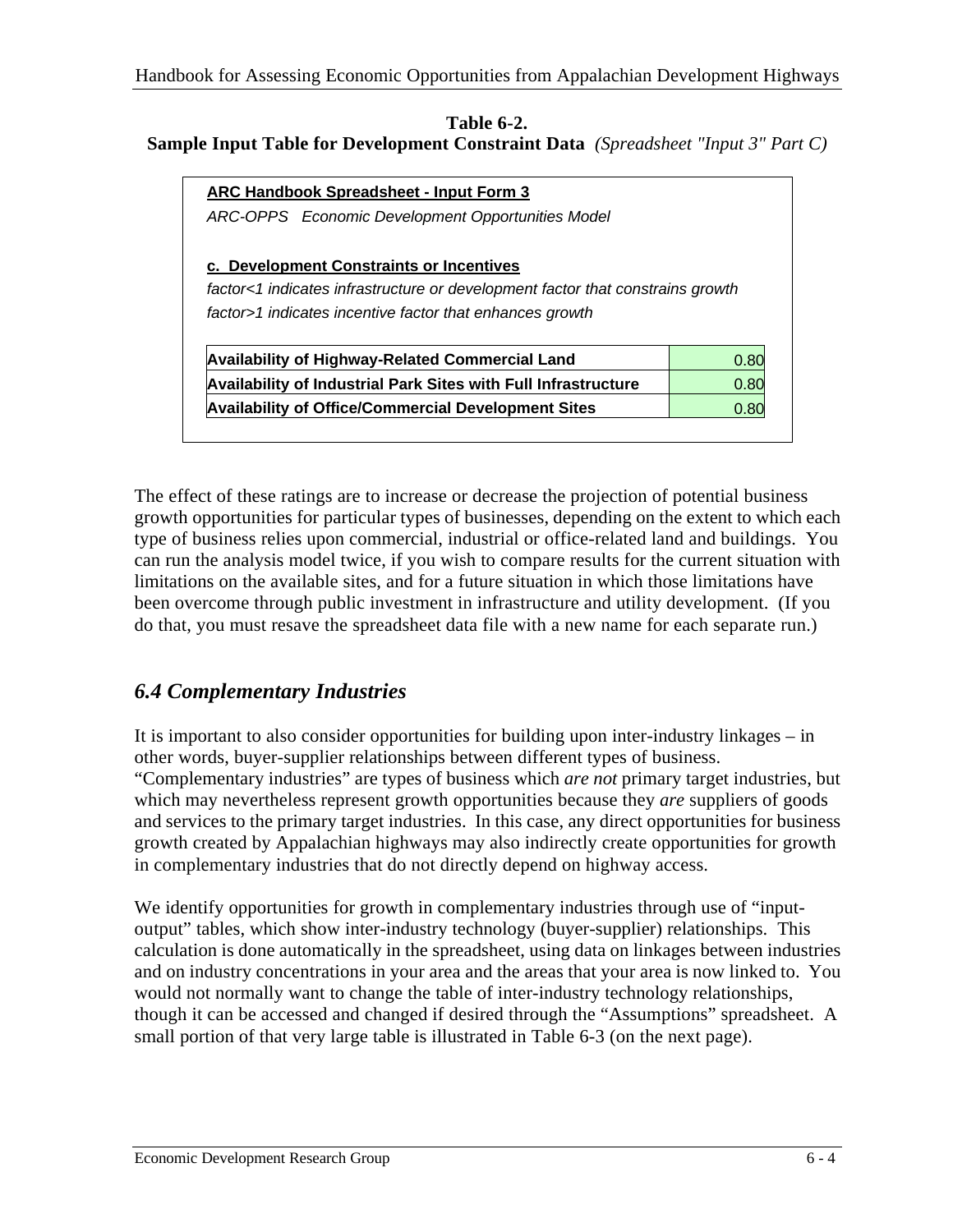| <b>Table 6-3.</b>                                                                |  |
|----------------------------------------------------------------------------------|--|
| <b>Sample Table for Inter-Industry Relationships</b> (Spreadsheet "Assumptions") |  |

#### **ARC Handbook Spreadsheet - Assumptions**

#### **c. Threshold Matrix of Direct Coefficients (U.S. '97)**

| <b>SIC</b> | <b>Sector</b>                | Furniture            | Paper    | prod<br>Rubber | prod<br>Leather | glass, prod<br>Stone, | metals<br>Primary | Fabricated<br>metals | Industrial<br>Machinery | hemqinbe<br>Electrical | equipment<br>Transport | Scientific<br>instruments |
|------------|------------------------------|----------------------|----------|----------------|-----------------|-----------------------|-------------------|----------------------|-------------------------|------------------------|------------------------|---------------------------|
|            | 22 Textile mill products     | 0.052                |          |                | 00.0150.019     | 0                     | 0                 | 0                    | 0                       | 0                      | 0                      |                           |
|            | 23 Apparel                   | 0                    | ი        |                | 0               | 0                     | 0                 | 0                    | 0                       | $\Omega$               | 0                      | 0                         |
|            | 24 Lumber and wood           | 0.07                 | 0.04     | 0              | $\Omega$        | 0                     | 0                 | 0                    | 0                       | 0                      | 0                      | 0                         |
|            | 25 Furniture and fixtures    | $\overline{0}$       | 0        | 0              | $\mathbf 0$     | 0                     | 0                 | 0                    | 0                       | $\overline{0}$         | 0.013                  |                           |
|            | 26 Paper products            | 0.016                |          | 00.022         | 0               | 0.02                  | $\mathbf{0}$      | 0                    | 0                       | 0                      | 0                      | 0.018                     |
|            | 27 Printing and publishing   | $\Omega$             | $\Omega$ | 0              | $\Omega$        | 0                     | 0                 |                      | 0                       | 0                      | 0                      | 0                         |
|            | 28 Chemical products         | 0.0130.0540.1860.035 |          |                |                 | 0.032                 | 0.014             | 0.015                | 0                       | 0.011                  | 0                      | 0.012                     |
|            | 29 Petroleum and coal        | O                    | O        | 0              | $\Omega$        | 0.013                 | 0                 |                      | 0                       | U                      | 0                      |                           |
|            | 30 Rubber and plastics       | 0.0420.028           |          | 0              | $\overline{0}$  | 0.012                 | 0                 | 0.013                | 0.019                   | 0.024                  | 0.03                   | 0.03                      |
|            | 31 Leather products          | 0                    | 0        | 0              | $\Omega$        | 0                     | $\Omega$          | 0                    | 0                       | ∩                      | 0                      |                           |
|            | 32 Stone, Clay, glass        | 0                    | 0        |                | $\overline{0}$  | 0                     | 0                 |                      | O                       | 0                      | ი                      |                           |
|            | 33 Primary metal             | 0.037                | 0        | 0              | $\overline{0}$  | 0                     | $\overline{0}$    | 0.167                | 0.069                   | 0.033                  | 0.037                  | 0.02                      |
|            | 34 Fabricated metal prod     | 0.059                | 0        | 0.01           | $\Omega$        | 0                     | 0.014             | 0                    | 0.041                   | 0.033                  | 0.067                  | 0.039                     |
|            | 35 Industrial machinery      | $\overline{0}$       |          | 00.012         | $\mathbf 0$     | 0                     | 0.02              | 0.013                | 0                       | 0.015                  | 0.03                   | 0.019                     |
|            | 36 Electronic/electric equip | $\Omega$             | 0        | 0              | $\overline{0}$  | 0                     | 0                 | 0                    | 0.064                   | $\Omega$               | 0.037                  | 0.104                     |
|            | 37 Transportation equip      | $\Omega$             | 0        | 0              | $\mathbf 0$     | 0                     | $\Omega$          | 0                    | 0                       | $\Omega$               | 0                      | 0                         |
|            | 38 Instruments               | 0                    | 0        | 0              | $\mathbf 0$     | 0                     | 0                 | 0                    | 0                       | $\overline{0}$         | 0.017                  |                           |
|            | 39 Misc. manufacturing       | $\Omega$             | 0        | 0              | $\Omega$        | 0                     | 0                 | 0                    | 0                       | 0                      | 0                      | 0                         |

#### *6.5 Calculation and Interpretation of Changes in Economic Opportunities*

The spreadsheet analysis model system calculates the extent of potential employment growth for each type of business based on the following five considerations:

• *Comparison of your area's economic mix and trends to those of outside areas to which it is now linked (by the new highway segment).* This analysis provides an upside estimate of the maximum additional growth that your area could potentially achieve IF: (a) it were to grow its under-represented industry sectors up to the proportional representation already achieved by the linked areas, and (b) it were to grow its under-performing industry sectors up to the rate of growth being achieved by those same industries elsewhere. These would represent reasonable possibilities if the previous lack of good highway access were the only real factor holding back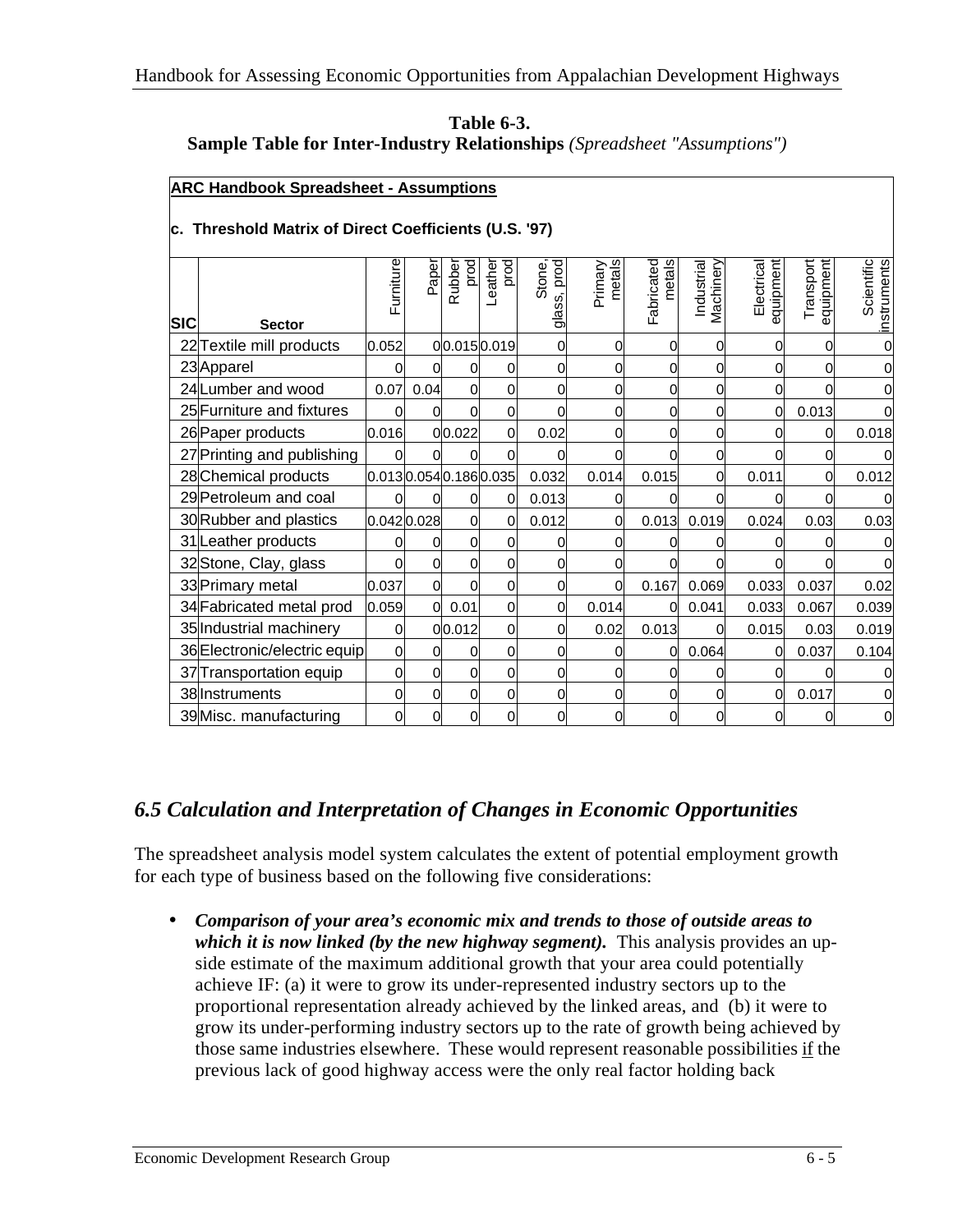economic growth in the study area. The economic profile and performance analysis was described in Chapter 3.

- *Comparison of changes in Market Access and Linkage Connections.* As was shown in Table 4-4, improvements in customer market access (caused by the new highway link) are valued primarily by businesses that serve surrounding residential markets – particularly retail and personal services firms. Improvements in labor market access are valued primarily by businesses that depend on workforce access – particularly office-based and service businesses. Improvements in supplier access are valued primarily by businesses that depend on input materials – particularly manufacturing businesses. Thus, the findings of potential business growth from the preceding two comparisons (area profile/trends and cost advantage) are further reduced to just recognize that portion of the potential growth which is likely to be related to highway access factors. This access analysis was described in Chapter 4.
- *Comparison of the relative business cost advantage or disadvantage.* If the local area has higher costs of doing business than elsewhere, then its potential for manufacturing growth is reduced over what might otherwise be possible (from the other factors). The cost comparison can increase or diminish the potential for business growth from what would otherwise be predicted by the analysis of comparison of area profiles and trends. This cost analysis was described in Section 6.2.
- Assessment of development constraints and incentives. The extent to which business expansion and attraction opportunities are likely to be realized will depend on the extent to which industrial, commercial and/or office buildings and sites are available for occupancy and fully supported by local public infrastructure and utilities. The assessment of land, buildings, infrastructure and resources was designed to provide a basis for determining local needs for improvement in order to realize economic growth potentials. This analysis of development constraints was described in Chapter 5 and Section 6.3.
- *Industry buyer-supplier relationships.* There can be additional economic growth opportunities associated with businesses that supply parts, materials and/or services to other industries that are the primary highway-related business attraction opportunities. This is automatically calculated by the spreadsheet system based on the inter-industry direct requirements matrix from the US Bureau of Economic Analysis' input-output tables. This complementary industry (cluster) analysis was described in Section 6.4.

The result of this spreadsheet analysis is an estimate of how much economic growth could potentially result from the highway project, *if* your area also has the necessary land, buildings, support infrastructure and business climate to support them. The results are provided in the "Output 3" spreadsheet, as illustrated in Table 6-4. They show an estimate of the current potential for additional employment in each industry that could be directly affected by the new highway segment. A separate column shows the additional "indirect" potential associated with suppliers to the directly-affected types of business.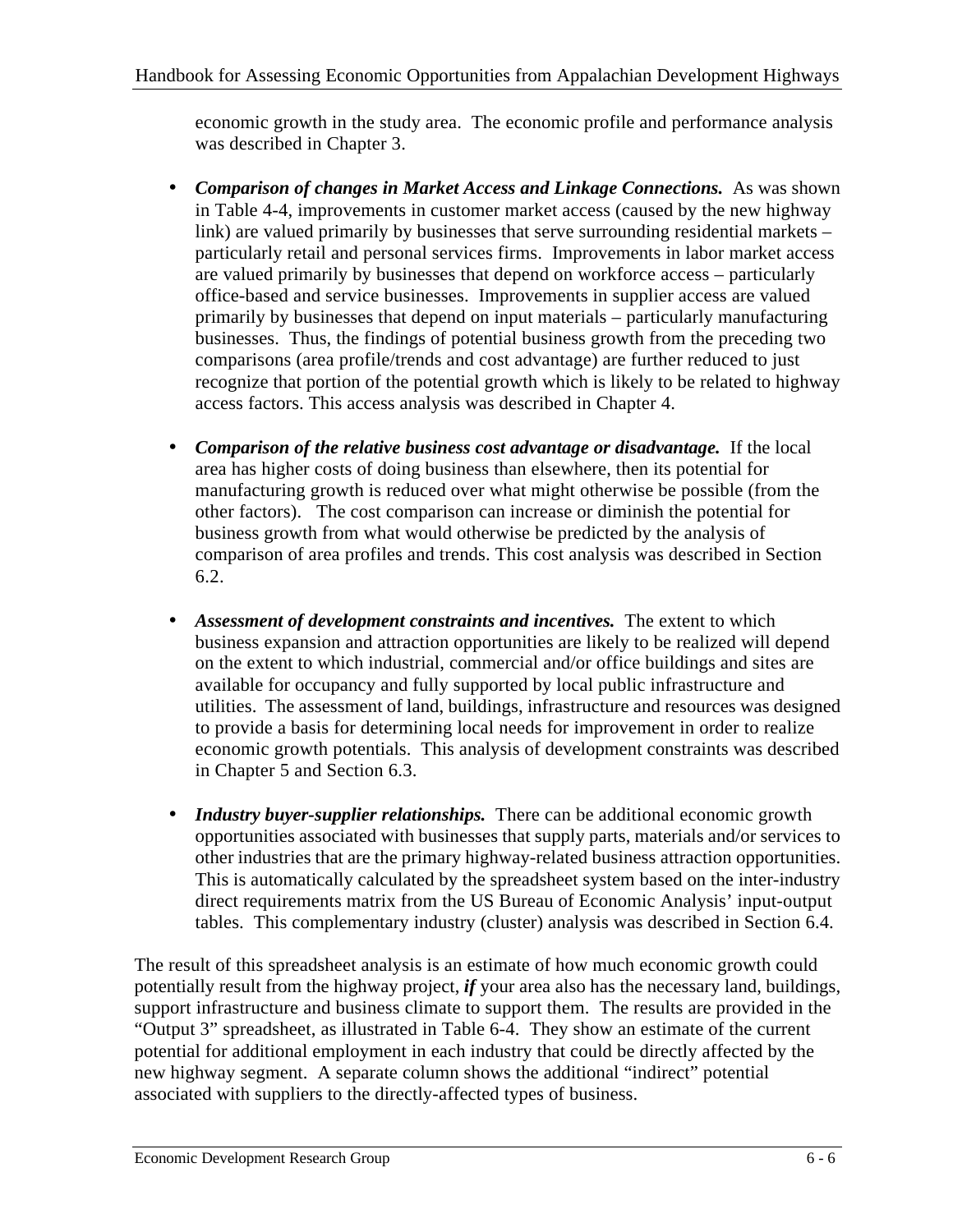None of these potentials, either the direct ones or the indirect ones, will automatically come to your area because of a new Appalachian highway segment. Rather, a strategy plan is necessary to address remaining needs and to actively entice such business growth and attraction. The next chapter discusses ways to identify what you need to do to facilitate and encourage the potential growth to occur, and how to develop an action plan and strategy to make that happen.

#### **Table 6-4 Illustration of Model Output: Potential for Additional Business Growth and Attraction** *(spreadsheet "Output 3")*

| <b>SIC</b> | <b>LABEL</b>                              | <b>Business</b>   | <b>Supplier</b>   |  |  |
|------------|-------------------------------------------|-------------------|-------------------|--|--|
|            |                                           | <b>Attraction</b> | <b>Attraction</b> |  |  |
|            | 22 Textile mill products                  | 4                 | 23                |  |  |
|            | 24 Lumber and wood products               | 47                | 30                |  |  |
|            | 25 Furniture and fixtures                 | 423               | 0                 |  |  |
|            | 28 Chemicals and allied products          | 0                 | 12                |  |  |
|            | 29 Petroleum and coal products            | 0                 | 0                 |  |  |
|            | 30 Rubber and misc. plastics products     | 24                | 19                |  |  |
|            | 33 Primary metal industries               | 7                 | 17                |  |  |
|            | 34 Fabricated metal products              | $\overline{2}$    | 27                |  |  |
|            | 37 Transportation equipment               | 11                | 1                 |  |  |
|            | 39 Miscellaneous manufacturing industries | 16                | 0                 |  |  |
|            | 50 Wholesale trade - durable goods        | 11                | 48                |  |  |
|            | 51 Wholesale trade - nondurables          | 21                | 48                |  |  |
|            | 52 Bldg materials & garden supplies       | 13                | 0                 |  |  |
|            | 53 General merchandise                    | 43                | 0                 |  |  |
|            | 54 Foods stores                           | 65                | $\mathbf 0$       |  |  |
|            | 55 Auto dealers & service stations        | 29                | 0                 |  |  |
|            | 56 Apparel and accessory stores           | 11                | 0                 |  |  |
|            | 58 Eating and drinking estabs             | 43                | $\mathbf 0$       |  |  |
|            | 65 Real estate                            | 0                 | 18                |  |  |
|            | 67 Holding, investment offices            | 0                 | 18                |  |  |
|            | 73 Business services                      | 3                 | 32                |  |  |
|            | 76 Miscellaneous repair services          | 12                | 0                 |  |  |
|            | 80 Health services                        | 20                | 0                 |  |  |
|            | 83 Social services                        | 14                | 0                 |  |  |
|            | 87 Engineering & management               | 3                 | 13                |  |  |
|            | <b>Total</b>                              | 877               | 361               |  |  |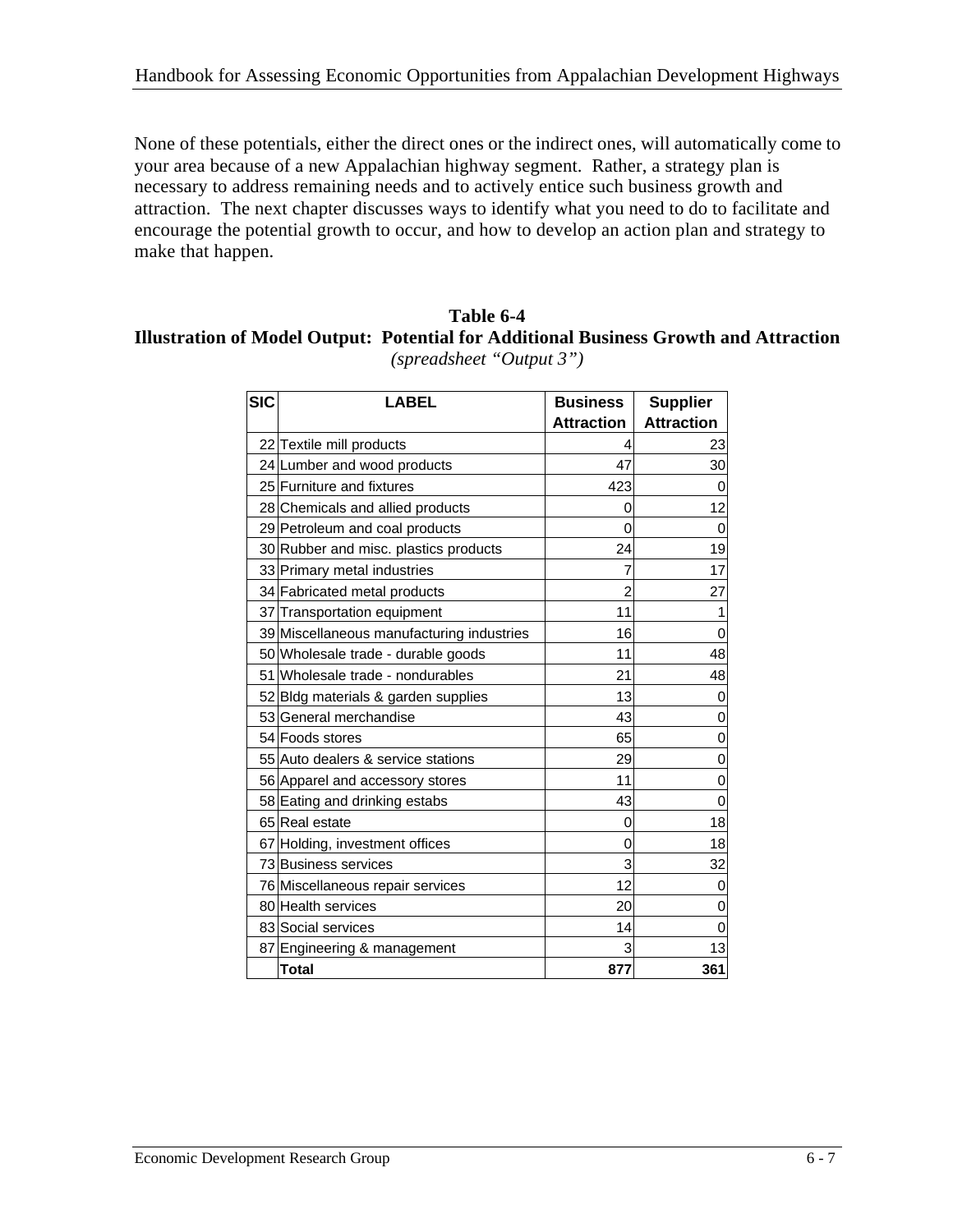### *6.6 Summary*

This chapter examined how accessibility improvements provided by the highway can interact with characteristics of local industry mix, trends, costs, and facilities in order to affect the area's economic growth potentials. That information provided the basis for estimating the nature of potential economic growth and attraction prospects for your area. Of course, many other factors such as local business climate, quality of education, climate and others may also affect your area's economic prospects. No model can analyze all of these factors. For that reason, the produced by this spreadsheet analysis model must be viewed as merely a screening tool to help you identify growth opportunities. The development of an action plan and strategy for addressing any such opportunities is described in the next (and final) chapter.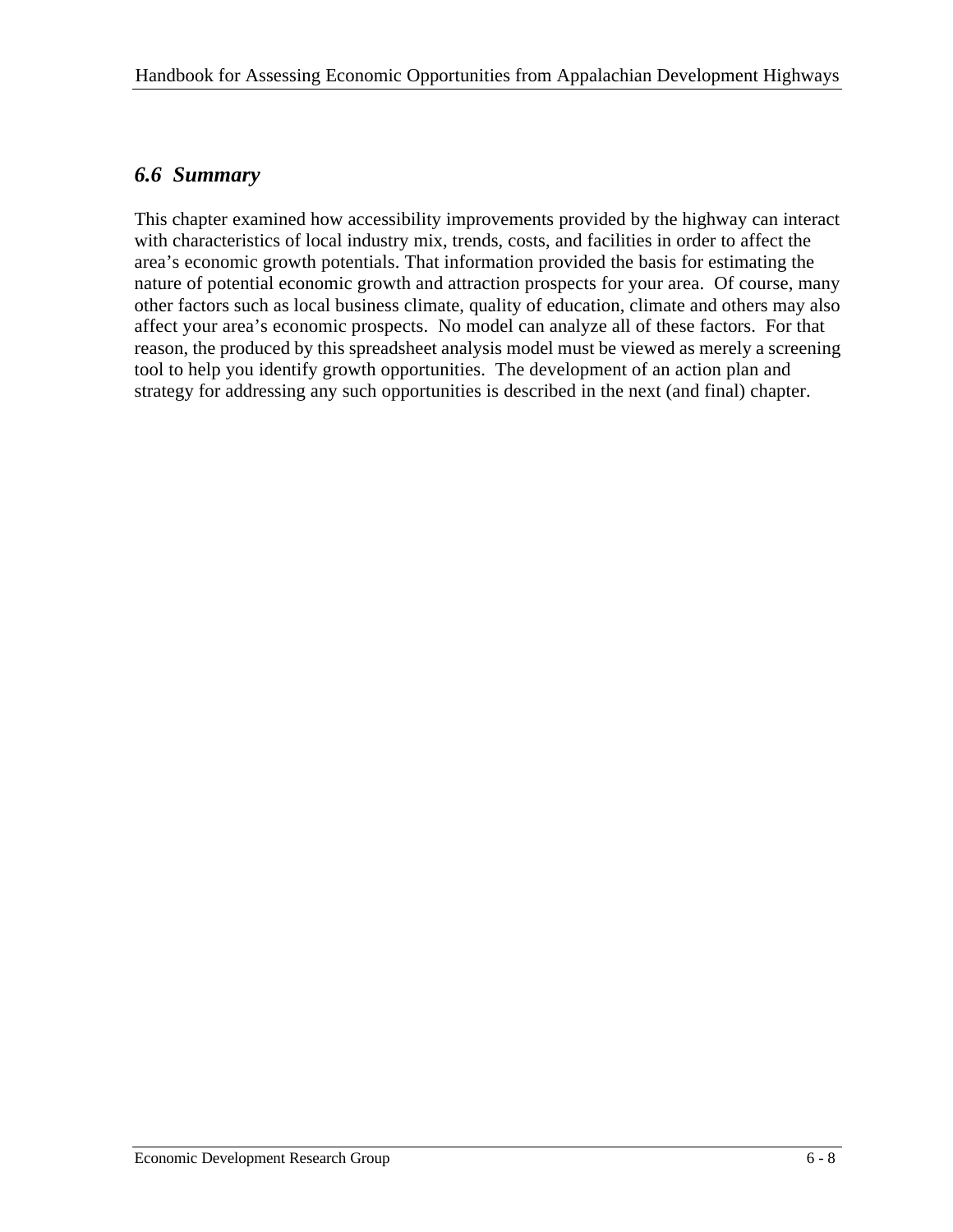# **CHAPTER SEVEN PROCESS FOR DEVELOPING A STRATEGIC PLAN**

## *7.1 Overview*

In the previous three chapters, we have discussed how to gather data to assess your area's economic performance, the potential opportunities provided by highway access improvements, and your area's facilities and resources. In this final chapter, we lay out a general *process* for you to work with other area agencies and leaders in forging a strategy plan for pursuing greater economic growth.

The strategic planning process consists of three basic steps:

- *Part 1: SWOT Review: Where are we now?* You discuss the area's Strengths, Weaknesses, Opportunities and Threats (SWOT) with other interested parties. You can do this through a review of findings from the analyses described in previous chapters, (local economic performance, highway access, and facilities/resources assessment) and a discussion of its implications.
- *Part 2: Mission Statement: Where are we going?* You discuss how the SWOT findings and your community values combine to determine a vision of feasible and desirable future directions for the area. This serves as a foundation for developing long-term goals and objectives. Finally, stakeholders should agree on measurable milestones and specific targets for economic development.
- *Part 3: Strategic Plan Development: How do we get there?* You develop a program of action steps to work toward achievement of the vision and goals. You must agree on organizational, staffing and financing plans to pursue the goals, as well as some form of monitoring and evaluation to assure their effectiveness.

## *7.2 SWOT Review: Where are we now?*

A fundamental step in assessing where your area now stands for encouraging economic growth and development is the identification of strengths, weaknesses, opportunities, and threats (SWOT) facing your area. The strategy and program that you develop will build upon your area's strengths, pursue opportunities, and consider how to improve upon areas that are currently weaknesses or threats. You will not be able to "fix" all weaknesses. Those that cannot be fixed should nevertheless be noted, as they will influence your decisions about the types of businesses your strategy will pursue.

**Preliminary Summary of Findings.** The first step in the SWOT Review is to draw together the information gathered in the previous chapters. You should use the information from the prior chapters to: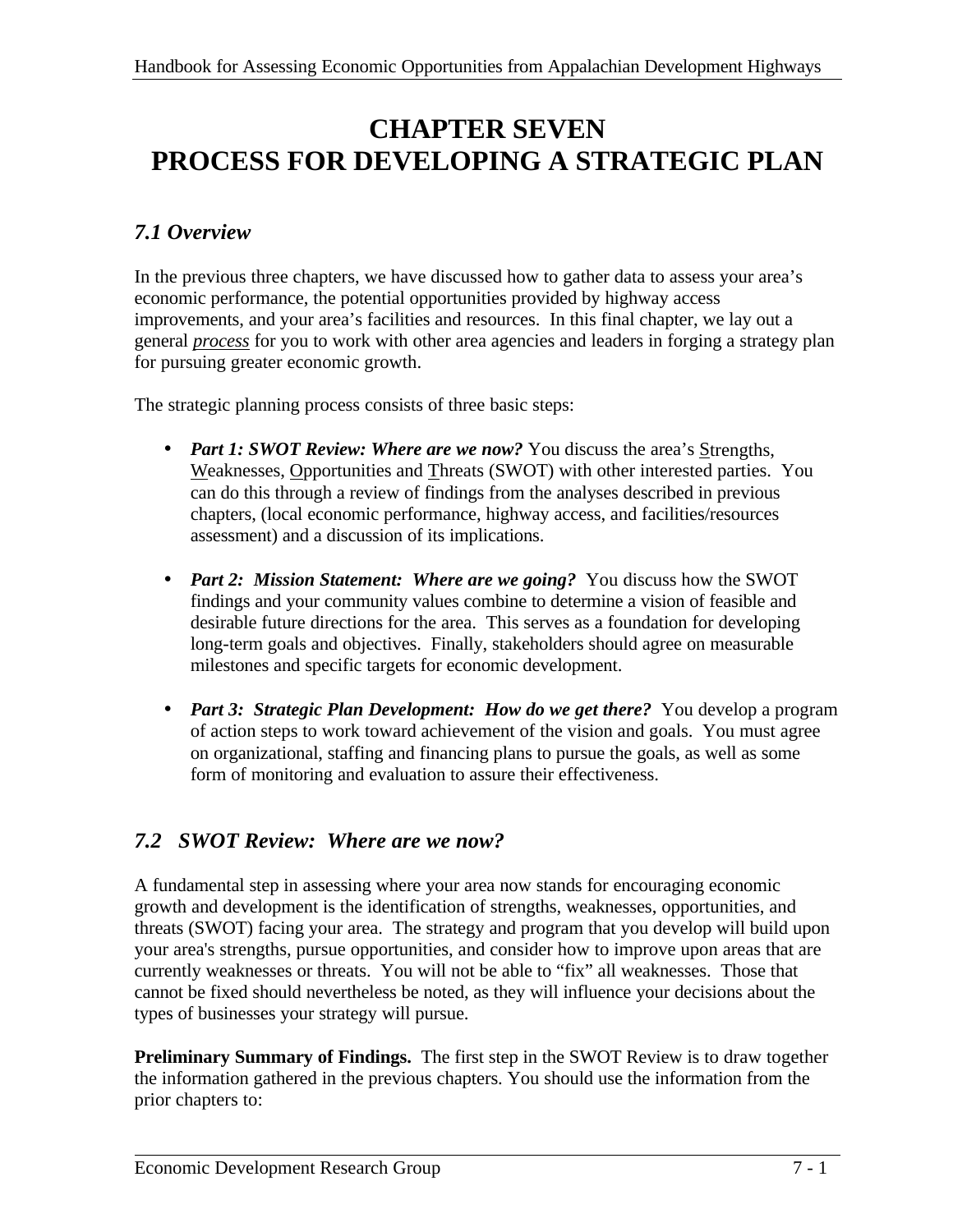- 1. summarize findings on the *types of business* that are either the largest current sources of jobs in your area or job growth in your area (based on spreadsheet data analysis from Chapter 3) ,
- 2. summarize findings on the *market changes* and potential nature of *business growth*  associated with completion of the highway project (based on spreadsheet data analysis from Chapter 4),
- 3. summarize findings on the *strengths and weaknesses* of your area's economic development resources and facilities (based on worksheets from Chapter 5), and
- 4. summarize the *competitive and structural factors* affecting future economic growth opportunities (based on the spreadsheet analysis and results from Chapter 6).

**SWOT Analysis Strategy Meeting.** The second step is to convene a strategy meeting of stakeholders to develop a common understanding of your area's economic situation, prospects and needs. The group should use the summary of information to: (1) identify the *types of business* that are currently the largest sources of jobs in the area, and the types of business that offer the largest potential for future job growth in the area; (2) rate their relative *importance*  as either sources of current jobs or potential sources of future jobs, and (3) assess strengths and weaknesses of the area's *internal resources* (e.g., facilities, programs and labor force) for promoting those types of business. The group should also discuss: (4) opportunities and threats posed by *external factors* (e.g., technology change, global economic change or government regulations) affecting the area's prospects for those types of business. Put this information into a concise statement such as the SWOT form that is shown in Table 7-1.

## *7.3 Vision and Goal Formulation: Where are we going?*

Once you have assessed your strengths, weaknesses, opportunities, and threats, a separate series of meeting of key stakeholders in the community should be conducted to achieve agreement on: (1) a strategic focus and mission, (2) overall goals for economic development and (3) measurable milestones and targets along the way.

**Formulate a Strategy Focus and Mission Statement.** It is important to discuss the major trends (opportunities and threats) facing the area, and the values of area residents and businesses relative to economic change and quality of life. From that discussion, there should be some general agreement on how the community or area wants to see economic growth evolve over the next five to ten years. This represents the strategy direction. The mission statement should include: a statement of the strategy direction and its reasons, as well as a specific time frame, target area and focus on target industries to be pursued.

In completing this step, it is often helpful for the group to develop: (1) a probable future scenario for the area based on no intervention, and (2) a preferred scenario based on intervention to pursue economic development targets. The preferred scenario will serve as a basis for the vision statement. This can agreed upon before the end of the meeting or it can be drafted afterwards and circulated among participants for comment and refinement.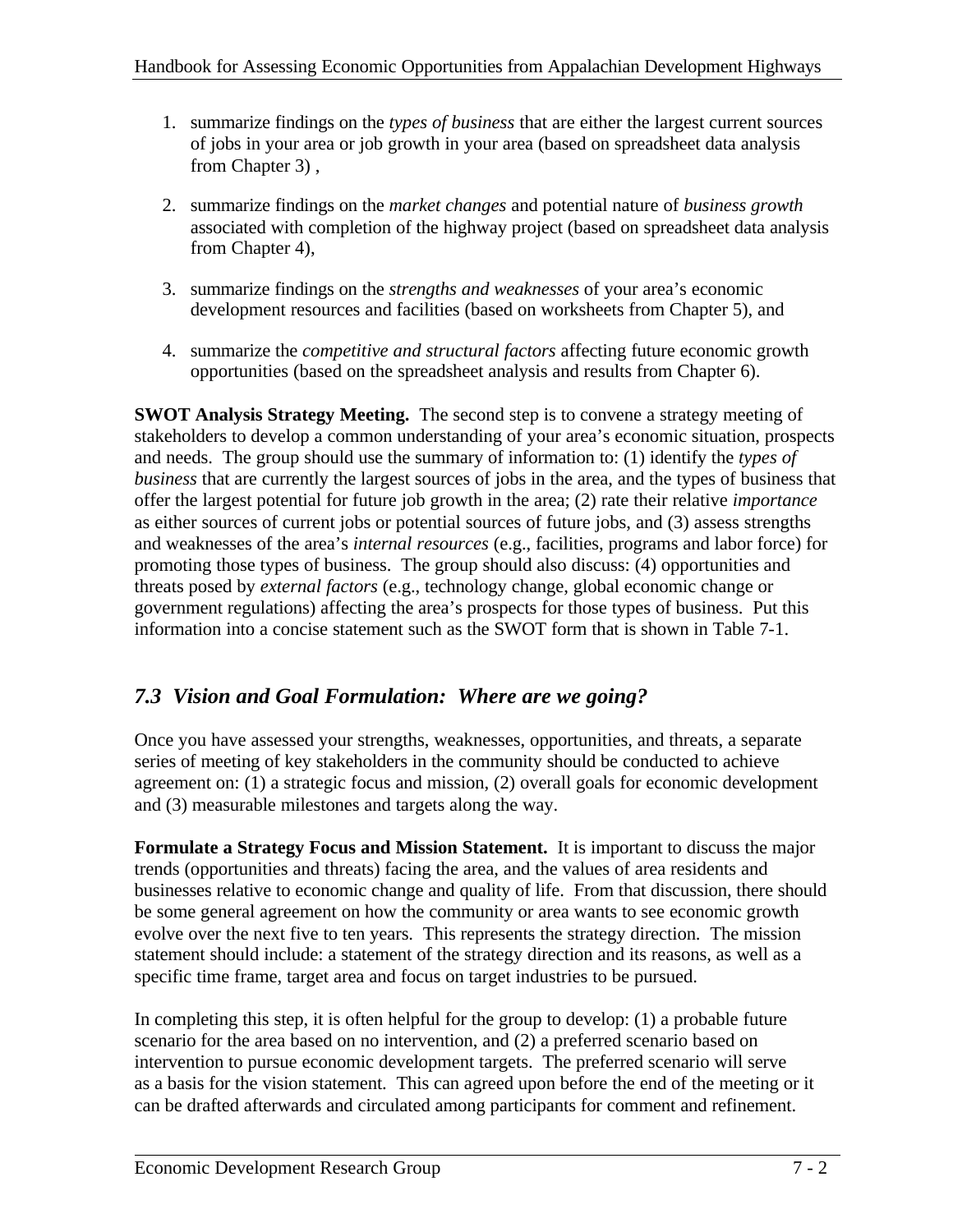#### **Table 7-1. Sample Form for SWOT Review**

| <b>Type of Business</b>        | Coal mining                          | Automotive parts suppliers              |  |
|--------------------------------|--------------------------------------|-----------------------------------------|--|
|                                |                                      |                                         |  |
|                                |                                      |                                         |  |
| <b>Current Importance</b>      | Largest employer                     | Small but growing                       |  |
| in your Area                   |                                      |                                         |  |
|                                |                                      |                                         |  |
| <b>Competitive Position</b>    | Weak, relative to surrounding areas  | Previously weak, made stronger due to   |  |
| of your Area                   |                                      | highway connection                      |  |
|                                |                                      |                                         |  |
|                                |                                      |                                         |  |
| <b>Area Strengths</b>          | Labor force is well skilled          | Well positioned location relative to    |  |
| (Supporting Growth)            |                                      | two auto assembly plants                |  |
|                                |                                      |                                         |  |
| <b>Area Weaknesses</b>         | None                                 | Limited labor force skills, no suitable |  |
| (Threatening or                |                                      | industrial park properties              |  |
| <b>Constraining</b> )          |                                      |                                         |  |
|                                |                                      |                                         |  |
| <b>Potential Opportunities</b> | None                                 | Could double in our county due to       |  |
| for Growth                     |                                      | expansion of nearby auto plants         |  |
|                                |                                      |                                         |  |
| <b>Potential Threats</b>       | The industry is shrinking nationally | Strong competition from adjacent        |  |
| to Retention or Growth         |                                      | surrounding counties, uncertainty       |  |
|                                |                                      | about the auto industry                 |  |
|                                |                                      |                                         |  |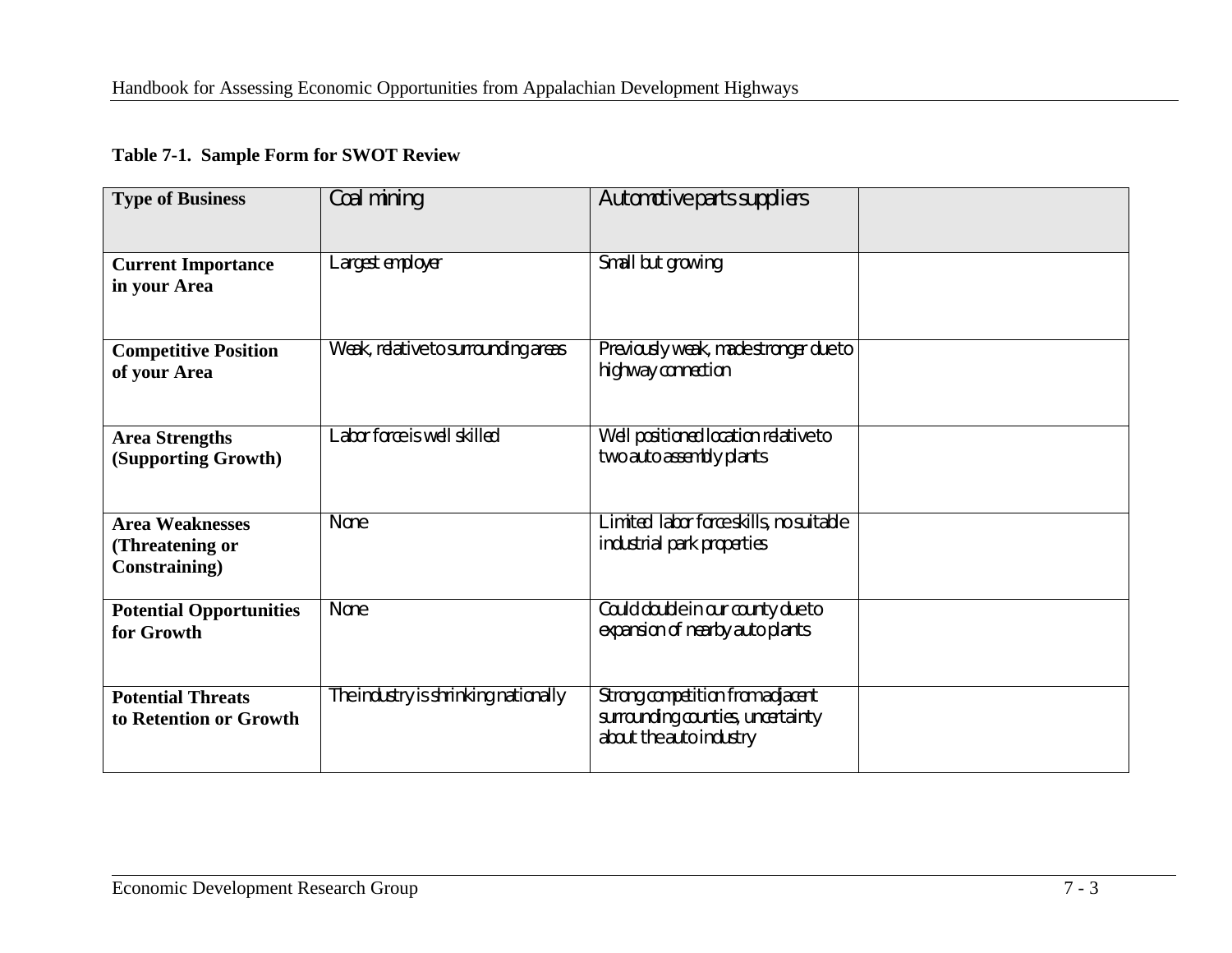It is also important to achieve consensus among stakeholders about priorities for the types of economic development intervention to be considered. These can include some or all of the four major types of economic development: (1) *retention* of existing industries that are threatening to leave your area, (2) promoting *expansion* of existing industries already in your area, (3) *attraction* of new industries and recruiting new businesses to relocate to your area, and (4) promoting *startups* of new business within your area.

**Formulate Goals***.* In a subsequent meeting, the vision statement should be then translated into one or more specific goals. Goals to provide initial direction to the economic development strategy and they also provide a yardstick against which to measure progress. The goals may include economic, physical or organizational changes, such as:

- ß Retain or increase employment in the area (reducing unemployment)
- ß Retain or increase the area's population base (reducing the outflow of young people)
- $\blacksquare$  Increase average income levels (reducing poverty)
- Improve the quality of jobs (reducing under-employment)
- ß Diversify the area's economic base
- Stabilize or augment the local tax base
- **IMPROVE IS Infrastructure, assets, and facilities**
- Improve the capacity of local organizations for promoting economic development
- Increase funding mechanisms to promote economic development.

**Designate Measurable Milestones and Specific Targets.** General goals for the strategy should be translated into specific targets in terms of the types of businesses to be recruited, retained, supported, or encouraged. Targets should be types of business that represent local strengths as well as those presenting new opportunities for growth in your area. They should be screened from the list of potential targets in the technical analysis (analysis in Chapters 3 - 6), based on your community's ability to support them by offering the relevant access to markets and suppliers, labor pool, infrastructure, and growth support programs. Secondary screening criteria might also include community values regarding environmental considerations, quality of jobs, and nature of required land development.

## *7.4 Strategy Development: How do we get there?*

The next phase of strategic planning is to determine the way that the community's goals will be achieved. There are six basic elements in the implementation of a typical economic development strategy aimed at business growth and attraction:

- 1. *Community Information:* Create and distribute a package of basic information about the area and what it offers to business. This is often known as a "fact book".
- 2. *Sales Representation:* Meet with other allies such as state economic development agencies.
- 3. *Business Visitation*: Work with existing businesses in the area to assure them that they are wanted and appreciated. Help them to stay and grow in the community.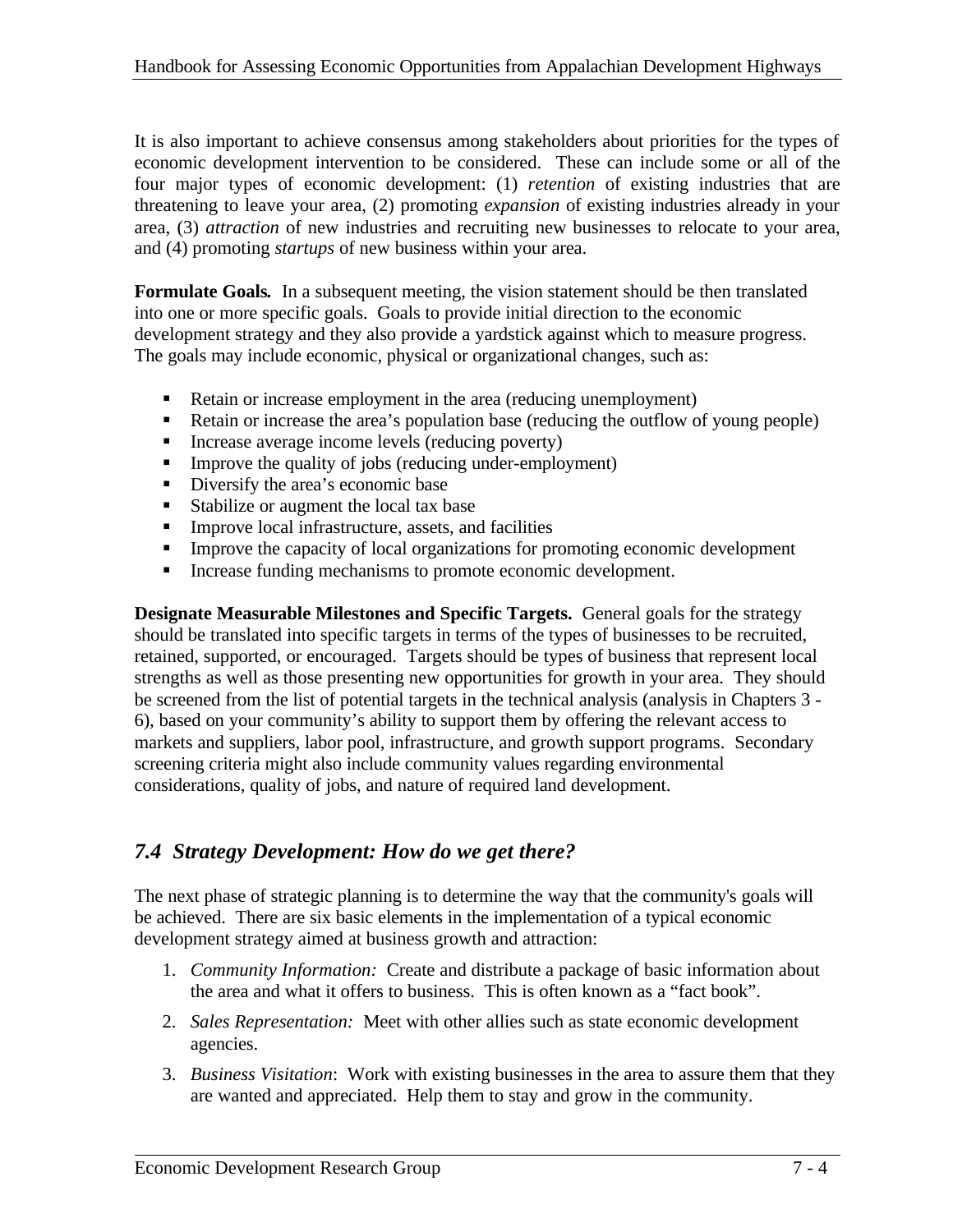- 4. *Ambassadors*: Establish a point of contact for firms interested in starting up, expanding or moving to communities in the area.
- 5. *Business Support:* Implement supportive programs to help meet business needs for location and expansion in the area (such as financing, job training, and infrastructure development).
- 6. *Ongoing Effort*: Maintain your program of effort (items 1 5, above) over time.

**Who to Involve.** Discussions with politicians, other local stakeholders and other allied organizations are needed to fund and implement such a strategy. No economic development program can work without political support. By building consensus among political leaders, you will facilitate the allocation of sufficient public resources and the approval of local regulations that help rather than hinder economic growth (such as business zoning and tax rates). Politicians, like other stakeholders, need to be involved in the strategic planning process from the start. It is particularly helpful if the political leadership can initiate the planning process. Involvement of both the private and public sectors in planning usually improves the ability to successfully implement an economic development strategy.

**Turning a General Strategy into an Action Plan.** Your strategy should be translated into specific annual goals and milestones for the next three to five years. Table 7-2 shows an example of an action plan for regional economic development that is implemented by a new voluntary partnership with no full time staff or real funding sources. Table 7-3 shows an example of a funding plan with potential revenue sources and fundraising goals.

| <b>Strategy Element</b>             | <b>Year One</b>                                               | <b>Year Two</b>                             | <b>Year Three</b>                                    |
|-------------------------------------|---------------------------------------------------------------|---------------------------------------------|------------------------------------------------------|
| <b>Business</b>                     | Research target industry                                      | Step up downtown                            | New training programs                                |
| <b>Attraction</b>                   | needs                                                         | renewal                                     | for target industries                                |
|                                     | Develop regional brochure                                     | Develop internet web<br>site materials      | Identify related cluster<br>industries               |
| <b>Business</b><br><b>Retention</b> | Form business networking<br>groups                            | Launch business<br>opportunity initiative   | Launch regional image-<br>building campaign          |
|                                     | Annual postcard survey of<br>business                         | Develop incubators &<br>managed workshops   | Promote private<br>industrial development            |
| <b>Training</b>                     | Work with local college to<br>offer computer training         | Begin school to work<br>programs            | Tailored training to met<br>new businesses needs     |
| <b>Financing</b>                    | Sponsor business banking<br>fair                              | small business tax &<br>accounting seminars | Revolving loan fund for<br>business startups         |
|                                     | business accounting course<br>offered by community<br>college | Promote SBA Ioan<br>programs                | Work with Chamber to<br><i>identify future needs</i> |

|  |  |  | Table 7-2: Sample Action Plan for a New Regional Economic Development Partnership |  |
|--|--|--|-----------------------------------------------------------------------------------|--|
|  |  |  |                                                                                   |  |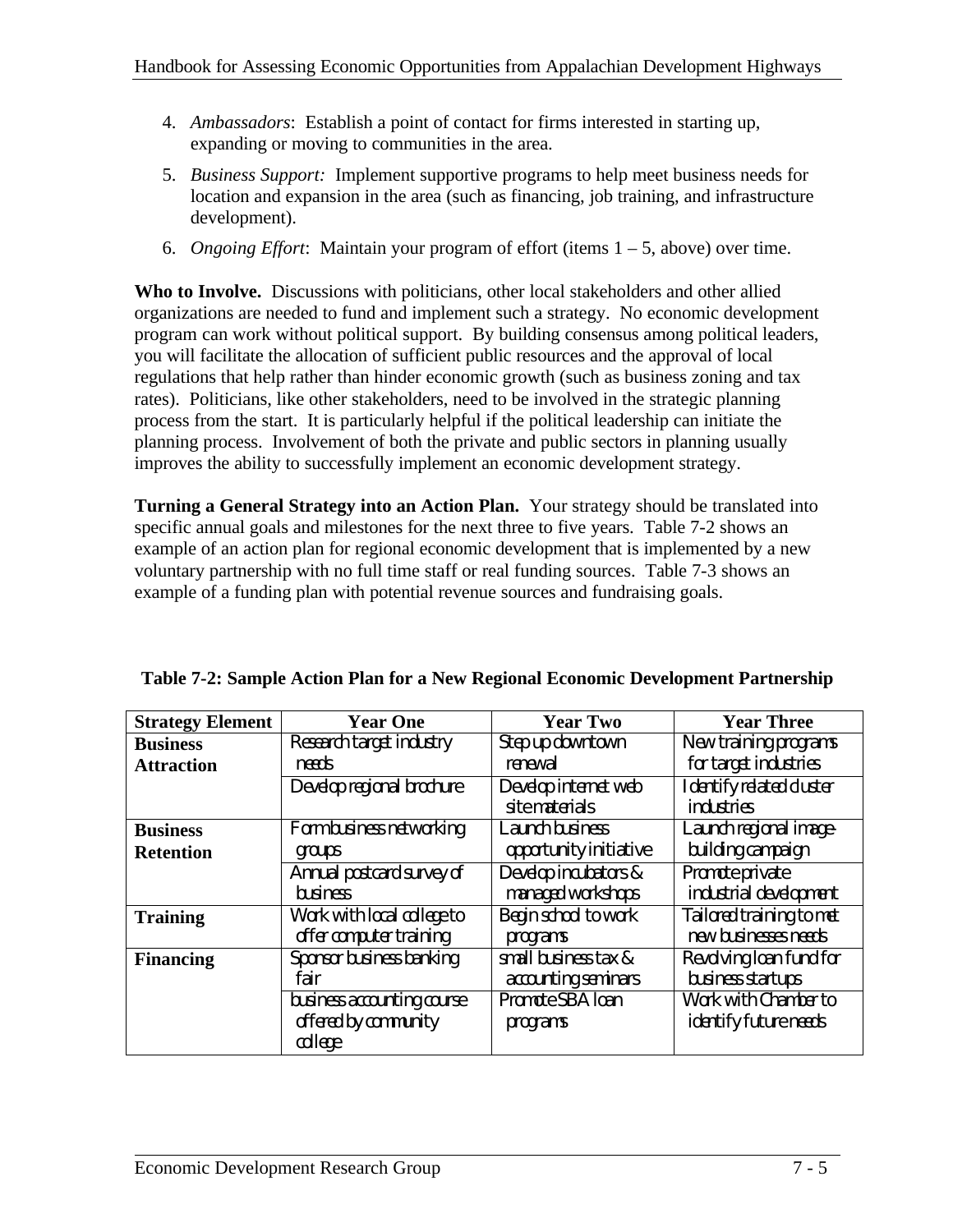| <b>Source</b>                                  | Year 1  | Year 2  | Year 3  |
|------------------------------------------------|---------|---------|---------|
| <b>Existing Funding</b>                        |         |         |         |
| State Office of Economic Development           | \$      | \$      | \$      |
|                                                | XX, XXX | XX, XXX | XX, XXX |
| <b>Community Development Block Grant Funds</b> | \$      | \$      | \$      |
|                                                | XX, XXX | XX, XXX | XX, XXX |
| <b>Working Capital (Bank Donations)</b>        | \$      | \$      | \$      |
|                                                | XX, XXX | XX, XXX | XX, XXX |
| <b>New Sources of Funds</b>                    |         |         |         |
| Federal Welfare-to-Work Grant                  | \$      | \$      | \$      |
|                                                | XX, XXX | XX, XXX | XX, XXX |
| City Planning Funds                            | \$      | \$      | \$      |
|                                                | XX, XXX | XX, XXX | XX, XXX |
| Sponsoring Business Memberships/Donations      | \$      | \$      | \$      |
|                                                | XX.XXX  | XX, XXX | XX, XXX |
| <b>State Dislocated Worker Program</b>         | \$      | \$      | \$      |
|                                                | XX, XXX | XX, XXX | XX, XXX |
| <b>Private Foundations</b>                     | \$      | \$      | \$      |
|                                                | XX, XXX | XX, XXX | XX, XXX |
| <b>Total Funds in Place</b>                    | \$      | \$      | \$      |
|                                                | XX.XXX  | XX, XXX | XX, XXX |
| <b>Total Fundraising Goal</b>                  | \$      | \$      | \$      |
|                                                | XX, XXX | XX, XXX | XX, XXX |

## *7.5 Monitoring & Evaluation*

Once the action plan is in operation, periodic monitoring and evaluation of the program is critical to keep it on target while maintaining enough flexibility to respond to new challenges. The monitoring and evaluation process should assess the extent to which immediate action items (as discussed in Section 7.4) have been implemented, and it should also assess the extent to which there is movement towards achieving longer-term goals (as discussed in Section 7.2).

There are three main purposes for monitoring and evaluation of on-going programs. First, evaluation serves as an *internal feedback* system that identifies how efficiently and effectively a program is achieving its goals. Secondly, it serves as an external tool of *accountability and justification*. The evaluation process provides useful information to community residents and leaders who want evidence that the program is accomplishing its goals. Use of a periodic summary of accomplishments is helpful in maintaining support. Finally evaluations can help increase the effectiveness of the plan, by showing when *adjustments* should to be made as new opportunities and circumstances arise.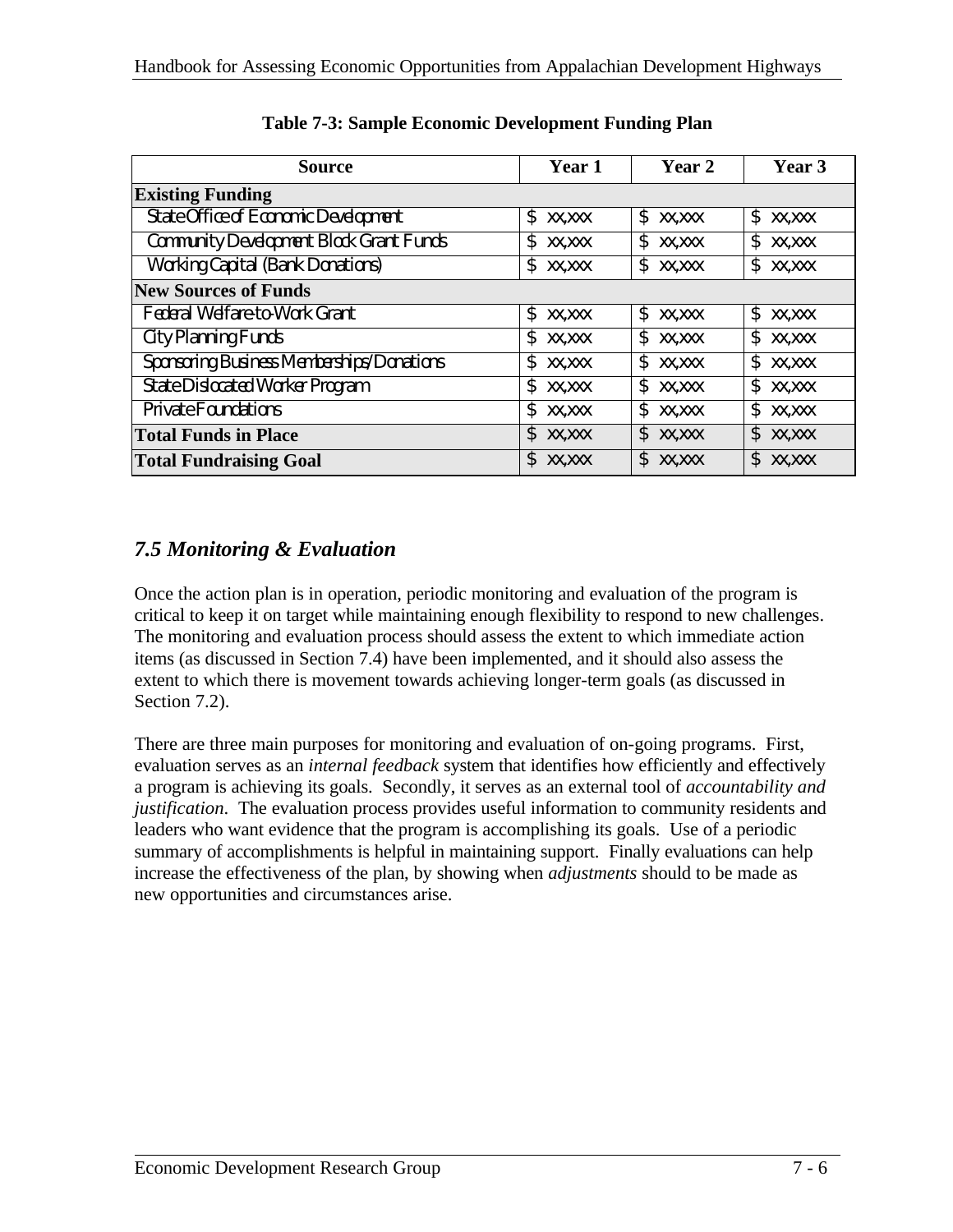# **Appendix A**

# **Blank Worksheets**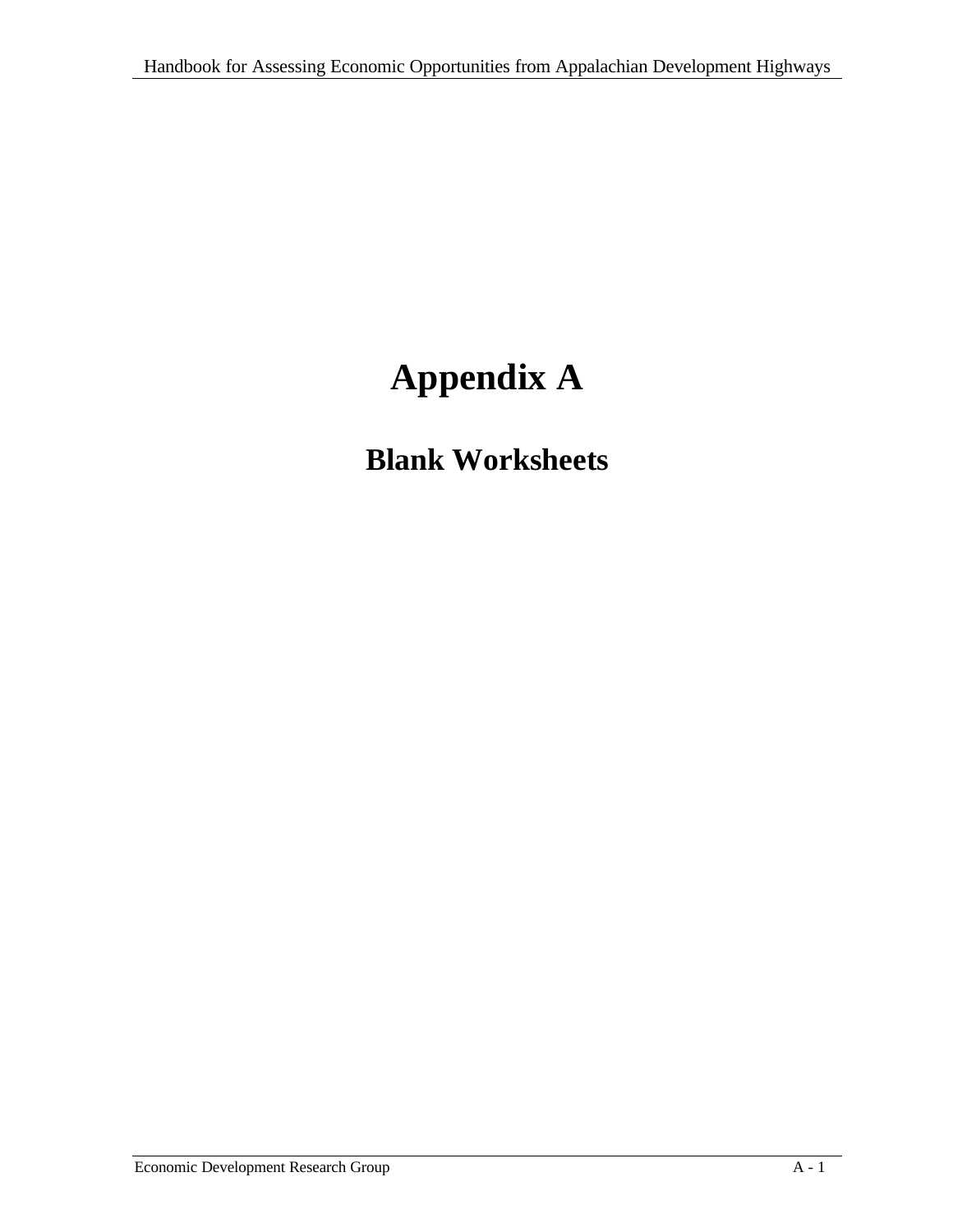| <b>ARC Handbook Spreadsheet - Input Form 1</b>                          |
|-------------------------------------------------------------------------|
| ARC-OPPS Economic Development Opportunities Model                       |
| © 2000, Economic Development Research Group, Inc.                       |
| a. Header for<br><b>Pages</b><br><b>Scenario Title</b><br>Today's Date  |
|                                                                         |
| b. Define Study<br>Area                                                 |
| <b>State</b><br>County                                                  |
| <b>County</b>                                                           |
| c. Hwy Linkages to Other<br><u>Areas</u><br>1                           |
| 2<br>3                                                                  |
| 4                                                                       |
| d. Years for Economic Data<br><b>Most Recent</b><br><b>Earlier Time</b> |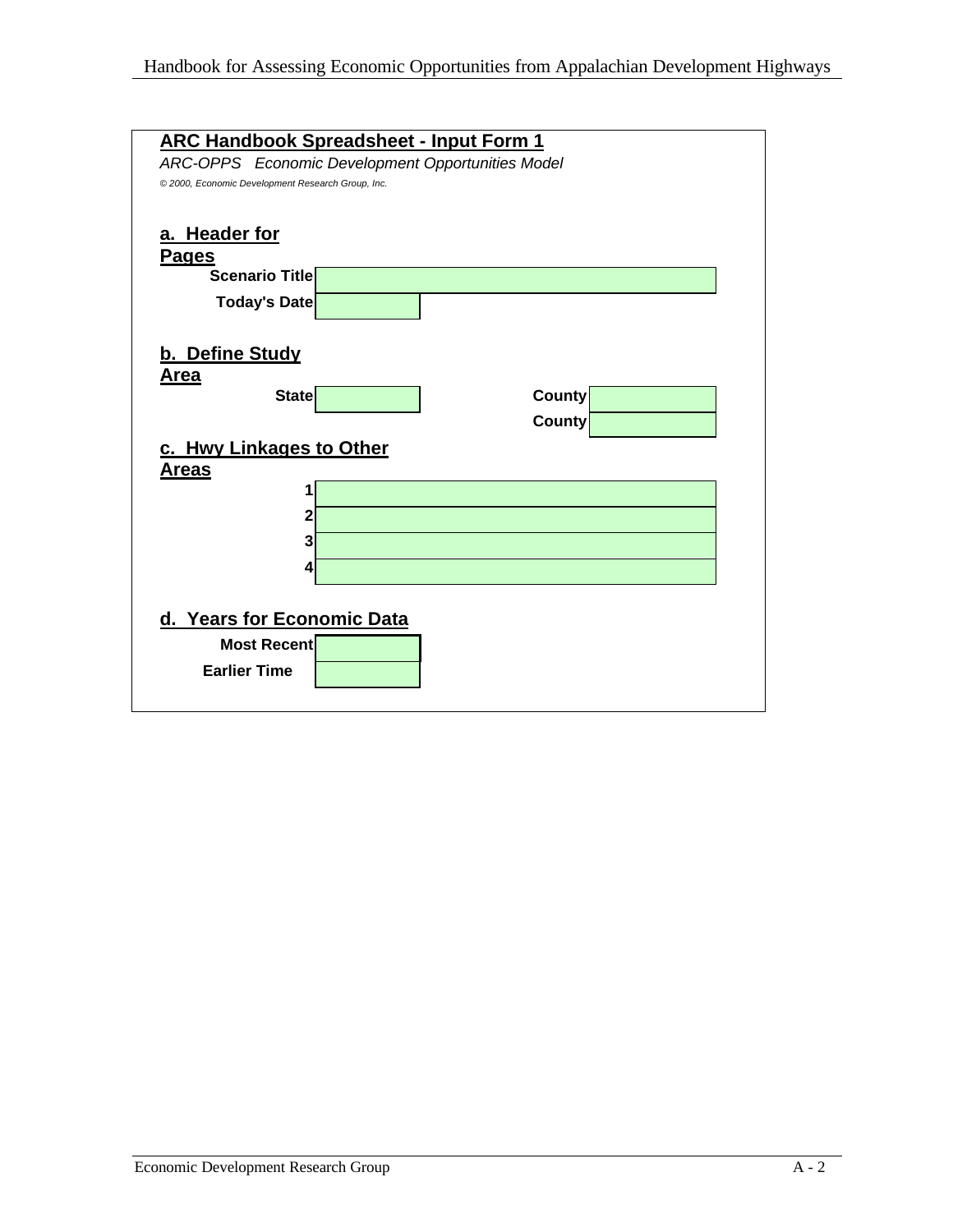| <b>ARC Handbook Spreadsheet - Input Form 2</b> |                                                                |              |  |                    | <b>Corridor V</b> |              |                                         |  |  |                      |  |
|------------------------------------------------|----------------------------------------------------------------|--------------|--|--------------------|-------------------|--------------|-----------------------------------------|--|--|----------------------|--|
|                                                | <b>Current Employment in Thousands</b>                         | <b>Study</b> |  |                    |                   | Linkage      |                                         |  |  | <b>United</b>        |  |
|                                                |                                                                | <b>Areas</b> |  |                    |                   | <b>Areas</b> |                                         |  |  | <b>States</b>        |  |
|                                                |                                                                |              |  | 1993   1997   1993 | 1997              |              | 1997   1997   1997   1997   1993   1997 |  |  |                      |  |
|                                                |                                                                |              |  |                    |                   |              |                                         |  |  | <b>United States</b> |  |
| $\overline{\text{SIC}}$                        | <b>LABEL</b>                                                   |              |  | 0                  |                   |              |                                         |  |  |                      |  |
|                                                |                                                                |              |  |                    |                   |              |                                         |  |  |                      |  |
|                                                | <b>7</b> Agricultural services                                 |              |  |                    |                   |              |                                         |  |  |                      |  |
|                                                | 8 Forestry                                                     |              |  |                    |                   |              |                                         |  |  |                      |  |
|                                                | 9Fishing                                                       |              |  |                    |                   |              |                                         |  |  |                      |  |
|                                                | 10 Metal mining                                                |              |  |                    |                   |              |                                         |  |  |                      |  |
|                                                | 12 Coal mining                                                 |              |  |                    |                   |              |                                         |  |  |                      |  |
|                                                | 13 Oil and gas extraction<br>14 Nonmetallic minerals           |              |  |                    |                   |              |                                         |  |  |                      |  |
|                                                |                                                                |              |  |                    |                   |              |                                         |  |  |                      |  |
|                                                | 15 General contractors                                         |              |  |                    |                   |              |                                         |  |  |                      |  |
|                                                | 16 Heavy construction<br>17 Special trade contractors          |              |  |                    |                   |              |                                         |  |  |                      |  |
|                                                |                                                                |              |  |                    |                   |              |                                         |  |  |                      |  |
|                                                | 20 Food and kindred products                                   |              |  |                    |                   |              |                                         |  |  |                      |  |
|                                                | 21 Tobacco products                                            |              |  |                    |                   |              |                                         |  |  |                      |  |
|                                                | 22 Textile mill products<br>23 Apparel & other textile s       |              |  |                    |                   |              |                                         |  |  |                      |  |
|                                                |                                                                |              |  |                    |                   |              |                                         |  |  |                      |  |
|                                                | 24 Lumber and wood products<br>25 Furniture and fixtures       |              |  |                    |                   |              |                                         |  |  |                      |  |
|                                                | 26 Paper and allied products                                   |              |  |                    |                   |              |                                         |  |  |                      |  |
|                                                | 27 Printing and publishing                                     |              |  |                    |                   |              |                                         |  |  |                      |  |
|                                                | 28 Chemicals and allied products                               |              |  |                    |                   |              |                                         |  |  |                      |  |
|                                                |                                                                |              |  |                    |                   |              |                                         |  |  |                      |  |
|                                                | 29 Petroleum and coal products<br>30 Rubber and misc. plastics |              |  |                    |                   |              |                                         |  |  |                      |  |
|                                                | 31 Leather and leather products                                |              |  |                    |                   |              |                                         |  |  |                      |  |
|                                                | 32 Stone, Clay, and glass                                      |              |  |                    |                   |              |                                         |  |  |                      |  |
|                                                | 33 Primary metal industries                                    |              |  |                    |                   |              |                                         |  |  |                      |  |
|                                                | 34 Fabricated metal products                                   |              |  |                    |                   |              |                                         |  |  |                      |  |
|                                                | 35 Industrial machinery                                        |              |  |                    |                   |              |                                         |  |  |                      |  |
|                                                | <b>36 Electronic and electric</b>                              |              |  |                    |                   |              |                                         |  |  |                      |  |
|                                                | 37 Transportation equipment                                    |              |  |                    |                   |              |                                         |  |  |                      |  |
|                                                | 38 Instruments                                                 |              |  |                    |                   |              |                                         |  |  |                      |  |
|                                                | 39 Miscellaneous manufacturing                                 |              |  |                    |                   |              |                                         |  |  |                      |  |
|                                                | 41 Local and passenger transit                                 |              |  |                    |                   |              |                                         |  |  |                      |  |
|                                                | 42 Trucking and warehousing                                    |              |  |                    |                   |              |                                         |  |  |                      |  |
|                                                | 44 Water transportation                                        |              |  |                    |                   |              |                                         |  |  |                      |  |
|                                                | 45 Transportation by air                                       |              |  |                    |                   |              |                                         |  |  |                      |  |
|                                                | 46 Pipelines, except natural gas                               |              |  |                    |                   |              |                                         |  |  |                      |  |
|                                                | 47 Transportation services                                     |              |  |                    |                   |              |                                         |  |  |                      |  |
|                                                | 48 Communications                                              |              |  |                    |                   |              |                                         |  |  |                      |  |
|                                                | 49 Electric, gas services                                      |              |  |                    |                   |              |                                         |  |  |                      |  |
|                                                | 50 Wholesale - durable goods                                   |              |  |                    |                   |              |                                         |  |  |                      |  |
|                                                | 51 Wholesale - nondurables                                     |              |  |                    |                   |              |                                         |  |  |                      |  |
|                                                | 52 Bldg & garden supplies                                      |              |  |                    |                   |              |                                         |  |  |                      |  |
|                                                | 53 General merchandise                                         |              |  |                    |                   |              |                                         |  |  |                      |  |
|                                                |                                                                |              |  |                    |                   |              |                                         |  |  |                      |  |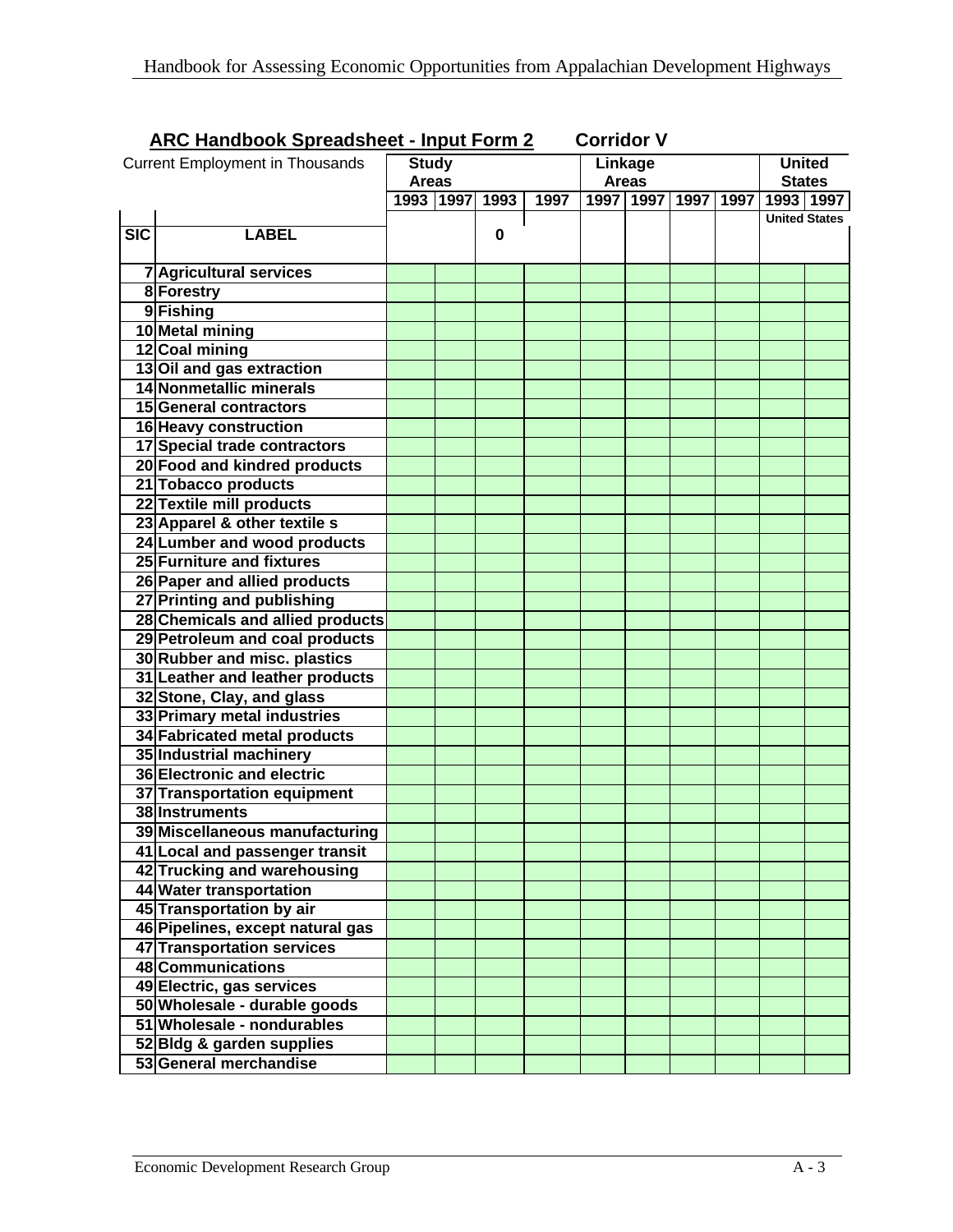| 54 Foods stores                   |  |  |  |  |  |
|-----------------------------------|--|--|--|--|--|
| 55 Auto dealers & gas service     |  |  |  |  |  |
| 56 Apparel and accessory stores   |  |  |  |  |  |
| 57 Furniture and home stores      |  |  |  |  |  |
| 58 Eating and drinking estabs     |  |  |  |  |  |
| 59 Miscellaneous retail           |  |  |  |  |  |
| 60 Depository institutions        |  |  |  |  |  |
| 61 Nondepository institutions     |  |  |  |  |  |
| 62 Security & commodity brokers   |  |  |  |  |  |
| 63 Insurance carriers             |  |  |  |  |  |
| 64 Insurance agents, services     |  |  |  |  |  |
| 65 Real estate                    |  |  |  |  |  |
| 67 Holding, investment offices    |  |  |  |  |  |
| 70 Hotels and other lodging       |  |  |  |  |  |
| <b>72 Personal services</b>       |  |  |  |  |  |
| <b>73 Business services</b>       |  |  |  |  |  |
| 75 Auto repair, services, parking |  |  |  |  |  |
| 76 Miscellaneous repair services  |  |  |  |  |  |
| <b>78 Motion pictures</b>         |  |  |  |  |  |
| 79 Amusements & recreation        |  |  |  |  |  |
| 80 Health services                |  |  |  |  |  |
| 81 Legal services                 |  |  |  |  |  |
| 82 Educational services           |  |  |  |  |  |
| 83 Social services                |  |  |  |  |  |
| 84 Museums, botanical, zoos       |  |  |  |  |  |
| 86 Membership organizations       |  |  |  |  |  |
| 87 Engineering & management       |  |  |  |  |  |
| 89 Services, other                |  |  |  |  |  |
| 99 Unclassified establishments    |  |  |  |  |  |
| <b>SUBTOTAL</b>                   |  |  |  |  |  |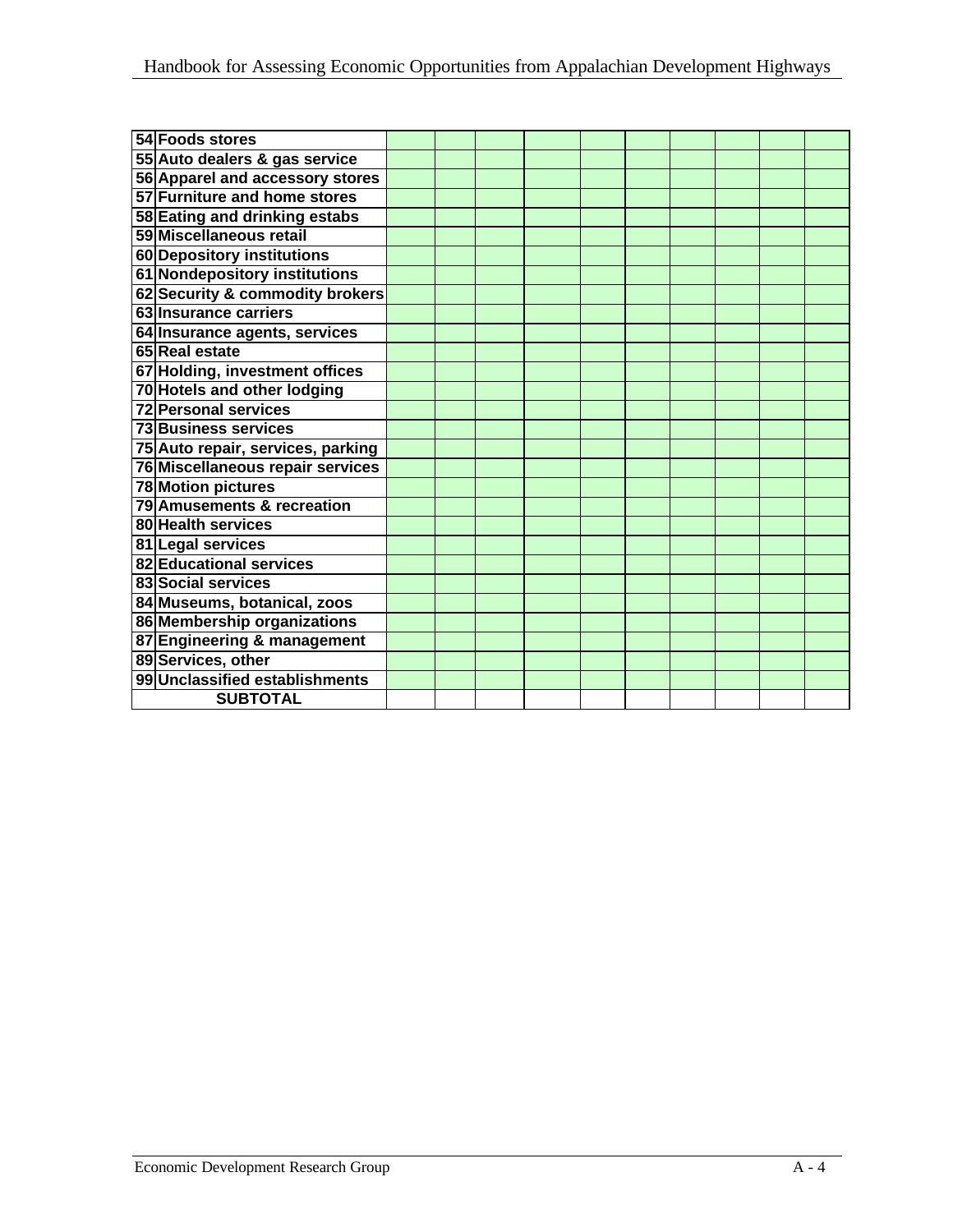#### **ARC Handbook Spreadsheet - Input Form 3 Corridor V**

*ARC-OPPS Economic Development Opportunities Model*

| a. Relative Costs               | <b>Study Area</b> |  |  | Linkage Area(s) |  |  |  |
|---------------------------------|-------------------|--|--|-----------------|--|--|--|
| <b>Cost Categories</b>          |                   |  |  |                 |  |  |  |
| Labor Cost (Mfg \$ / hr)        |                   |  |  |                 |  |  |  |
| <b>Electricity Cost (c/kwh)</b> |                   |  |  |                 |  |  |  |
| Overall Tax (\$ of income)      |                   |  |  |                 |  |  |  |

#### **b. Changes in Accessibility & Market Access**

| <b>Type of Change</b>                         | Change % |
|-----------------------------------------------|----------|
| <b>Change in Labor Market</b>                 |          |
| <b>Change in Customer Market</b>              |          |
| <b>Change in Business-to-Business Market</b>  |          |
| <b>Change in Tourism Market</b>               |          |
| <b>Change in Access to Airports</b>           |          |
| <b>Change in Access to River or Sea Ports</b> |          |
| <b>Change in Access to Rail Centers</b>       |          |
| <b>Change in Pass-by Traffic</b>              |          |

Retail/Service Capture from Linkage Area

#### **c. Development Constraints or Incentives**

*factor<1 indicates infrastructure or development factor that constrains growth factor>1 indicates incentive factor that enhances growth*

| Availability of Highway-Related Commercial Land                |  |
|----------------------------------------------------------------|--|
| Availability of Industrial Park Sites with Full Infrastructure |  |
| <b>Availability of Office/Commercial Development Sites</b>     |  |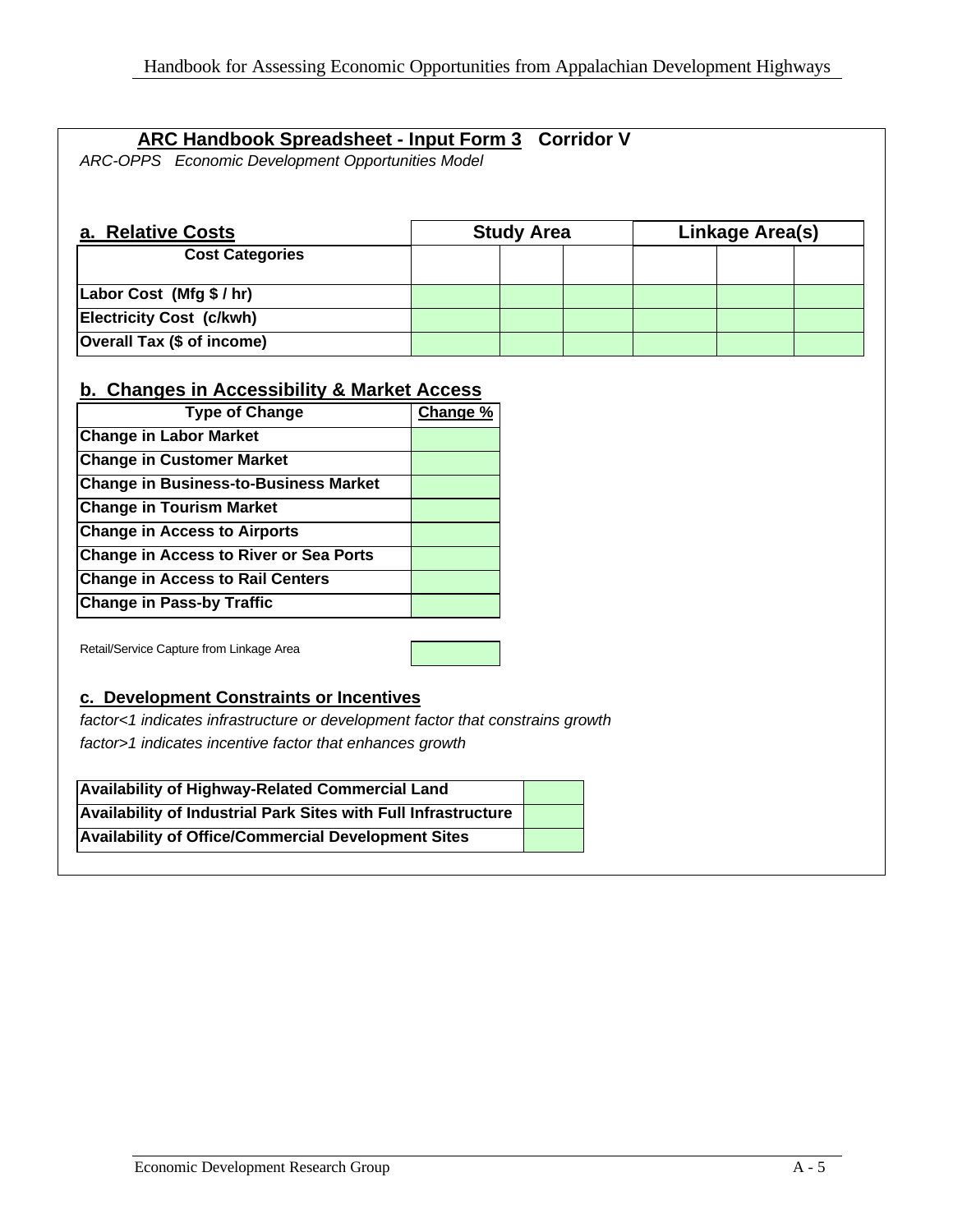|  |  | Worksheet 2-1. Input Table for Key Stakeholders |
|--|--|-------------------------------------------------|
|--|--|-------------------------------------------------|

| <b>Stakeholder</b>                             | <b>Organization Name,</b>              | <b>Marketing Role</b> | <b>Business Development &amp;</b>       | <b>Other Roles in Economic</b>   | What data on                   | What data on ED                                               |
|------------------------------------------------|----------------------------------------|-----------------------|-----------------------------------------|----------------------------------|--------------------------------|---------------------------------------------------------------|
| Group                                          | <b>Address, Contact</b><br>Person, Tel | (describe)            | <b>Financing Programs</b><br>(describe) | <b>Development</b><br>(describe) | target area /<br>linked areas? | resources?                                                    |
|                                                | (1)                                    | (2)                   | (3)                                     | (4)                              | (5)                            | (6)                                                           |
| <b>State ED</b><br><b>Agency</b>               |                                        |                       |                                         |                                  |                                | statewide database of<br>economic development<br>programs     |
| County/<br><b>Regional ED</b><br><b>Agency</b> |                                        |                       |                                         |                                  |                                |                                                               |
| <b>Local ED</b><br>Organization                |                                        |                       |                                         |                                  |                                |                                                               |
| Local<br>Government                            |                                        |                       |                                         |                                  |                                | community taxes,<br>major employers, land<br>use data         |
| Electric<br><b>Utility</b>                     |                                        |                       |                                         |                                  |                                | industrial park<br>inventory                                  |
| <b>Chamber of</b><br><b>Commerce</b>           |                                        |                       |                                         |                                  |                                | business directory and<br>product/service<br>purchasing guide |
| <b>State Trans</b><br><b>Agency</b>            |                                        |                       |                                         |                                  |                                | traffic counts and<br>speeds., for major<br>roads             |
| Non-Profit                                     |                                        |                       |                                         |                                  |                                |                                                               |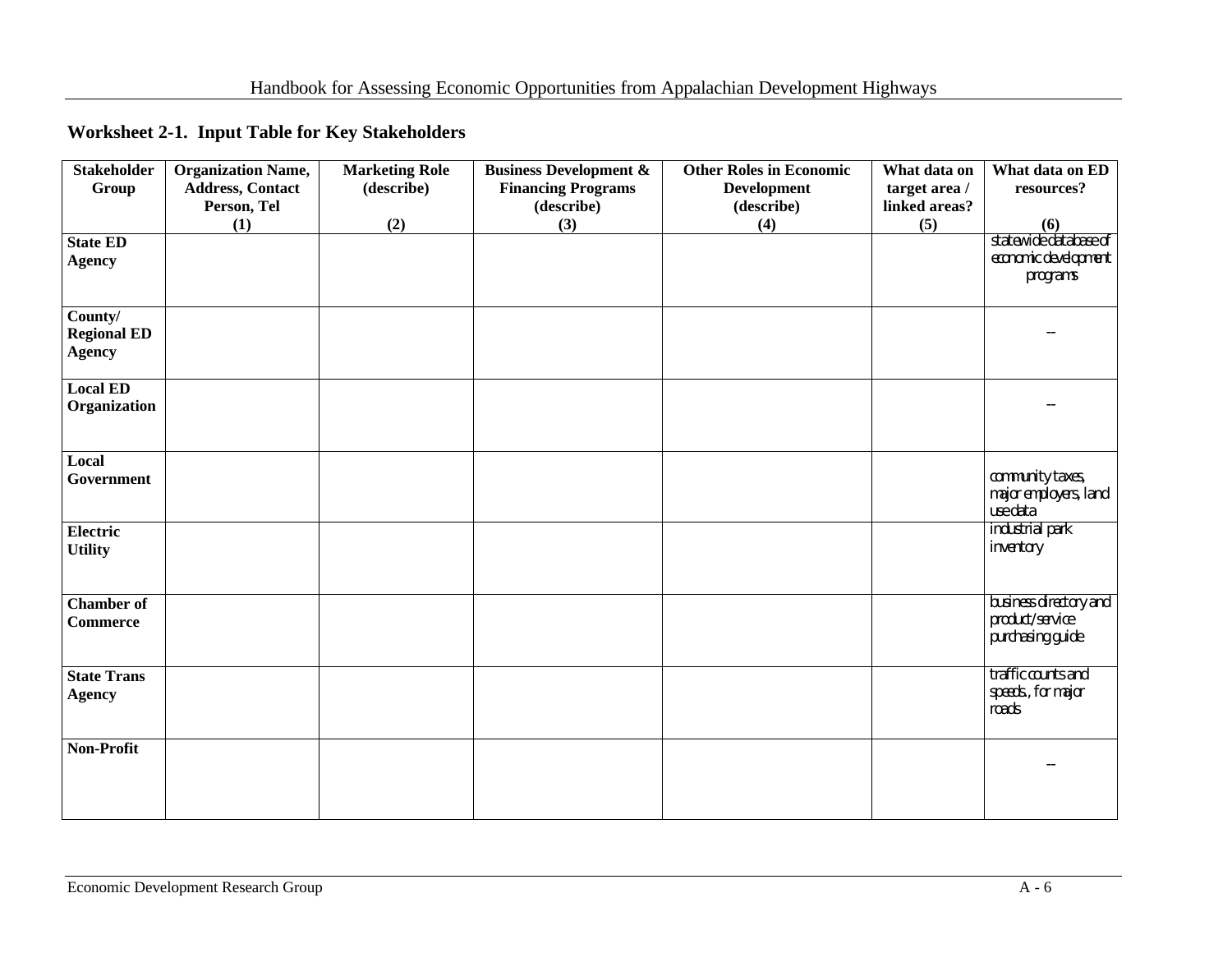## **Worksheet 5-1. Economic Development Program Inventory**

| <b>Program Type</b>                        | <b>Check if</b> | <b>Name of Program</b> | <b>Eligibility Rules /</b> | <b>Potential Funding</b> | <b>Importance</b>   |
|--------------------------------------------|-----------------|------------------------|----------------------------|--------------------------|---------------------|
|                                            | it Exists       |                        | <b>Target</b>              | to Applicant $(\$)$      | (High, Medium, Low) |
| (1)                                        | (2)             | (3)                    | (4)                        | (5)                      | (6)                 |
| <b>Support for Existing Businesses</b>     |                 |                        |                            |                          |                     |
| Counseling                                 |                 |                        |                            |                          |                     |
| Financing                                  |                 |                        |                            |                          |                     |
| Other                                      |                 |                        |                            |                          |                     |
| <b>Support for New Start-Up Businesses</b> |                 |                        |                            |                          |                     |
| Counseling                                 |                 |                        |                            |                          |                     |
| Financing                                  |                 |                        |                            |                          |                     |
| <b>Incubator Space</b>                     |                 |                        |                            |                          |                     |
| Other                                      |                 |                        |                            |                          |                     |
| <b>Investment Incentive Programs</b>       |                 |                        |                            |                          |                     |
| Land                                       |                 |                        |                            |                          |                     |
| <b>Buildings</b>                           |                 |                        |                            |                          |                     |
| Equipment                                  |                 |                        |                            |                          |                     |
| Other                                      |                 |                        |                            |                          |                     |
| Promotion & Marketing of the Area          |                 |                        |                            |                          |                     |
| Tourism                                    |                 |                        |                            |                          |                     |
| Industrial                                 |                 |                        |                            |                          |                     |
| Downtown/Center                            |                 |                        |                            |                          |                     |
| Other                                      |                 |                        |                            |                          |                     |
| <b>Training Programs</b>                   |                 |                        |                            |                          |                     |
| <b>Vocation Education</b>                  |                 |                        |                            |                          |                     |
| College                                    |                 |                        |                            |                          |                     |
| <b>Other Specialized Training</b>          |                 |                        |                            |                          |                     |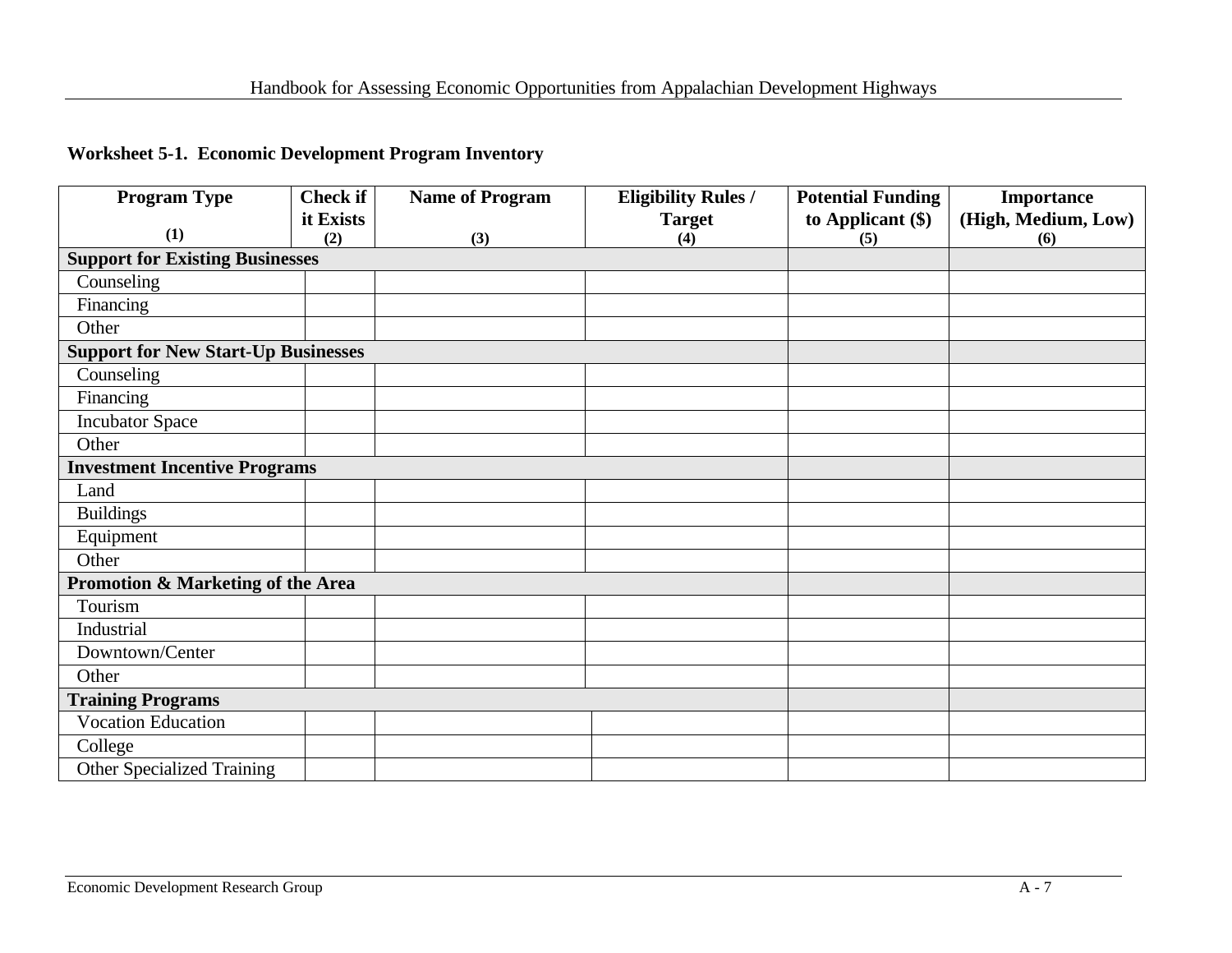#### **Worksheet 5-2, Industrial Parks and Land Parcels**

| Names & locations of<br>industrial parks | <b>Meet</b><br>Standards? | <b>Deficiencies</b> | <b>Advantages</b> |
|------------------------------------------|---------------------------|---------------------|-------------------|
| (1)                                      | Yes / No<br>(2)           | (3)                 | (4)               |
|                                          |                           |                     |                   |
|                                          |                           |                     |                   |
|                                          |                           |                     |                   |
|                                          |                           |                     |                   |
|                                          |                           |                     |                   |
|                                          |                           |                     |                   |
|                                          |                           |                     |                   |
|                                          |                           |                     |                   |
|                                          |                           |                     |                   |
|                                          |                           |                     |                   |
|                                          |                           |                     |                   |
|                                          |                           |                     |                   |
|                                          |                           |                     |                   |
|                                          |                           |                     |                   |
|                                          |                           |                     |                   |
|                                          |                           |                     |                   |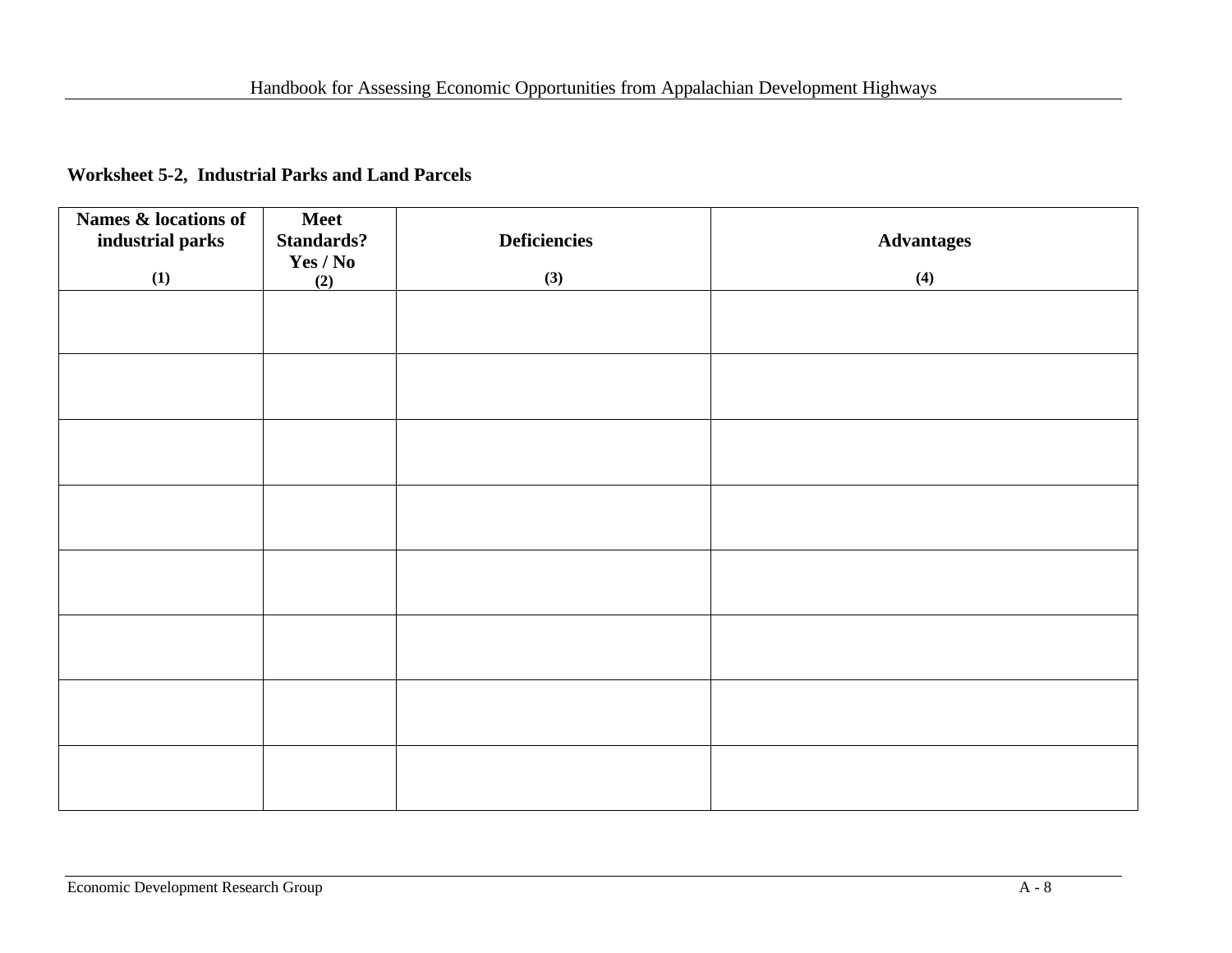#### **Worksheet 5-3. Industrial Buildings Assessment**

| <b>Names &amp; Locations of</b><br><b>Industrial Buildings</b> | <b>Meet</b><br><b>Standards?</b> | <b>Deficiencies</b> | <b>Advantages</b> |
|----------------------------------------------------------------|----------------------------------|---------------------|-------------------|
| (1)                                                            | Yes / No<br>(2)                  | (3)                 | (4)               |
|                                                                |                                  |                     |                   |
|                                                                |                                  |                     |                   |
|                                                                |                                  |                     |                   |
|                                                                |                                  |                     |                   |
|                                                                |                                  |                     |                   |
|                                                                |                                  |                     |                   |
|                                                                |                                  |                     |                   |
|                                                                |                                  |                     |                   |
|                                                                |                                  |                     |                   |
|                                                                |                                  |                     |                   |
|                                                                |                                  |                     |                   |
|                                                                |                                  |                     |                   |
|                                                                |                                  |                     |                   |
|                                                                |                                  |                     |                   |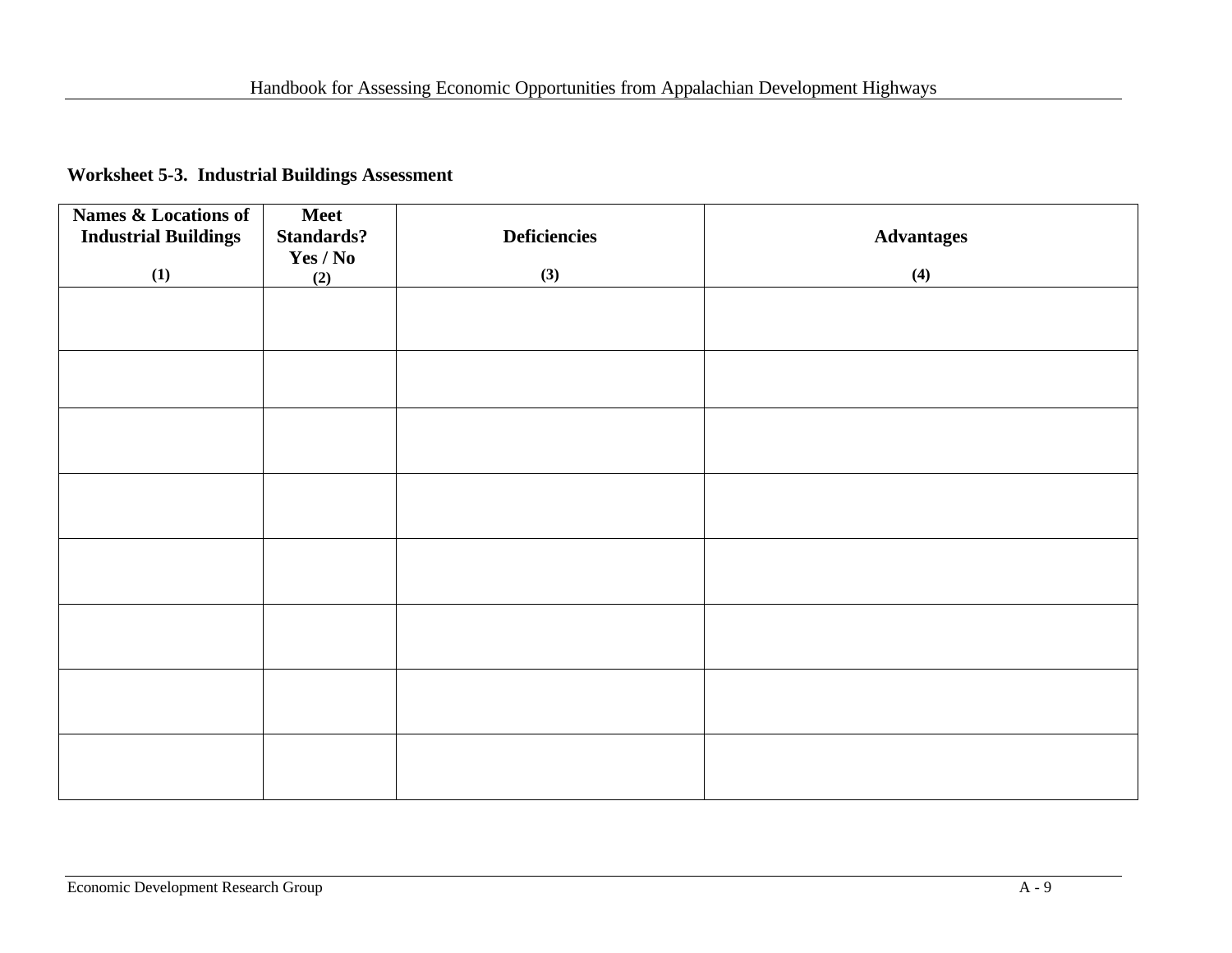#### **Worksheet 5-4. Labor Force Assessment**

| <b>Factor</b>                            | <b>Strengths</b> | <b>Weaknesses</b> |
|------------------------------------------|------------------|-------------------|
| (1)                                      | (2)              | (3)               |
| <b>Worker Skills</b>                     |                  |                   |
| <b>Education Levels</b>                  |                  |                   |
| <b>Education System</b>                  |                  |                   |
| <b>Availability of</b><br><b>Workers</b> |                  |                   |
| <b>Wage Rates</b>                        |                  |                   |
| Other:                                   |                  |                   |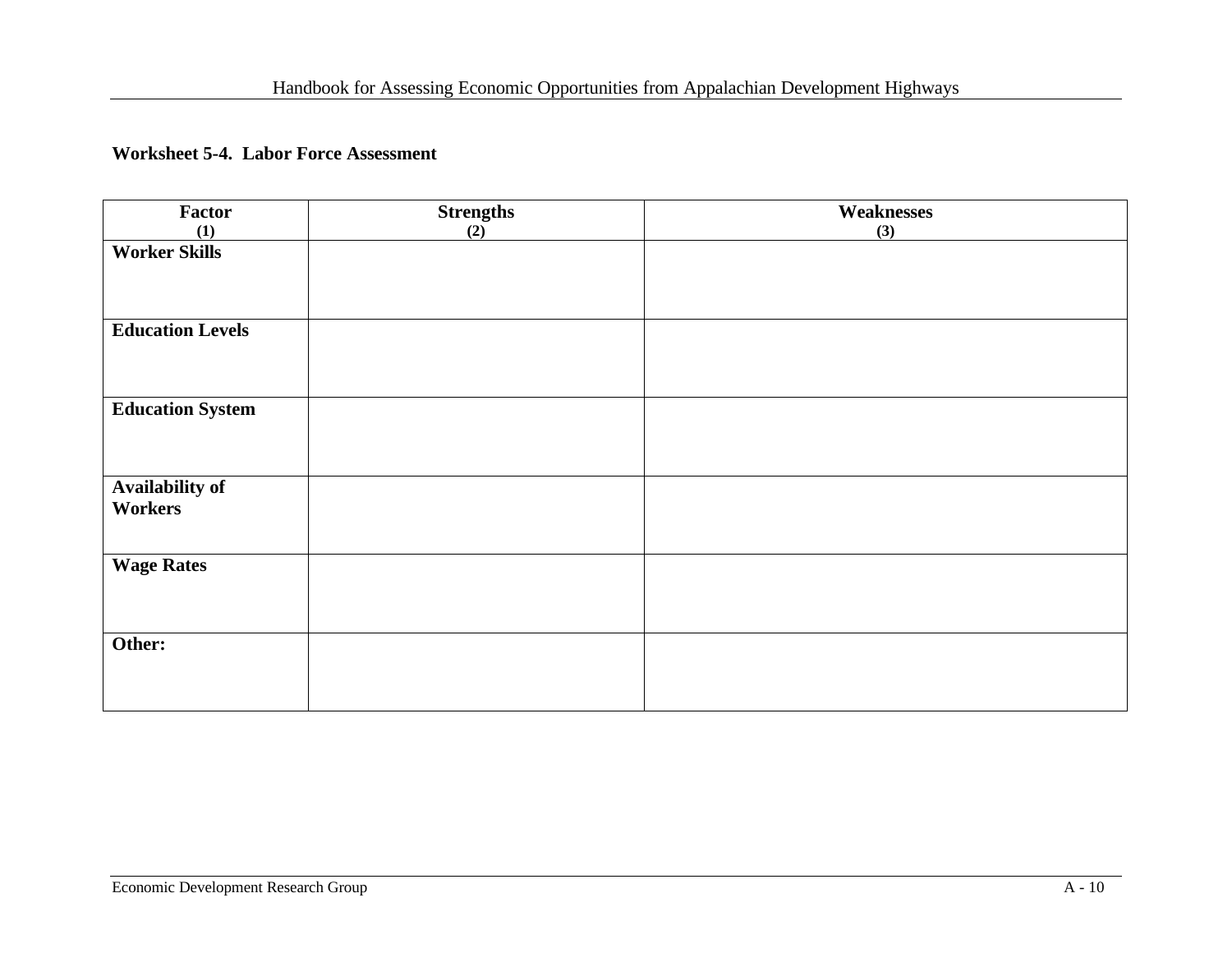#### **Worksheet 5-5. Commercial Business District Assessment**

Complete this form for each major business district.

Name and Location of the Commercial Business District \_\_\_\_\_\_\_\_\_\_\_\_\_\_\_\_\_\_\_\_\_\_\_\_\_\_\_\_\_\_\_\_\_\_\_\_\_\_\_\_\_\_\_\_\_\_\_\_\_\_\_\_\_\_\_\_\_\_\_\_

Circle one: (a) Downtown (b) Highway Strip (c) Other

| Factor                          | <b>Advantages</b> | <b>Disadvantages</b> |
|---------------------------------|-------------------|----------------------|
| (1)                             | (2)               | (3)                  |
| <b>Vacancy/Occupancy</b>        |                   |                      |
| (Buildings & Lots)              |                   |                      |
|                                 |                   |                      |
|                                 |                   |                      |
| <b>Pedestrian</b>               |                   |                      |
| <b>Environment &amp; Safety</b> |                   |                      |
|                                 |                   |                      |
|                                 |                   |                      |
| <b>Parking</b>                  |                   |                      |
|                                 |                   |                      |
|                                 |                   |                      |
|                                 |                   |                      |
| <b>Mix of Businesses</b>        |                   |                      |
|                                 |                   |                      |
|                                 |                   |                      |
|                                 |                   |                      |
| <b>Cost of Rents &amp;</b>      |                   |                      |
| <b>Real Estate</b>              |                   |                      |
|                                 |                   |                      |
|                                 |                   |                      |
| Other:                          |                   |                      |
|                                 |                   |                      |
|                                 |                   |                      |
|                                 |                   |                      |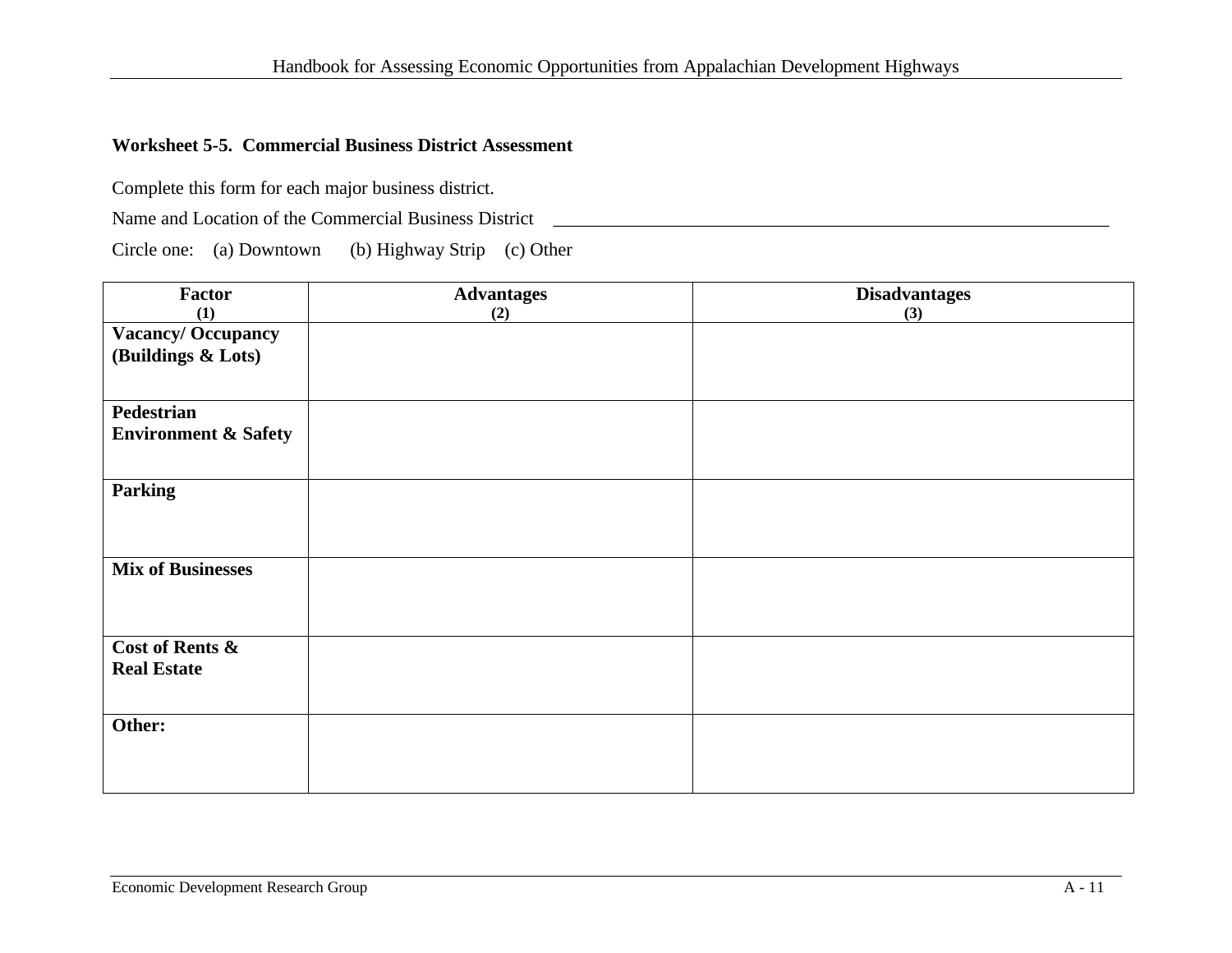#### **Worksheet 5-6. Tourism Resources**

#### **A. Attractions**

| <b>Visitor</b>                   | <b>Market</b> | <b>Visitors</b> | <b>Strengths</b> | <b>Weaknesses</b> | <b>Planned</b>     |
|----------------------------------|---------------|-----------------|------------------|-------------------|--------------------|
| <b>Attractions</b>               | <b>Area</b>   | per Yr          |                  |                   | <b>Investments</b> |
| (1)                              | (2)           | (3)             | (4)              | (5)               | (6)                |
| <b>Historic Attractions</b>      |               |                 |                  |                   |                    |
|                                  |               |                 |                  |                   |                    |
|                                  |               |                 |                  |                   |                    |
|                                  |               |                 |                  |                   |                    |
|                                  |               |                 |                  |                   |                    |
| <b>Scenic Attractions</b>        |               |                 |                  |                   |                    |
|                                  |               |                 |                  |                   |                    |
|                                  |               |                 |                  |                   |                    |
|                                  |               |                 |                  |                   |                    |
|                                  |               |                 |                  |                   |                    |
| <b>Other Visitor Attractions</b> |               |                 |                  |                   |                    |
|                                  |               |                 |                  |                   |                    |
|                                  |               |                 |                  |                   |                    |

#### **B. Facilities for Visitors**

| <b>Local Services for Visitors</b> | Number of             | <b>Total</b> | <b>Strengths</b> | <b>Weaknesses</b> | <b>Planned</b>     |
|------------------------------------|-----------------------|--------------|------------------|-------------------|--------------------|
|                                    | <b>Establishments</b> | Capacity     |                  |                   | <b>Investments</b> |
| $\bf{(1)}$                         | (2)                   |              | (4)              | (5)               | (6)                |
| <b>Hotels/Motels</b>               |                       |              |                  |                   |                    |
| <b>Campgrounds</b>                 |                       |              |                  |                   |                    |
| <b>Restaurants</b>                 |                       |              |                  |                   |                    |
| other                              |                       |              |                  |                   |                    |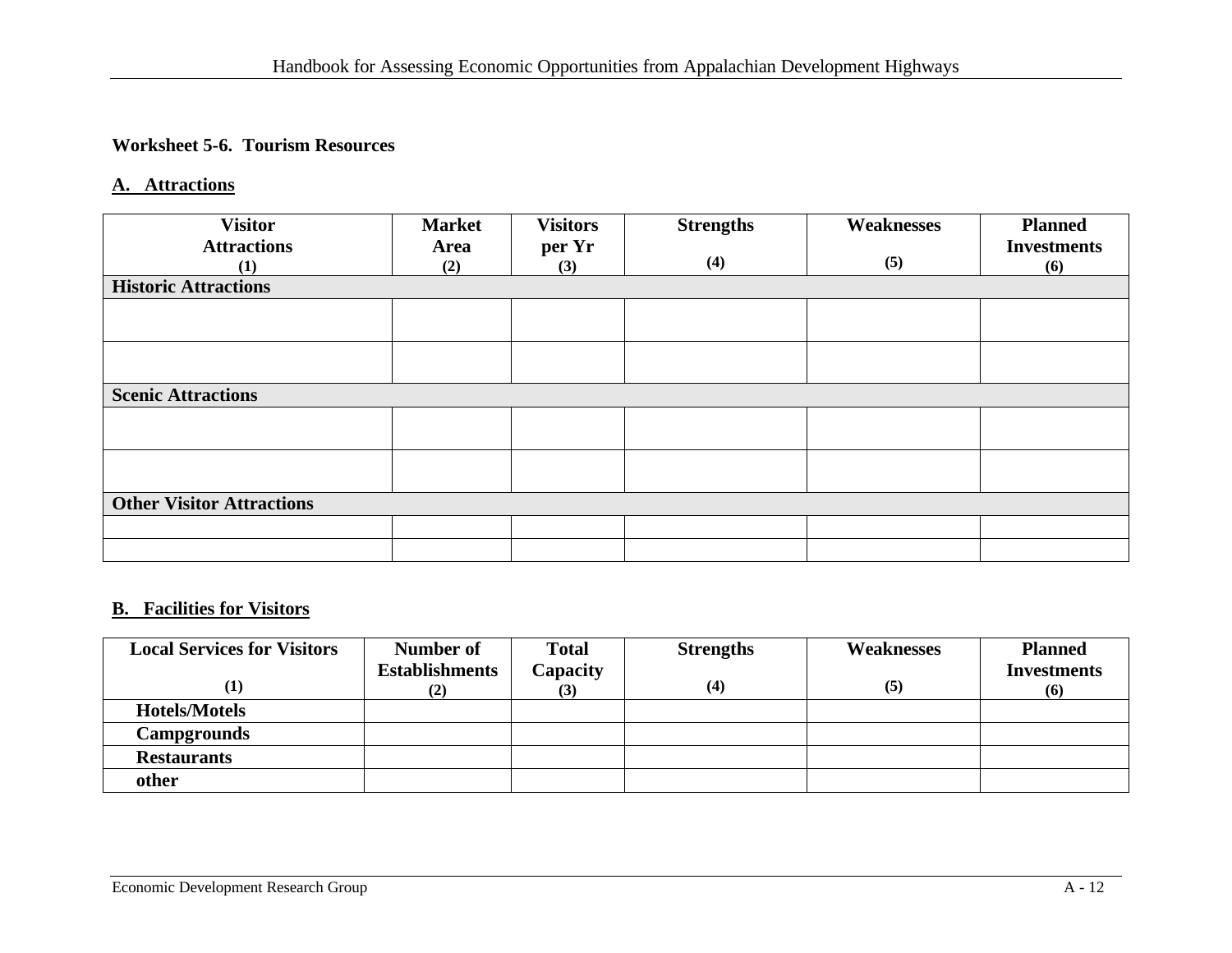# **Appendix B: Corridor T Case Study**

The purpose of this case study was to examine an area in which a highway project was completed and to test how the model predicts the economic opportunities of the project.

# **B.1 Case Study Area**

Southwestern New York state is a largely rural area with a history of economic distress. It is officially classified by the Appalachian Regional Commission as a transitional area, one that is not yet competitive with national averages. In 1995, the median household income (approximately \$29,500)of the two westernmost counties, Chautauqua and Cattaraugus) was 13% lower than the state average, and the population of the area has declined since 1990 while the population of the state has grown. The area is not densely populated, and comprised only 1.2% of the total New York state population in 1999.

### *Corridor T*

Exhibit 1 shows the study area. Our study focuses on the impacts and opportunities created by Appalachian Corridor T, which runs west to east from I-90 outside of Erie, PA to I-390 in Bath, NY. Corridor T was a two-lane rural highway before it went through a series of upgrades. It was first upgraded into a limited access two-lane route with interchanges, and then expanded into a four-lane freeway west of Jamestown. The highway also crosses Chautauqua Lake and continues due west to intersect I-90 near Erie. The original State Route 17 had skirted Chautauqua Lake to the east and connected to I-90 near Fredonia. The entire freeway is now known as the Southern Tier Expressway, or I-86.





Corridor T, 2-lane to 4-lane upgrade

Corridor T connects southwestern New York with many previously less accessible places. The link between Jamestown, NY (in Cattaraugus county) and Erie, PA has been greatly improved through the upgrade of the two-lane route to a four-lane interstate in the 1990s, as well as by a bridge across Chautauqua Lake completed in 1980. Through its link to I-90 in the west, the corridor also improves the accessibility of Buffalo, NY. The eastern portion of the corridor links the area to I-390, thereby improving the link with New York City, and also improves accessibility to the Finger Lakes region of New York state.

Over the past twenty years, three major highway improvements have been completed on Corridor T. In 1980, a bridge across Chautauqua Lake was completed, which significantly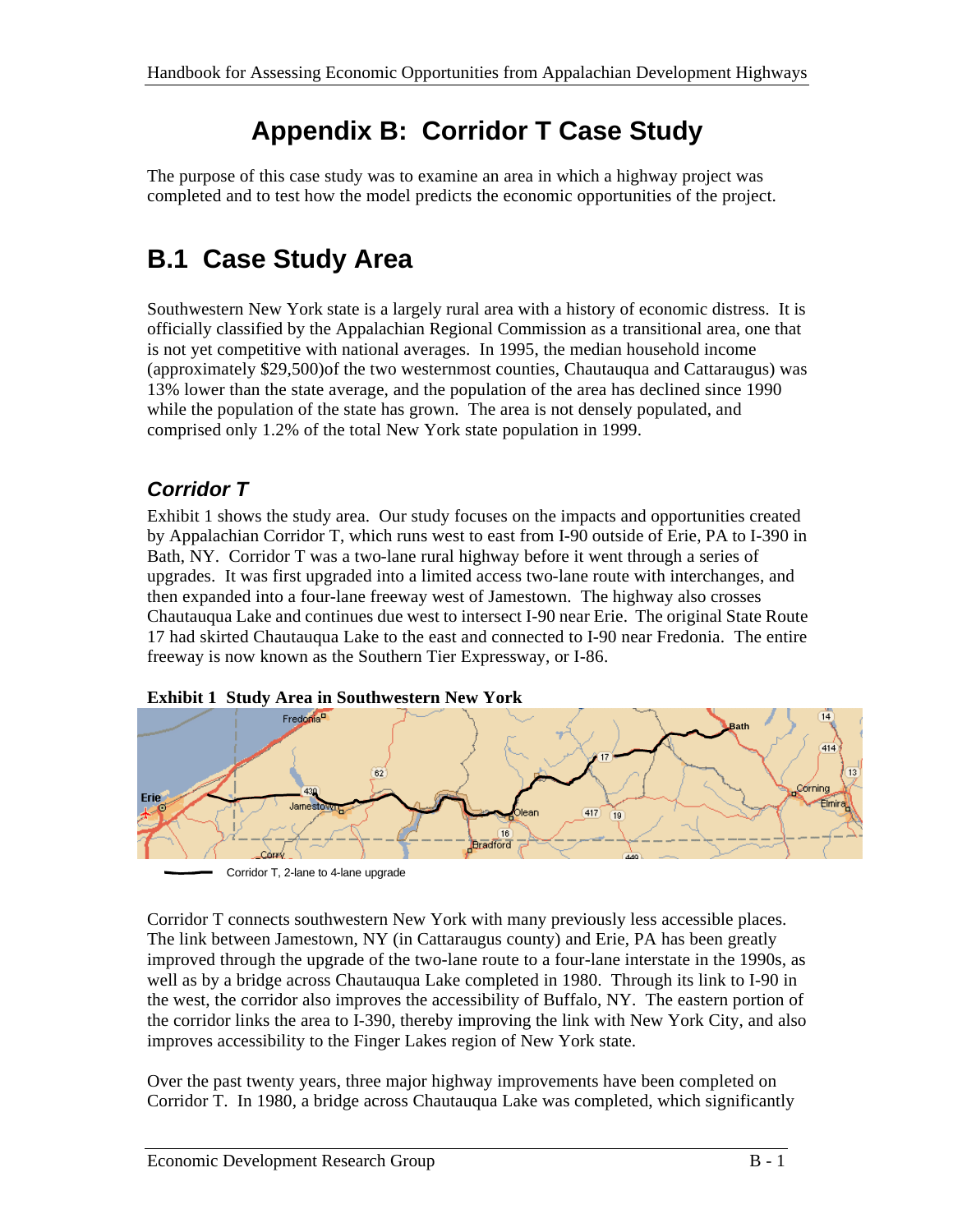reduced travel times and increased accessibility between Jamestown (and other NY points) and Erie County, Pennsylvania. Before the bridge was completed, traffic traveling between Jamestown and the Pennsylvania State line had to travel around the lake on lower-speed secondary routes, or use a small ferry with uncertain travel and arrival times. The other improvements were the expansion of Corridor T from a 2-lane road to a 2-lane limited access facility, and later to a 4-lane freeway. This improvement, which provided passing lanes, full shoulders and medians, resulted in increased safety and capacity.

### *Cattaraugus and Chautauqua Counties*

#### *and the Greenfield Township of Erie County*

Although Corridor T spans part or all of five counties, we focus on the western portion of the corridor. Specifically, the study area for our analysis included Chautauqua and Cattaraugus counties as well as the Greenfield township in Erie County, PA. Several unique attributes make this portion of the Corridor T impact area interesting for study. These include the presence of tourism activity centered around Chautauqua Lake, a state park, an Indian reservation, and several notable population centers. The cities of Jamestown, Olean, and Salamanca, and the town of Allegany, have a combined population of 62,939. Jamestown and Olean are the key centers of business and commerce in the study area.

In our economic performance analysis, we compared the core study area (Chautauqua and Cattaraugus Counties, NY) to the area directly east of the study area (Steuben County, New York) and the area directly west (Erie County, PA). Steuben County lies to the east of the study area and Erie County lies to the west.

# **B.2 Regional Economy**

The extent to which improvements to a highway will generate opportunities for economic growth depend on several factors. Of great importance is the nature of the existing economy and its relationship to the wider regional economy, including the mix of industries and industry trends.

### *Business Mix and Trends*

An analysis of the local economy of Cattaraugus and Chautauqua counties shows an area that is going through some economic changes. In keeping with the national economy, service industries are employing a large portion of the workforce in recent years. Health services and social services were the largest service employers in 1997, accounting for 10.2% and 4.8% of the study area's employment, respectively. Personal and health services are increasing in importance, gaining 499 and 251 jobs, respectively, between 1993 and 1997. Retail (general merchandise) sales are also increasing in importance, gaining 480 jobs from 1993 to 1997.

However, while food and apparel manufacturing industries lost the most jobs over the last few years, not all manufacturing is in decline. Industrial machinery and equipment gained the most jobs of any industry from 1993 to 1997 (286 jobs) and also accounted for a large portion of the study area's jobs (6.2%) in 1997.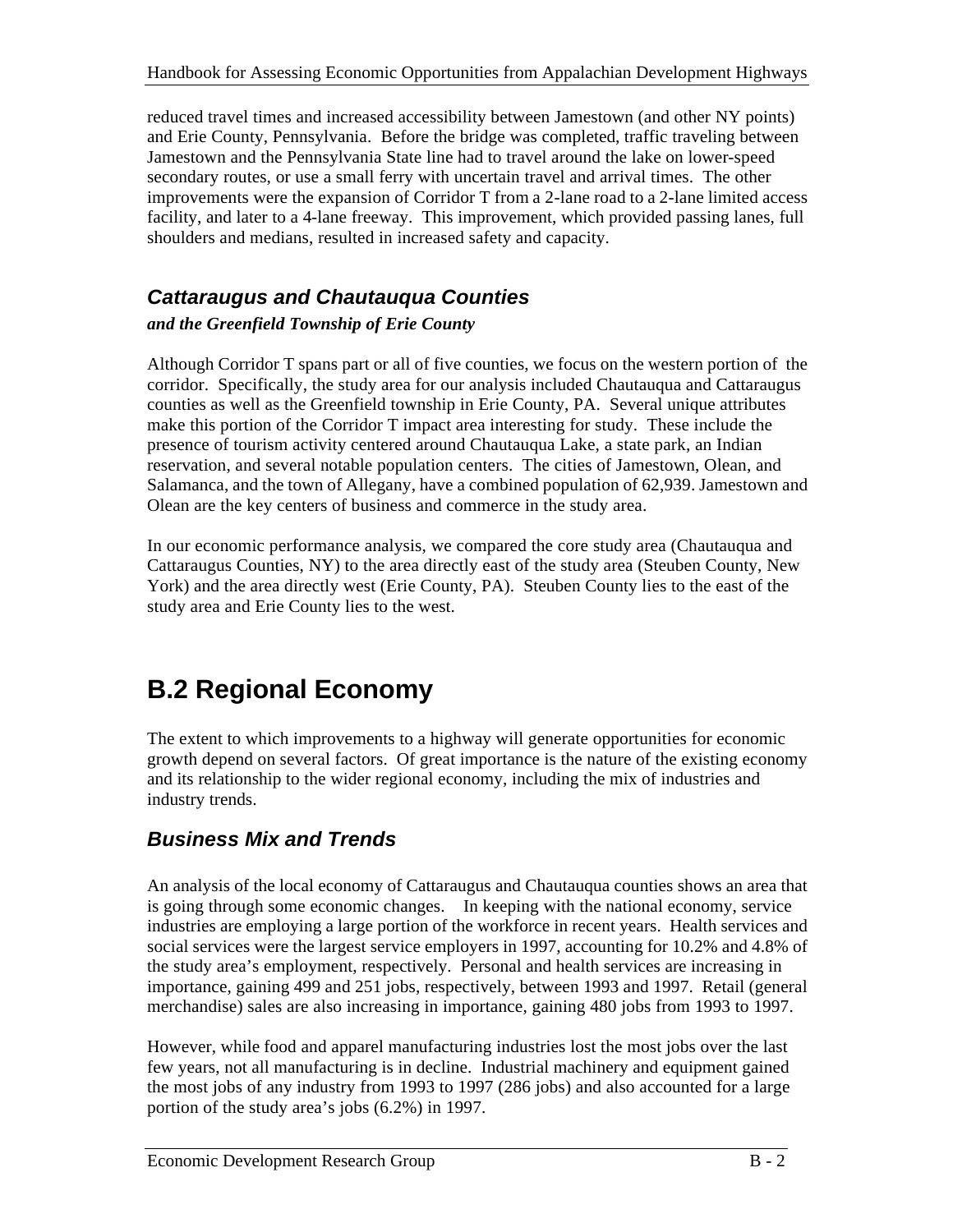The ARC-OPPS Model compared the study area's economic mix and trends to those of the comparison counties. Based on this analysis, the following industries were classified as shown in the tables below.

| <b>Strong, Stable Local</b> | <b>Local Industries Under</b>  | <b>Local Industries in</b> |
|-----------------------------|--------------------------------|----------------------------|
| Industries $(A)$            | <b>Threat – May Need</b>       | <b>National Decline -</b>  |
|                             | <b>Attention</b> (B)           | Diversify $(C)$            |
| Nonmetallic minerals        | Oil and gas extraction         | Apparel and other textile  |
| Furniture and fixtures      | Special trade contractor       | Paper products             |
| Communications              | Lumber and wood                | Electric, gas services     |
| Wholesale - nondurables     | Rubber and plastics            | Insurance carriers         |
| General merchandise         | Stone, Clay, glass             |                            |
| Foods stores                | Fabricated metal prod          |                            |
| Eating and drinking         | Industrial machinery           |                            |
| Personal services           | Trucking & warehousing         |                            |
| Business services           | <b>Transportation services</b> |                            |
| Motion pictures             | Wholesale - durables           |                            |
| Amusement & recreation      | Furniture, furnishings         |                            |
|                             | Health services                |                            |
|                             | <b>Educational services</b>    |                            |
|                             | Social services                |                            |

**Table B-1 Local Economic Performance Findings**

| <b>Medium Strength Local</b>       | <b>Weak Local Industries in</b> | <b>Emerging Local</b>     | <b>Weak Local Industries -</b> |
|------------------------------------|---------------------------------|---------------------------|--------------------------------|
| <b>Industries, Possible Growth</b> | <b>National Decline – Focus</b> | $Industries - Nurture(F)$ | <b>Possible Growth</b>         |
| $Opps$ (D)                         | <b>Efforts Elsewhere (E)</b>    |                           | <b>Opportunities (G)</b>       |
|                                    | Apparel and accessories         | Heavy construction        | Agricultural services          |
| Real estate                        | Depository institutions         | Auto & service stations   | Printing and publishing        |
|                                    | Misc. repair services           | Engineering $&$ mgmt      | Electronic/electric equip      |
|                                    |                                 |                           | Passenger transit              |
|                                    |                                 |                           | Miscellaneous retail           |
|                                    |                                 |                           | Insurance agents, broker       |
|                                    |                                 |                           | Hotels, other lodging          |
|                                    |                                 |                           | Auto repair and parking        |

- (A) Strong, Stable Local Industries have a substantially higher concentration of employment than the same industry in the comparison area, and are growing faster locally than nationally.
- (B) Local Industries Under Threat have a substantially higher concentration of employment than the same industry in the comparison area, and are growing nationally while declining or growing more slowly locally
- (C) Local Industries in National Decline have a substantially higher concentration of employment than the same industry in the comparison area, but are declining nationally
- (D) Medium Strength Local Industries with Possible Growth Opportunities have a slightly higher or slightly lower concentration of employment than the same industry in the comparison area, and are growing nationally while declining or growing more slowly locally
- (E) Weak Local Industries in National Decline have a lower concentration of employment than the same industry in the comparison area, and are declining nationally
- (F) Emerging Local Industry have a lower concentration of employment than the comparison areas, and are growing faster locally than nationally
- (G) Weak Local Industry, but Possible Growth Opportunity have a lower concentration of employment than the comparison areas, and are growing nationally while declining or growing more slowly locally

There are two more possible categories, but none of the industries in the study area fall in them. The first is Unstable Local Industries, which have a slightly higher or slightly lower concentration of employment than the same industry in the comparison area, and are declining nationally. The second is Local Industries with Strength – Support, which have a slightly higher or slightly lower concentration of employment than the same industry in the comparison area, and are growing faster locally than nationally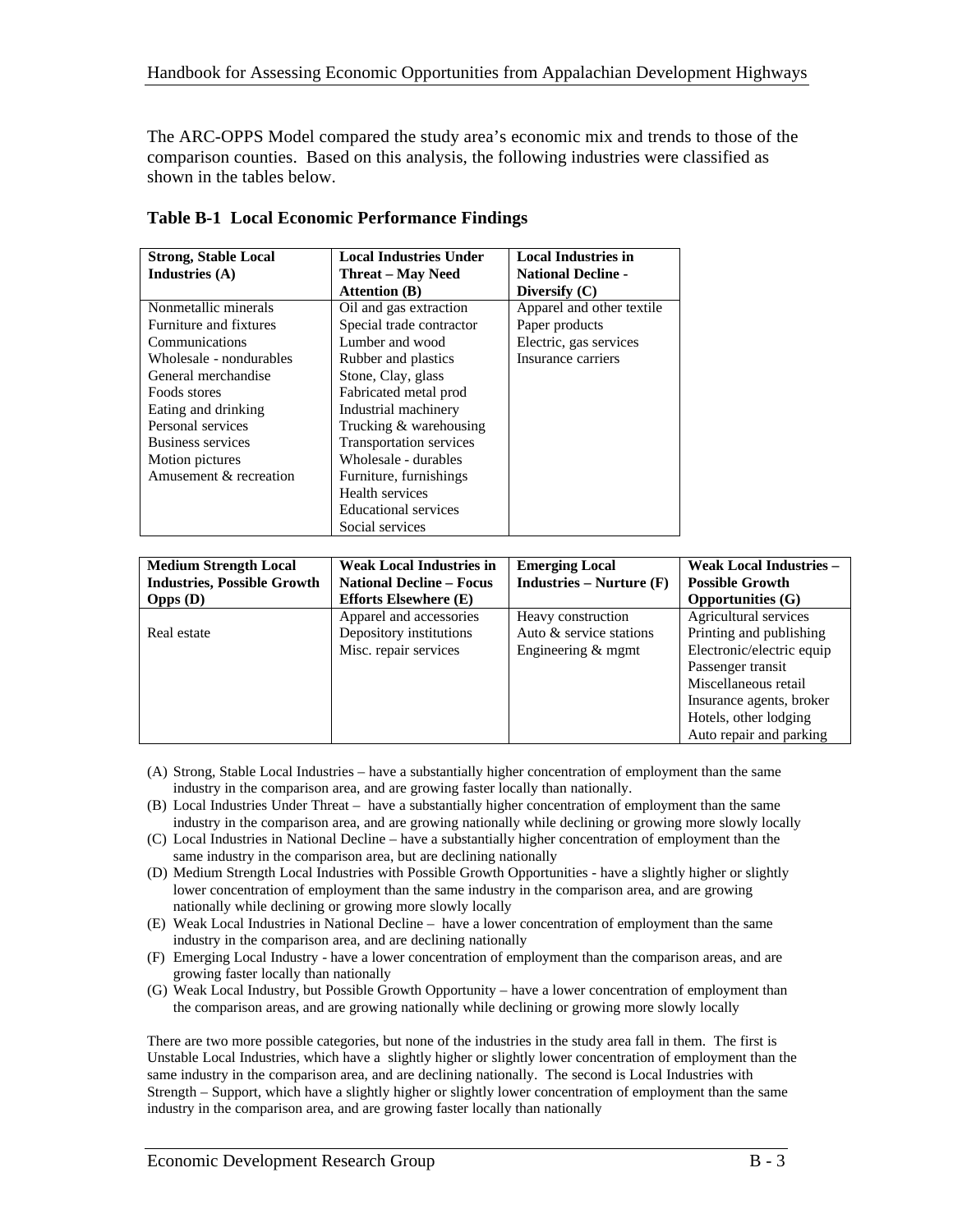### *Business Costs*

A significant difference in the cost of doing business in two areas can give one an advantage in attracting business. The main study area in New York state is bordered to the west and south by Pennsylvania state, which has no sales tax on clothing. This puts the study area at a disadvantage in attracting commercial enterprises. However, Chautauqua county recently eliminated the sales tax on purchases of clothing and shoes of less than \$110, which may help the area to attract more commercial enterprises and generate more local shopping activity. Property and corporate tax are lower in New York than in Pennsylvania but that is reported to be changing to some extent.

Because the economy of the study area has been stagnant, a housing stock of medium to high-priced housing does not exist. This deters the attraction of executives, who would suffer capital gains losses if they purchased the lower-priced homes in the study area.

As the New York state sales tax is higher than that of Pennsylvania, the study area (which is composed mainly of two New York counties) is expected to have a greater sales tax revenue per capita than the comparison area (which includes a county in Pennsylvania). However, the average sales tax revenue collected per capita in 1998 was lower in the study area (\$683) than in the comparison area (\$745). This is because people go outside of the study area to shop. This is particularly due to Pennsylvania's proximity and lower sales tax, but may also pertain to the limited shopping options within the study area. The corporate and personal income tax revenue collected per capita in 1998 were higher in the study area (\$172 and \$1,006 respectively) than in the comparison area (\$151 and \$754 respectively) due to higher tax rates in the study area.

## **B.3 Impact of Highway on Users**

The primary access benefit of Corridor T is faster east-west travel between Erie, PA and Binghamton, NY. The Corridor also improves access to the Finger Lakes region of New York State.

### *Estimated Change in Travel Times*

The bridge and twinning improvements have reduced commuting and shopping times between Jamestown and Erie by an average of 16 minutes, from 76 minutes to just under one hour. This amounts to a 21% decrease in average travel times between the two areas, and brings them just under the outer threshold for daily travel between two places in urban areas. Travel time improvements also resulted, as shown in Table B-2 below.

| Tuble D'a Estimateu Travel Thile militovements for Corriage T |                           |                             |                   |  |  |
|---------------------------------------------------------------|---------------------------|-----------------------------|-------------------|--|--|
| Improvement                                                   | <b>Travel Time Before</b> | <b>Travel Time After</b>    | <b>Difference</b> |  |  |
|                                                               | Improvement               | Improvement                 |                   |  |  |
| I-90 (PA) to Chautauqua Lake                                  | 23 minutes (50MPH)        | 19.1 minutes (60 MPH)       | $-18%$            |  |  |
| bridge over Chautauqua Lake                                   | 22 minutes (30 MPH)       | 9.2 minutes (60 MPH)        | $-58\%$           |  |  |
| Chautauqua Lake/ Jamestown                                    | 126 min. (55 MPH)         | $107 \text{ min.}$ (65 MPH) | $-15%$            |  |  |
| to I-390 (near Bath)                                          |                           |                             |                   |  |  |

**Table B-2 Estimated Travel Time Improvements for Corridor T**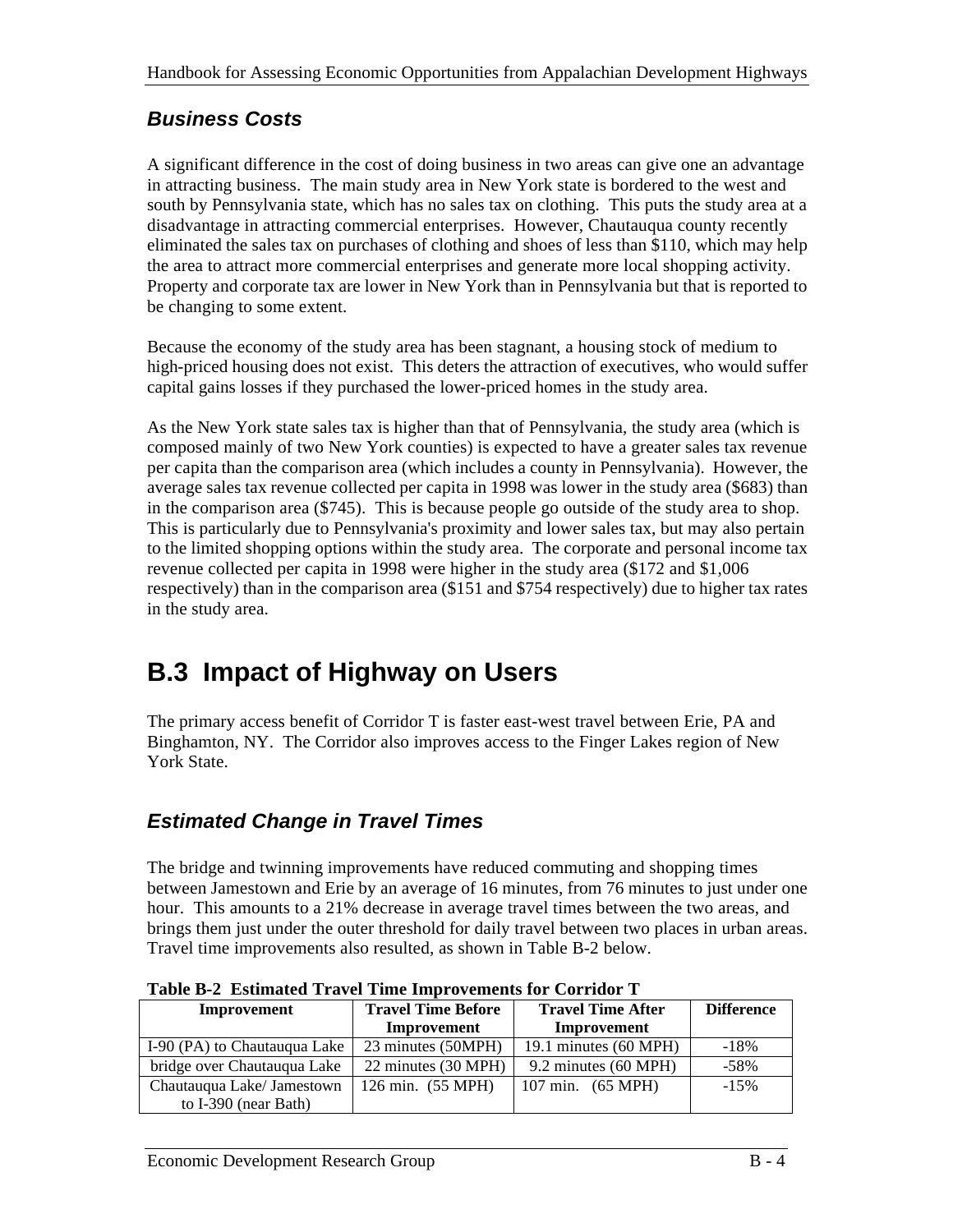### *Estimated Change in Travel Volumes*

Traffic volumes have increased substantially on I-86 since the bridge and twinning projects have been completed (see Table B-3 below). Between 1978 and 1988, highway traffic increased by 66% on highway sections west of the bridge (away from Jamestown). During the same time period, traffic almost doubled (increased by 100%) on the Jamestown side of the bridge. This suggests that a good deal of regional traffic has been attracted by the bridge construction; it also suggests that local traffic has been attracted to the high-speed facility to an even greater extent. Traffic increases between 1988 and 1999, corresponding to the period covering the twinning project, are more modest than those following the bridge project. Traffic west of the bridge increased by 33% during the ten-year period, while traffic west of the bridge grew by 25%.

|                | 1978  | 1988  | % Annual        | 1998  | % Increase |
|----------------|-------|-------|-----------------|-------|------------|
| Location       |       |       | <b>Increase</b> |       | 1988-1998  |
| West of Bridge | 3,500 | 5,800 | 6.6             | 7.700 | 33%        |
| East of Bridge | 4,550 | 9,000 | 4.9             | 1,300 | 25%        |
| Jamestown      | 5,250 | 9,350 | 4.4             | 1,400 | 22%        |

**Table B-3 Average Annual Daily Traffic at Selected Locations on I-86 (1978-1998)**

These traffic increases do correspond with enhanced economic opportunity in Chautauqua County. While population and employment declined slightly between 1980 and 2000, the value of manufacturing output and retail sales increased significantly. Concluding that these highway improvements caused these increases would be misleading and overstating the case, since there are so many factors that cause a firm to start up, relocate or expand and ultimately succeed in any particular area. However, we know from many past studies that retail and manufacturing industries do rely heavily on good highway access in order to succeed. The improvements on I-86 have certainly provided significantly greater access to and from Jamestown and have contributed to that success.

## **B.4 Resources for Economic Development**

### *Industrial Parks*

Existing industrial parks are some distance from the highway. There is little evidence of signs on the highway or at interchanges advertising existing industrial parks. There appear to be many sites that could become industrial parks, but they are largely unadvertised and many are undeveloped or not yet served by utilities and road infrastructure, such that they are not yet ready for occupancy.

According to a database maintained by the Southern Tier West Regional Planning and Development Foundation, there appear to be about 75 parcels of land in Cattaraugus and Chautauqua counties that are now operating as industrial parts or designated as future industrial park sites. A total of 57 of the land parcels are within 5 miles of the highway corridor. There is municipal water service at 46 of the 75 sites, and about 15 of them have municipal sanitary disposal services. Six sites are 50,000 square feet or larger, though over 35 have three or more acres. Some have rail access.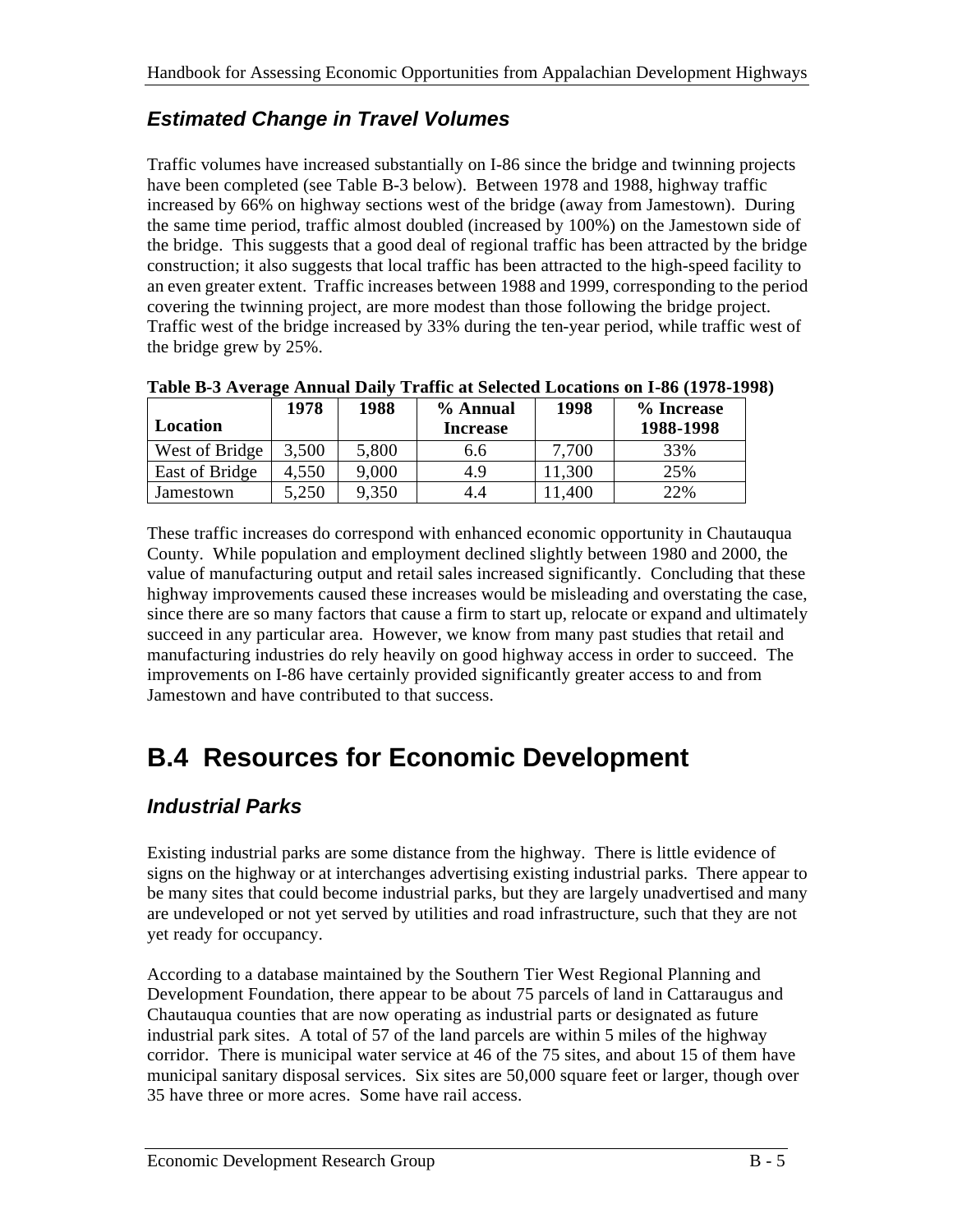### *Economic Development Programs*

Chautauqua County has a number of economic development programs through the Industrial Development Authority, the County Department of Economic Development, the Workforce Investment Board, Jobs Chautauqua, and Chautauqua Opportunities, Inc. The County of Chautauqua Industrial Development Agency (CCIDA) has the principal role of attracting new business and industry to the area and helping businesses secure financial assistance, providing advocacy services and developing infrastructure and industrial parks. The CCIDA has Financial Assistance programs geared mainly toward manufacturing firms and provides assistance with import/export, site information, community development, permitting, and skills training.

Southern Tier West Regional Planning and Development Board is the organization that oversees many regional economic development programs in Chautauqua, Allegany, and Cattaraugus counties. Southern Tier West includes the Business Resource Center, a Development Foundation, a Regional Planning and Development Board, and an Enterprise Development Organization. The Southern Tier West Development Foundation is involved in several economic development programs through its disbursement of seed grants of \$2,000 to \$10,000. Funding is focused on supporting planning, infrastructure pre-engineering, capacity building, and inter-municipal cooperation. The Southern Tier West Business Resource Center provides below-market rentals of office space, shared services, business advice, and networking with other small business assistance programs for business start-ups in office space at the Center for Regional Excellence and in a new business incubator.

### *Other Facilities and Resources*

There are several educational resources in the area, including the Fredonia School (known for its programs in music and education), St. Bonaventure, Olean Business Institute, Jamestown Business College and Jamestown Community College. Alfred University is located just east of the study area and hosts an internationally known ceramics school.

## **B.5 Economic Beneficiaries and Impacts to Date**

### *Key Economic Beneficiaries*

The following categories of business are viewed as beneficiaries of the now-completed highway project.

The trucking industry is a major beneficiary of the I-86 improvements, since a high proportion of truck travel is long-distance travel. The highway improvements have enhanced the attractiveness of I-86 and Jamestown from Erie and the I-90 corridor, and strengthened the long-distance connection between the Erie region and New York City. Available traffic data indicate that truck travel comprises 20 percent of average daily traffic on I-86 between the New York/PA State line and Jamestown.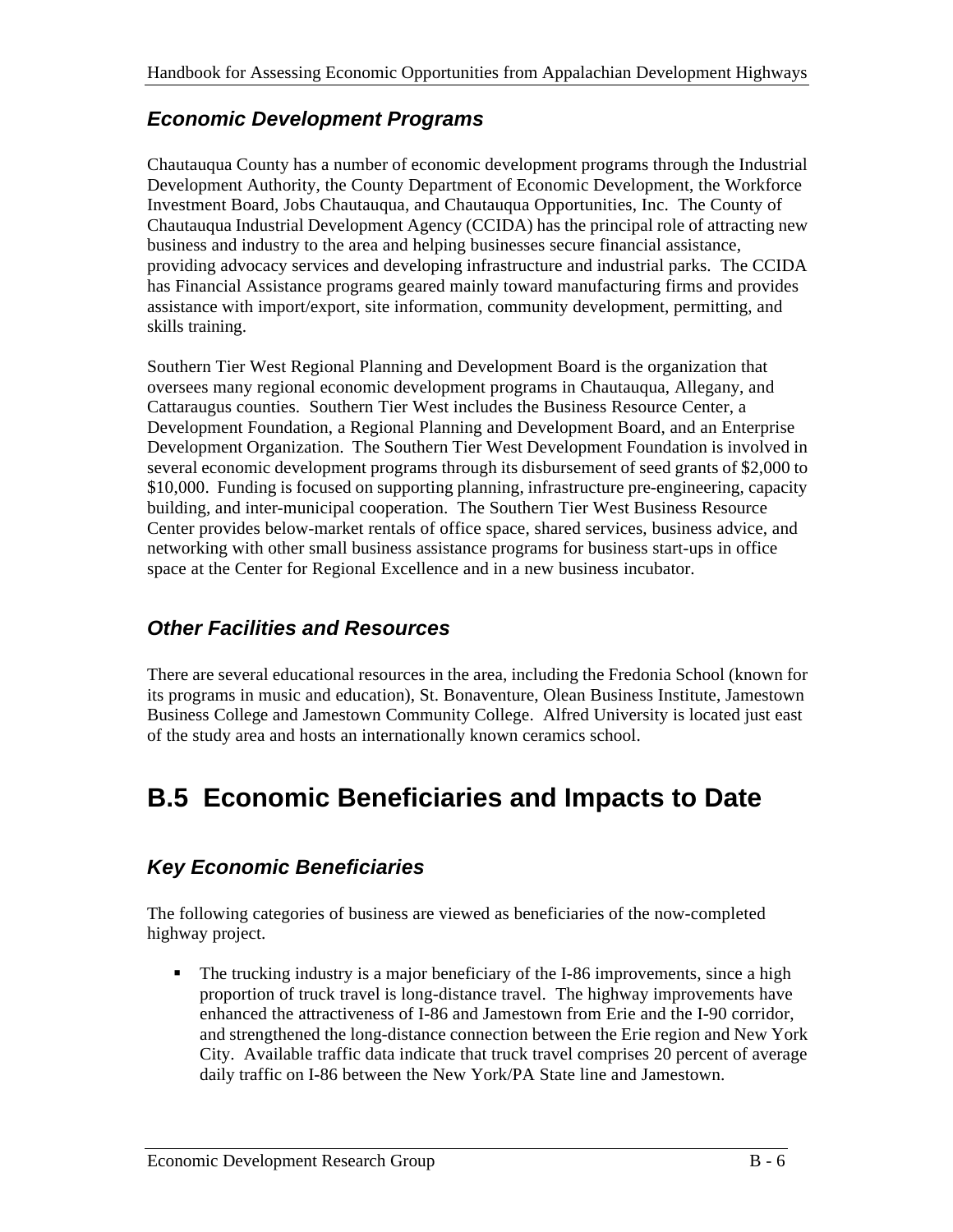- The wine/juice industry both in the study area and outside of the corridor may benefit from the improvement in the highway corridor. Fruit is trucked from the Finger Lakes region of central New York to the southwestern part of New York and to Erie county, PA, where it is pressed. Some juice is sent back to the Finger Lakes region to make wine. Faster travel along the corridor provides shipping cost savings for wine and juice manufacturers. One large juice manufacturer in the study area is Welch's, which has plants in North East, PA just four miles from the interchange of Corridor T with Route 89, and several miles north on I-90 in Westfield, NY.
- ß The furniture and wood industry within the study area is another beneficiary from the highway. The local furniture industry uses wood that is trucked from northern Illinois and Ohio to production facilities in Jamestown and Erie, where it is processed into office and home furniture. (Bush Furniture is headquartered in Jamestown, NY and has another facility in Erie, PA.) Hardwood timber is also a local primary resource; however, a substantial amount of this wood is sent overseas with only rough-mill local processing, and so has no value-added component for the area. The raw material goes to Buffalo and then by train to Montreal where it is containerized, or it goes to NYC or Philadelphia out of ports there. The main route to NYC now is Route 17 (Corridor T) to 82.
- The Salamanca area is within the Seneca Nation reservation. It has reservationrelated development, primarily small shops selling tax-free gasoline and cigarettes. These businesses can benefit from higher traffic volumes in the Corridor.
- **Tourist attractions in the study area can benefit from the improved access provided by** Corridor T. Attractions include the Allegany State Park which draws about a million visitors a year, and the Holliday Valley Ski Resort (the biggest private resort in the country) which draws about 500,000 visitors a year. The highway has reportedly had a large impact on Holliday Valley, which draws many visitors from Canada. There are a few other ski resorts in the area, some of which are reported to be affected by the highway. A significant amount of tourism activity in the summertime is focused around Chautauqua Lake, including the unique Chautauqua Institution, a retreat which reportedly attracts visitors from a wide area including New York City and Pittsburgh. The Zippo factory in Bradford, PA, a short drive from I-86, also draws a significant number of visitors. Tourism industry representatives believe that tourist travel may make up as much as one-third of all travel in the I-86 corridor. For this travel market, I-86 is a reliable and safe access route within Chautauqua and Cattaraugus Counties, and a vastly improved means of long-distance travel to and from Pennsylvania.
- ß Residents of Jamestown and the surrounding area may benefit from easier access to a range of shopping locations. To the west, Erie, PA has large regional malls. Within the study area, Olean has strip shopping centers featuring Wall-Mart and Big K. Olean, Cuba, and Jamestown all have downtown areas with specialty stores.
- If Although there is very little development at the Cuba and Bath interchanges, officials at the Southern Tier regional planning commission believe that there is a potential for development in these areas.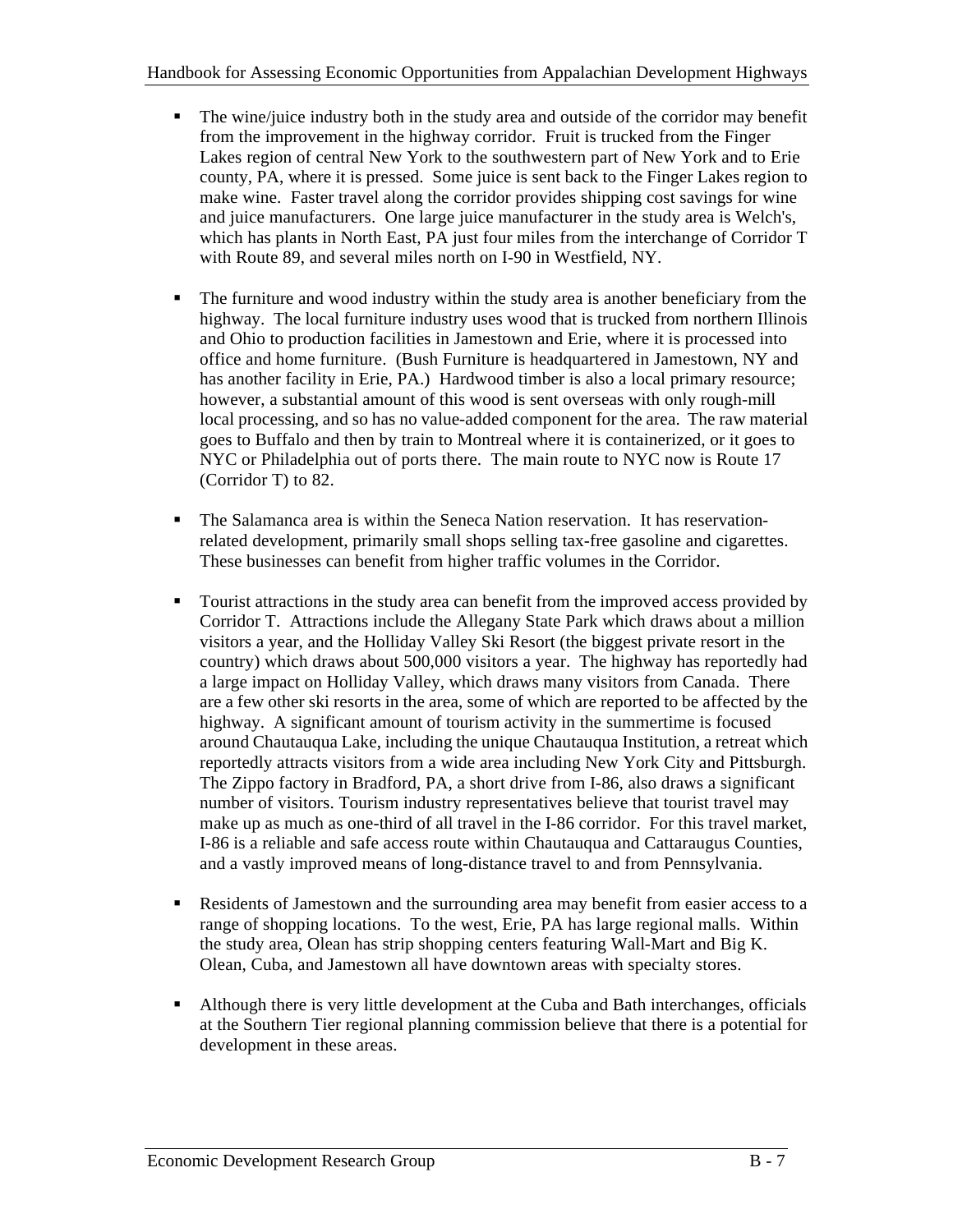### *Economic Growth Impacts to Date*

- *Highway Related Business.* Traffic has doubled in the past 20 years, as the highway improvements have been phased in over that period. Truck traffic, in particular, has increased since the Southern Tier Expressway became designated as an interstate highway (see Section III). This is primarily evidenced by the emergence of new motels, restaurants, and gas stations at highway interchanges. New motels include Red Roof and Comfort Inn. New restaurants include McDonald's and Bob Evans. In addition, there are two new truck servicing businesses along the highway. Since the corridor is still not listed on interstate highway maps, even more traffic is expected once the new highway maps are distributed.
- *Manufacturers Relying on Truck Shipping.* Since completion of the highway project, the following business attraction and expansion has occurred:
	- o Juice Products --Cliff Star, a large juice processor , has located its world headquarters in the local area along the Corridor. Red Wing has solidified its plans to stay in the area. There has been some growth of small-scale wineries locally, but a decline in local wining acreage - it is unclear how much of this is related to transportation.
	- o Dairy Products-- Several local dairy producers, including Cuba Cheese and Friendship Dairies, are also expanding.
	- o Electronics -- There are also some small electronics firms in the area, such as Acme, Current Controls (an offshoot of Acme), ExelCo (which has a contract with the air industry), Dresen Rand (which works with oil companies as part of Ingerson Rand, and is moving its world headquarters to Olean soon).
- *Labor Impacts*. From the perspective of people who commute from Erie, the main impact of the new highway is that it is faster to get to Jamestown and points east. However, few workers are thought to commute to and from Jamestown. Similarly, some people commute from Olean to Bradford and from Jamestown to Warren for work, but many were making the same commutes on the old roads, so while these people save time and expense, the impact of the highway is uncertain.
- *Retail Development.* In the last five years there has been significant development in Olean on Constitution Ave., which runs parallel to Corridor T. A Wall-Mart, Big K, and related commercial stores have been established. However, it is unclear if these developments were related to the Corridor T, as they grew out of already existing development. The Interstate may make it easier to get supplies to the stores on Constitution Ave; however the development does not seem to be attracting traffic from the interstate.
- *Other Development.* A NASCAR racetrack at the interchange of I-90 and I-86 in Greenfield township will be the first significant development in Erie County since the highway's completion. The developer is putting in infrastructure with enough capacity to serve the surrounding area. Local officials expect more economic development once the area is equipped with proper infrastructure.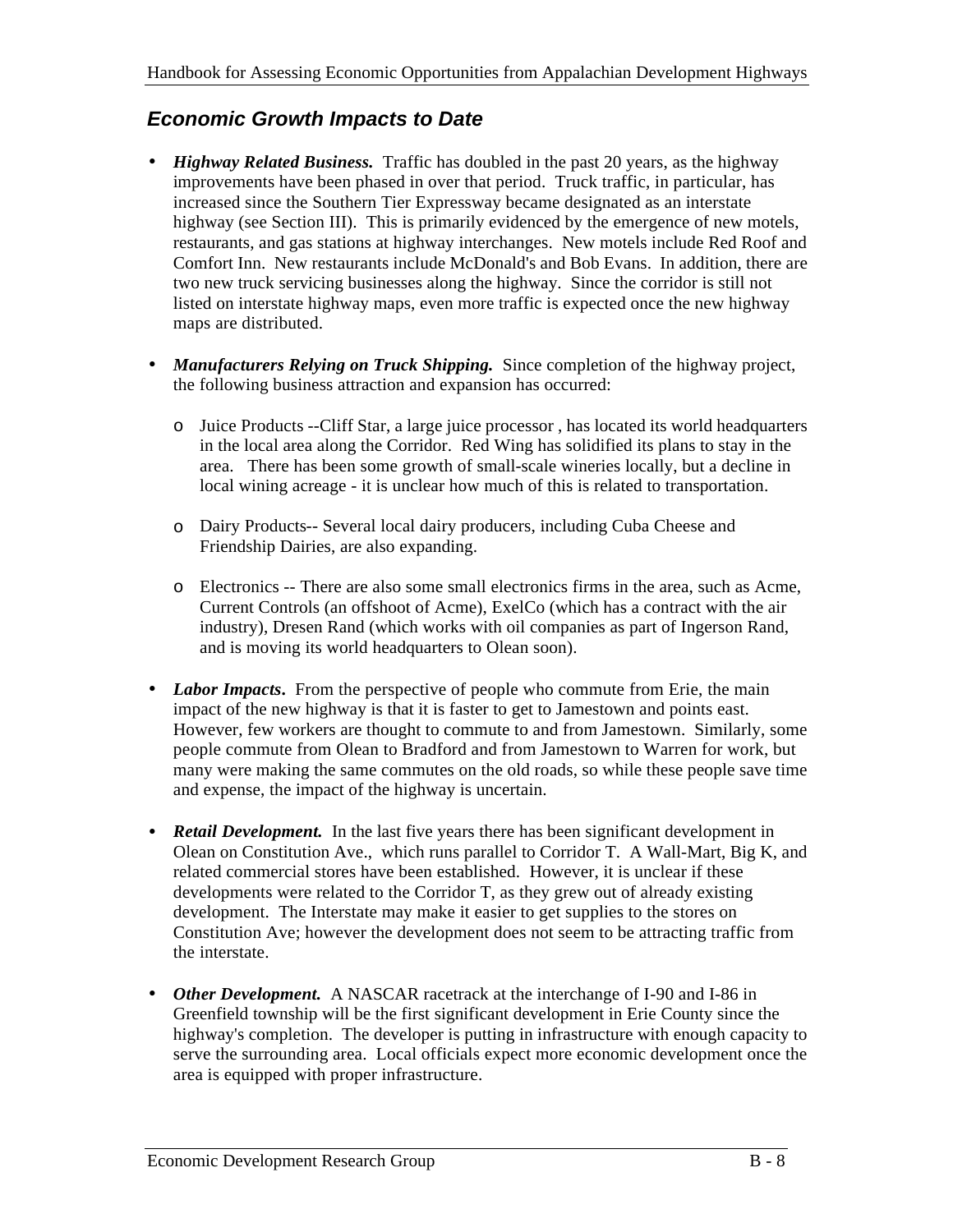# **B.6 Projected Opportunities**

### *Existing Constraints to Economic Development*

There are three main existing constraints holding back economic development along the highway:

*(1) Land Use.* Much of the land directly adjacent to the highway alignment is not available for development. The Salamanca stretch of the corridor it is Seneca Nation Reservation land, which imposes constraints to development. The Allegany State Park, also nearby along the Salamanca stretch, also inhibits development in its land. Finally, a large area of wetlands east of Chautauqua Lake also restricts development there.

*(2) Transportation System.* Improvements in North-South access are thought by local officials to be a remaining need which must be met in order for more significant improvements in the economy to occur. Plans are underway for an expansion of NY route 219 which could have synergistic effects with Corridor T.

From the perspective of Erie city and county, additional economic impacts of the highway are also constrained by traffic bottlenecks that make it hard to get in and out of downtown Erie, and by a lack of infrastructure to support potential businesses in the surrounding area. No local infrastructure is in place west of the bridge at any of the highway interchanges, where the area consists of farmland and woods.

Finally, there is scheduled air service in the area, but it is fragmented. Some people from the study area use the Erie airport (which they access via the Corridor T) or the Buffalo airport. Some people use the Toronto or Cleveland airports. There is an airport in Jamestown but a lack of competition between airlines makes flights out of Jamestown more expensive.

*(3) Labor Force.* Following many years of stagnant or declining economic opportunities, young people tend not to remain in the study area due to a lack of significant job opportunities.

### *Projected Opportunities, Given Current Constraints on Facilities*

Given current constraints on the labor market and industrial park facilities, the ARC-OPPS model projects that development will likely focus on commercial and visitor-related activities. Projected growth is highest in the following industries: general merchandise sales, service stations and auto dealers, miscellaneous retail, eating and drinking establishments, and hotels and other lodgings. Table B-4 shows the estimated potential number of employees resulting from direct and indirect business attraction, given current constraints.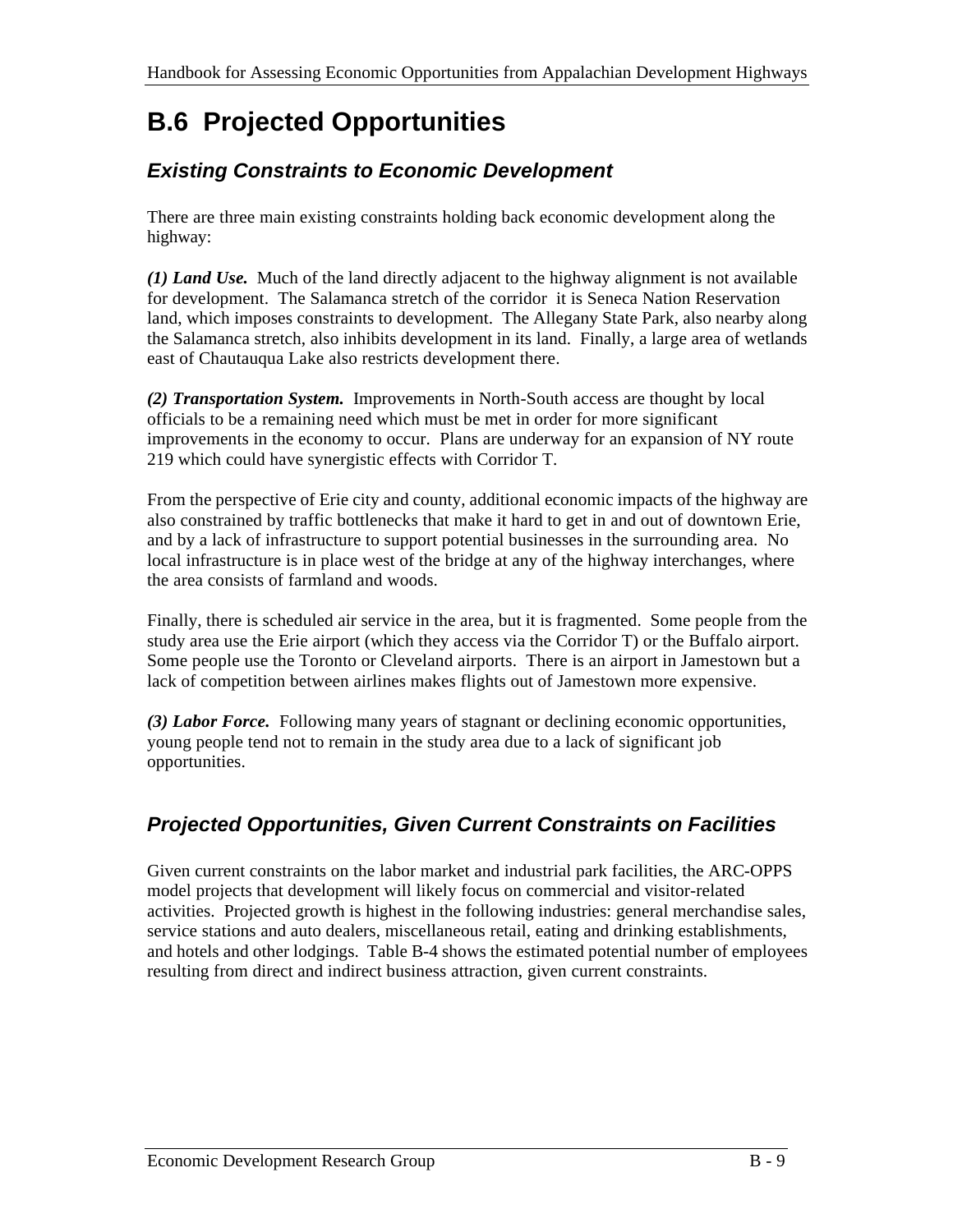| <b>Corridor T - Given</b>                  | <b>Potential No. of Employees</b> |                   |
|--------------------------------------------|-----------------------------------|-------------------|
| <b>Current Constraints</b>                 | <b>Direct</b>                     | <b>Indirect</b>   |
|                                            | <b>Business</b>                   | <b>Business</b>   |
|                                            | <b>Attraction</b>                 | <b>Attraction</b> |
| 15 General contractors                     | 0                                 | 11                |
| 16 Heavy construction                      | 0                                 | 11                |
| 17 Special trade contractors               | $\Omega$                          | 11                |
| 20 Food and kindred products               | $\overline{3}$                    | 49                |
| 24 Lumber and wood products                | 21                                | 1                 |
| 27 Printing and publishing                 | 4                                 | $\overline{12}$   |
| 30 Rubber and misc. plastics products      | $\overline{17}$                   | 3                 |
| 35 Industrial machinery and equipment      | 29                                | $\overline{2}$    |
| 36 Electronic and other electric equipment | $\overline{23}$                   | $\overline{3}$    |
| 42 Trucking and warehousing                | 22                                | $\overline{3}$    |
| 50 Wholesale trade - durable goods         | $\overline{38}$                   | $\overline{36}$   |
| 51 Wholesale trade - nondurables           | 103                               | 36                |
| 52 Bldg materials & garden supplies        | 54                                | 0                 |
| 53 General merchandise                     | 194                               | $\mathbf 0$       |
| 54 Foods stores                            | 109                               | $\overline{0}$    |
| 55 Auto service stations                   | 172                               | $\overline{0}$    |
| 56 Apparel and accessory stores            | $\overline{52}$                   | $\overline{0}$    |
| 57 Furniture and home stores               | $\overline{24}$                   | $\overline{0}$    |
| 58 Eating and drinking establishments      | 350                               | 0                 |
| 59 Miscellaneous retail                    | 194                               | $\overline{0}$    |
| 60 Depository institutions                 | $\overline{27}$                   | $\overline{19}$   |
| 65 Real estate                             | 1                                 | 81                |
| 67 Holding, investment offices             | $\overline{0}$                    | 81                |
| 70 Hotels and other lodging                | 147                               | 0                 |
| 72 Personal services                       | 15                                | 0                 |
| 73 Business services                       | 26                                | 104               |
| 75 Auto repair, services, parking          | 24                                | 1                 |
| 76 Miscellaneous repair services           | $\overline{17}$                   | 0                 |
| 78 Motion pictures                         | 14                                | 0                 |
| 80 Health services                         | $\overline{116}$                  | 0                 |
| 82 Educational services                    | 82                                | $\overline{0}$    |
| 83 Social services                         | 41                                | $\overline{0}$    |
| 87 Engineering & management                | 16                                | 34                |

#### **Table B-4 Projected Growth Opportunities for Corridor T Area – Given Current Constraints**

These results are generally consistent with local observations (previously described), which has been that the corridor has had several new hotels, restaurants, auto service stations and truck servicing businesses locate along the highway since its expansion to a four-lane freeway. There has also been significant expansion of electronics businesses and food products businesses since that time. Thus, the business sectors actually appearing along the highway were the same business sectors forecast identified as growth opportunities by the ARC-OPPS model. More warehousing is also expected to occur once the highway becomes more widely recognized as part of the interstate system.

However, both the above model forecast and the actual experience to date have been subject to constraints concerning availability of infrastructure support for industrial parks, as well as labor skills. The next section discusses how much broader economic growth could be possible if those constraints are addressed.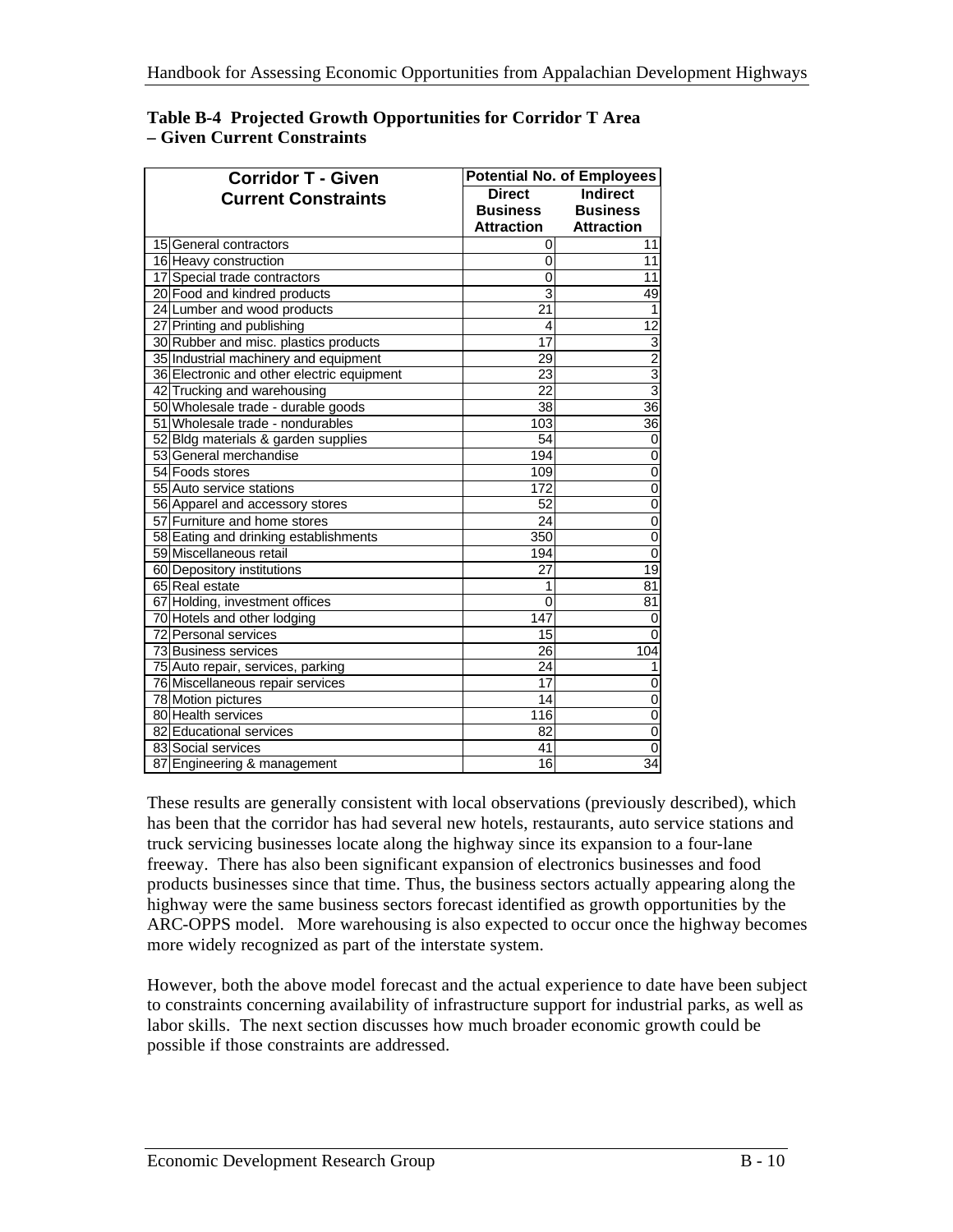### *Projected Opportunities with Improved Industrial Infrastructure*

If maximum efforts are made to develop industrial park facilities with supporting infrastructure, the ARC-OPPS model projects that other industrial development could occur. Projected growth opportunities would exist for industries including industrial machinery and equipment, furniture and fixtures, fabricated metal products, and electronic and other electric equipment. In addition, opportunities are projected for trucking and warehousing, wholesale trade in durables and non-durables, and business, health, educational, and social services. Table B-5 shows the estimated potential number of employees resulting from direct and indirect business attraction, assuming maximum efforts to alleviate current constraints.

| <b>Corridor T - with Infrastructure</b>    | <b>Potential No. of Employees</b> |                   |
|--------------------------------------------|-----------------------------------|-------------------|
|                                            | <b>Direct</b>                     | Indirect          |
| <b>Improvements</b>                        | <b>Business</b>                   | <b>Business</b>   |
|                                            | <b>Attraction</b>                 | <b>Attraction</b> |
| 15 General contractors                     | 0                                 | 12                |
| 16 Heavy construction                      | 0                                 | $\overline{12}$   |
| 17 Special trade contractors               | 0                                 | 12                |
| 20 Food and kindred products               | $\overline{8}$                    | 49                |
| 24 Lumber and wood products                | $\overline{62}$                   | $\overline{2}$    |
| 25 Furniture and fixtures                  | 24                                | $\overline{0}$    |
| 26 Paper and allied products               | $\overline{15}$                   | $\overline{4}$    |
| 27 Printing and publishing                 | $\overline{12}$                   | $\overline{12}$   |
| 28 Chemicals and allied products           | 1                                 | 16                |
| 30 Rubber and misc. plastics products      | 51                                | $\overline{6}$    |
| 32 Stone, Clay, and glass products         | 27                                | $\overline{0}$    |
| 34 Fabricated metal products               | $\overline{26}$                   | $\overline{10}$   |
| 35 Industrial machinery and equipment      | $\overline{87}$                   | 3                 |
| 36 Electronic and other electric equipment | 68                                | $\overline{7}$    |
| 42 Trucking and warehousing                | $\overline{22}$                   | $\overline{8}$    |
| 48 Communications                          | 0                                 | $\overline{27}$   |
| 49 Electric, gas & sanitary services       | $\overline{0}$                    | $\overline{18}$   |
| 50 Wholesale trade - durable goods         | 38                                | $\overline{53}$   |
| 51 Wholesale trade - nondurables           | 103                               | 53                |
| 52 Bldg materials & garden supplies        | 54                                | $\overline{0}$    |
| 53 General merchandise                     | 194                               | $\overline{0}$    |
| 54 Foods stores                            | 109                               | $\overline{0}$    |
| 55 Auto service stations                   | 172                               | $\overline{0}$    |
| 56 Apparel and accessory stores            | 52                                | $\overline{0}$    |
| 57 Furniture and home stores               | $\overline{24}$                   | $\overline{0}$    |
| 58 Eating and drinking establishments      | 350                               | $\overline{0}$    |
| 59 Miscellaneous retail                    | 194                               | $\overline{0}$    |
| 60 Depository institutions                 | $\overline{27}$                   | $\overline{20}$   |
| 65 Real estate                             | 1                                 | $\overline{82}$   |
| 67 Holding, investment offices             | $\Omega$                          | 82                |
| 70 Hotels and other lodging                | 147                               | $\mathbf 0$       |
| 72 Personal services                       | $\overline{15}$                   | $\overline{0}$    |
| 73 Business services                       | 26                                | 110               |
| 75 Auto repair, services, parking          | $\overline{24}$                   | $\overline{1}$    |
| 76 Miscellaneous repair services           | 17                                | $\overline{0}$    |
| 78 Motion pictures                         | 14                                | $\overline{0}$    |
| 80 Health services                         | 116                               | $\overline{0}$    |
| 82 Educational services                    | $\overline{82}$                   | $\overline{0}$    |
| 83 Social services                         | 41                                | $\overline{0}$    |
| 87 Engineering & management                | 16                                | $\overline{35}$   |

#### **Table B-5 Projected Growth Opportunities for Corridor T Area – with Infrastructure Improvements**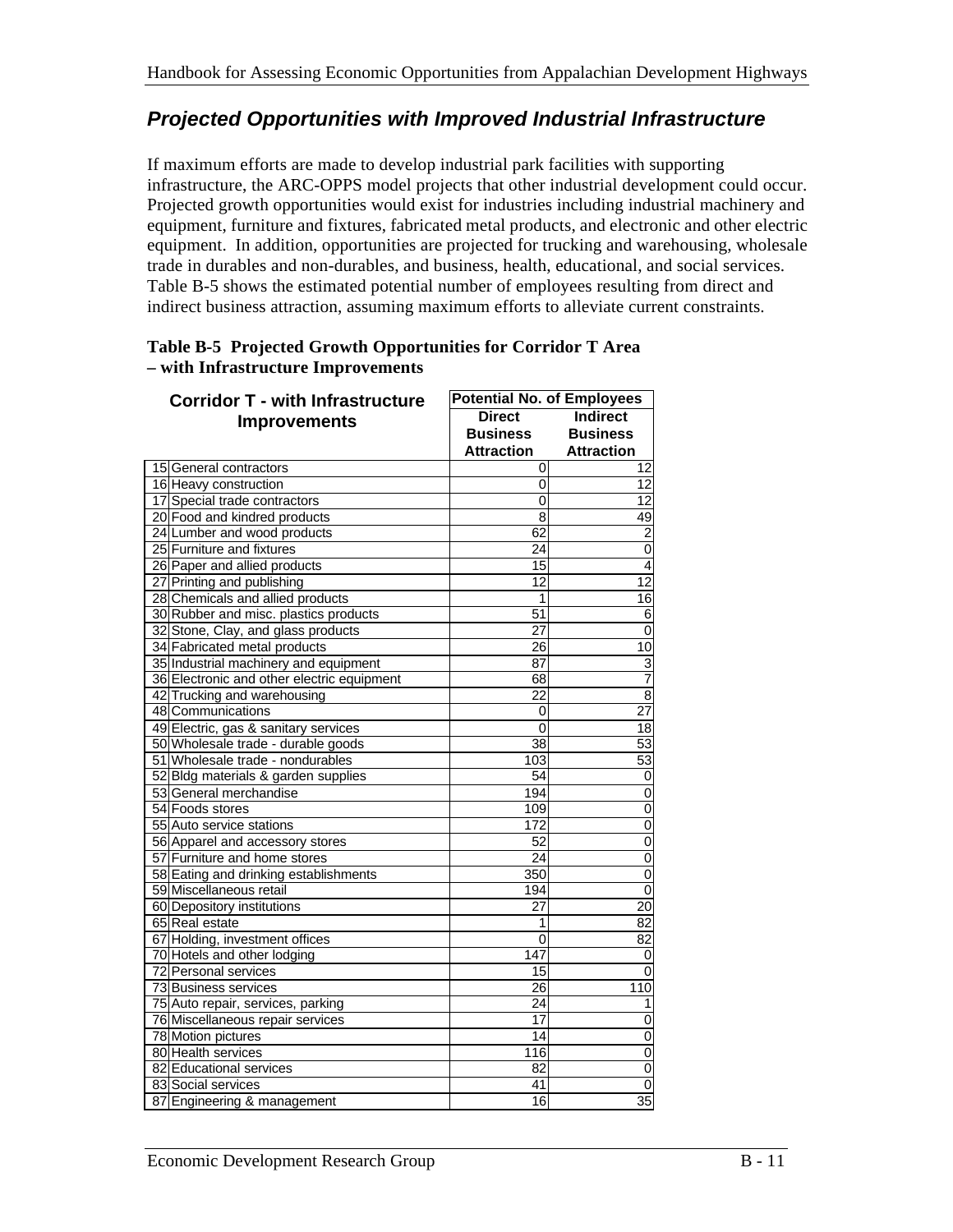# **Appendix C: Corridor V Case Study**

The purpose of this case study was to examine an area in which a highway project has been planned but not yet implemented, in order to demonstrate how the spreadsheet model can make estimates of the potential results of a future project.

# **C.1 Case Study Area**

On the western edge of the Appalachian Region, Pontotoc County is officially designated as a transitional county which is not yet competitive with U.S. averages. There is optimism among local leaders about Pontotoc's opportunities for growth, and this study is designed to forecast the potential opportunities from a planned highway improvement that would increase Pontotoc's accessibility. The city of Tupelo, about 18 miles east of Pontotoc in Lee County, has demonstrated significant growth in the past several years, and there is optimism among local leaders about the possibility for Pontotoc County to benefit from its proximity to Tupelo. Exhibit 1 shows Pontotoc County's position in Northeastern Mississippi.



#### **Exhibit 1 Pontotoc and Corridor V**

### *Corridor V*

Appalachian Corridor V runs east to west from South Pittsburg, TN (west of Chattanooga) through Northern Alabama and into Northwestern Mississippi; however, this study focuses on a segment of Corridor V from Tupelo, MS in the east to Pontotoc, MS in the west (see dotted line in Exhibit 1 above). The planned upgrade of this portion of Corridor V, a 2-lane rural highway, would complete a four-lane connection between I-55 at Batesville and U.S. 45 near Tupelo. The new segment of Corridor V is expected to decrease travel times to Pontotoc from Tupelo and points north, south, and east of Tupelo, and to result in a significant increase in the amount of pass-by traffic through Pontotoc County and City.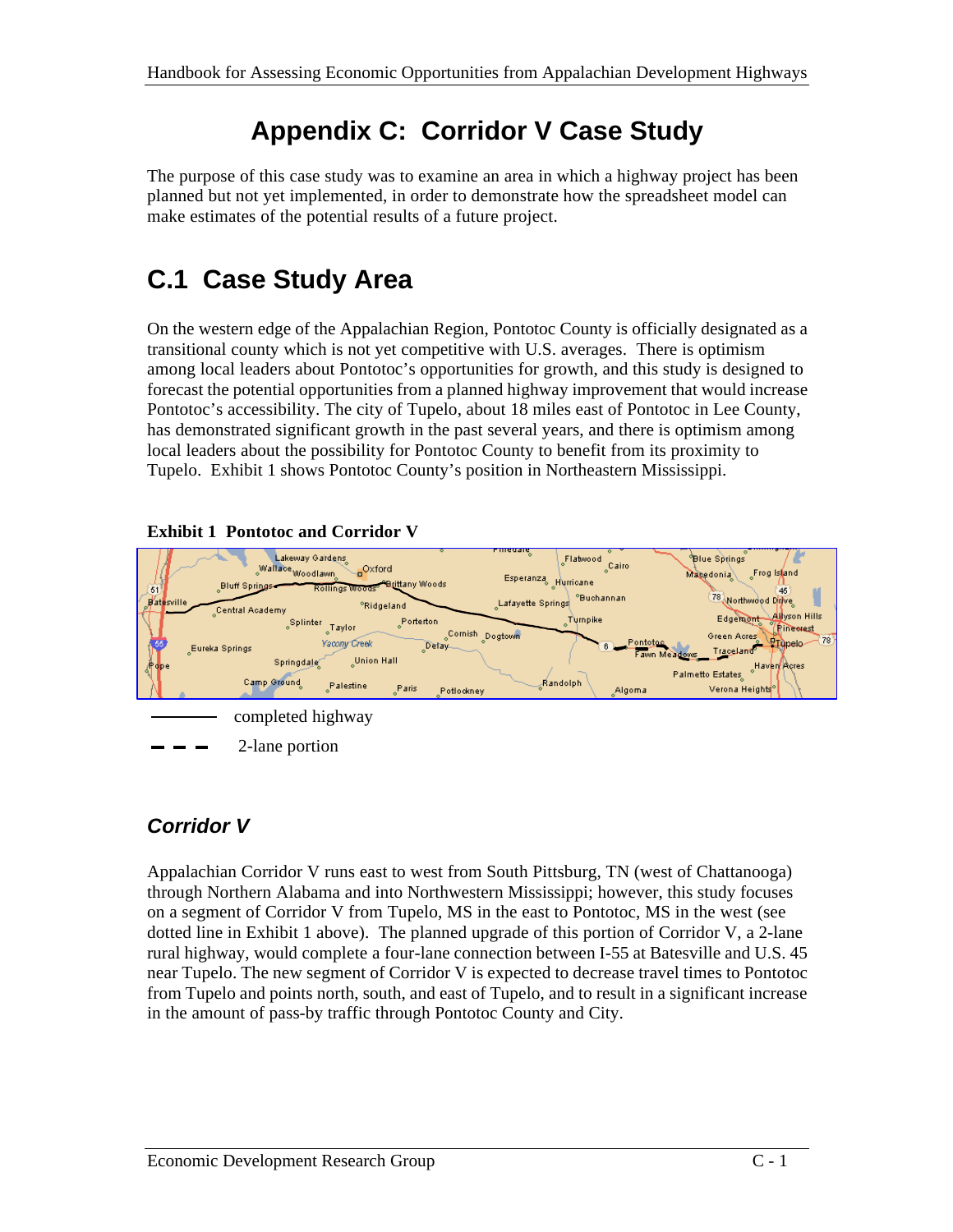## *Pontotoc County*

Although the segment of Corridor V from Pontotoc to Tupelo includes traverses Pontotoc County and a portion of Lee County, this study focuses on Pontotoc County, which stands to benefit from a more efficient connection to rapidly growing Tupelo in Lee County. For this study, Pontotoc County is compared to Lee County (which lies directly to the east), Lafayette County (which lies directly to the west) and Panola County (which borders Lafayette county to the west and through which I-55 runs north to south).

Although the population of Pontotoc County was estimated (at 25,685) to comprise just under one percent of the total Mississippi population in 1999, it grew 15.5% between 1990 and 1999, more than twice as fast as that of Mississippi state overall. In addition, the median household income of Pontotoc County in 1995 was approximately \$27,409, slightly higher than the \$26,501 average for Mississippi state.

The City of Pontotoc, in which the county's employment is concentrated, is expanding geographically as well as showing signs of economic growth. It recently annexed a plot of land to the north of the city, and local officials believe it will eventually annex all the land between the city and the major highways to the north and east of the city.

# **C.2 Regional Economy**

The extent to which improvements to a highway will generate opportunities for economic growth depend on several factors. Of great importance is the nature of the existing economy and its relationship to the wider regional economy, including the mix of industries and industry trends.

### *Business Mix and Trends*

The furniture and fixtures industry continues to dominate the Pontotoc economy: in 1997, over 50% of the county's workforce were employed in the industry. The industry showed overall growth from 1993 to 1997; in fact, the furniture and fixtures industry gained the most employees (+940) of any industry during this time period. Lumber and wood products (6.0%) was the second largest employer in the county and also showed the second highest growth from 1993 to 1997, gaining 180 jobs.

Although the economy continues to be led by traditional industries, other industries are becoming increasingly important. In 1997, industries that employed large portions of the county's workforce included food stores (3.6% of county employment), legal services (3.3%), eating and drinking establishments (3.1%), and general merchandise sales(2.6%). Furthermore, declines were noted from 1993 to 1997 in traditional industries such as apparel and textile products (-649 jobs) and rubber and miscellaneous plastics products (-478 jobs), further indicating shifts in the area's economy.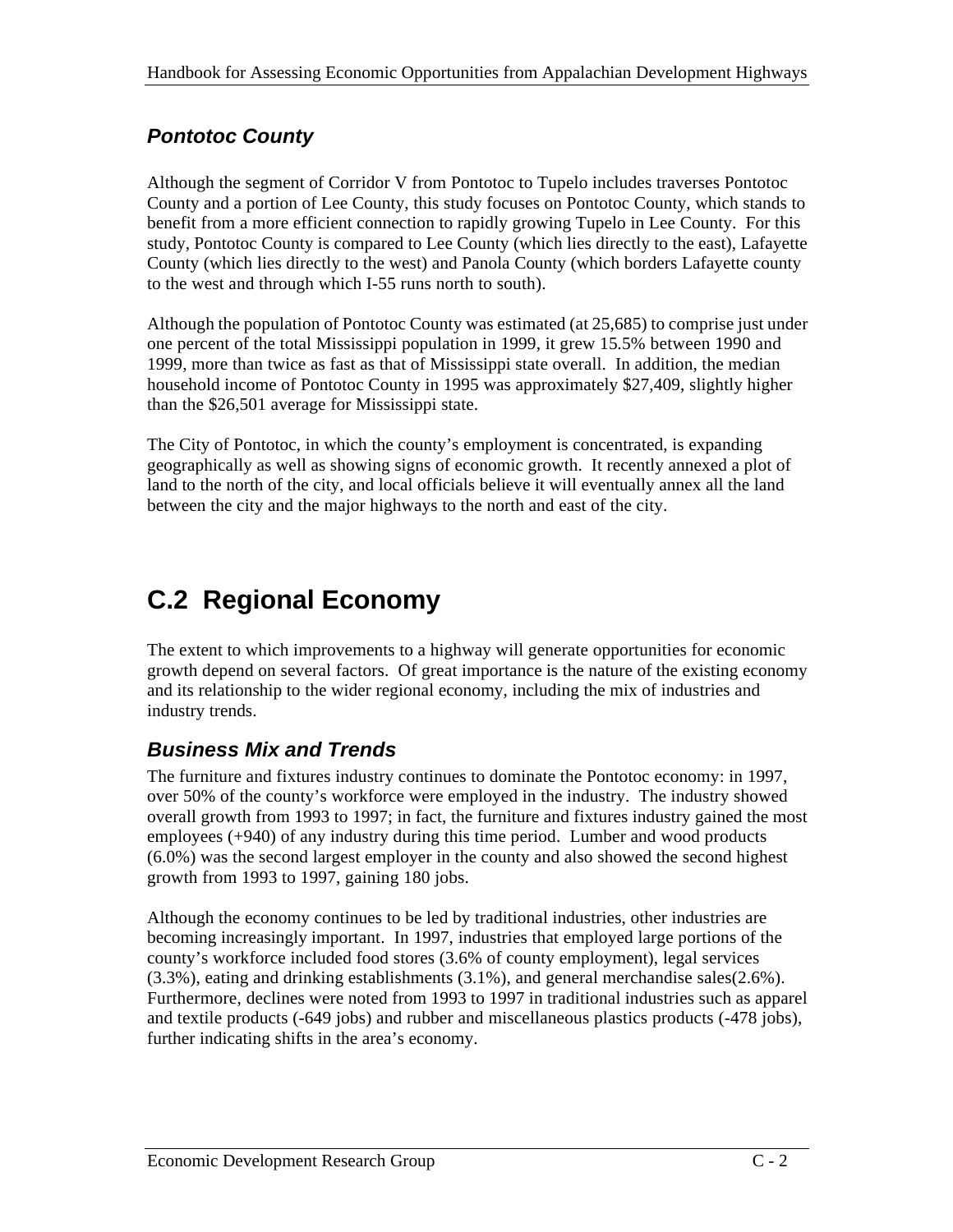The ARC-Opps model compares the mix and trends of local industries (Pontotoc County) with those of industries in the comparison area (Lee, Lafayette, and Panola Counties). The following tables present a sample of industries classified by the ARC-Opps model into categories:

| <b>Strong, Stable Local</b><br>Industries $(A)$                                                                                                                                                                                                                         | <b>Local Industries Under</b><br><b>Threat – May Need</b><br><b>Attention (B)</b>                                                                                                                                           | <b>Local Industries in</b><br><b>National Decline -</b><br>Diversify $(C)$                                                                  | <b>Local Industries with</b><br>$Strength – Support (D)$ |
|-------------------------------------------------------------------------------------------------------------------------------------------------------------------------------------------------------------------------------------------------------------------------|-----------------------------------------------------------------------------------------------------------------------------------------------------------------------------------------------------------------------------|---------------------------------------------------------------------------------------------------------------------------------------------|----------------------------------------------------------|
| Agricultural services<br>Lumber and wood<br>Furniture and fixtures<br>Printing and publishing<br>Wholesale - nondurables<br>General merchandise<br>Foods stores<br>Auto & service stations<br>Non-depository institutions<br>Auto repair and parking<br>Social services | General contractors<br>Food products<br>Rubber and plastics<br>Primary metal industries<br>Misc. manufacturing<br>Trucking & warehousing<br>Eating and drinking<br>Health services<br>Membership orgs<br>Engineering & mgmt | Paper products<br>Transportation equip<br><b>Instruments</b><br>Apparel and accessories<br>Depository institutions<br>Misc. repair services | Insurance agents, brokers<br>Motion pictures             |

**Table C-1 Local Economic Performance Findings**

| <b>Medium Strength Local</b> | <b>Weak Local Industries in</b> | <b>Emerging Local</b>        | <b>Weak Local Industries -</b> |
|------------------------------|---------------------------------|------------------------------|--------------------------------|
| <b>Industries, Possible</b>  | <b>National Decline – Focus</b> | $Industries - Nurture(G)$    | <b>Possible Growth</b>         |
| Growth Opps (E)              | <b>Efforts Elsewhere (F)</b>    |                              | <b>Opportunities</b> (H)       |
| Special trade contractor     | Textile mill products           | Heavy construction           | Stone, Clay, glass             |
| Miscellaneous retail         | Electric, gas services          | Transportation services      | Communications                 |
|                              |                                 | Building $&$ garden supplies | Wholesale - durables           |
|                              |                                 | Personal services            | Hotels, other lodging          |
|                              |                                 | <b>Business services</b>     |                                |
|                              |                                 | Legal services               |                                |

- (A) Strong, Stable Local Industries have a substantially higher concentration of employment than the same industry in the comparison area, and are growing faster locally than nationally.
- (B) Local Industries Under Threat have a substantially higher concentration of employment than the same industry in the comparison area, and are growing nationally while declining or growing more slowly locally
- (C) Local Industries in National Decline have a substantially higher concentration of employment than the same industry in the comparison area, but are declining nationally
- (D) Local Industries with Strength have a slightly higher or slightly lower concentration of employment than the same industry in the comparison area, and are growing faster locally than nationally
- (E) Medium Strength Local Industries with Possible Growth Opportunities have a slightly higher or slightly lower concentration of employment than the same industry in the comparison area, and are growing nationally while declining or growing more slowly locally
- (F) Weak Local Industries in National Decline have a lower concentration of employment than the same industry in the comparison area, and are declining nationally
- (G) Emerging Local Industry have a lower concentration of employment than the comparison areas, and are growing faster locally than nationally
- (H) Weak Local Industry, but Possible Growth Opportunity have a lower concentration of employment than the comparison areas, and are growing nationally while declining or growing more slowly locally

There is one more possible category (Unstable Local Industry – Focus Elsewhere), but none of the industries in Pontotoc fall into this category. Industries in this category have a slightly higher or slightly lower concentration of employment than the same industry in the comparison area, and are declining nationally.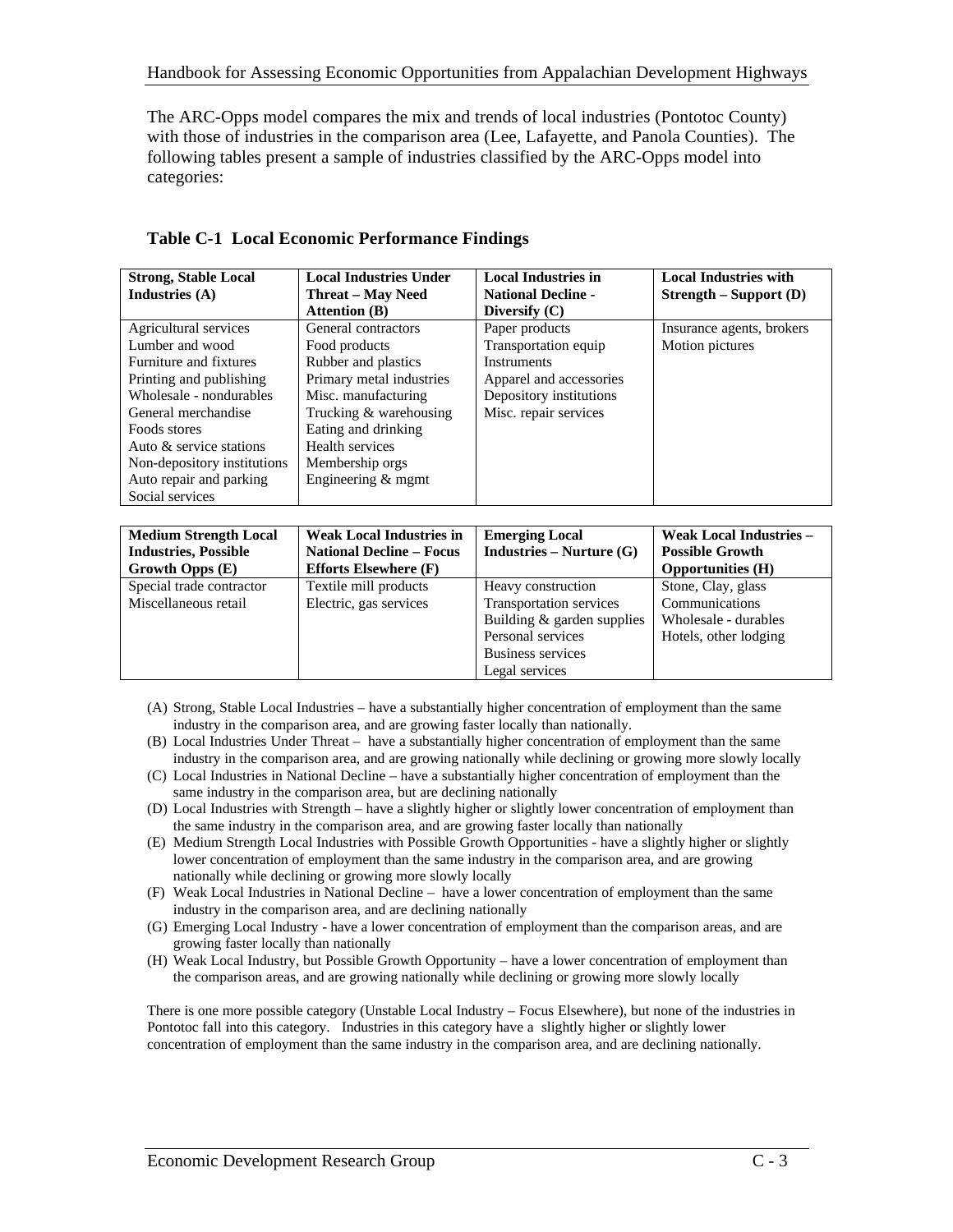### *Business Costs*

A significant difference in the cost of doing business in two areas can give one an advantage in attracting business. For this study, because Pontotoc County and the comparison counties are all in northeastern Mississippi state, many factors that contribute to business costs (such as corporate income tax) are identical. However, there are some differences that distinguish Pontotoc county from the comparison counties.

Pontotoc County has a slight advantage in terms of sales tax rates. The Mississippi sales tax rate is 7%; however Lafayette County and the City of Tupelo each have an additional local sales tax of 2% on restaurants and on certain types of hotels and motels (hotels and motels with ten or more units in Tupelo and those with six or more units in Lafayette county). The City of Tupelo also charges an additional 0.25% on all sales and services. This may give Pontotoc county an advantage in attracting visitors to stay in hotels and motels or eat at restaurants. Although there are currently very few hotels and motels or restaurants in the county, the sales tax advantage may also present an opportunity for Pontotoc to develop its retail sector, which was classified by the ARC-Opps model as a "weak but possible growth opportunity" industry (see table in previous section).

Another advantage for Pontotoc in terms of business costs is that the City of Pontotoc does not have a property tax. (The city's fiscal revenue depends on user fees for natural gas, sewage, and water and on school and county taxes.) The absence of a property tax may help to attract businesses to Pontotoc City.

## **C.3 Impact of Highway on Users**

The primary access benefit for Pontotoc from the planned segment of Corridor V is faster east-west travel between Tupelo and Pontotoc. The Corridor also improves access to destinations east of Tupelo and West of Pontotoc, and establishes a 4-lane connection between I-55 and US-45.

### *Projected Change in Travel Times*

The U.S. 6 improvements will improve travel conditions through Tupelo, reducing travel times from points north, south, and east of Tupelo to Pontotoc and points west. During the peak hours of travel, travel from Pontotoc through Tupelo takes upwards of 40 minutes. Based on discussions with staff from the Mississippi DOT, we estimate that the U.S. 6 improvements will reduce travel times significantly. Estimated travel time benefits resulting from the new highway are shown in Table C-2 for selected towns.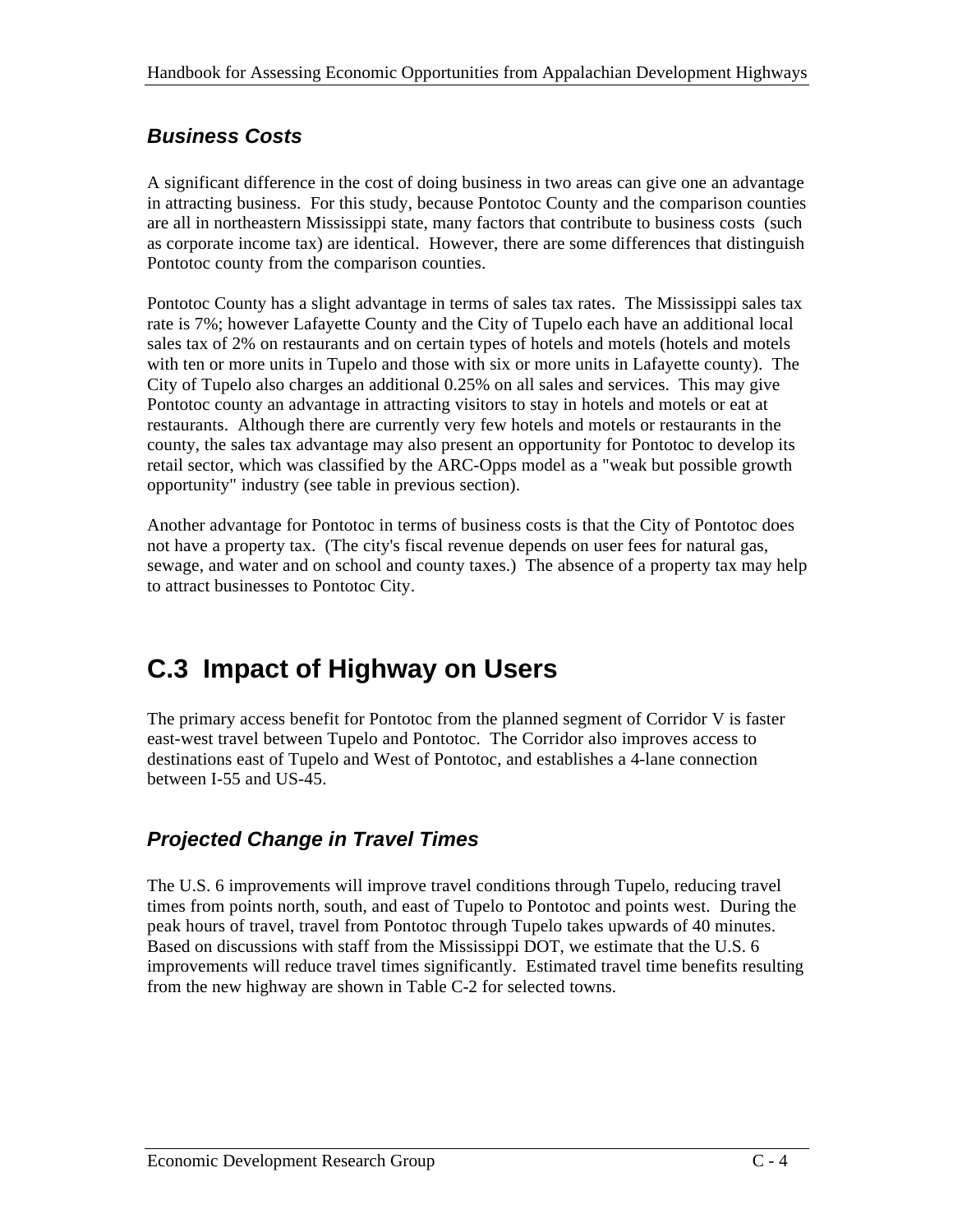| <b>Town</b>      | <b>Travel Time (mins)</b><br>to Pontotoc Before | <b>Travel Time (mins)</b><br>to Pontotoc After | <b>Percent Decrease in</b><br><b>Travel Time</b> |
|------------------|-------------------------------------------------|------------------------------------------------|--------------------------------------------------|
|                  | Improvement                                     | Improvement                                    |                                                  |
| Baldwyn          | 63                                              | 43                                             | 31.7%                                            |
| Fulton           | 70.6                                            | 50.6                                           | 28.3%                                            |
| Marietta         | 73.9                                            | 53.9                                           | 27.1%                                            |
| <b>Nettleton</b> | 68.4                                            | 48.4                                           | 29.2%                                            |
| Okolona          | 63                                              | 43                                             | 31.7%                                            |
| Plantersville    | 60.8                                            | 40.8                                           | 32.3%                                            |
| Saltillo         | 58.6                                            | 38.6                                           | 34.1%                                            |
| Shannon          | 63.0                                            | 43.0                                           | 31.7%                                            |
| Tupelo           | 32                                              | 12                                             | 62.5%                                            |
| Verona           | 41                                              | 21                                             | 48.8%                                            |

|  |  | Table C-2 Projected Travel Time Improvements of Highway 6 for Selected Towns |
|--|--|------------------------------------------------------------------------------|
|--|--|------------------------------------------------------------------------------|

### *Projected Change in Travel Volumes*

The growth in Average Annual Daily Traffic (AADT) on U.S. 6 has been modest since 1990. Overall, traffic has grown at an average annual rate of about 2.0% per year. U.S. 6 near the Natchez Trace Parkway, on the western outskirts of Tupelo, has experienced the highest rate of growth since 1990, at around 4.5%. Average daily traffic on that section was 45,000 vehicles per day, indicating a high likelihood of traffic congestion in the peak hours of travel.

It is expected that the amount of traffic passing along Corridor V between Batesville/I-55 and Tupelo will increase substantially once there is a continuous 4-lane connection between the two points. An increase in pass-by traffic through Pontotoc County could be expected to generate opportunities for businesses that rely on pass-by traffic, and would also make the land near the highway more attractive as a business location.

# **C.4 Resources for Economic Development**

The extent to which an area can benefit from opportunities arising from improved transportation and access connections also depends upon local resources for economic development. These include the availability of industrial land and building sites served by basic infrastructure, on existing economic development programs and capacity, and on other factors that make the area more or less attractive as a location for business activity.

### *Industrial Parks*

Pontotoc has some capacity to attract industry, based on its available land and buildings. There are five industrial parks in Pontotoc county, three of which lie within Pontotoc city. One of these is full, and the remaining four have from 15 to 265 available acres. There are nine available buildings in the county ranging from 17,000 to 216,000 square feet.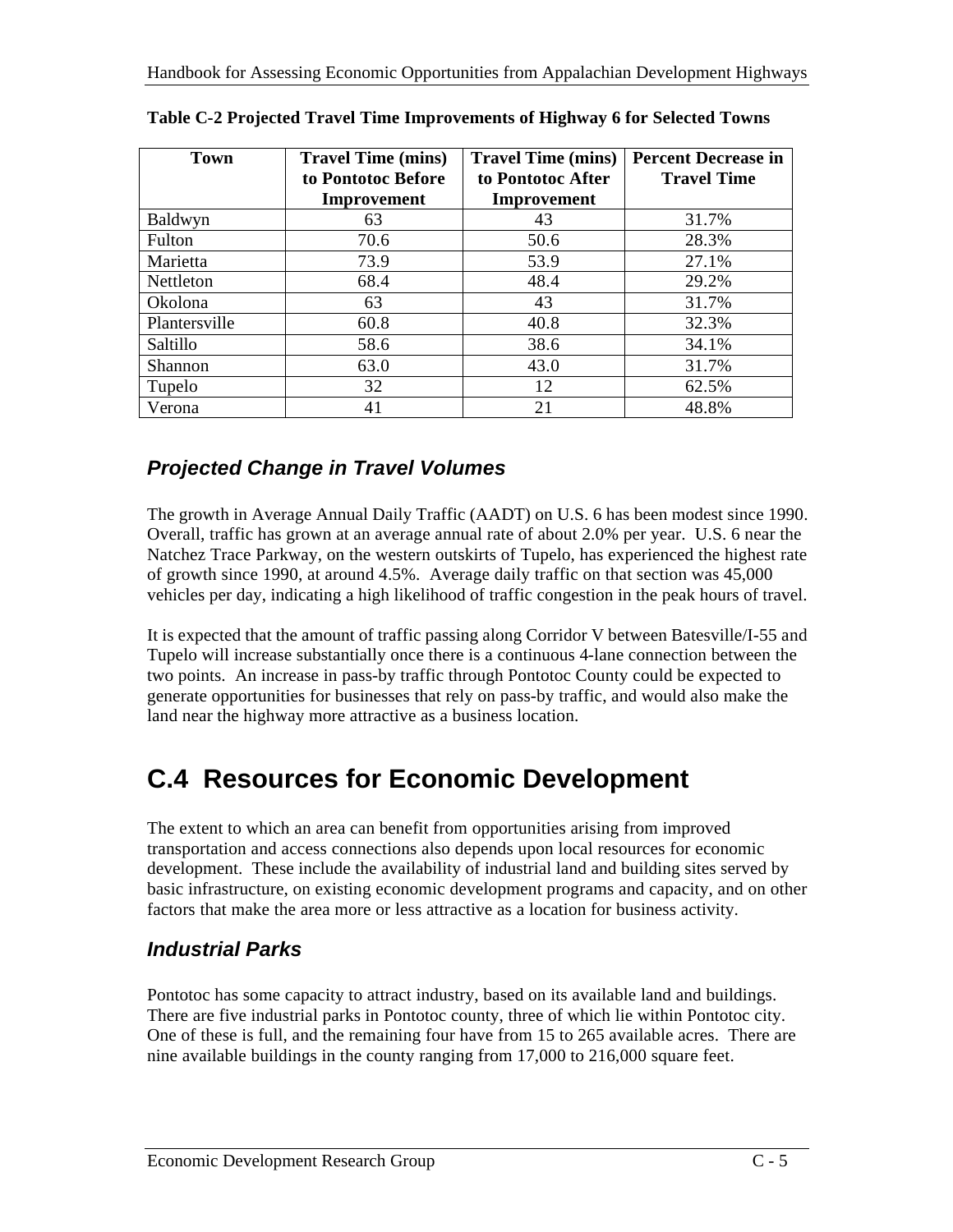### *Economic Development Programs*

The Pontotoc County Chamber of Commerce and the Three Rivers Planning and Development District are the primary agencies responsible for promoting and managing the development of Pontotoc County. The Pontotoc County Chamber of Commerce serves as the local city and county development agency. The Chamber of Commerce is involved with housing development, development planning, business support, industrial recruitment, community promotion, education support, community beautification, downtown development, and other programs.

The Three Rivers Planning and Development District (TRPDD) includes Pontotoc and seven other counties. The TRPDD office assists local areas with planning and economic development through the administration of several programs, including Economic Development Financing, Local Government Technical Assistance, Employment and Training Programs, and Computer Software Development and Support.

### *Other Facilities and Resources*

Northeastern Mississippi is rich in educational resources. The University of Mississippi (Ole' Miss) is located in Oxford, several miles west of Pontotoc in Lafayette County, and also has a branch in Tupelo. In Pontotoc County, the Pontotoc Ridge Career and Technology Center serves over 370 area high school students from North Pontotoc, South Pontotoc, and Pontotoc High Schools with courses in furniture manufacturing technology, automotive technology, metal trades, agribusiness, and other local trades.

The public school system in Pontotoc is credited by local officials as the main draw for people who move to Pontotoc County. Both the city and county school system have had level 5 accreditation for over 5 years. With the westward spread of growth from Tupelo, officials report that many people move just over the Lee county line in order to take advantage of Pontotoc's good schools.

# **C.5 Projected Opportunities**

## *ARC-Opps Model*

The ARC-OPPS model was applied to forecast the types of new business activity that could occur as a result of the future highway project completion. These projections were designed to help local officials identify economic development opportunities, and thus target their efforts to help support future business attraction and expansion. Any actual future growth will depend on the availability of sites, supporting infrastructure and local business climate.

The model results indicated that the largest element of manufacturing growth resulting from the highway is likely to be in the furniture and fixtures industry, with additional growth opportunities for lumber and wood products, rubber and plastics products, and miscellaneous manufacturing industries. In addition, commercial/retail growth opportunities are projected for establishments including food and general merchandise sales, eating and drinking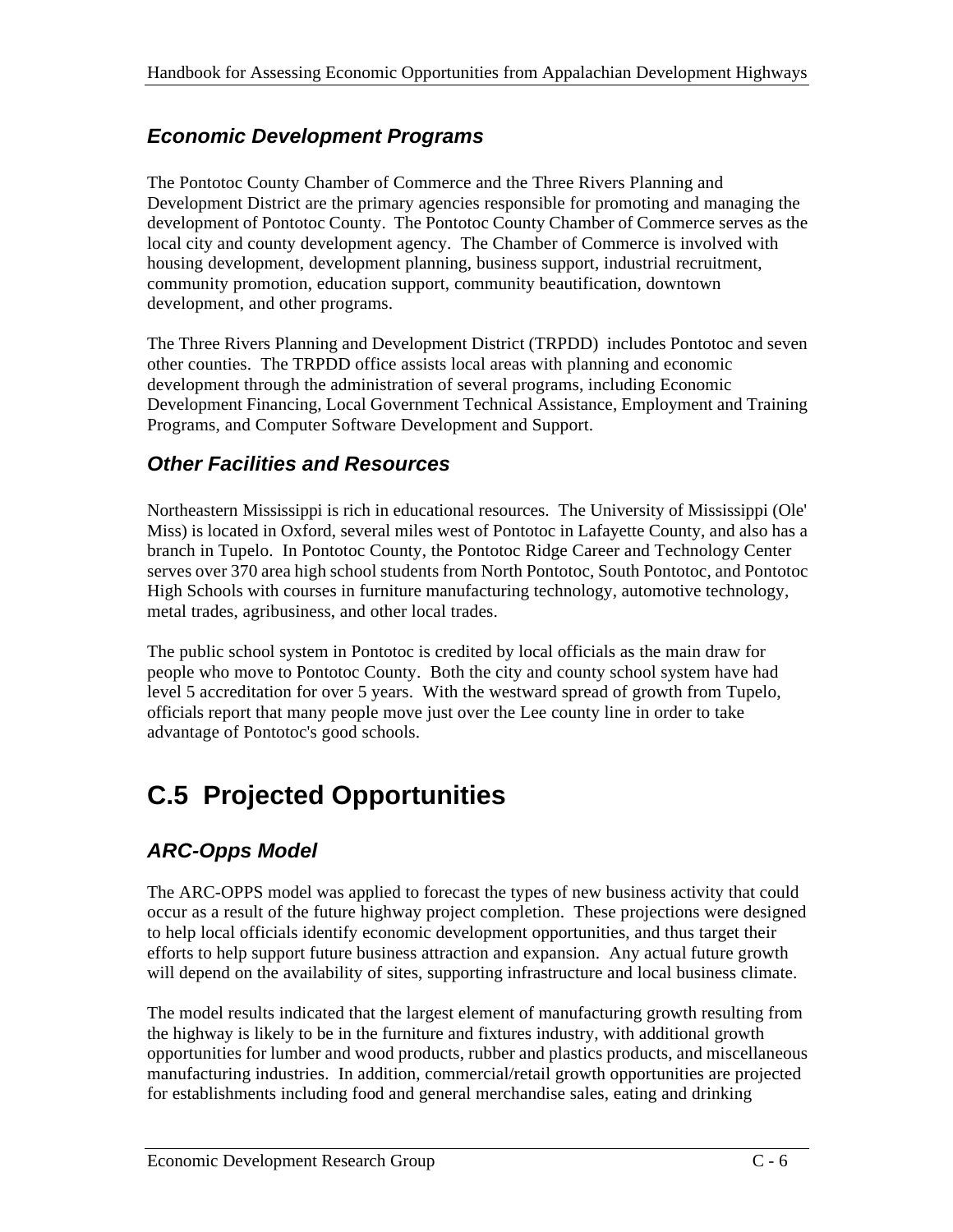establishments, and service stations. Smaller opportunities are projected for the health care industry. A breakdown of the forecast economic opportunities is shown in Table C-3.

|            |                                           | <b>Potential No. of Employees</b> |                   |
|------------|-------------------------------------------|-----------------------------------|-------------------|
|            |                                           | <b>Direct</b>                     | <b>Indirect</b>   |
| <b>SIC</b> | <b>Industry</b>                           | <b>Business</b>                   | <b>Business</b>   |
|            |                                           | <b>Attraction</b>                 | <b>Attraction</b> |
|            | 22 Textile mill products                  | 4                                 | 23                |
|            | 24 Lumber and wood products               | 47                                | 30                |
|            | 25 Furniture and fixtures                 | 423                               | $\Omega$          |
|            | 28 Chemicals and allied products          | 0                                 | 12                |
|            | 30 Rubber and misc. plastics products     | 24                                | $\overline{19}$   |
|            | 33 Primary metal industries               | 7                                 | 17                |
|            | 34 Fabricated metal products              | 2                                 | 27                |
|            | 37 Transportation equipment               | 11                                | 1                 |
|            | 39 Miscellaneous manufacturing industries | 16                                | 0                 |
|            | 42 Trucking and warehousing               | 8                                 | 10                |
|            | 50 Wholesale trade - durable goods        | 11                                | 48                |
|            | 51 Wholesale trade - nondurables          | 21                                | 48                |
|            | 52 Bldg materials & garden supplies       | 13                                | 0                 |
|            | 53 General merchandise                    | 43                                | 0                 |
|            | 54 Foods stores                           | 65                                | 0                 |
|            | 55 Auto service stations                  | 29                                | 0                 |
|            | 56 Apparel and accessory stores           | 11                                | 0                 |
|            | 58 Eating and drinking estabs             | 43                                | $\mathbf 0$       |
|            | 65 Real estate                            | $\Omega$                          | $\overline{18}$   |
|            | 67 Holding, investment offices            | $\mathbf 0$                       | 18                |
|            | 73 Business services                      | 3                                 | 32                |
|            | 76 Miscellaneous repair services          | 12                                | 0                 |
|            | 80 Health services                        | 20                                | 0                 |
|            | 83 Social services                        | 14                                | $\mathbf 0$       |
|            | 87 Engineering & management               | 3                                 | $\overline{13}$   |

#### **Table C-3 Forecast of Economic Growth Opportunities Associated With Completion of Corridor V from Pontotoc to Tupelo, MS\***

### *Local Expectations*

We can also learn about the potential impacts of the upgrade of the Corridor V segment from Pontotoc to Tupelo by assessing the impacts of the already completed upgrade of the Corridor from I-55 to Pontotoc. Since the construction of this 4-lane segment, there has been significant business development in Pontotoc County. Much of this development has been along Highway 15 between Pontotoc City and the intersection of Route 15 and Highway 76, and local officials believe it is primarily attributable to the four-lane upgrade. New businesses and facilities include:

- a new restaurant
- a new medical center
- a new facility that will consolidate two existing facilities of Stayfast South and accommodate an expansion
- the 84 lumber company
- several new used car lots
- a chiropractic clinic on Highway 76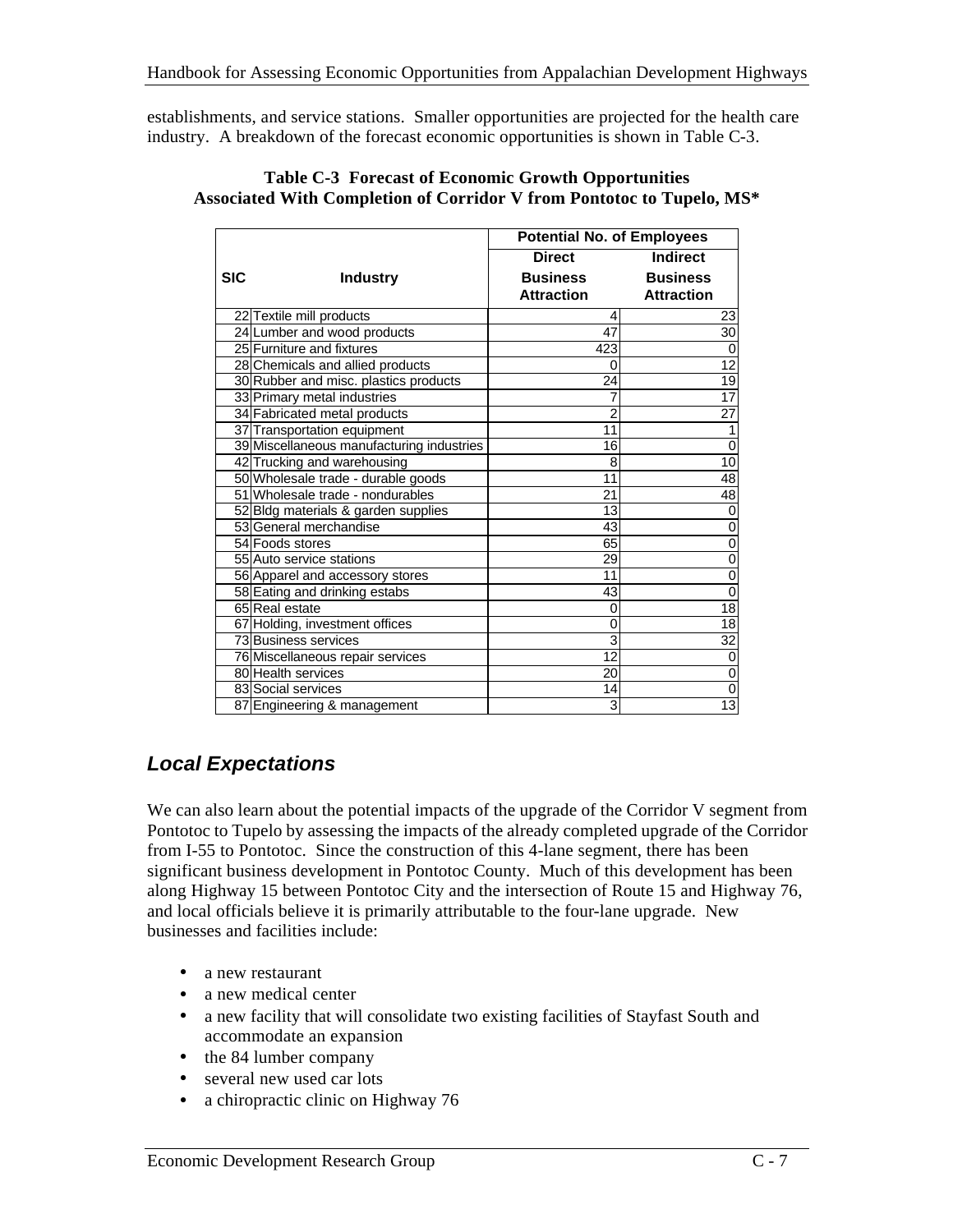Local officials believe that businesses have been attracted to Route 15 and the surrounding area because of the quick access it provides to Highway 76 and from there to I-55 to the west, or along Route 9 to US 78 on the east. Officials believe that once the corridor is built from Tupelo (I-45) to Pontotoc, growth will move east along the existing Route 6 and along the new 4-lane segment.

Following are the key categories of business and personal travel that are expected to benefit from the highway project:

- **Furniture.** Local expectations indicate that the furniture industry within Pontotoc County can expand its market and grow as a result of improved access to Interstate highways for distribution of their products.
- ß **Automotive Parts.** Improved access may help encourage diversification of the economy and in particular help attract automotive parts suppliers to Nissan plants. Local officials hope that existing industries can modify or alter their product lines to become suppliers to Nissan; for instance, it is possible that foam manufacturers, upholsterers of furniture, and some plastic parts manufacturers could produce supplies for truck seats. Pontotoc is located in between the Nissan headquarters in Smirna, TN and an upcoming truck assembly plant in Jackson, MS. Improved highway access in general could help enable Pontotoc to enter the supply chain, making parts that could be trucked to Jackson.
- **Shopping.** Residents of Pontotoc and the surrounding area may benefit from easier access to Tupelo, PA for shopping. Residents of Pontotoc, Tupelo, and other counties will benefit from faster commuting times.
- **Labor Market for Manufacturing.** Businesses in Pontotoc will benefit from a larger available pool of labor within commuting distance. Monroe County is one county in the surrounding area with a particularly high unemployment rate, and its residents may find more work in Pontotoc County once the highway is completed.

The expectations of local economic development professionals are generally consistent with the opportunities forecast by the ARC-OPPS model. In particular, local expectations are confirmed by the model's forecasts of growth in the furniture industry and retailing in Pontotoc County. The one partial except concerns automotive parts industries. The ARC-OPPS model forecasts a growth of 51 jobs in plastics, transportation equipment and misc. manufacturing – which are primary components of the automotive supply industry. However, that could be an under-estimate of the potential economic growth opportunity, as the Nissan factory locations were not included in the linkage areas selected for this study.

## *Existing Constraints*

The region has a limited workforce; certainly not large enough to support the siting of a major auto assembly plant. A shortage of affordable housing in the area also makes it difficult to attract workers, many of whom live in Calhoun and Chickasaw counties to the south of Pontotoc. Monroe county, which would be better connected to Pontotoc following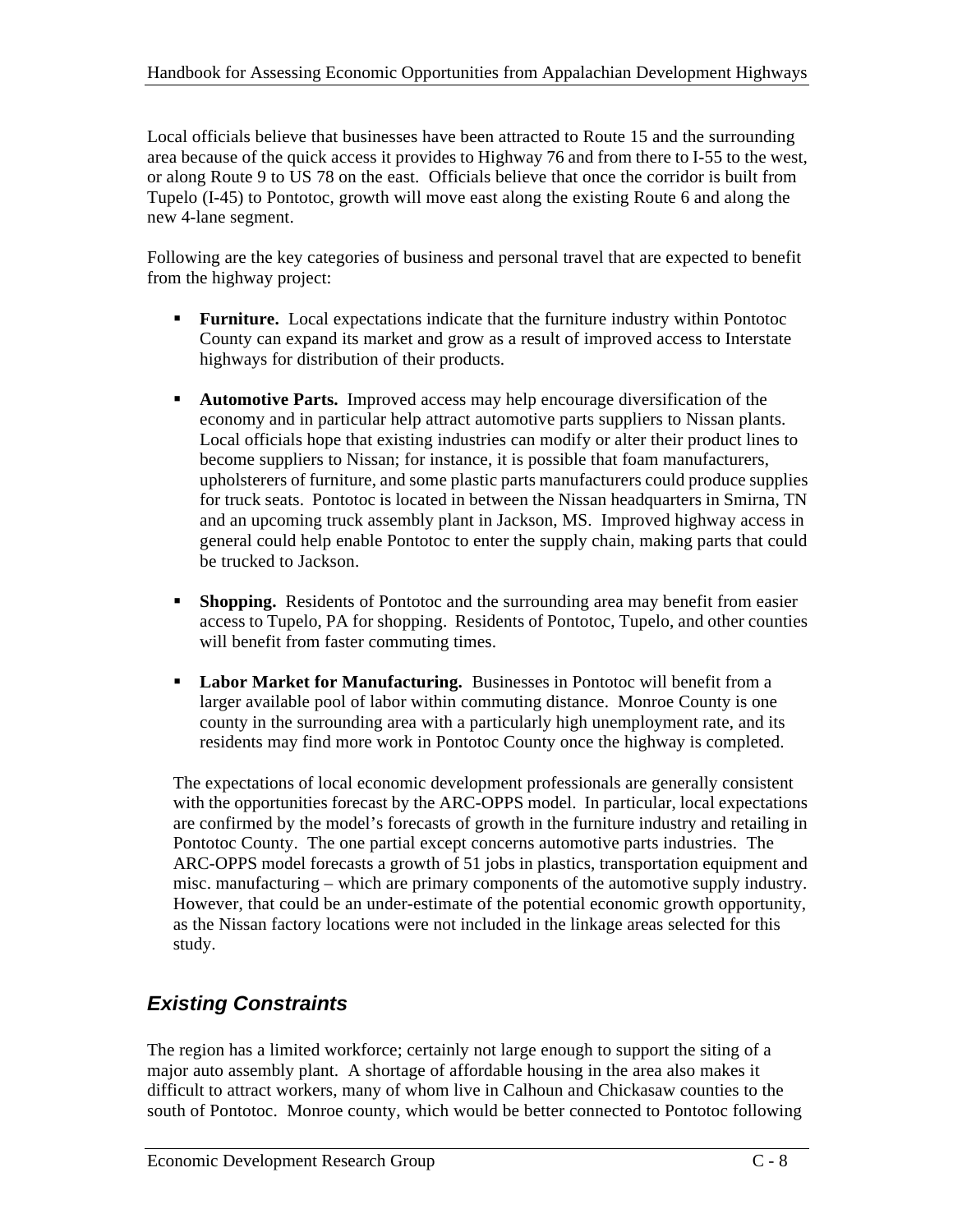the building of the Corridor V highway segment, has about 10% unemployment, so workers could in the future also be drawn from that area to Pontotoc County.

Local officials consider a good highway network to be fundamental for the future economic development of the area. They believe that Pontotoc and the surrounding area's many strengths would be tied together and propelled into opportunities by future improvements to the region's highway system.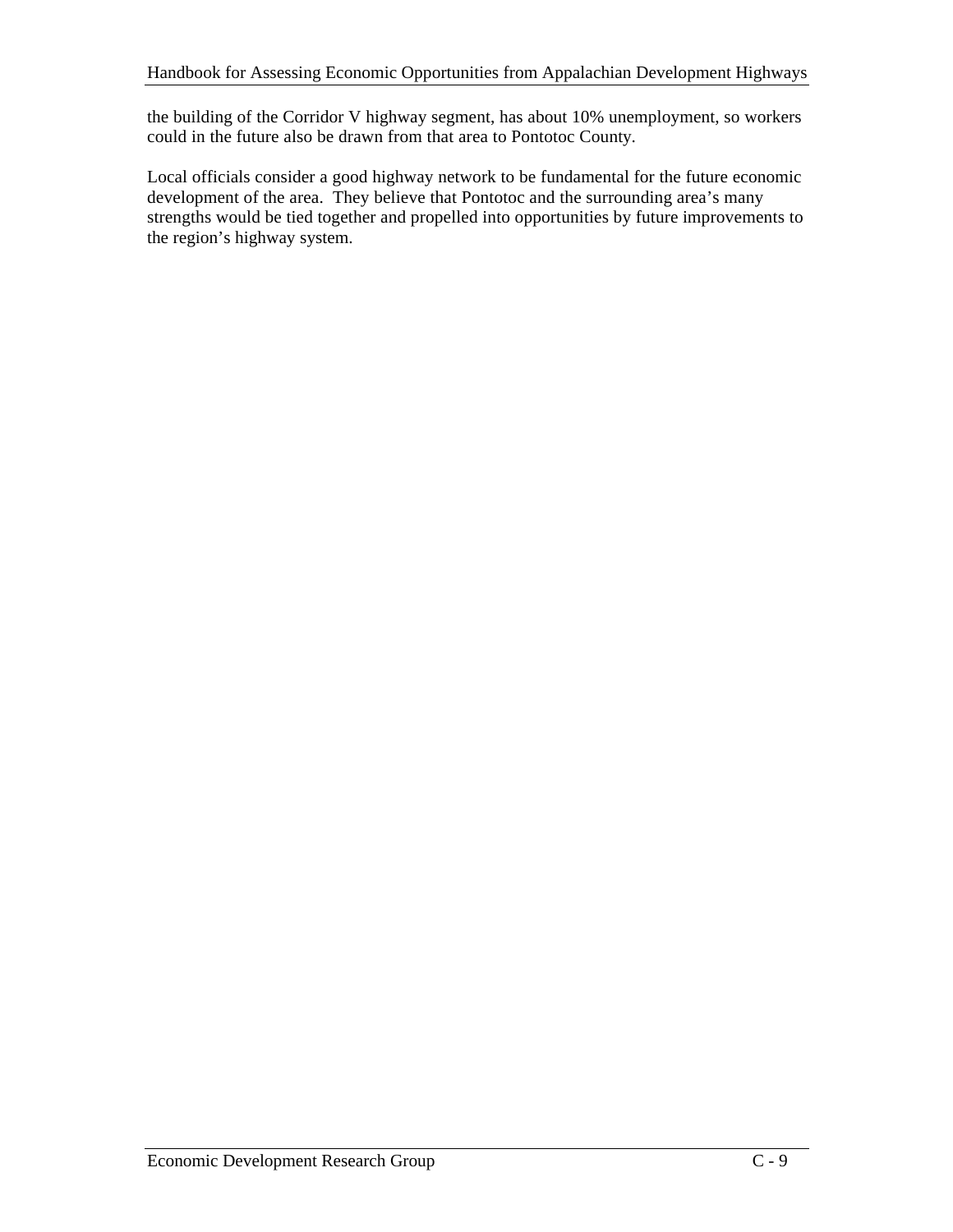### **Basic Instructions for Use of the ARC-Opps Model**

### *Software*

To use the ARC-Opps model, you must have a spreadsheet software program. The model is designed for use with Microsoft Excel. While other spreadsheet packages may be able to read the model file, it is possible that the macros which are included in the model will not work. That may affect the graph the graph in Section 3 of the Output 1 tab and the category listings in the Output 2 tab. However, the final results shown in the Output 3 tab may still be correct.

### *Loading*

First, copy the spreadsheet model file from the diskette onto your hard/C drive. We recommend that you save the model with a different name, and that each time you use the model you save it with a new name. This will allow you to perform multiple simulations and keep them in separate files. When you no longer need a simulation, you can delete that file.

Once you have copied the model onto your hard drive, start your spreadsheet software program (e.g. Excel) and open the model file. You may be asked whether you wish to enable macros when you open the file; if so, then click Yes or "Enable Macros".

### *Data Entry*

You will notice that there are tabs along the bottom of the screen once the file is opened. The tab labeled START contains the instructions for the use of the model. There are three input tabs, Input-1, Input-2, and Input-3, where you will enter data. The data should be entered into the green cells.

The tab labeled Assumptions contains assumptions about industries, their relationships to one another, and their dependence on highway infrastructure. You can change this information if you want to, though we recommend that you do not change it.

There are three output tabs, Output-1, Output-2, and Output-3, where you will view results of the model's calculations.

## *Printing*

Any of the Input or Output tabs can be printed simply by using the print function in your spreadsheet program.